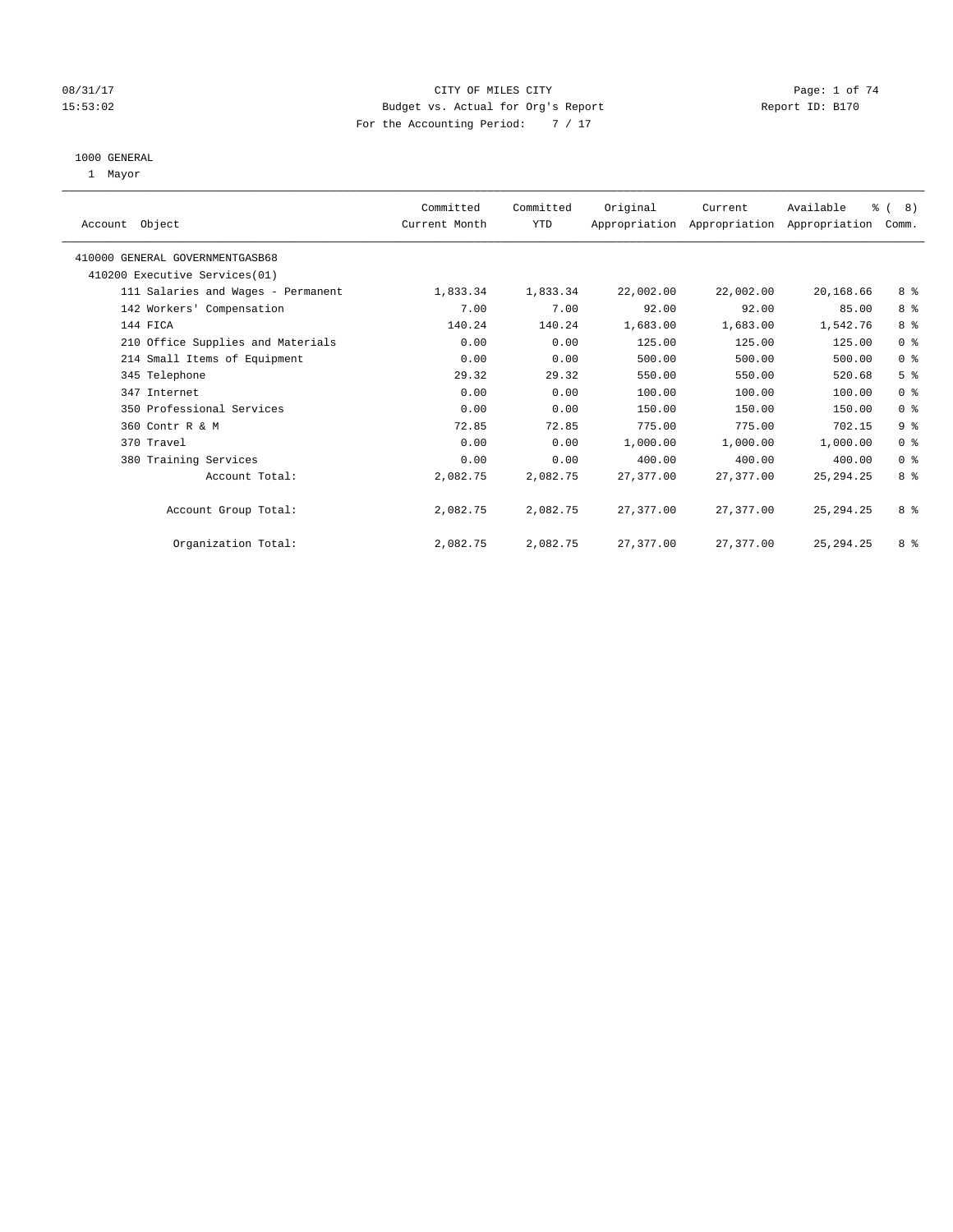# 08/31/17 Page: 2 of 74 15:53:02 Budget vs. Actual for Org's Report Report ID: B170 For the Accounting Period: 7 / 17

# 1000 GENERAL

2 City Council

| Account Object                           | Committed<br>Current Month | Committed<br><b>YTD</b> | Original   | Current<br>Appropriation Appropriation Appropriation | Available | % (8)<br>Comm. |
|------------------------------------------|----------------------------|-------------------------|------------|------------------------------------------------------|-----------|----------------|
| 410000 GENERAL GOVERNMENTGASB68          |                            |                         |            |                                                      |           |                |
| 410100 Legislative Services(02)          |                            |                         |            |                                                      |           |                |
| 111 Salaries and Wages - Permanent       | 2,000.00                   | 2,000.00                | 32,000.00  | 32,000.00                                            | 30,000.00 | 6 <sup>°</sup> |
| 142 Workers' Compensation                | 7.68                       | 7.68                    | 100.00     | 100.00                                               | 92.32     | 8 <sup>°</sup> |
| 144 FICA                                 | 152.96                     | 152.96                  | 1,837.00   | 1,837.00                                             | 1,684.04  | 8 %            |
| 145 PERS                                 | 21.18                      | 21.18                   | 254.00     | 254.00                                               | 232.82    | 8 %            |
| 220 Operating Expenses                   | 0.00                       | 0.00                    | 200.00     | 200.00                                               | 200.00    | 0 <sup>8</sup> |
| 370 Travel                               | 0.00                       | 0.00                    | 500.00     | 500.00                                               | 500.00    | 0 <sup>8</sup> |
| 380 Training Services                    | 0.00                       | 0.00                    | 500.00     | 500.00                                               | 500.00    | 0 <sup>8</sup> |
| Account Total:                           | 2,181.82                   | 2,181.82                | 35, 391.00 | 35, 391.00                                           | 33,209.18 | 6 <sup>°</sup> |
| 410105 Safety Culture-Supplies           |                            |                         |            |                                                      |           |                |
| 230 Repair and Maintenance Supplies      | 0.00                       | 0.00                    | 500.00     | 500.00                                               | 500.00    | 0 <sup>8</sup> |
| Account Total:                           | 0.00                       | 0.00                    | 500.00     | 500.00                                               | 500.00    | 0 <sup>8</sup> |
| Account Group Total:                     | 2,181.82                   | 2,181.82                | 35,891.00  | 35,891.00                                            | 33,709.18 | 6 <sup>°</sup> |
| 470000 Housing and Community Development |                            |                         |            |                                                      |           |                |
| 470300 Ecomonic Development              |                            |                         |            |                                                      |           |                |
| 350 Professional Services                | 0.00                       | 0.00                    | 15,995.00  | 15,995.00                                            | 15,995.00 | 0 <sup>8</sup> |
| Account Total:                           | 0.00                       | 0.00                    | 15,995.00  | 15,995.00                                            | 15,995.00 | 0 <sup>8</sup> |
| Account Group Total:                     | 0.00                       | 0.00                    | 15,995.00  | 15,995.00                                            | 15,995.00 | 0 <sup>8</sup> |
| Organization Total:                      | 2,181.82                   | 2,181.82                | 51,886.00  | 51,886.00                                            | 49,704.18 | 4%             |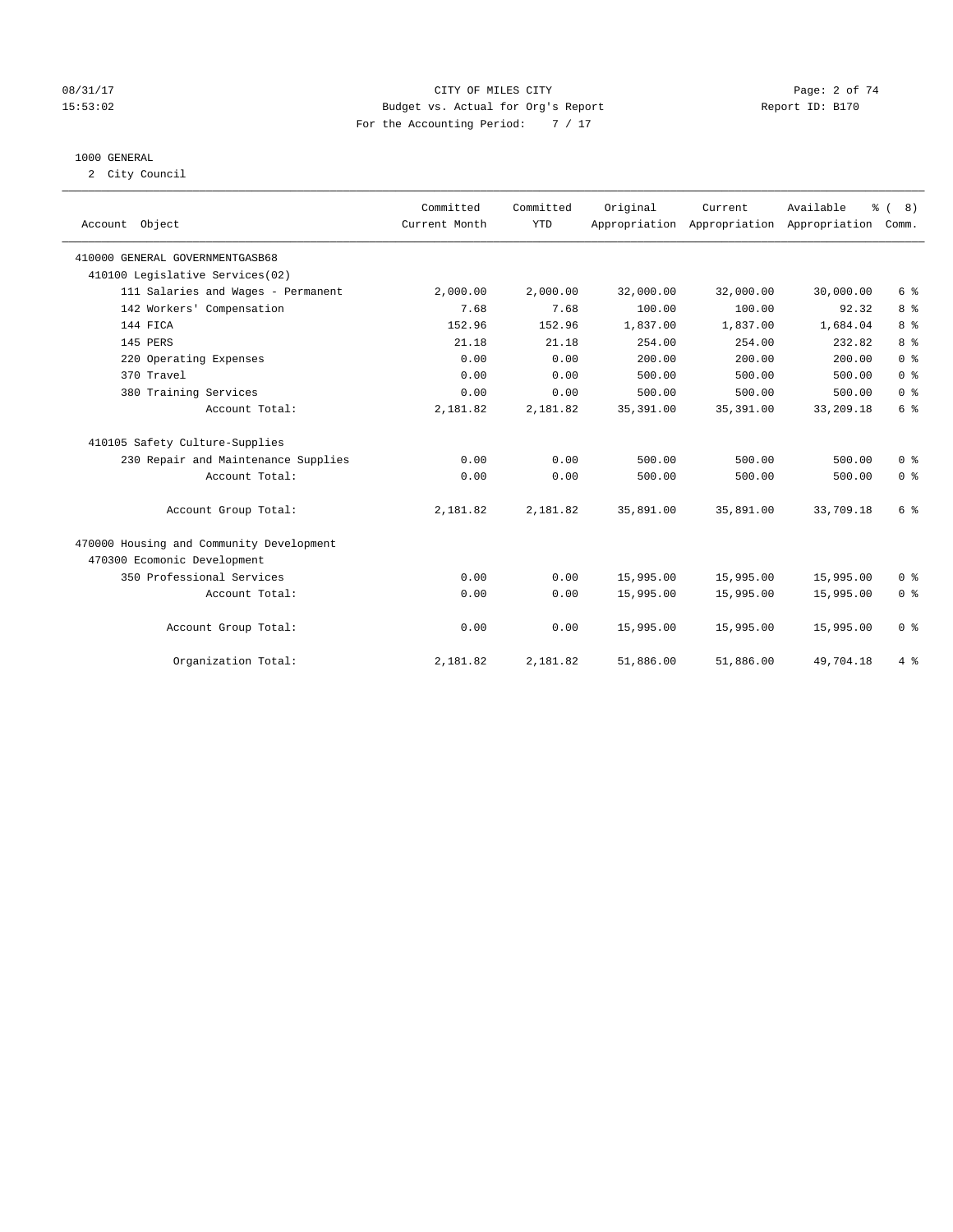# 08/31/17 Page: 3 of 74 15:53:02 Budget vs. Actual for Org's Report Report ID: B170 For the Accounting Period: 7 / 17

# 1000 GENERAL

3 City Clerk

|                                            | Committed     | Committed  | Original   | Current    | Available                                       | $\frac{6}{6}$ ( 8) |
|--------------------------------------------|---------------|------------|------------|------------|-------------------------------------------------|--------------------|
| Account Object                             | Current Month | <b>YTD</b> |            |            | Appropriation Appropriation Appropriation Comm. |                    |
| 410000 GENERAL GOVERNMENTGASB68            |               |            |            |            |                                                 |                    |
| 410500 Financial Services(03)              |               |            |            |            |                                                 |                    |
| 111 Salaries and Wages - Permanent         | 10,127.61     | 10,127.61  | 128,631.00 | 128,631.00 | 118,503.39                                      | 8 %                |
| 131 VACATION                               | 487.95        | 487.95     | 2,200.00   | 2,200.00   | 1,712.05                                        | $22$ %             |
| 132 SICK LEAVE                             | 254.89        | 254.89     | 700.00     | 700.00     | 445.11                                          | 36%                |
| 133 OTHER LEAVE PAY                        | 39.20         | 39.20      | 11,038.00  | 11,038.00  | 10,998.80                                       | 0 <sup>8</sup>     |
| 141 Unemployment Insurance                 | 28.60         | 28.60      | 215.00     | 215.00     | 186.40                                          | $13*$              |
| 142 Workers' Compensation                  | 128.61        | 128.61     | 1,754.00   | 1,754.00   | 1,625.39                                        | 7%                 |
| 143 Health Insurance                       | 2,107.41      | 2,107.41   | 24,874.00  | 24,874.00  | 22,766.59                                       | 8 %                |
| 144 FICA                                   | 874.24        | 874.24     | 10,933.00  | 10,933.00  | 10,058.76                                       | 8 %                |
| 145 PERS                                   | 924.11        | 924.11     | 12,105.00  | 12,105.00  | 11,180.89                                       | 8 <sup>8</sup>     |
| 196 CLOTHING ALLOTMENT                     | 517.50        | 517.50     | 525.00     | 525.00     | 7.50                                            | 99 <sub>8</sub>    |
| 210 Office Supplies and Materials          | 21.92         | 21.92      | 2,200.00   | 2,200.00   | 2,178.08                                        | 1 <sup>8</sup>     |
| 214 Small Items of Equipment               | 0.00          | 0.00       | 2,800.00   | 2,800.00   | 2,800.00                                        | 0 <sup>8</sup>     |
| 220 Operating Expenses                     | 451.50        | 451.50     | 3,000.00   | 3,000.00   | 2,548.50                                        | 15 <sup>8</sup>    |
| 311 Postage, Box Rent, Etc.                | $-207.69$     | $-207.69$  | 3,600.00   | 3,600.00   | 3,807.69                                        | $-6$ %             |
| 320 Printing, Duplicating, Typing &        | 0.00          | 0.00       | 175.00     | 175.00     | 175.00                                          | 0 <sup>8</sup>     |
| 330 Publicity, Subscriptions & Dues        | 0.00          | 0.00       | 2,200.00   | 2,200.00   | 2,200.00                                        | 0 <sup>8</sup>     |
| 334 Memberships, Registrations & Dues      | 2,925.30      | 2,925.30   | 3,200.00   | 3,200.00   | 274.70                                          | $91$ %             |
| 345 Telephone                              | 50.92         | 50.92      | 750.00     | 750.00     | 699.08                                          | 7 <sup>°</sup>     |
| 347 Internet                               | 19.50         | 19.50      | 250.00     | 250.00     | 230.50                                          | 8 <sup>8</sup>     |
| 350 Professional Services                  | 275.00        | 275.00     | 38,500.00  | 38,500.00  | 38,225.00                                       | 1 <sup>8</sup>     |
| 360 Contr R & M                            | 6,614.73      | 6,614.73   | 12,000.00  | 12,000.00  | 5,385.27                                        | 55 <sup>8</sup>    |
| 370 Travel                                 | 0.00          | 0.00       | 1,700.00   | 1,700.00   | 1,700.00                                        | 0 <sup>8</sup>     |
| 380 Training Services                      | 50.00         | 50.00      | 1,400.00   | 1,400.00   | 1,350.00                                        | 4%                 |
| 382 Books                                  | 0.00          | 0.00       | 200.00     | 200.00     | 200.00                                          | 0 <sup>8</sup>     |
| 390 Other Purchased Services (Recorded     | 28.00         | 28.00      | 150.00     | 150.00     | 122.00                                          | 19 <sup>8</sup>    |
| 513 Liability                              | 56,846.68     | 56,846.68  | 56,847.00  | 56,847.00  | 0.32                                            | $100*$             |
| 521 Surety Bonds for Officials & Employees | 890.00        | 890.00     | 890.00     | 890.00     | 0.00                                            | $100*$             |
| 555 Bank Service Charges                   | 0.00          | 0.00       | 60.00      | 60.00      | 60.00                                           | 0 <sup>8</sup>     |
| Account Total:                             | 83, 455.98    | 83, 455.98 | 322,897.00 | 322,897.00 | 239, 441.02                                     | 26%                |
| 411101 Labor Negotiations                  |               |            |            |            |                                                 |                    |
| 350 Professional Services                  | 0.00          | 0.00       | 10,000.00  | 10,000.00  | 10,000.00                                       | 0 <sup>8</sup>     |
| Account Total:                             | 0.00          | 0.00       | 10,000.00  | 10,000.00  | 10,000.00                                       | 0 <sup>8</sup>     |
| Account Group Total:                       | 83, 455.98    | 83, 455.98 | 332,897.00 | 332,897.00 | 249, 441.02                                     | 25%                |
| Organization Total:                        | 83, 455.98    | 83, 455.98 | 332,897.00 | 332,897.00 | 249, 441, 02                                    | 25%                |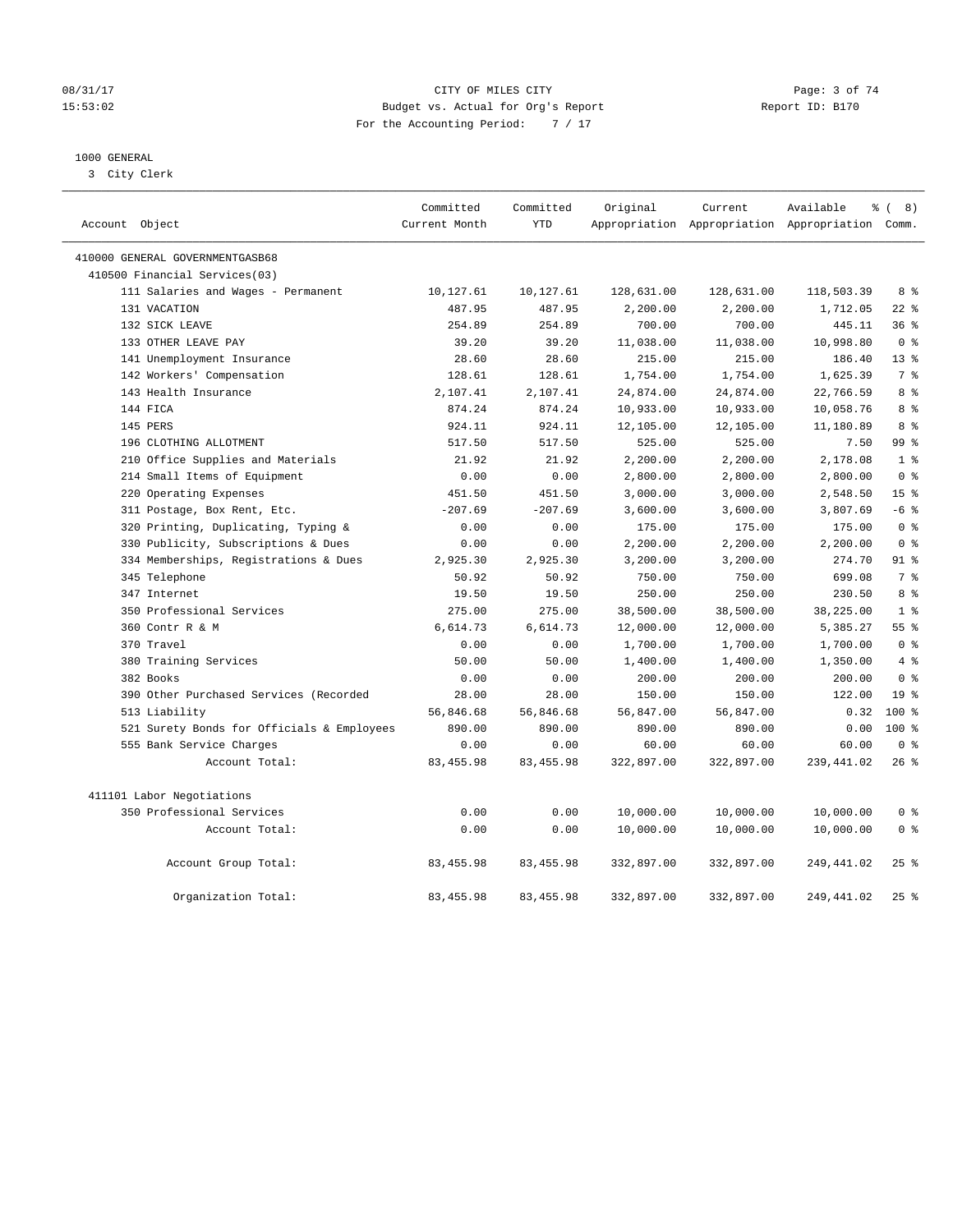# 08/31/17 Page: 4 of 74 15:53:02 Budget vs. Actual for Org's Report Report ID: B170 For the Accounting Period: 7 / 17

# 1000 GENERAL

4 Attorney

| Account Object                     | Committed<br>Current Month | Committed<br><b>YTD</b> | Original   | Current    | Available<br>Appropriation Appropriation Appropriation | % (8)<br>Comm.  |
|------------------------------------|----------------------------|-------------------------|------------|------------|--------------------------------------------------------|-----------------|
| 410000 GENERAL GOVERNMENTGASB68    |                            |                         |            |            |                                                        |                 |
| 411100 Legal Services(04)          |                            |                         |            |            |                                                        |                 |
| 111 Salaries and Wages - Permanent | 6,836.04                   | 6,836.04                | 101,909.00 | 101,909.00 | 95,072.96                                              | 7 %             |
| 131 VACATION                       | 129.36                     | 129.36                  | 3,000.00   | 3,000.00   | 2,870.64                                               | 4%              |
| 132 SICK LEAVE                     | 0.00                       | 0.00                    | 1,500.00   | 1,500.00   | 1,500.00                                               | 0 <sup>8</sup>  |
| 133 OTHER LEAVE PAY                | 0.00                       | 0.00                    | 94.00      | 94.00      | 94.00                                                  | 0 <sup>8</sup>  |
| 141 Unemployment Insurance         | 17.81                      | 17.81                   | 160.00     | 160.00     | 142.19                                                 | 11 <sup>8</sup> |
| 142 Workers' Compensation          | 42.70                      | 42.70                   | 649.00     | 649.00     | 606.30                                                 | 7 <sup>°</sup>  |
| 143 Health Insurance               | 714.70                     | 714.70                  | 8,577.00   | 8,577.00   | 7,862.30                                               | 8 <sup>°</sup>  |
| 144 FICA                           | 538.84                     | 538.84                  | 8,140.00   | 8,140.00   | 7,601.16                                               | 7 <sup>°</sup>  |
| 145 PERS                           | 589.98                     | 589.98                  | 9,013.00   | 9,013.00   | 8,423.02                                               | 7 <sup>°</sup>  |
| 196 CLOTHING ALLOTMENT             | 150.00                     | 150.00                  | 100.00     | 100.00     | $-50.00$                                               | $150*$          |
| 210 Office Supplies and Materials  | 32.98                      | 32.98                   | 1,000.00   | 1,000.00   | 967.02                                                 | 3 <sup>°</sup>  |
| 214 Small Items of Equipment       | 309.99                     | 309.99                  | 500.00     | 500.00     | 190.01                                                 | 62 %            |
| 220 Operating Expenses             | 102.30                     | 102.30                  | 2,000.00   | 2,000.00   | 1,897.70                                               | 5 <sup>°</sup>  |
| 311 Postage, Box Rent, Etc.        | 25.72                      | 25.72                   | 500.00     | 500.00     | 474.28                                                 | 5 <sup>°</sup>  |
| 345 Telephone                      | 3.12                       | 3.12                    | 120.00     | 120.00     | 116.88                                                 | 3 <sup>°</sup>  |
| 350 Professional Services          | 100.00                     | 100.00                  | 5,000.00   | 5,000.00   | 4,900.00                                               | 2 <sup>8</sup>  |
| 360 Contr R & M                    | 0.00                       | 0.00                    | 207.00     | 207.00     | 207.00                                                 | 0 <sup>8</sup>  |
| 370 Travel                         | 0.00                       | 0.00                    | 700.00     | 700.00     | 700.00                                                 | 0 <sup>8</sup>  |
| Account Total:                     | 9,593.54                   | 9,593.54                | 143,169.00 | 143,169.00 | 133, 575.46                                            | 7 %             |
| Account Group Total:               | 9,593.54                   | 9,593.54                | 143,169.00 | 143,169.00 | 133, 575.46                                            | 7 %             |
| Organization Total:                | 9,593.54                   | 9,593.54                | 143,169.00 | 143,169.00 | 133, 575.46                                            | 7 %             |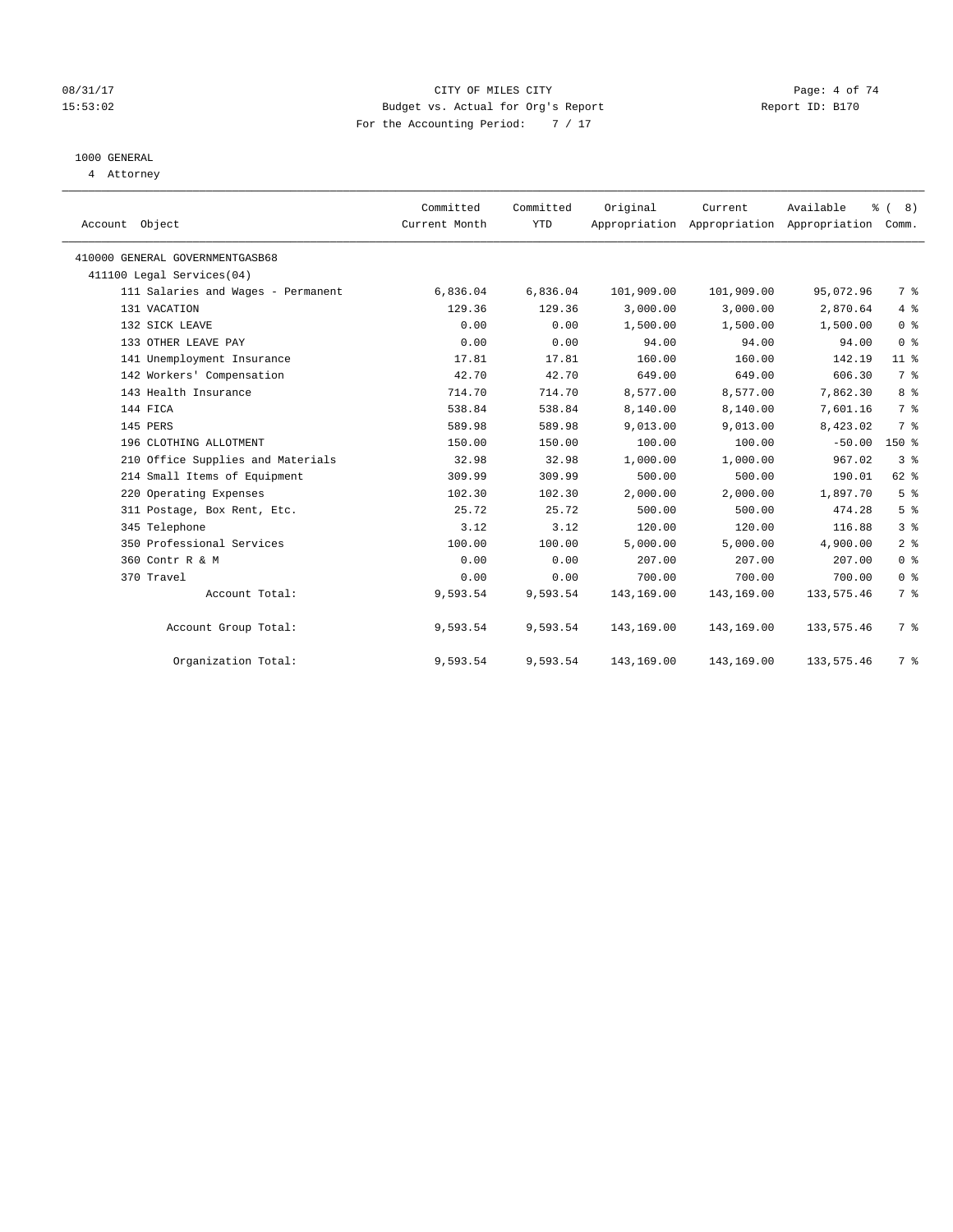# 08/31/17 Page: 5 of 74 15:53:02 Budget vs. Actual for Org's Report Report ID: B170 For the Accounting Period: 7 / 17

————————————————————————————————————————————————————————————————————————————————————————————————————————————————————————————————————

# 1000 GENERAL

5 Police

|                                                        | Committed     | Committed        | Original     | Current      | Available                                       | ී (<br>8)               |
|--------------------------------------------------------|---------------|------------------|--------------|--------------|-------------------------------------------------|-------------------------|
| Account Object                                         | Current Month | YTD              |              |              | Appropriation Appropriation Appropriation Comm. |                         |
| 420000 PUBLIC SAFETY-GASB68                            |               |                  |              |              |                                                 |                         |
| 420140 Crime Control and Investigation(05)             |               |                  |              |              |                                                 |                         |
| 111 Salaries and Wages - Permanent                     | 49,975.96     | 49,975.96        | 787,818.00   | 787,818.00   | 737,842.04                                      | 6 %                     |
| 121 OVERTIME-PERMANENT                                 | 9,747.94      | 9,747.94         | 21,500.00    | 21,500.00    | 11,752.06                                       | 45 %                    |
| 131 VACATION                                           | 9,270.98      | 9,270.98         | 30,000.00    | 30,000.00    | 20,729.02                                       | $31$ %                  |
| 132 SICK LEAVE                                         | 3,180.54      | 3,180.54         | 7,500.00     | 7,500.00     | 4,319.46                                        | $42$ %                  |
| 133 OTHER LEAVE PAY                                    | 1,495.32      | 1,495.32         | 22,765.00    | 22,765.00    | 21,269.68                                       | 7 %                     |
| 134 HOLIDAY PAY                                        | 0.00          | 0.00             | 21,500.00    | 21,500.00    | 21,500.00                                       | 0 <sup>8</sup>          |
| 141 Unemployment Insurance                             | 184.16        | 184.16           | 1,368.00     | 1,368.00     | 1,183.84                                        | $13*$                   |
| 142 Workers' Compensation                              | 3,094.09      | 3,094.09         | 42,744.00    | 42,744.00    | 39,649.91                                       | 7 %                     |
| 143 Health Insurance                                   | 10,719.10     | 10,719.10        | 137,238.00   | 137,238.00   | 126,518.90                                      | 8 %                     |
| 144 FICA                                               | 1,096.23      | 1,096.23         | 12,857.00    | 12,857.00    | 11,760.77                                       | 9 <sup>°</sup>          |
| 145 PERS                                               | 79.75         | 79.75            | 0.00         | 0.00         | $-79.75$                                        | $***$ $-$               |
| 146 Police Pension                                     | 8,863.55      | 8,863.55         | 105,000.00   | 105,000.00   | 96,136.45                                       | 8 %                     |
| 196 CLOTHING ALLOTMENT                                 | 0.00          | 0.00             | 12,960.00    | 12,960.00    |                                                 | 0 <sup>8</sup>          |
|                                                        | 649.31        | 649.31           | 7,000.00     | 7,000.00     | 12,960.00<br>6,350.69                           | 9%                      |
| 210 Office Supplies and Materials                      |               |                  |              |              |                                                 | 0 <sup>8</sup>          |
| 214 Small Items of Equipment<br>220 Operating Expenses | 0.00          | 0.00<br>2,582.35 | 10,500.00    | 10,500.00    | 10,500.00                                       |                         |
|                                                        | 2,582.35      |                  | 15,000.00    | 15,000.00    | 12,417.65                                       | $17*$<br>0 <sup>8</sup> |
| 226 Clothing and Uniforms                              | 0.00          | 0.00             | 500.00       | 500.00       | 500.00                                          |                         |
| 227 Firearm Supplies                                   | 0.00          | 0.00             | 4,800.00     | 4,800.00     | 4,800.00                                        | 0 <sup>8</sup>          |
| 230 Repair and Maintenance Supplies                    | 469.87        | 469.87           | 10,000.00    | 10,000.00    | 9,530.13                                        | 5 <sup>°</sup>          |
| 231 Gas, Oil, Diesel Fuel, Grease, etc.                | 1,918.21      | 1,918.21         | 25,000.00    | 25,000.00    | 23,081.79                                       | 8 %                     |
| 311 Postage, Box Rent, Etc.                            | 48.32         | 48.32            | 1,000.00     | 1,000.00     | 951.68                                          | 5 <sup>°</sup>          |
| 330 Publicity, Subscriptions & Dues                    | 0.00          | 0.00             | 300.00       | 300.00       | 300.00                                          | 0 <sup>8</sup>          |
| 334 Memberships, Registrations & Dues                  | 100.00        | 100.00           | 2,708.00     | 2,708.00     | 2,608.00                                        | $4\degree$              |
| 345 Telephone                                          | 311.52        | 311.52           | 4,500.00     | 4,500.00     | 4,188.48                                        | 7 %                     |
| 347 Internet                                           | 65.66         | 65.66            | 800.00       | 800.00       | 734.34                                          | 8 %                     |
| 350 Professional Services                              | 2,405.50      | 2,405.50         | 18,500.00    | 18,500.00    | 16,094.50                                       | $13*$                   |
| 360 Contr R & M                                        | 27.00         | 27.00            | 400.00       | 400.00       | 373.00                                          | 7 %                     |
| 366 R&M Vehicles - Police/Animal Control               | 0.00          | 0.00             | 17,000.00    | 17,000.00    | 17,000.00                                       | 0 <sup>8</sup>          |
| 370 Travel                                             | 305.85        | 305.85           | 4,500.00     | 4,500.00     | 4,194.15                                        | 7 %                     |
| 380 Training Services                                  | 240.00        | 240.00           | 9,000.00     | 9,000.00     | 8,760.00                                        | 3 <sup>°</sup>          |
| 512 Insurance on Vehicles & Equipment                  | 1,251.30      | 1,251.30         | 1,252.00     | 1,252.00     | 0.70                                            | $100$ %                 |
| 700 Grants, Contributions & Indemnities                | 4,000.00      | 4,000.00         | 3,351.00     | 3,351.00     | $-649.00$                                       | $119$ %                 |
| Account Total:                                         | 112,082.51    | 112,082.51       | 1,339,361.00 | 1,339,361.00 | 1, 227, 278.49                                  | 8 %                     |
| 420160 Communications-Dispatch                         |               |                  |              |              |                                                 |                         |
| 111 Salaries and Wages - Permanent                     | 15,389.06     | 15,389.06        | 250,259.00   | 250,259.00   | 234,869.94                                      | 6 %                     |
| 121 OVERTIME-PERMANENT                                 | 1,811.27      | 1,811.27         | 7,000.00     | 7,000.00     | 5,188.73                                        | $26$ %                  |
| 131 VACATION                                           | 2,390.68      | 2,390.68         | 12,000.00    | 12,000.00    | 9,609.32                                        | 20 %                    |
| 132 SICK LEAVE                                         | 0.00          | 0.00             | 4,500.00     | 4,500.00     | 4,500.00                                        | 0 <sup>8</sup>          |
| 133 OTHER LEAVE PAY                                    | 0.00          | 0.00             | 6,208.00     | 6,208.00     | 6,208.00                                        | 0 <sup>8</sup>          |
| 134 HOLIDAY PAY                                        | 0.00          | 0.00             | 12,620.00    | 12,620.00    | 12,620.00                                       | 0 <sup>8</sup>          |
| 141 Unemployment Insurance                             | 48.97         | 48.97            | 439.00       | 439.00       | 390.03                                          | 11 %                    |
| 142 Workers' Compensation                              | 837.74        | 837.74           | 14,265.00    | 14,265.00    | 13, 427. 26                                     | 6 %                     |
| 143 Health Insurance                                   | 2,863.00      | 2,863.00         | 51,464.00    | 51,464.00    | 48,601.00                                       | 6 %                     |
| 144 FICA                                               | 1,494.89      | 1,494.89         | 22,383.00    | 22,383.00    | 20,888.11                                       | 7 %                     |
| 145 PERS                                               | 1,659.35      | 1,659.35         | 24,782.00    | 24,782.00    | 23, 122.65                                      | 7 %                     |
| 196 CLOTHING ALLOTMENT                                 | 0.00          | 0.00             | 2,000.00     | 2,000.00     | 2,000.00                                        | 0 %                     |
| 210 Office Supplies and Materials                      | 0.00          | 0.00             | 3,500.00     | 3,500.00     | 3,500.00                                        | 0 %                     |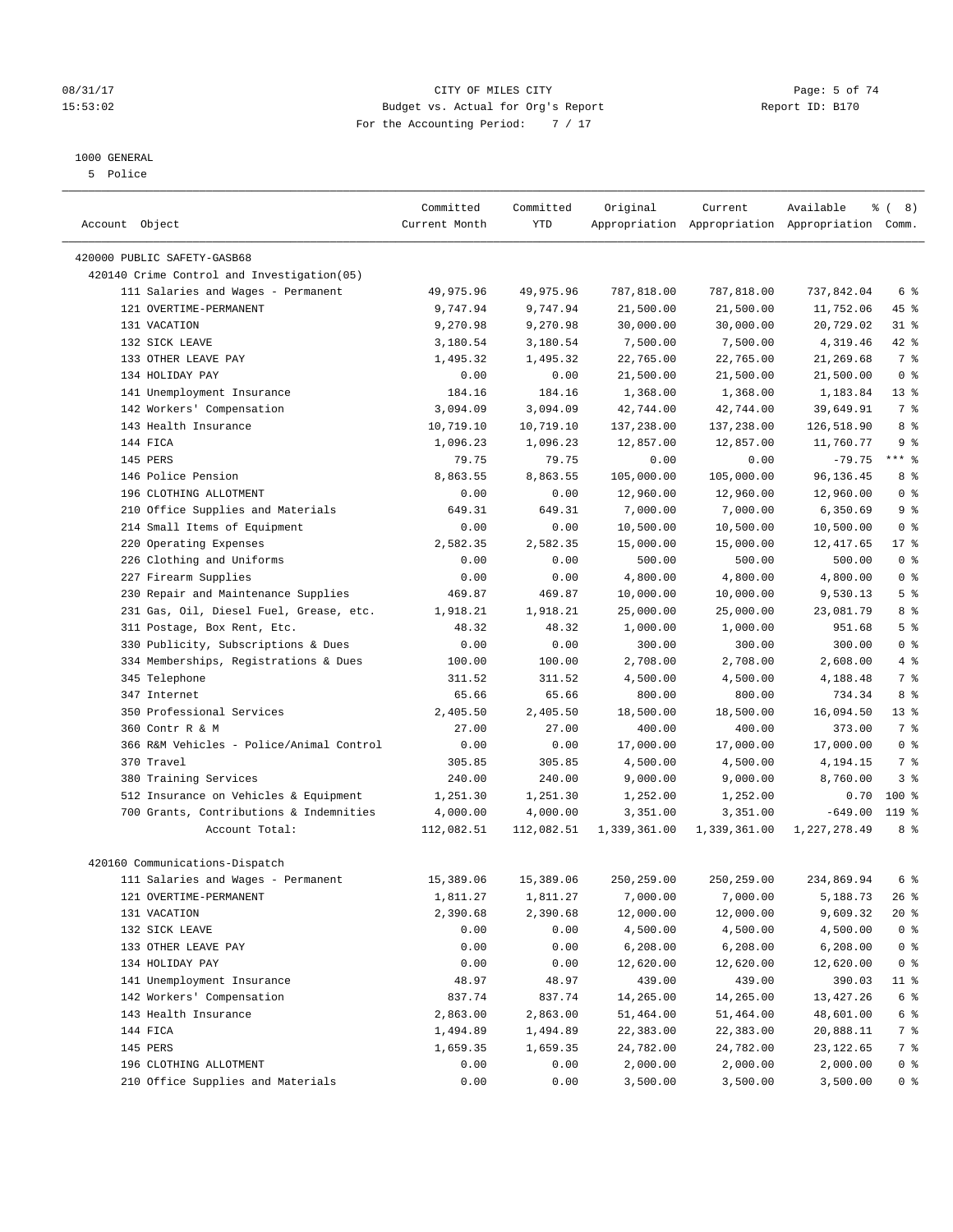# 08/31/17 Page: 6 of 74 15:53:02 Budget vs. Actual for Org's Report Report ID: B170 For the Accounting Period: 7 / 17

# 1000 GENERAL

5 Police

|                                         | Committed     | Committed  | Original     | Current      | Available                                 | $\frac{6}{6}$ ( 8) |  |
|-----------------------------------------|---------------|------------|--------------|--------------|-------------------------------------------|--------------------|--|
| Account Object                          | Current Month | YTD        |              |              | Appropriation Appropriation Appropriation | Comm.              |  |
| 214 Small Items of Equipment            | 0.00          | 0.00       | 4,500.00     | 4,500.00     | 4,500.00                                  | 0 <sup>8</sup>     |  |
| 220 Operating Expenses                  | 0.00          | 0.00       | 2,000.00     | 2,000.00     | 2,000.00                                  | 0 <sup>8</sup>     |  |
| 231 Gas, Oil, Diesel Fuel, Grease, etc. | 0.00          | 0.00       | 600.00       | 600.00       | 600.00                                    | 0 <sup>8</sup>     |  |
| 311 Postage, Box Rent, Etc.             | 0.00          | 0.00       | 75.00        | 75.00        | 75.00                                     | 0 <sup>8</sup>     |  |
| 320 Printing, Duplicating, Typing &     | 0.00          | 0.00       | 300.00       | 300.00       | 300.00                                    | 0 <sup>8</sup>     |  |
| 330 Publicity, Subscriptions & Dues     | 0.00          | 0.00       | 100.00       | 100.00       | 100.00                                    | 0 <sup>8</sup>     |  |
| 334 Memberships, Registrations & Dues   | 0.00          | 0.00       | 400.00       | 400.00       | 400.00                                    | 0 <sup>8</sup>     |  |
| 345 Telephone                           | 309.65        | 309.65     | 5,100.00     | 5,100.00     | 4,790.35                                  | 6 %                |  |
| 350 Professional Services               | 0.00          | 0.00       | 10,000.00    | 10,000.00    | 10,000.00                                 | 0 <sup>8</sup>     |  |
| 360 Contr R & M                         | 0.00          | 0.00       | 100.00       | 100.00       | 100.00                                    | 0 <sup>8</sup>     |  |
| 370 Travel                              | 0.00          | 0.00       | 2,000.00     | 2,000.00     | 2,000.00                                  | 0 <sup>8</sup>     |  |
| 380 Training Services                   | 0.00          | 0.00       | 2,000.00     | 2,000.00     | 2,000.00                                  | 0 <sup>8</sup>     |  |
| Account Total:                          | 26,804.61     | 26,804.61  | 438,595.00   | 438,595.00   | 411,790.39                                | 6 %                |  |
| Account Group Total:                    | 138,887.12    | 138,887.12 | 1,777,956.00 | 1,777,956.00 | 1,639,068.88                              | 8 %                |  |
| Organization Total:                     | 138,887.12    | 138,887.12 | 1,777,956.00 | 1,777,956.00 | 1,639,068.88                              | 8 %                |  |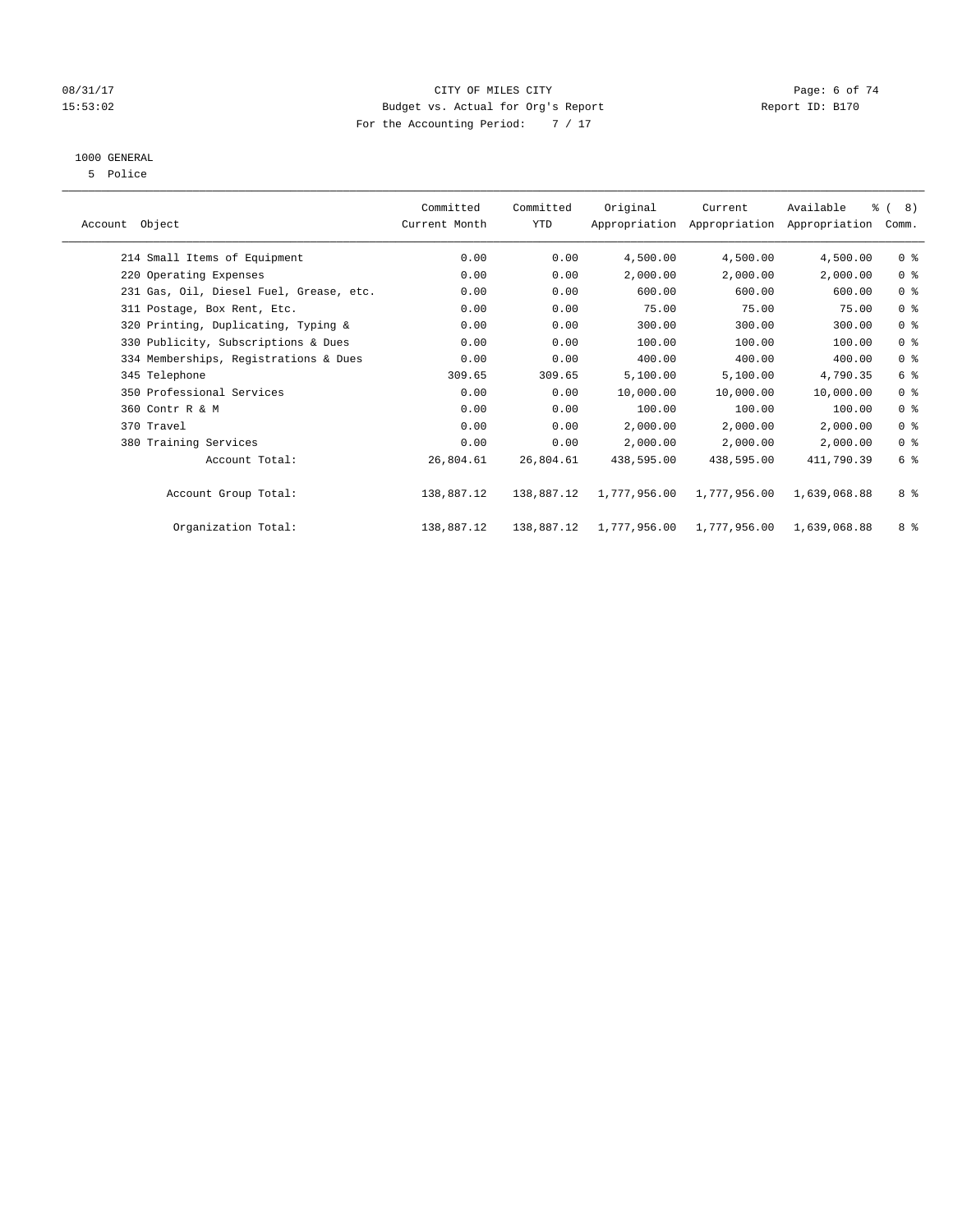# 08/31/17 Page: 7 of 74 15:53:02 Budget vs. Actual for Org's Report Report ID: B170 For the Accounting Period: 7 / 17

#### 1000 GENERAL

6 Police Judge

| Account Object                        | Committed<br>Current Month | Committed<br><b>YTD</b> | Original   | Current    | Available<br>Appropriation Appropriation Appropriation Comm. | $\frac{6}{6}$ ( 8) |
|---------------------------------------|----------------------------|-------------------------|------------|------------|--------------------------------------------------------------|--------------------|
| 410000 GENERAL GOVERNMENTGASB68       |                            |                         |            |            |                                                              |                    |
| 410300 Judicial Services(06)          |                            |                         |            |            |                                                              |                    |
| 111 Salaries and Wages - Permanent    | 6,249.83                   | 6,249.83                | 86,361.00  | 86,361.00  | 80,111.17                                                    | 7 %                |
| 121 OVERTIME-PERMANENT                | 0.00                       | 0.00                    | 1,000.00   | 1,000.00   | 1,000.00                                                     | 0 <sup>8</sup>     |
| 131 VACATION                          | 139.12                     | 139.12                  | 5,000.00   | 5,000.00   | 4,860.88                                                     | 3 <sup>8</sup>     |
| 132 SICK LEAVE                        | 305.80                     | 305.80                  | 300.00     | 300.00     | $-5.80$                                                      | $102$ %            |
| 141 Unemployment Insurance            | 12.92                      | 12.92                   | 143.00     | 143.00     | 130.08                                                       | 9 <sup>°</sup>     |
| 142 Workers' Compensation             | 65.10                      | 65.10                   | 992.00     | 992.00     | 926.90                                                       | 7 <sup>°</sup>     |
| 143 Health Insurance                  | 1,428.70                   | 1,428.70                | 16,850.00  | 16,850.00  | 15, 421.30                                                   | 8 %                |
| 144 FICA                              | 535.10                     | 535.10                  | 7,295.00   | 7,295.00   | 6,759.90                                                     | 7 %                |
| 145 PERS                              | 411.77                     | 411.77                  | 8,077.00   | 8,077.00   | 7,665.23                                                     | 5 <sup>8</sup>     |
| 196 CLOTHING ALLOTMENT                | 300.00                     | 300.00                  | 300.00     | 300.00     | 0.00                                                         | $100*$             |
| 210 Office Supplies and Materials     | 0.00                       | 0.00                    | 1,000.00   | 1,000.00   | 1,000.00                                                     | 0 <sup>8</sup>     |
| 211 Clothing Allotment                | 0.00                       | 0.00                    | 1,100.00   | 1,100.00   | 1,100.00                                                     | 0 <sup>8</sup>     |
| 214 Small Items of Equipment          | 0.00                       | 0.00                    | 1,600.00   | 1,600.00   | 1,600.00                                                     | 0 <sup>8</sup>     |
| 220 Operating Expenses                | $-102.30$                  | $-102.30$               | 900.00     | 900.00     | 1,002.30                                                     | $-11$ %            |
| 230 Repair and Maintenance Supplies   | 0.00                       | 0.00                    | 100.00     | 100.00     | 100.00                                                       | 0 <sup>8</sup>     |
| 311 Postage, Box Rent, Etc.           | 68.08                      | 68.08                   | 1,000.00   | 1,000.00   | 931.92                                                       | 7 %                |
| 330 Publicity, Subscriptions & Dues   | 0.00                       | 0.00                    | 200.00     | 200.00     | 200.00                                                       | 0 <sup>8</sup>     |
| 334 Memberships, Registrations & Dues | 70.00                      | 70.00                   | 1,000.00   | 1,000.00   | 930.00                                                       | 7 <sup>°</sup>     |
| 345 Telephone                         | 115.95                     | 115.95                  | 2,000.00   | 2,000.00   | 1,884.05                                                     | 6 %                |
| 347 Internet                          | 55.60                      | 55.60                   | 1,500.00   | 1,500.00   | 1,444.40                                                     | 4%                 |
| 350 Professional Services             | 0.00                       | 0.00                    | 750.00     | 750.00     | 750.00                                                       | 0 <sup>8</sup>     |
| 360 Contr R & M                       | 0.00                       | 0.00                    | 2,000.00   | 2,000.00   | 2,000.00                                                     | 0 <sup>8</sup>     |
| 370 Travel                            | 412.00                     | 412.00                  | 2,500.00   | 2,500.00   | 2,088.00                                                     | 16 <sup>8</sup>    |
| 380 Training Services                 | 0.00                       | 0.00                    | 1,000.00   | 1,000.00   | 1,000.00                                                     | 0 <sup>8</sup>     |
| 382 Books                             | 0.00                       | 0.00                    | 600.00     | 600.00     | 600.00                                                       | 0 <sup>8</sup>     |
| 533 Machinery and Equipment Rental    | 0.00                       | 0.00                    | 3,000.00   | 3,000.00   | 3,000.00                                                     | 0 <sup>8</sup>     |
| Account Total:                        | 10,067.67                  | 10,067.67               | 146,568.00 | 146,568.00 | 136,500.33                                                   | 7 %                |
| Account Group Total:                  | 10,067.67                  | 10,067.67               | 146,568.00 | 146,568.00 | 136,500.33                                                   | 7 %                |
| Organization Total:                   | 10,067.67                  | 10,067.67               | 146,568.00 | 146,568.00 | 136,500.33                                                   | 7 <sup>8</sup>     |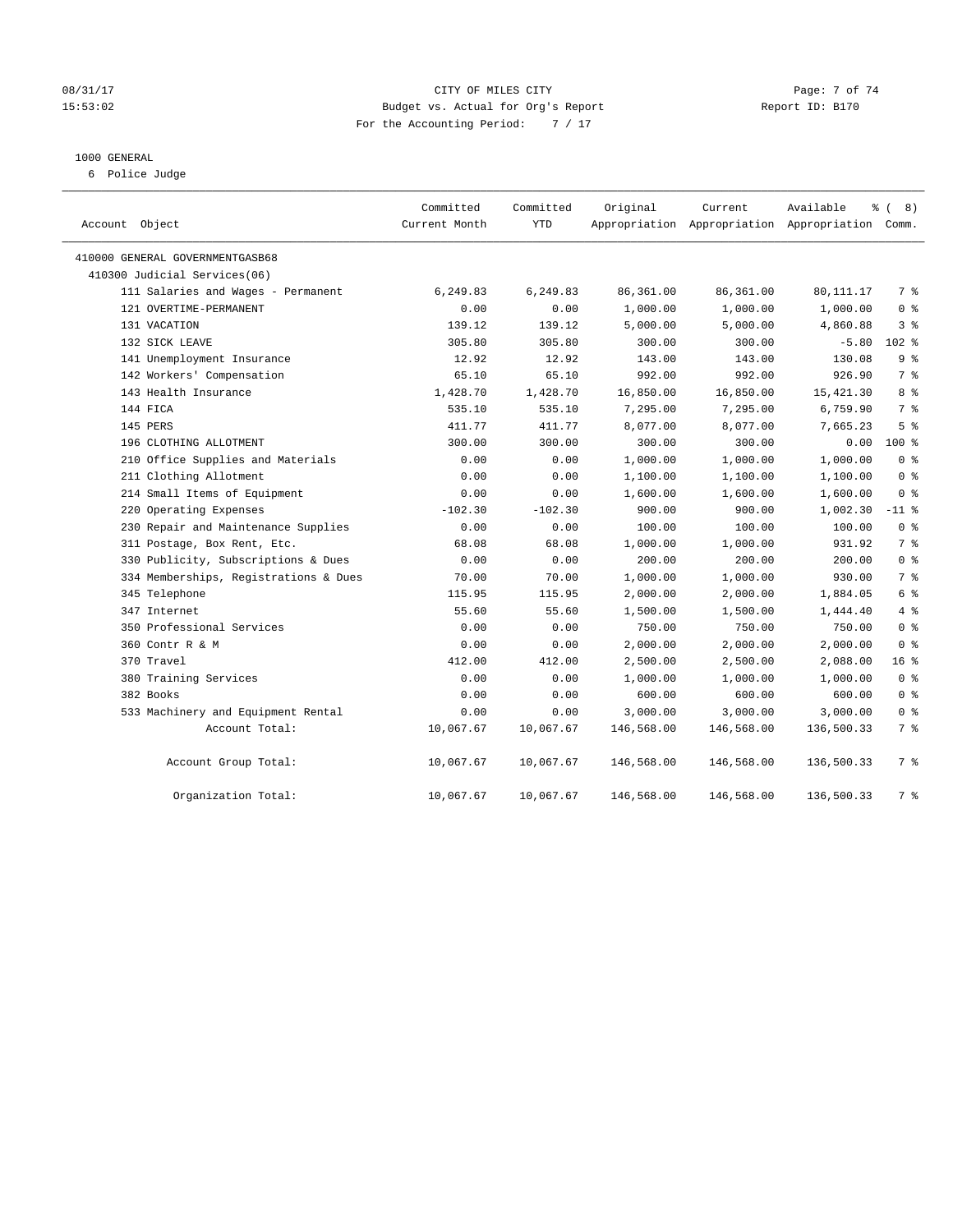# 08/31/17 Page: 8 of 74 15:53:02 Budget vs. Actual for Org's Report Report ID: B170 For the Accounting Period: 7 / 17

————————————————————————————————————————————————————————————————————————————————————————————————————————————————————————————————————

#### 1000 GENERAL

7 Fire

|                                         | Committed     | Committed  | Original   | Current                                         | Available   | <sub>රි</sub> ( 8 ) |
|-----------------------------------------|---------------|------------|------------|-------------------------------------------------|-------------|---------------------|
| Account Object                          | Current Month | YTD        |            | Appropriation Appropriation Appropriation Comm. |             |                     |
| 420000 PUBLIC SAFETY-GASB68             |               |            |            |                                                 |             |                     |
| 420460 Fire Suppression(07)             |               |            |            |                                                 |             |                     |
| 111 Salaries and Wages - Permanent      | 39,538.98     | 39,538.98  | 488,827.00 | 488,827.00                                      | 449,288.02  | 8 %                 |
| 112 SALARIES AND WAGES - PART PAID      | 0.00          | 0.00       | 7,440.00   | 7,440.00                                        | 7,440.00    | 0 <sup>8</sup>      |
| 121 OVERTIME-PERMANENT                  | 6,233.39      | 6,233.39   | 35,000.00  | 35,000.00                                       | 28,766.61   | 18 %                |
| 131 VACATION                            | 4,018.48      | 4,018.48   | 20,000.00  | 20,000.00                                       | 15,981.52   | $20*$               |
| 132 SICK LEAVE                          | 0.00          | 0.00       | 15,000.00  | 15,000.00                                       | 15,000.00   | 0 <sup>8</sup>      |
| 133 OTHER LEAVE PAY                     | 408.32        | 408.32     | 4,000.00   | 4,000.00                                        | 3,591.68    | $10*$               |
| 134 HOLIDAY PAY                         | 1,064.86      | 1,064.86   | 11,000.00  | 11,000.00                                       | 9,935.14    | $10*$               |
| 141 Unemployment Insurance              | 128.13        | 128.13     | 786.00     | 786.00                                          | 657.87      | 16 <sup>°</sup>     |
| 142 Workers' Compensation               | 1,777.92      | 1,777.92   | 19,612.00  | 19,612.00                                       | 17,834.08   | 9%                  |
| 143 Health Insurance                    | 7,301.58      | 7,301.58   | 86,460.00  | 86,460.00                                       | 79,158.42   | 8 %                 |
| 144 FICA                                | 741.10        | 741.10     | 8,578.00   | 8,578.00                                        | 7,836.90    | 9 %                 |
| 147 Firemen's Pension                   | 5,675.62      | 5,675.62   | 79,901.00  | 79,901.00                                       | 74,225.38   | 7 %                 |
| 210 Office Supplies and Materials       | 1,723.67      | 1,723.67   | 11,000.00  | 11,000.00                                       | 9,276.33    | 16%                 |
| 211 Clothing Allotment                  | 0.00          | 0.00       | 7,000.00   | 7,000.00                                        | 7,000.00    | 0 <sup>8</sup>      |
| 214 Small Items of Equipment            | 0.00          | 0.00       | 20,000.00  | 20,000.00                                       | 20,000.00   | 0 <sup>8</sup>      |
| 217 Small Item Equ/Inspector            | 0.00          | 0.00       | 250.00     | 250.00                                          | 250.00      | 0 <sup>°</sup>      |
| 220 Operating Expenses                  | 254.49        | 254.49     | 11,000.00  | 11,000.00                                       | 10,745.51   | 2 <sup>8</sup>      |
| 223 Operating Exp/Inspector             | 0.00          | 0.00       | 2,500.00   | 2,500.00                                        | 2,500.00    | 0 <sup>8</sup>      |
| 226 Clothing and Uniforms               | 0.00          | 0.00       | 10,000.00  | 10,000.00                                       | 10,000.00   | 0 <sup>8</sup>      |
| 230 Repair and Maintenance Supplies     | 0.00          | 0.00       | 5,500.00   | 5,500.00                                        | 5,500.00    | 0 <sup>8</sup>      |
| 231 Gas, Oil, Diesel Fuel, Grease, etc. | 866.14        | 866.14     | 8,500.00   | 8,500.00                                        | 7,633.86    | $10*$               |
| 241 Consumable Tools                    | 737.22        | 737.22     | 2,000.00   | 2,000.00                                        | 1,262.78    | 37%                 |
| 311 Postage, Box Rent, Etc.             | 0.00          | 0.00       | 75.00      | 75.00                                           | 75.00       | 0 <sup>8</sup>      |
| 320 Printing, Duplicating, Typing &     | 0.00          | 0.00       | 100.00     | 100.00                                          | 100.00      | 0 <sup>8</sup>      |
| 330 Publicity, Subscriptions & Dues     | 0.00          | 0.00       | 300.00     | 300.00                                          | 300.00      | 0 <sup>8</sup>      |
| 334 Memberships, Registrations & Dues   | 125.00        | 125.00     | 3,000.00   | 3,000.00                                        | 2,875.00    | 4%                  |
| 341 Electric Utility Services           | 359.76        | 359.76     | 4,500.00   | 4,500.00                                        | 4,140.24    | 8 %                 |
| 342 Water Utility Services              | 31.13         | 31.13      | 450.00     | 450.00                                          | 418.87      | 7%                  |
| 343 Sewer Utility Services              | 37.22         | 37.22      | 400.00     | 400.00                                          | 362.78      | 9 <sup>°</sup>      |
| 344 Gas Utility Service                 | 16.64         | 16.64      | 2,400.00   | 2,400.00                                        | 2,383.36    | 1 <sup>8</sup>      |
| 345 Telephone                           | 247.62        | 247.62     | 2,000.00   | 2,000.00                                        | 1,752.38    | $12$ %              |
| 346 Garbage Service                     | 720.61        | 720.61     | 1,626.00   | 1,626.00                                        | 905.39      | 44 %                |
| 347 Internet                            | 135.60        | 135.60     | 1,500.00   | 1,500.00                                        | 1,364.40    | 9%                  |
| 350 Professional Services               | 0.00          | 0.00       | 15,000.00  | 15,000.00                                       | 15,000.00   | 0 <sup>8</sup>      |
| 360 Contr R & M                         | 0.00          | 0.00       | 9,500.00   | 9,500.00                                        | 9,500.00    | 0 <sup>8</sup>      |
| 364 R&M Vehicles - Fire/Amb             | 1,265.76      | 1,265.76   | 50,000.00  | 50,000.00                                       | 48,734.24   | 3 <sup>°</sup>      |
| 370 Travel                              | 2,317.22      | 2,317.22   | 5,000.00   | 5,000.00                                        | 2,682.78    | $46$ %              |
| 375 Travel/Inspector                    | 0.00          | 0.00       | 1,000.00   | 1,000.00                                        | 1,000.00    | 0 <sup>8</sup>      |
| 380 Training Services                   | 409.94        | 409.94     | 23, 254.00 | 23, 254.00                                      | 22,844.06   | 2 <sup>8</sup>      |
| 382 Books                               | 659.65        | 659.65     | 1,500.00   | 1,500.00                                        | 840.35      | 44 %                |
| 400 BUILDING MATERIALS                  | 0.88          | 0.88       | 11,200.00  | 11,200.00                                       | 11,199.12   | 0 <sup>8</sup>      |
| 511 Insurance on Buildings              | 1,493.70      | 1,493.70   | 1,494.00   | 1,494.00                                        | 0.30        | 100 %               |
| 512 Insurance on Vehicles & Equipment   | 5,042.00      | 5,042.00   | 5,042.00   | 5,042.00                                        | 0.00        | 100 %               |
| Account Total:                          | 83, 332.63    | 83, 332.63 | 993,695.00 | 993,695.00                                      | 910, 362.37 | 8 %                 |
| Account Group Total:                    | 83, 332.63    | 83, 332.63 | 993,695.00 | 993,695.00                                      | 910, 362.37 | 8 %                 |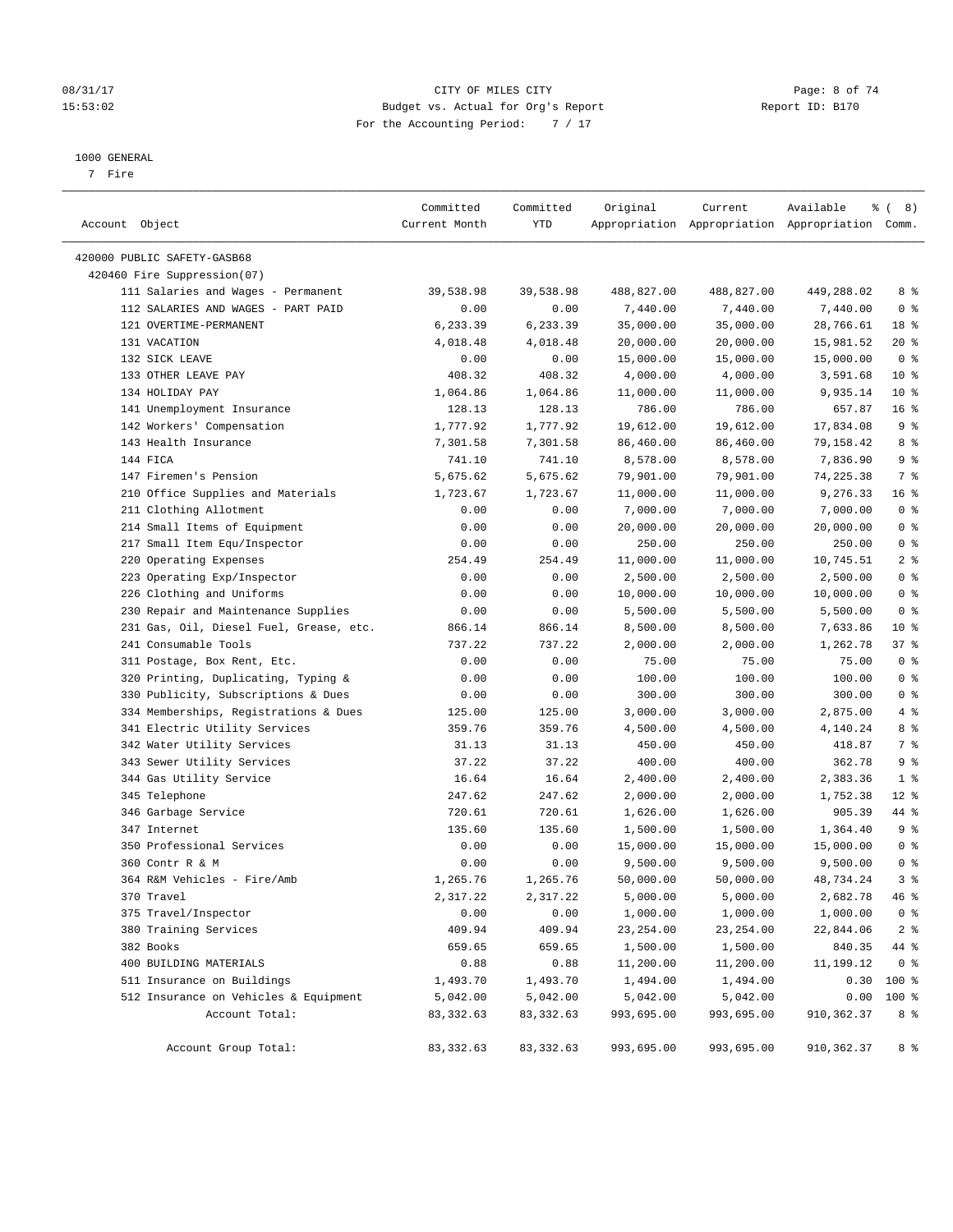# 08/31/17 Page: 9 of 74 15:53:02 Budget vs. Actual for Org's Report Report ID: B170 For the Accounting Period: 7 / 17

#### 1000 GENERAL

7 Fire

| Account Object |                     | Committed<br>Current Month | Committed<br>YTD | Original   | Current<br>Appropriation Appropriation Appropriation Comm. | Available % (8) |      |
|----------------|---------------------|----------------------------|------------------|------------|------------------------------------------------------------|-----------------|------|
|                | Organization Total: | 83, 332.63                 | 83,332.63        | 993,695.00 | 993,695.00                                                 | 910,362.37      | 8 දි |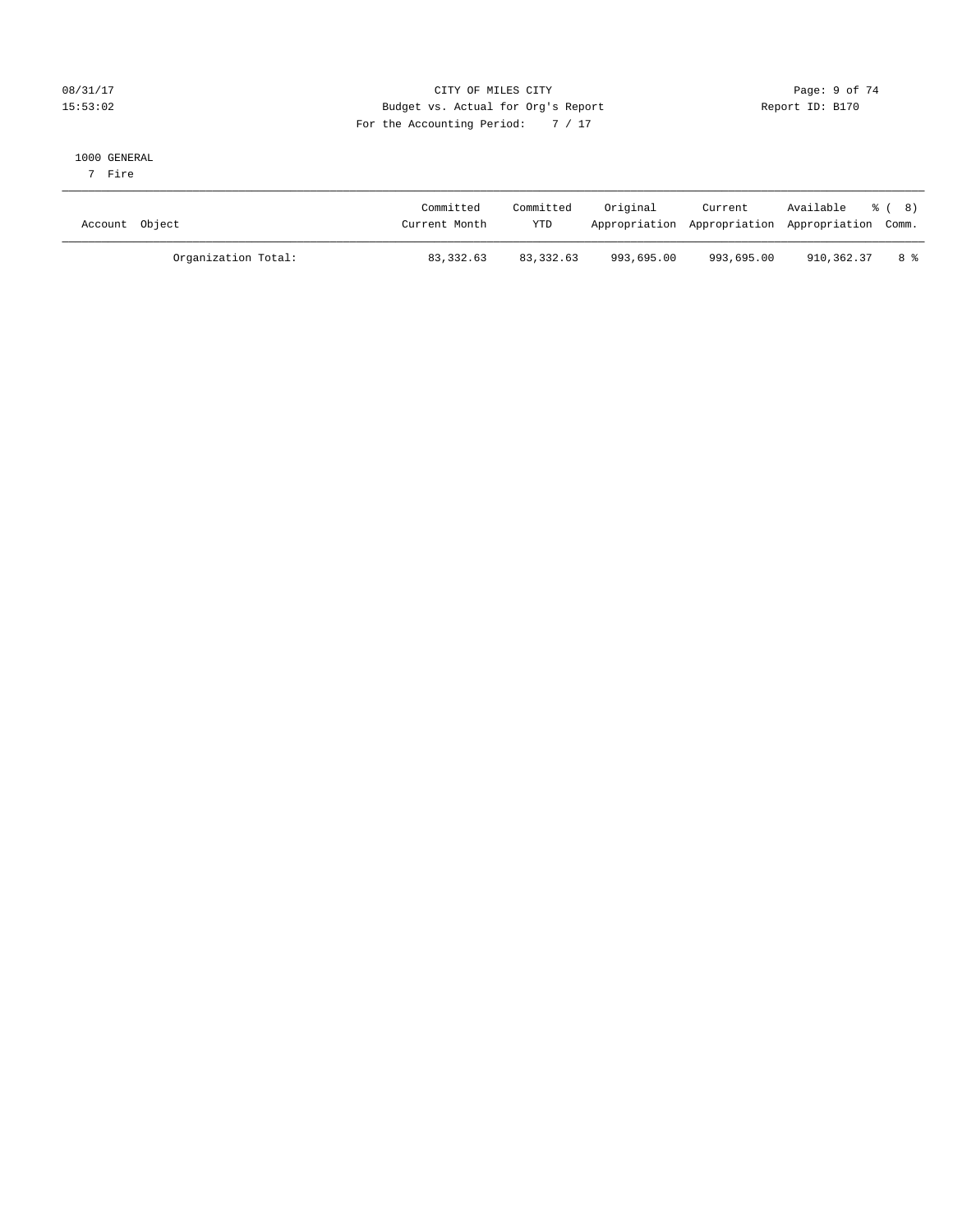# 08/31/17 Page: 10 of 74 15:53:02 Budget vs. Actual for Org's Report Report ID: B170 For the Accounting Period: 7 / 17

#### 1000 GENERAL

8 City Hall Maintenance

| Account Object                      | Committed<br>Current Month | Committed<br><b>YTD</b> | Original  | Current<br>Appropriation Appropriation Appropriation | Available | $\frac{6}{6}$ ( 8)<br>Comm. |  |
|-------------------------------------|----------------------------|-------------------------|-----------|------------------------------------------------------|-----------|-----------------------------|--|
| 410000 GENERAL GOVERNMENTGASB68     |                            |                         |           |                                                      |           |                             |  |
| 411230 City Hall                    |                            |                         |           |                                                      |           |                             |  |
| 214 Small Items of Equipment        | 0.00                       | 0.00                    | 400.00    | 400.00                                               | 400.00    | 0 <sup>8</sup>              |  |
| 220 Operating Expenses              | 179.00                     | 179.00                  | 3,000.00  | 3,000.00                                             | 2,821.00  | 6 %                         |  |
| 230 Repair and Maintenance Supplies | 0.00                       | 0.00                    | 2,000.00  | 2,000.00                                             | 2,000.00  | 0 <sup>8</sup>              |  |
| 341 Electric Utility Services       | 605.23                     | 605.23                  | 6,000.00  | 6,000.00                                             | 5,394.77  | 10 <sup>8</sup>             |  |
| 342 Water Utility Services          | 54.61                      | 54.61                   | 750.00    | 750.00                                               | 695.39    | 7 %                         |  |
| 343 Sewer Utility Services          | 65.31                      | 65.31                   | 370.00    | 370.00                                               | 304.69    | 18 %                        |  |
| 344 Gas Utility Service             | 30.24                      | 30.24                   | 3,750.00  | 3,750.00                                             | 3,719.76  | 1 <sup>8</sup>              |  |
| 346 Garbage Service                 | 47.41                      | 47.41                   | 200.00    | 200.00                                               | 152.59    | $24$ %                      |  |
| 360 Contr R & M                     | 685.00                     | 685.00                  | 12,000.00 | 12,000.00                                            | 11,315.00 | 6 %                         |  |
| 400 BUILDING MATERIALS              | 0.00                       | 0.00                    | 1,000.00  | 1,000.00                                             | 1,000.00  | 0 <sup>8</sup>              |  |
| 511 Insurance on Buildings          | 2,216.27                   | 2,216.27                | 2,217.00  | 2,217.00                                             | 0.73      | $100$ %                     |  |
| Account Total:                      | 3,883.07                   | 3,883.07                | 31,687.00 | 31,687.00                                            | 27,803.93 | $12$ %                      |  |
| Account Group Total:                | 3,883.07                   | 3,883.07                | 31,687.00 | 31,687.00                                            | 27,803.93 | $12*$                       |  |
| Organization Total:                 | 3,883.07                   | 3,883.07                | 31,687.00 | 31,687.00                                            | 27,803.93 | $12$ %                      |  |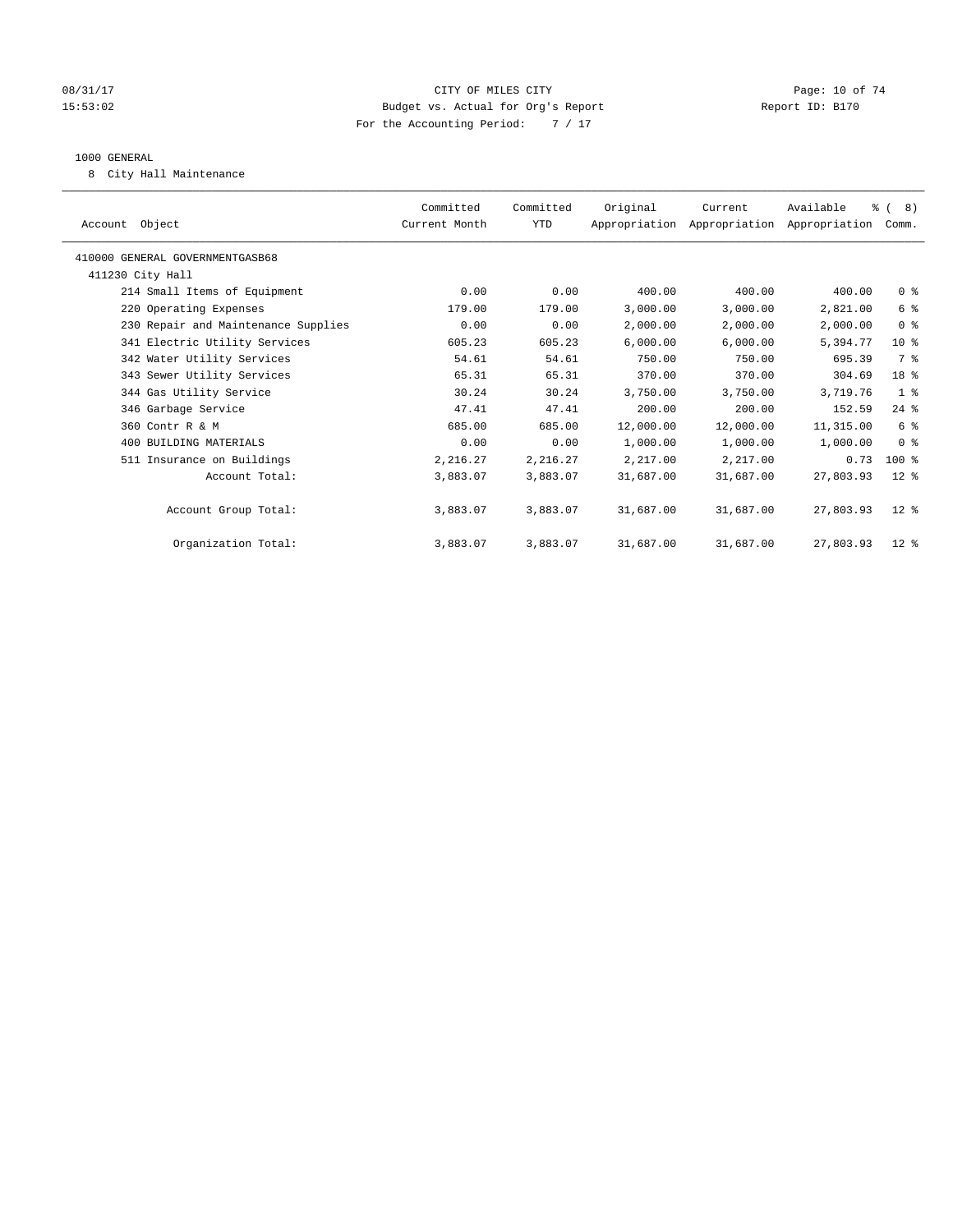# 08/31/17 Page: 11 of 74 15:53:02 Budget vs. Actual for Org's Report Report ID: B170 For the Accounting Period: 7 / 17

# 1000 GENERAL

9 Treasurer

| Account Object                                               | Committed<br>Current Month | Committed<br><b>YTD</b> | Original  | Current<br>Appropriation Appropriation | Available<br>Appropriation | $\frac{6}{6}$ ( 8)<br>Comm. |
|--------------------------------------------------------------|----------------------------|-------------------------|-----------|----------------------------------------|----------------------------|-----------------------------|
| 410000 GENERAL GOVERNMENTGASB68<br>410540 City Treasurer(09) |                            |                         |           |                                        |                            |                             |
| 111 Salaries and Wages - Permanent                           | 1,833.34                   | 1,833.34                | 22,000.00 | 22,000.00                              | 20,166.66                  | 8 %                         |
|                                                              |                            |                         |           |                                        |                            |                             |
| 142 Workers' Compensation                                    | 7.00                       | 7.00                    | 91.00     | 91.00                                  | 84.00                      | 8 %                         |
| 144 FICA                                                     | 140.24                     | 140.24                  | 1,683.00  | 1,683.00                               | 1,542.76                   | 8 %                         |
| 145 PERS                                                     | 155.28                     | 155.28                  | 1,863.00  | 1,863.00                               | 1,707.72                   | 8 %                         |
| 345 Telephone                                                | 3.13                       | 3.13                    | 50.00     | 50.00                                  | 46.87                      | 6 %                         |
| 350 Professional Services                                    | 0.00                       | 0.00                    | 550.00    | 550.00                                 | 550.00                     | 0 <sup>8</sup>              |
| 360 Contr R & M                                              | 72.84                      | 72.84                   | 1,128.00  | 1,128.00                               | 1,055.16                   | 6 %                         |
| Account Total:                                               | 2, 211.83                  | 2, 211.83               | 27,365.00 | 27,365.00                              | 25, 153. 17                | 8 %                         |
| Account Group Total:                                         | 2, 211.83                  | 2, 211.83               | 27,365.00 | 27,365.00                              | 25, 153. 17                | 8 %                         |
| Organization Total:                                          | 2, 211.83                  | 2,211.83                | 27,365.00 | 27,365.00                              | 25, 153. 17                | 8 %                         |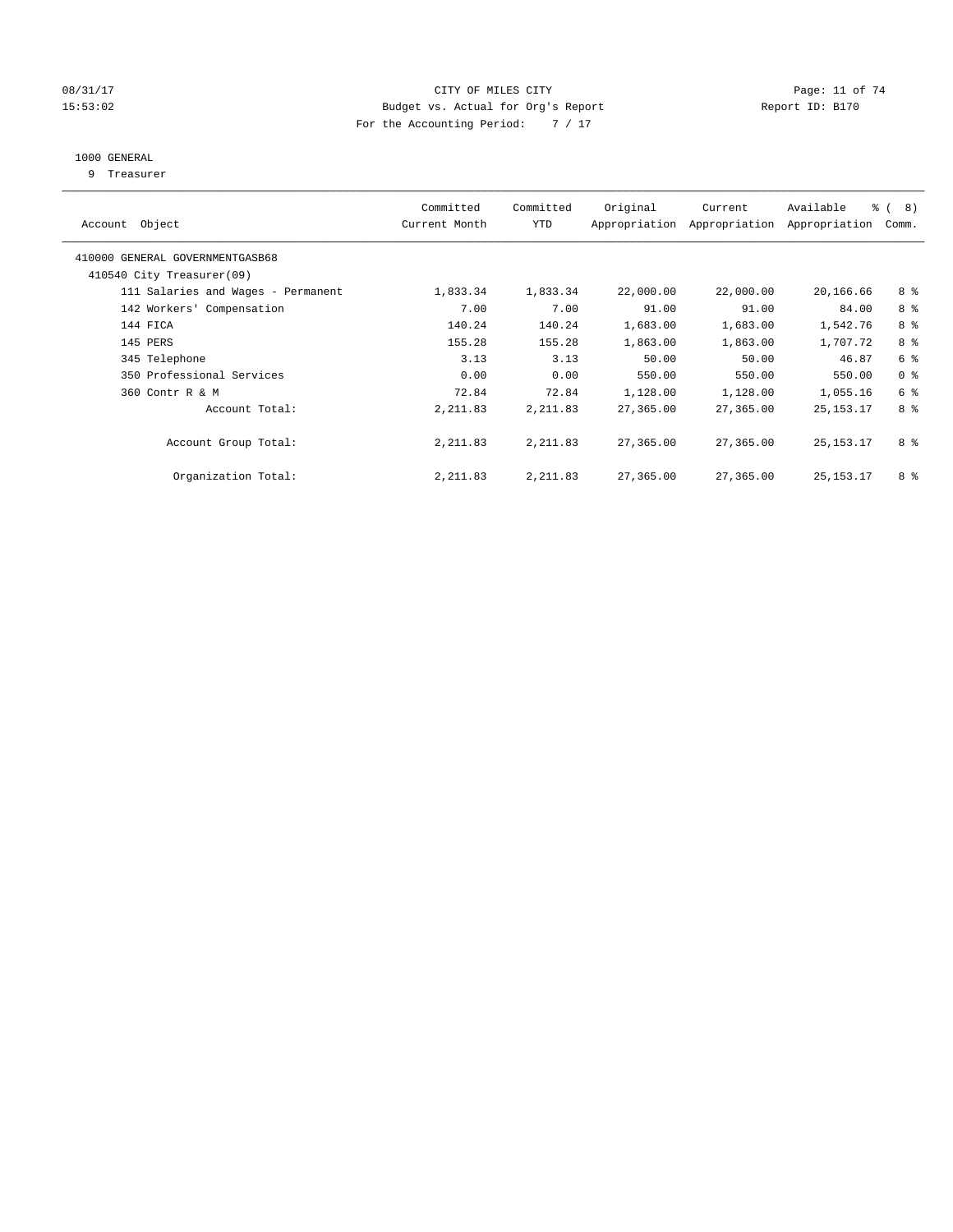# 08/31/17 Page: 12 of 74 15:53:02 Budget vs. Actual for Org's Report Report ID: B170 For the Accounting Period: 7 / 17

# 1000 GENERAL

10 Ambulance

| Object<br>Account                                                       | Committed<br>Current Month | Committed<br><b>YTD</b> | Original<br>Appropriation | Current<br>Appropriation | Available<br>Appropriation | 8)<br>ී (<br>Comm. |
|-------------------------------------------------------------------------|----------------------------|-------------------------|---------------------------|--------------------------|----------------------------|--------------------|
| 520000 OTHER FINANCING USES<br>521000 Interfund Operating Transfers Out |                            |                         |                           |                          |                            |                    |
| 820 Transfers to Other Funds                                            | 0.00                       | 0.00                    | 230,000.00                | 230,000.00               | 230,000.00                 | 0 <sup>8</sup>     |
| Account Total:                                                          | 0.00                       | 0.00                    | 230,000.00                | 230,000.00               | 230,000.00                 | 0 <sup>8</sup>     |
| Account Group Total:                                                    | 0.00                       | 0.00                    | 230,000.00                | 230,000.00               | 230,000.00                 | 0 <sup>8</sup>     |
| Organization Total:                                                     | 0.00                       | 0.00                    | 230,000.00                | 230,000.00               | 230,000.00                 | 0 <sup>8</sup>     |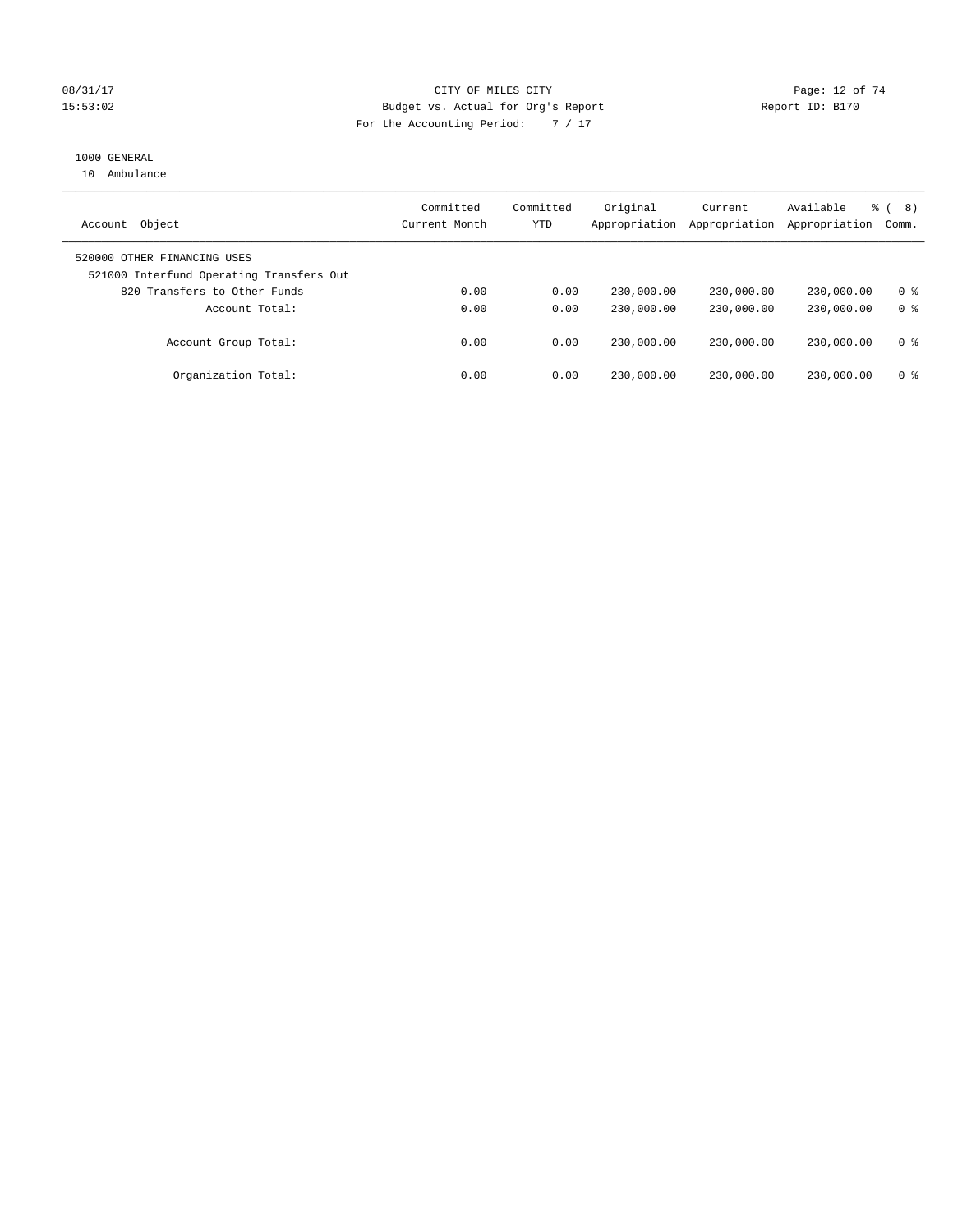# 08/31/17 Page: 13 of 74 15:53:02 Budget vs. Actual for Org's Report Report ID: B170 For the Accounting Period: 7 / 17

#### 1000 GENERAL

11 Historic Preservation

| Account Object                           | Committed<br>Current Month | Committed<br><b>YTD</b> | Original | Current<br>Appropriation Appropriation Appropriation | Available | % (8)<br>Comm. |
|------------------------------------------|----------------------------|-------------------------|----------|------------------------------------------------------|-----------|----------------|
| 410000 GENERAL GOVERNMENTGASB68          |                            |                         |          |                                                      |           |                |
| 411840 Program Assistant                 |                            |                         |          |                                                      |           |                |
| 111 Salaries and Wages - Permanent       | 2,307.49                   | 2,307.49                | 3,631.00 | 3,631.00                                             | 1,323.51  | 64 %           |
| 131 VACATION                             | 0.00                       | 0.00                    | 325.00   | 325.00                                               | 325.00    | 0 <sup>8</sup> |
| 132 SICK LEAVE                           | 333.46                     | 333.46                  | 260.00   | 260.00                                               | $-73.46$  | $128$ %        |
| 133 OTHER LEAVE PAY                      | 0.00                       | 0.00                    | 146.00   | 146.00                                               | 146.00    | 0 <sup>8</sup> |
| 141 Unemployment Insurance               | 6.96                       | 6.96                    | 7.00     | 7.00                                                 | 0.04      | 99 %           |
| 142 Workers' Compensation                | 31.30                      | 31.30                   | 54.00    | 54.00                                                | 22.70     | 58 %           |
| 143 Health Insurance                     | 711.33                     | 711.33                  | 1,430.00 | 1,430.00                                             | 718.67    | 50%            |
| 144 FICA                                 | 212.80                     | 212.80                  | 334.00   | 334.00                                               | 121.20    | 64 %           |
| 145 PERS                                 | 223.79                     | 223.79                  | 369.00   | 369.00                                               | 145.21    | $61$ $%$       |
| 196 CLOTHING ALLOTMENT                   | 140.25                     | 140.25                  | 0.00     | 0.00                                                 | $-140.25$ | $***$ $%$      |
| 220 Operating Expenses                   | 170.00                     | 170.00                  | 250.00   | 250.00                                               | 80.00     | 68 %           |
| 360 Contr R & M                          | 152.26                     | 152.26                  | 0.00     | 0.00                                                 | $-152.26$ | $***$ $_{8}$   |
| Account Total:                           | 4,289.64                   | 4,289.64                | 6,806.00 | 6,806.00                                             | 2,516.36  | 63 %           |
| Account Group Total:                     | 4,289.64                   | 4,289.64                | 6,806.00 | 6,806.00                                             | 2,516.36  | $63$ $%$       |
| 520000 OTHER FINANCING USES              |                            |                         |          |                                                      |           |                |
| 521000 Interfund Operating Transfers Out |                            |                         |          |                                                      |           |                |
| 820 Transfers to Other Funds             | 0.00                       | 0.00                    | 2,200.00 | 2,200.00                                             | 2,200.00  | 0 <sup>8</sup> |
| Account Total:                           | 0.00                       | 0.00                    | 2,200.00 | 2,200.00                                             | 2,200.00  | 0 <sup>8</sup> |
| Account Group Total:                     | 0.00                       | 0.00                    | 2,200.00 | 2,200.00                                             | 2,200.00  | 0 <sup>8</sup> |
| Organization Total:                      | 4,289.64                   | 4,289.64                | 9,006.00 | 9,006.00                                             | 4,716.36  | 48 %           |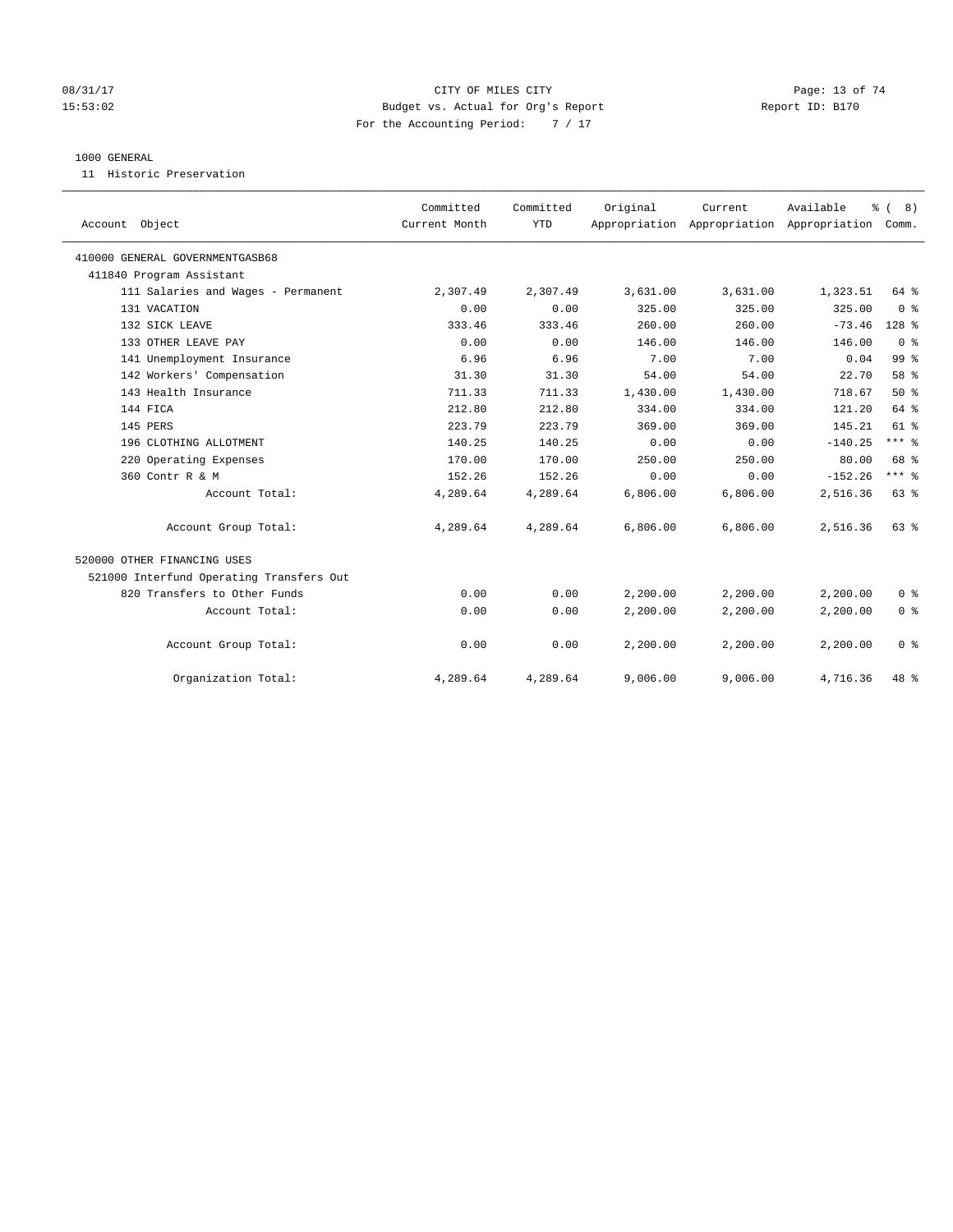# 08/31/17 Page: 14 of 74 15:53:02 Budget vs. Actual for Org's Report Report ID: B170 For the Accounting Period: 7 / 17

————————————————————————————————————————————————————————————————————————————————————————————————————————————————————————————————————

#### 1000 GENERAL

13 Park

|                                         | Committed     | Committed  | Original   | Current    | Available                                       | $\frac{6}{6}$ ( 8) |
|-----------------------------------------|---------------|------------|------------|------------|-------------------------------------------------|--------------------|
| Account Object                          | Current Month | <b>YTD</b> |            |            | Appropriation Appropriation Appropriation Comm. |                    |
| 410000 GENERAL GOVERNMENTGASB68         |               |            |            |            |                                                 |                    |
| 411230 City Hall                        |               |            |            |            |                                                 |                    |
| 341 Electric Utility Services           | 0.00          | 0.00       | 500.00     | 500.00     | 500.00                                          | 0 <sup>8</sup>     |
| Account Total:                          | 0.00          | 0.00       | 500.00     | 500.00     | 500.00                                          | 0 <sup>8</sup>     |
| Account Group Total:                    | 0.00          | 0.00       | 500.00     | 500.00     | 500.00                                          | 0 <sup>8</sup>     |
| 460000 CULTURE AND RECREATION-GASB68    |               |            |            |            |                                                 |                    |
| 460432 Lion Shelter                     |               |            |            |            |                                                 |                    |
| 230 Repair and Maintenance Supplies     | 0.00          | 0.00       | 500.00     | 500.00     | 500.00                                          | 0 <sup>8</sup>     |
| Account Total:                          | 0.00          | 0.00       | 500.00     | 500.00     | 500.00                                          | 0 <sup>8</sup>     |
| 460433 Park Operations(13)              |               |            |            |            |                                                 |                    |
| 111 Salaries and Wages - Permanent      | 12,993.77     | 12,993.77  | 163,565.00 | 163,565.00 | 150,571.23                                      | 8 %                |
| 121 OVERTIME-PERMANENT                  | 2,324.88      | 2,324.88   | 8,000.00   | 8,000.00   | 5,675.12                                        | $29$ %             |
| 131 VACATION                            | 1,676.12      | 1,676.12   | 10,000.00  | 10,000.00  | 8,323.88                                        | $17*$              |
| 132 SICK LEAVE                          | 0.00          | 0.00       | 5,000.00   | 5,000.00   | 5,000.00                                        | 0 <sup>8</sup>     |
| 133 OTHER LEAVE PAY                     | 0.00          | 0.00       | 1,118.00   | 1,118.00   | 1,118.00                                        | 0 <sup>8</sup>     |
| 134 HOLIDAY PAY                         | 1,522.96      | 1,522.96   | 4,400.00   | 4,400.00   | 2,877.04                                        | 35%                |
| 141 Unemployment Insurance              | 48.27         | 48.27      | 252.00     | 252.00     | 203.73                                          | 19 <sup>°</sup>    |
| 142 Workers' Compensation               | 910.10        | 910.10     | 10,212.00  | 10,212.00  | 9,301.90                                        | 9 <sup>°</sup>     |
| 143 Health Insurance                    | 2,279.91      | 2,279.91   | 18,784.00  | 18,784.00  | 16,504.09                                       | $12*$              |
| 144 FICA                                | 1,427.49      | 1,427.49   | 13,991.00  | 13,991.00  | 12,563.51                                       | $10*$              |
| 145 PERS                                | 1,448.69      | 1,448.69   | 13,266.00  | 13,266.00  | 11,817.31                                       | $11$ %             |
| 196 CLOTHING ALLOTMENT                  | 778.50        | 778.50     | 500.00     | 500.00     | $-278.50$                                       | 156 %              |
| 210 Office Supplies and Materials       | 0.00          | 0.00       | 150.00     | 150.00     | 150.00                                          | 0 <sup>8</sup>     |
| 214 Small Items of Equipment            | 299.99        | 299.99     | 5,000.00   | 5,000.00   | 4,700.01                                        | 6 %                |
| 220 Operating Expenses                  | 250.50        | 250.50     | 2,500.00   | 2,500.00   | 2,249.50                                        | 10 <sup>°</sup>    |
| 222 Chemicals, Lab & Med Supplies       | 0.00          | 0.00       | 6,000.00   | 6,000.00   | 6,000.00                                        | 0 <sup>8</sup>     |
| 226 Clothing and Uniforms               | 0.00          | 0.00       | 500.00     | 500.00     | 500.00                                          | 0 <sup>8</sup>     |
| 230 Repair and Maintenance Supplies     | 3,637.89      | 3,637.89   | 13,000.00  | 13,000.00  | 9,362.11                                        | $28$ %             |
| 231 Gas, Oil, Diesel Fuel, Grease, etc. | 697.73        | 697.73     | 4,500.00   | 4,500.00   | 3,802.27                                        | 16 <sup>°</sup>    |
| 334 Memberships, Registrations & Dues   | 0.00          | 0.00       | 500.00     | 500.00     | 500.00                                          | 0 <sup>8</sup>     |
| 341 Electric Utility Services           | 1,019.32      | 1,019.32   | 10,000.00  | 10,000.00  | 8,980.68                                        | $10*$              |
| 342 Water Utility Services              | 6,212.00      | 6,212.00   | 22,000.00  | 22,000.00  | 15,788.00                                       | $28$ %             |
| 343 Sewer Utility Services              | 280.94        | 280.94     | 1,200.00   | 1,200.00   | 919.06                                          | $23$ $%$           |
| 344 Gas Utility Service                 | 30.45         | 30.45      | 3,715.00   | 3,715.00   | 3,684.55                                        | 1 <sup>8</sup>     |
| 345 Telephone                           | 39.21         | 39.21      | 500.00     | 500.00     | 460.79                                          | 8%                 |
| 346 Garbage Service                     | 237.06        | 237.06     | 750.00     | 750.00     | 512.94                                          | $32$ $%$           |
| 347 Internet                            | 37.60         | 37.60      | 450.00     | 450.00     | 412.40                                          | 8 %                |
| 350 Professional Services               | 380.00        | 380.00     | 13,000.00  | 13,000.00  | 12,620.00                                       | 3 <sup>°</sup>     |
| 360 Contr R & M                         | 0.00          | 0.00       | 8,000.00   | 8,000.00   | 8,000.00                                        | 0 <sup>8</sup>     |
| 363 R&M Vehicles/Equip/Labor-PW         | 81.60         | 81.60      | 10,000.00  | 10,000.00  | 9,918.40                                        | $1$ %              |
| 370 Travel                              | 0.00          | 0.00       | 600.00     | 600.00     | 600.00                                          | 0 <sup>8</sup>     |
| 380 Training Services                   | 0.00          | 0.00       | 600.00     | 600.00     | 600.00                                          | 0 <sup>8</sup>     |
| 511 Insurance on Buildings              | 2,994.84      | 2,994.84   | 2,995.00   | 2,995.00   | 0.16                                            | 100 %              |
| 512 Insurance on Vehicles & Equipment   | 1,022.76      | 1,022.76   | 438.00     | 438.00     | $-584.76$                                       | $234$ %            |
| 514 Other Insurance (Boilers)           | 0.00          | 0.00       | 800.00     | 800.00     | 800.00                                          | 0 <sup>8</sup>     |
| Account Total:                          | 42,632.58     | 42,632.58  | 356,286.00 | 356,286.00 | 313,653.42                                      | $12$ %             |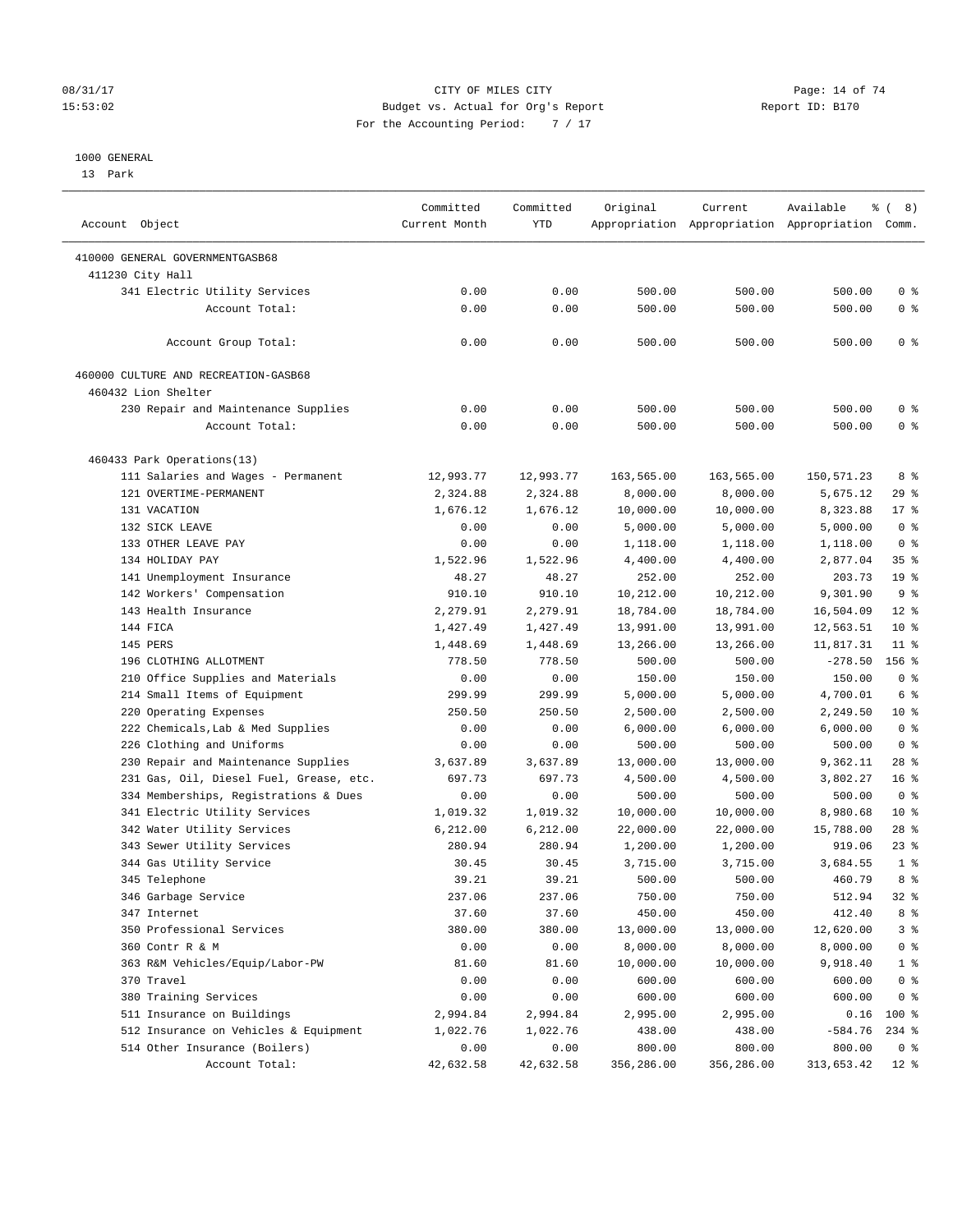# 08/31/17 Page: 15 of 74 15:53:02 Budget vs. Actual for Org's Report Report ID: B170 For the Accounting Period: 7 / 17

#### 1000 GENERAL

13 Park

| Account Object                             | Committed<br>Current Month | Committed<br><b>YTD</b> | Original<br>Appropriation | Current<br>Appropriation | Available<br>Appropriation Comm. | ී (<br>8)      |
|--------------------------------------------|----------------------------|-------------------------|---------------------------|--------------------------|----------------------------------|----------------|
| 460439 Riverside Park Tennis Court Project |                            |                         |                           |                          |                                  |                |
| 230 Repair and Maintenance Supplies        | 0.00                       | 0.00                    | 200.00                    | 200.00                   | 200.00                           | 0 %            |
| Account Total:                             | 0.00                       | 0.00                    | 200.00                    | 200.00                   | 200.00                           | 0 <sup>8</sup> |
| Account Group Total:                       | 42,632.58                  | 42,632.58               | 356,986.00                | 356,986.00               | 314, 353, 42                     | $12*$          |
| Organization Total:                        | 42,632.58                  | 42,632.58               | 357,486.00                | 357,486.00               | 314,853.42                       | $12$ %         |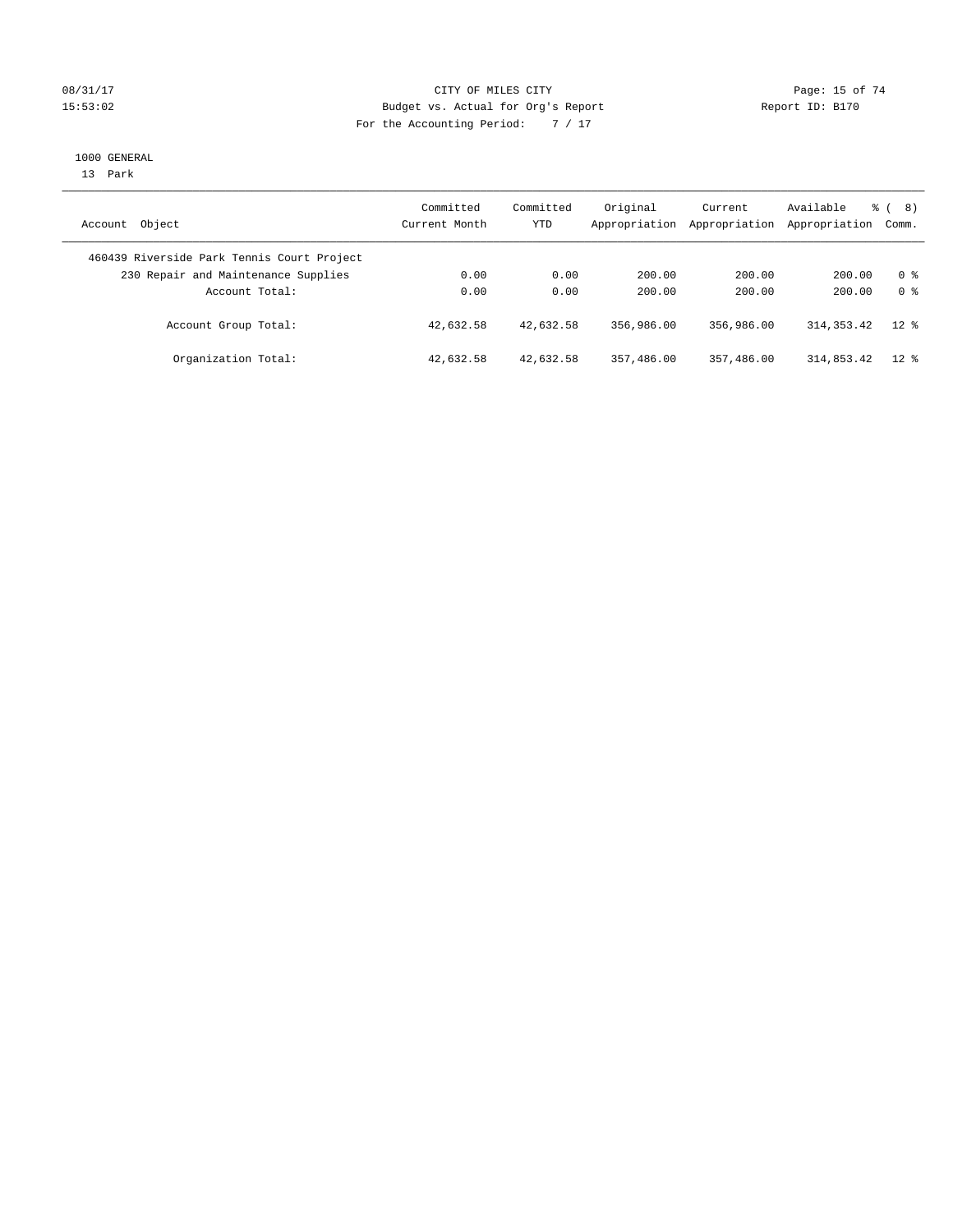# 08/31/17 Page: 16 of 74 15:53:02 Budget vs. Actual for Org's Report Report ID: B170 For the Accounting Period: 7 / 17

# 1000 GENERAL

14 Swim Pool

| Account Object                       | Committed<br>Current Month | Committed<br><b>YTD</b> | Original  | Current   | Available<br>Appropriation Appropriation Appropriation Comm. | % (8)           |
|--------------------------------------|----------------------------|-------------------------|-----------|-----------|--------------------------------------------------------------|-----------------|
| 460000 CULTURE AND RECREATION-GASB68 |                            |                         |           |           |                                                              |                 |
| 460445 Swimming Pool                 |                            |                         |           |           |                                                              |                 |
| 111 Salaries and Wages - Permanent   | 19,522.11                  | 19,522.11               | 49,928.00 | 49,928.00 | 30,405.89                                                    | 39 <sup>8</sup> |
| 141 Unemployment Insurance           | 48.80                      | 48.80                   | 75.00     | 75.00     | 26.20                                                        | 65 %            |
| 142 Workers' Compensation            | 1,000.38                   | 1,000.38                | 2,783.00  | 2,783.00  | 1,782.62                                                     | 36%             |
| 144 FICA                             | 1,493.49                   | 1,493.49                | 3,820.00  | 3,820.00  | 2,326.51                                                     | 39 <sup>°</sup> |
| 145 PERS                             | 367.12                     | 367.12                  | 639.00    | 639.00    | 271.88                                                       | 57%             |
| 214 Small Items of Equipment         | 0.00                       | 0.00                    | 300.00    | 300.00    | 300.00                                                       | 0 <sup>8</sup>  |
| 220 Operating Expenses               | 412.20                     | 412.20                  | 1,000.00  | 1,000.00  | 587.80                                                       | 41 %            |
| 222 Chemicals, Lab & Med Supplies    | 1,797.51                   | 1,797.51                | 3,500.00  | 3,500.00  | 1,702.49                                                     | $51$ %          |
| 226 Clothing and Uniforms            | 0.00                       | 0.00                    | 600.00    | 600.00    | 600.00                                                       | 0 <sup>8</sup>  |
| 230 Repair and Maintenance Supplies  | 63.72                      | 63.72                   | 1,000.00  | 1,000.00  | 936.28                                                       | 6 <sup>°</sup>  |
| 341 Electric Utility Services        | 255.71                     | 255.71                  | 1,375.00  | 1,375.00  | 1,119.29                                                     | 19 <sup>°</sup> |
| 342 Water Utility Services           | 42.67                      | 42.67                   | 300.00    | 300.00    | 257.33                                                       | $14*$           |
| 343 Sewer Utility Services           | 42.86                      | 42.86                   | 100.00    | 100.00    | 57.14                                                        | 43 %            |
| 345 Telephone                        | 115.47                     | 115.47                  | 200.00    | 200.00    | 84.53                                                        | 58 %            |
| 350 Professional Services            | 191.98                     | 191.98                  | 250.00    | 250.00    | 58.02                                                        | 77.8            |
| 360 Contr R & M                      | 0.00                       | 0.00                    | 1,000.00  | 1,000.00  | 1,000.00                                                     | 0 <sup>8</sup>  |
| 363 R&M Vehicles/Equip/Labor-PW      | 0.00                       | 0.00                    | 1,000.00  | 1,000.00  | 1,000.00                                                     | 0 <sup>8</sup>  |
| 380 Training Services                | 0.00                       | 0.00                    | 1,200.00  | 1,200.00  | 1,200.00                                                     | 0 <sup>8</sup>  |
| 540 Special Assessments              | 0.00                       | 0.00                    | 700.00    | 700.00    | 700.00                                                       | 0 <sup>8</sup>  |
| Account Total:                       | 25, 354.02                 | 25, 354.02              | 69,770.00 | 69,770.00 | 44, 415.98                                                   | 36%             |
| Account Group Total:                 | 25, 354.02                 | 25, 354.02              | 69,770.00 | 69,770.00 | 44, 415.98                                                   | 36 <sup>8</sup> |
| Organization Total:                  | 25, 354.02                 | 25, 354.02              | 69,770.00 | 69,770.00 | 44, 415.98                                                   | 36%             |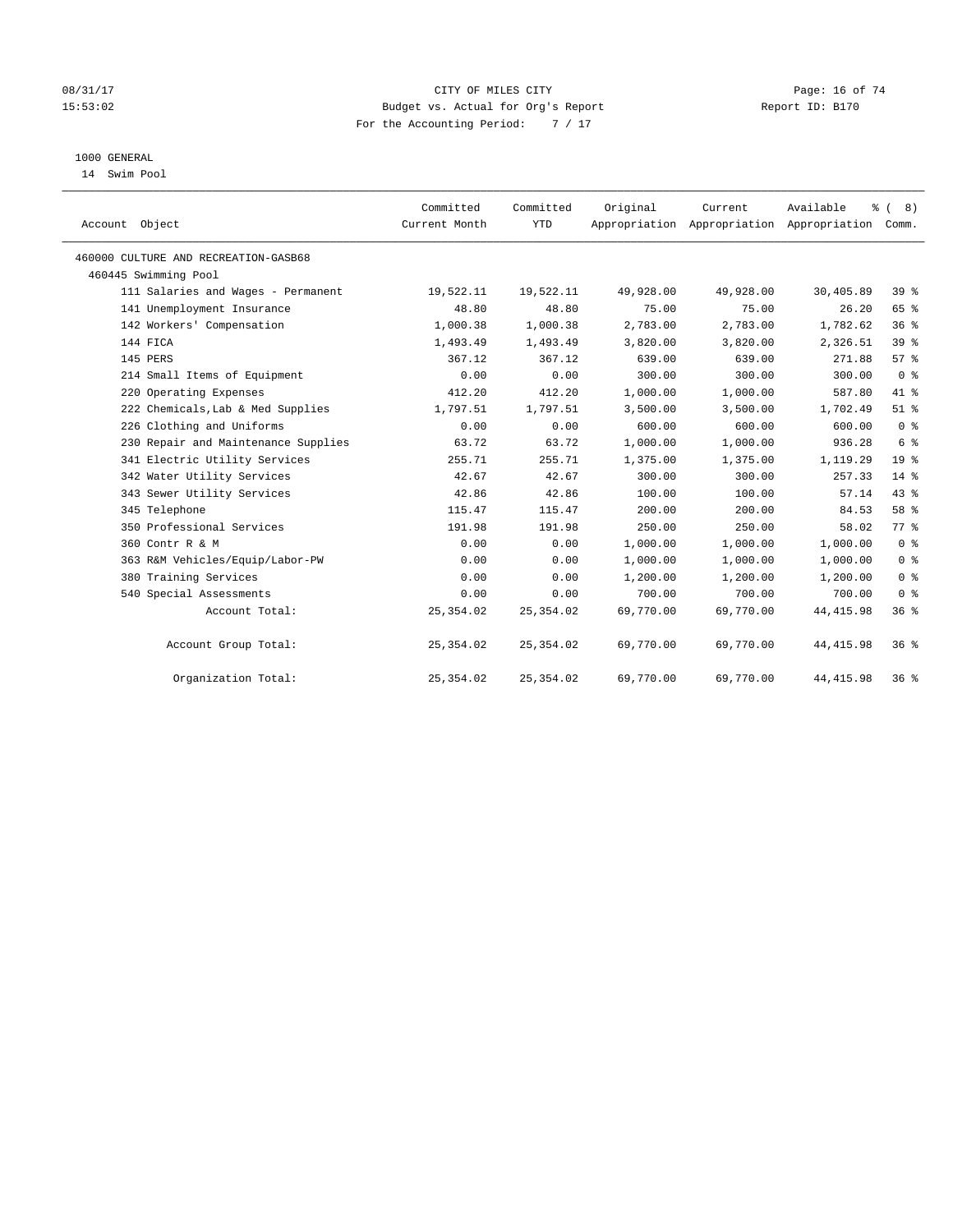# 08/31/17 Page: 17 of 74 15:53:02 Budget vs. Actual for Org's Report Report ID: B170 For the Accounting Period: 7 / 17

# 1000 GENERAL

16 Library

| Object<br>Account                                                       | Committed<br>Current Month | Committed<br>YTD | Original<br>Appropriation | Current<br>Appropriation | Available<br>Appropriation | 8)<br>ී (<br>Comm. |
|-------------------------------------------------------------------------|----------------------------|------------------|---------------------------|--------------------------|----------------------------|--------------------|
| 520000 OTHER FINANCING USES<br>521000 Interfund Operating Transfers Out |                            |                  |                           |                          |                            |                    |
|                                                                         |                            |                  |                           |                          |                            |                    |
| 820 Transfers to Other Funds                                            | 24,826.60                  | 24,826.60        | 297,919.00                | 297,919.00               | 273,092.40                 | 8 %                |
| Account Total:                                                          | 24,826.60                  | 24,826.60        | 297,919,00                | 297,919.00               | 273,092.40                 | 8 %                |
| Account Group Total:                                                    | 24,826.60                  | 24,826.60        | 297,919.00                | 297,919.00               | 273,092.40                 | 8 %                |
| Organization Total:                                                     | 24,826.60                  | 24,826.60        | 297,919.00                | 297,919.00               | 273,092.40                 | 8 %                |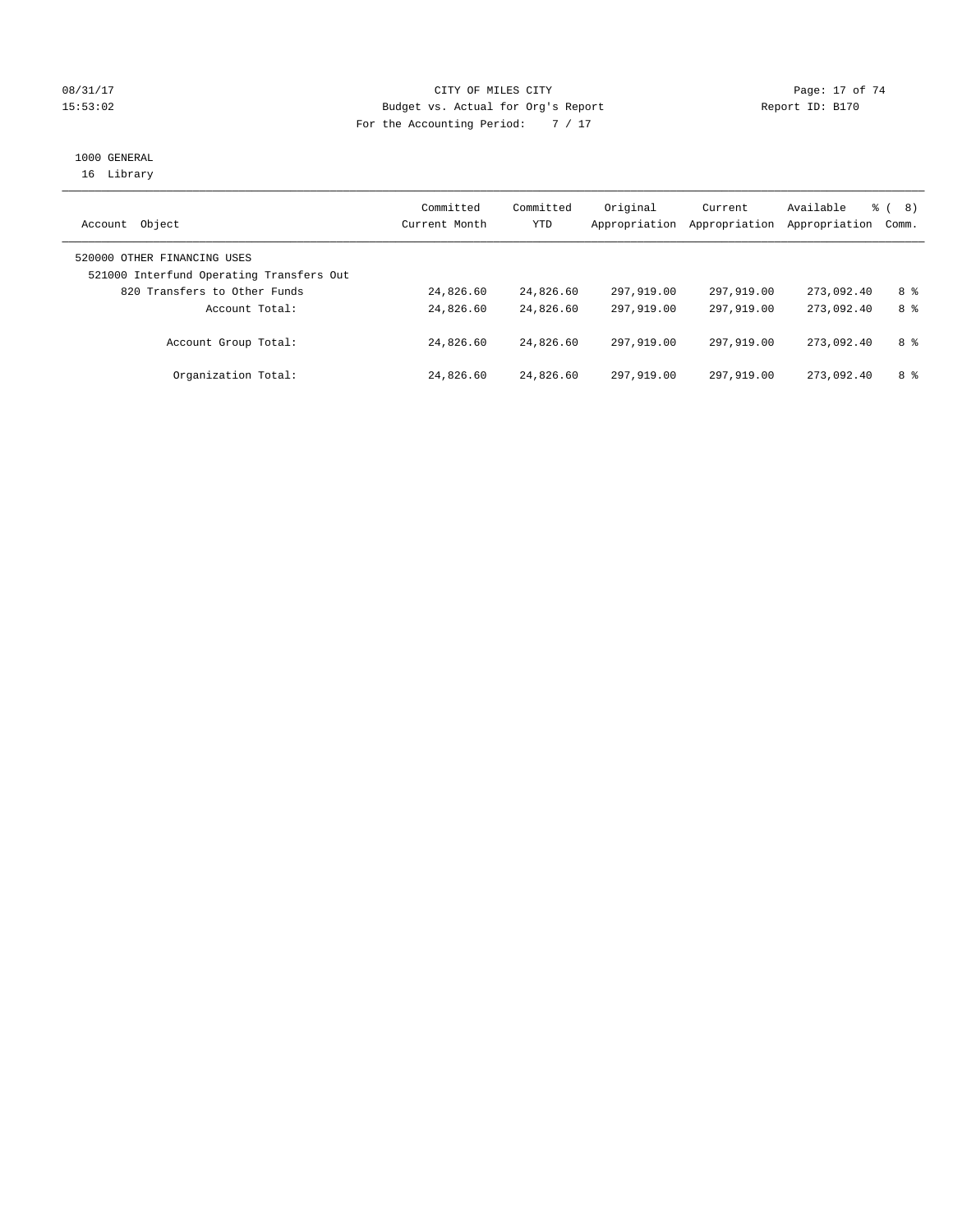# 08/31/17 Page: 18 of 74 15:53:02 Budget vs. Actual for Org's Report Report ID: B170 For the Accounting Period: 7 / 17

#### 1000 GENERAL

21 Animal Control

| Account Object                           | Committed<br>Current Month | Committed<br>YTD | Original  | Current   | Available<br>Appropriation Appropriation Appropriation Comm. | $\frac{6}{6}$ ( 8) |
|------------------------------------------|----------------------------|------------------|-----------|-----------|--------------------------------------------------------------|--------------------|
| 440000 PUBLIC HEALTH-GASB68              |                            |                  |           |           |                                                              |                    |
| 440600 Animal Control Services(21)       |                            |                  |           |           |                                                              |                    |
| 111 Salaries and Wages - Permanent       | 2,654.78                   | 2,654.78         | 35,832.00 | 35,832.00 | 33, 177. 22                                                  | 7 %                |
| 121 OVERTIME-PERMANENT                   | 0.00                       | 0.00             | 500.00    | 500.00    | 500.00                                                       | 0 <sup>8</sup>     |
| 131 VACATION                             | 41.75                      | 41.75            | 1,500.00  | 1,500.00  | 1,458.25                                                     | 3 <sup>°</sup>     |
| 132 SICK LEAVE                           | 0.00                       | 0.00             | 700.00    | 700.00    | 700.00                                                       | 0 <sup>8</sup>     |
| 133 OTHER LEAVE PAY                      | 0.00                       | 0.00             | 500.00    | 500.00    | 500.00                                                       | 0 <sup>8</sup>     |
| 134 HOLIDAY PAY                          | 0.00                       | 0.00             | 300.00    | 300.00    | 300.00                                                       | 0 <sup>8</sup>     |
| 141 Unemployment Insurance               | 6.75                       | 6.75             | 59.00     | 59.00     | 52.25                                                        | $11$ %             |
| 142 Workers' Compensation                | 119.92                     | 119.92           | 2,192.00  | 2,192.00  | 2,072.08                                                     | 5 <sup>°</sup>     |
| 143 Health Insurance                     | 714.70                     | 714.70           | 8,577.00  | 8,577.00  | 7,862.30                                                     | 8 %                |
| 144 FICA                                 | 206.29                     | 206.29           | 3,009.00  | 3,009.00  | 2,802.71                                                     | 7 %                |
| 145 PERS                                 | 217.79                     | 217.79           | 2,918.00  | 2,918.00  | 2,700.21                                                     | 7 %                |
| 196 CLOTHING ALLOTMENT                   | 0.00                       | 0.00             | 720.00    | 720.00    | 720.00                                                       | 0 <sup>8</sup>     |
| 210 Office Supplies and Materials        | 0.00                       | 0.00             | 150.00    | 150.00    | 150.00                                                       | 0 <sup>8</sup>     |
| 214 Small Items of Equipment             | 78.25                      | 78.25            | 400.00    | 400.00    | 321.75                                                       | 20 %               |
| 220 Operating Expenses                   | 10.00                      | 10.00            | 1,200.00  | 1,200.00  | 1,190.00                                                     | 1 <sup>°</sup>     |
| 230 Repair and Maintenance Supplies      | 0.00                       | 0.00             | 250.00    | 250.00    | 250.00                                                       | 0 <sup>8</sup>     |
| 231 Gas, Oil, Diesel Fuel, Grease, etc.  | 65.35                      | 65.35            | 1,400.00  | 1,400.00  | 1,334.65                                                     | 5%                 |
| 311 Postage, Box Rent, Etc.              | 0.00                       | 0.00             | 20.00     | 20.00     | 20.00                                                        | 0 <sup>8</sup>     |
| 320 Printing, Duplicating, Typing &      | 0.00                       | 0.00             | 25.00     | 25.00     | 25.00                                                        | 0 <sup>8</sup>     |
| 330 Publicity, Subscriptions & Dues      | 0.00                       | 0.00             | 25.00     | 25.00     | 25.00                                                        | 0 <sup>8</sup>     |
| 341 Electric Utility Services            | 38.77                      | 38.77            | 529.00    | 529.00    | 490.23                                                       | 7 %                |
| 342 Water Utility Services               | 22.16                      | 22.16            | 350.00    | 350.00    | 327.84                                                       | 6 %                |
| 343 Sewer Utility Services               | 26.02                      | 26.02            | 150.00    | 150.00    | 123.98                                                       | $17*$              |
| 344 Gas Utility Service                  | 20.77                      | 20.77            | 635.00    | 635.00    | 614.23                                                       | 3 <sup>°</sup>     |
| 345 Telephone                            | 40.03                      | 40.03            | 500.00    | 500.00    | 459.97                                                       | 8 %                |
| 347 Internet                             | 0.00                       | 0.00             | 20.00     | 20.00     | 20.00                                                        | 0 <sup>8</sup>     |
| 350 Professional Services                | 0.00                       | 0.00             | 3,000.00  | 3,000.00  | 3,000.00                                                     | 0 <sup>8</sup>     |
| 366 R&M Vehicles - Police/Animal Control | 0.00                       | 0.00             | 100.00    | 100.00    | 100.00                                                       | 0 <sup>8</sup>     |
| 370 Travel                               | 0.00                       | 0.00             | 200.00    | 200.00    | 200.00                                                       | 0 <sup>8</sup>     |
| 380 Training Services                    | 0.00                       | 0.00             | 100.00    | 100.00    | 100.00                                                       | 0 <sup>8</sup>     |
| 511 Insurance on Buildings               | 68.90                      | 68.90            | 69.00     | 69.00     | 0.10                                                         | $100*$             |
| Account Total:                           | 4,332.23                   | 4,332.23         | 65,930.00 | 65,930.00 | 61,597.77                                                    | 7 %                |
| Account Group Total:                     | 4,332.23                   | 4,332.23         | 65,930.00 | 65,930.00 | 61,597.77                                                    | 7 %                |
| Organization Total:                      | 4,332.23                   | 4,332.23         | 65,930.00 | 65,930.00 | 61,597.77                                                    | 7 %                |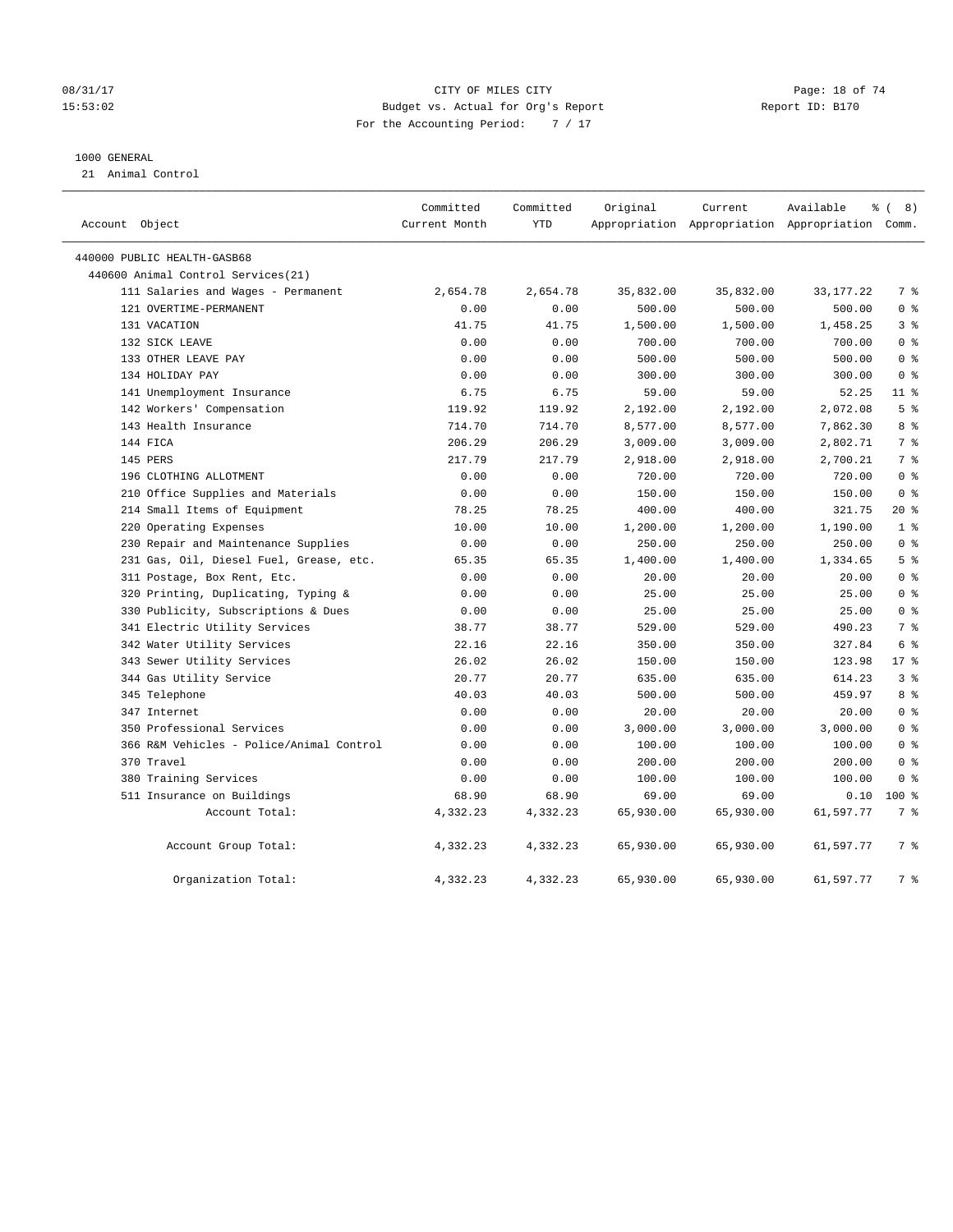# 08/31/17 Page: 19 of 74 15:53:02 Budget vs. Actual for Org's Report Report ID: B170 For the Accounting Period: 7 / 17

#### 1000 GENERAL

36 Planning & Community Services

| Account Object                            | Committed<br>Current Month | Committed<br><b>YTD</b> | Original   | Current    | Available<br>Appropriation Appropriation Appropriation Comm. | $\frac{6}{6}$ ( 8) |
|-------------------------------------------|----------------------------|-------------------------|------------|------------|--------------------------------------------------------------|--------------------|
| 410000 GENERAL GOVERNMENTGASB68           |                            |                         |            |            |                                                              |                    |
| 411020 Community Services & Planning      |                            |                         |            |            |                                                              |                    |
| 111 Salaries and Wages - Permanent        | 3,268.76                   | 3,268.76                | 40,635.00  | 40,635.00  | 37, 366.24                                                   | 8 %                |
| 121 OVERTIME-PERMANENT                    | 5.65                       | 5.65                    | 500.00     | 500.00     | 494.35                                                       | 1 <sup>8</sup>     |
| 131 VACATION                              | 428.31                     | 428.31                  | 2,200.00   | 2,200.00   | 1,771.69                                                     | 19 <sup>°</sup>    |
| 132 SICK LEAVE                            | 0.00                       | 0.00                    | 2,000.00   | 2,000.00   | 2,000.00                                                     | 0 <sup>8</sup>     |
| 133 OTHER LEAVE PAY                       | 0.00                       | 0.00                    | 3,937.00   | 3,937.00   | 3,937.00                                                     | 0 <sup>8</sup>     |
| 141 Unemployment Insurance                | 9.64                       | 9.64                    | 73.00      | 73.00      | 63.36                                                        | $13*$              |
| 142 Workers' Compensation                 | 17.07                      | 17.07                   | 240.00     | 240.00     | 222.93                                                       | 7 <sup>°</sup>     |
| 143 Health Insurance                      | 778.71                     | 778.71                  | 9,349.00   | 9,349.00   | 8,570.29                                                     | 8 %                |
| 144 FICA                                  | 295.77                     | 295.77                  | 3,739.00   | 3,739.00   | 3,443.23                                                     | 8 %                |
| 145 PERS                                  | 315.17                     | 315.17                  | 4,139.00   | 4,139.00   | 3,823.83                                                     | 8 %                |
| 196 CLOTHING ALLOTMENT                    | 163.50                     | 163.50                  | 314.00     | 314.00     | 150.50                                                       | 52 $%$             |
| 210 Office Supplies and Materials         | 16.01                      | 16.01                   | 800.00     | 800.00     | 783.99                                                       | 2 <sup>°</sup>     |
| 214 Small Items of Equipment              | 0.00                       | 0.00                    | 800.00     | 800.00     | 800.00                                                       | 0 <sup>8</sup>     |
| 220 Operating Expenses                    | 0.00                       | 0.00                    | 200.00     | 200.00     | 200.00                                                       | 0 <sup>8</sup>     |
| 311 Postage, Box Rent, Etc.               | 3.95                       | 3.95                    | 250.00     | 250.00     | 246.05                                                       | 2 <sup>°</sup>     |
| 320 Printing, Duplicating, Typing &       | 51.95                      | 51.95                   | 500.00     | 500.00     | 448.05                                                       | $10*$              |
| 327 Map Printing                          | 0.00                       | 0.00                    | 100.00     | 100.00     | 100.00                                                       | 0 <sup>8</sup>     |
| 330 Publicity, Subscriptions & Dues       | 0.00                       | 0.00                    | 1,500.00   | 1,500.00   | 1,500.00                                                     | 0 <sup>8</sup>     |
| 331 Publication of Formal & Legal Notices | 0.00                       | 0.00                    | 300.00     | 300.00     | 300.00                                                       | 0 <sup>8</sup>     |
| 334 Memberships, Registrations & Dues     | 0.00                       | 0.00                    | 250.00     | 250.00     | 250.00                                                       | 0 <sup>8</sup>     |
| 345 Telephone                             | 75.98                      | 75.98                   | 900.00     | 900.00     | 824.02                                                       | 8 %                |
| 347 Internet                              | 0.00                       | 0.00                    | 150.00     | 150.00     | 150.00                                                       | 0 <sup>8</sup>     |
| 350 Professional Services                 | 0.00                       | 0.00                    | 37,300.00  | 37,300.00  | 37,300.00                                                    | 0 <sup>8</sup>     |
| 360 Contr R & M                           | 160.76                     | 160.76                  | 4,000.00   | 4,000.00   | 3,839.24                                                     | 4%                 |
| 370 Travel                                | 0.00                       | 0.00                    | 1,500.00   | 1,500.00   | 1,500.00                                                     | 0 <sup>8</sup>     |
| 380 Training Services                     | 0.00                       | 0.00                    | 1,200.00   | 1,200.00   | 1,200.00                                                     | 0 <sup>8</sup>     |
| 382 Books                                 | 0.00                       | 0.00                    | 150.00     | 150.00     | 150.00                                                       | 0 <sup>8</sup>     |
| Account Total:                            | 5,591.23                   | 5,591.23                | 117,026.00 | 117,026.00 | 111, 434.77                                                  | 5 <sup>8</sup>     |
| Account Group Total:                      | 5,591.23                   | 5,591.23                | 117,026.00 | 117,026.00 | 111, 434.77                                                  | 5 <sup>8</sup>     |
| Organization Total:                       | 5,591.23                   | 5,591.23                | 117,026.00 | 117,026.00 | 111, 434. 77                                                 | 5 <sup>8</sup>     |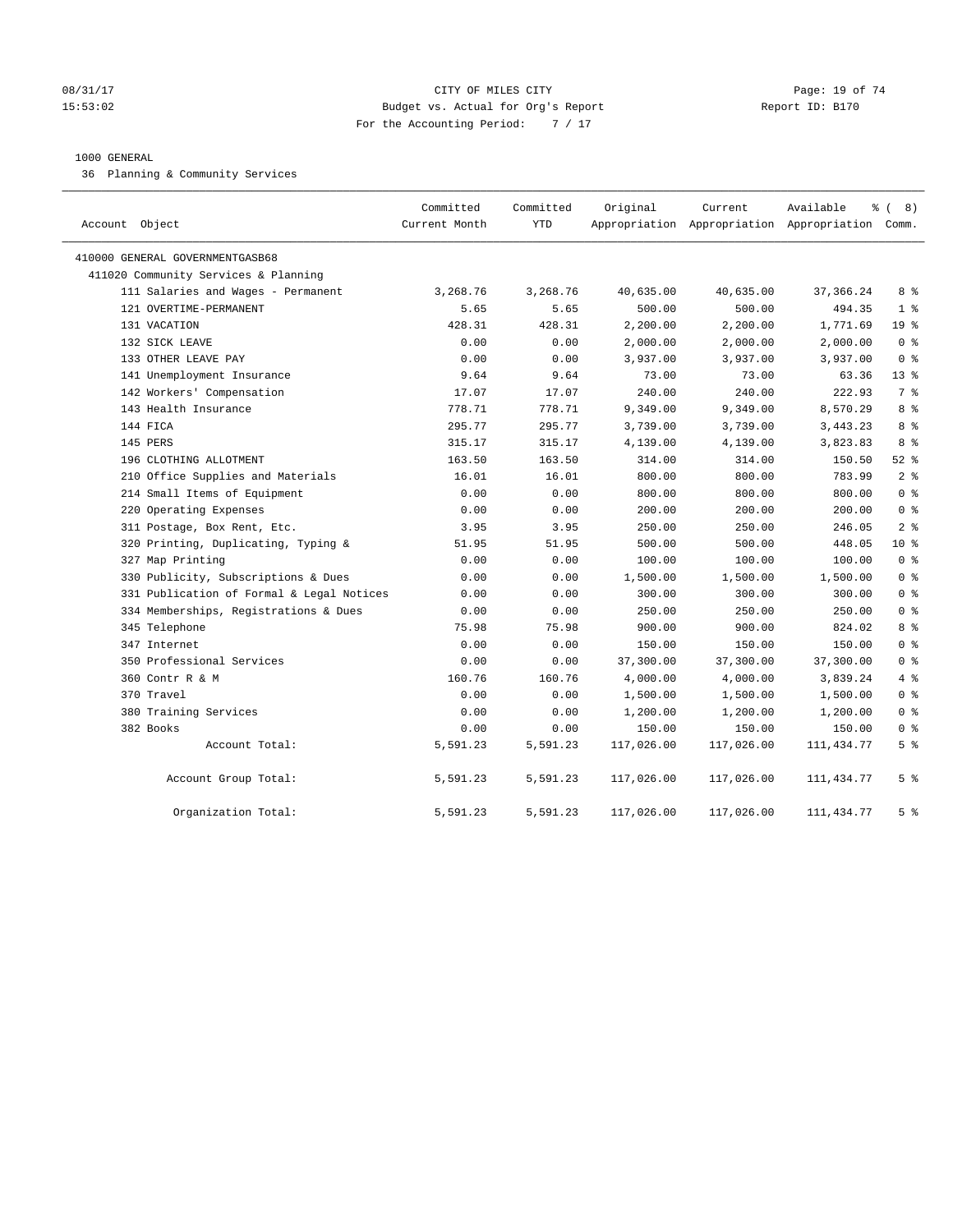# 08/31/17 Page: 20 of 74 15:53:02 Budget vs. Actual for Org's Report Report ID: B170 For the Accounting Period: 7 / 17

# 1000 GENERAL

37 CITY HEALTH

| Object<br>Account                                                                                       | Committed<br>Current Month | Committed<br>YTD | Original<br>Appropriation | Current<br>Appropriation | Available<br>Appropriation | 8)<br>응 (<br>Comm. |
|---------------------------------------------------------------------------------------------------------|----------------------------|------------------|---------------------------|--------------------------|----------------------------|--------------------|
| 520000 OTHER FINANCING USES<br>521000 Interfund Operating Transfers Out<br>820 Transfers to Other Funds | 0.00                       | 0.00             | 7,500.00                  | 7,500.00                 | 7,500.00                   | 0 %                |
| Account Total:                                                                                          | 0.00                       | 0.00             | 7,500.00                  | 7,500.00                 | 7,500.00                   | 0 <sup>8</sup>     |
| Account Group Total:                                                                                    | 0.00                       | 0.00             | 7,500.00                  | 7,500.00                 | 7,500.00                   | 0 %                |
| Organization Total:                                                                                     | 0.00                       | 0.00             | 7,500.00                  | 7,500.00                 | 7,500.00                   | 0 %                |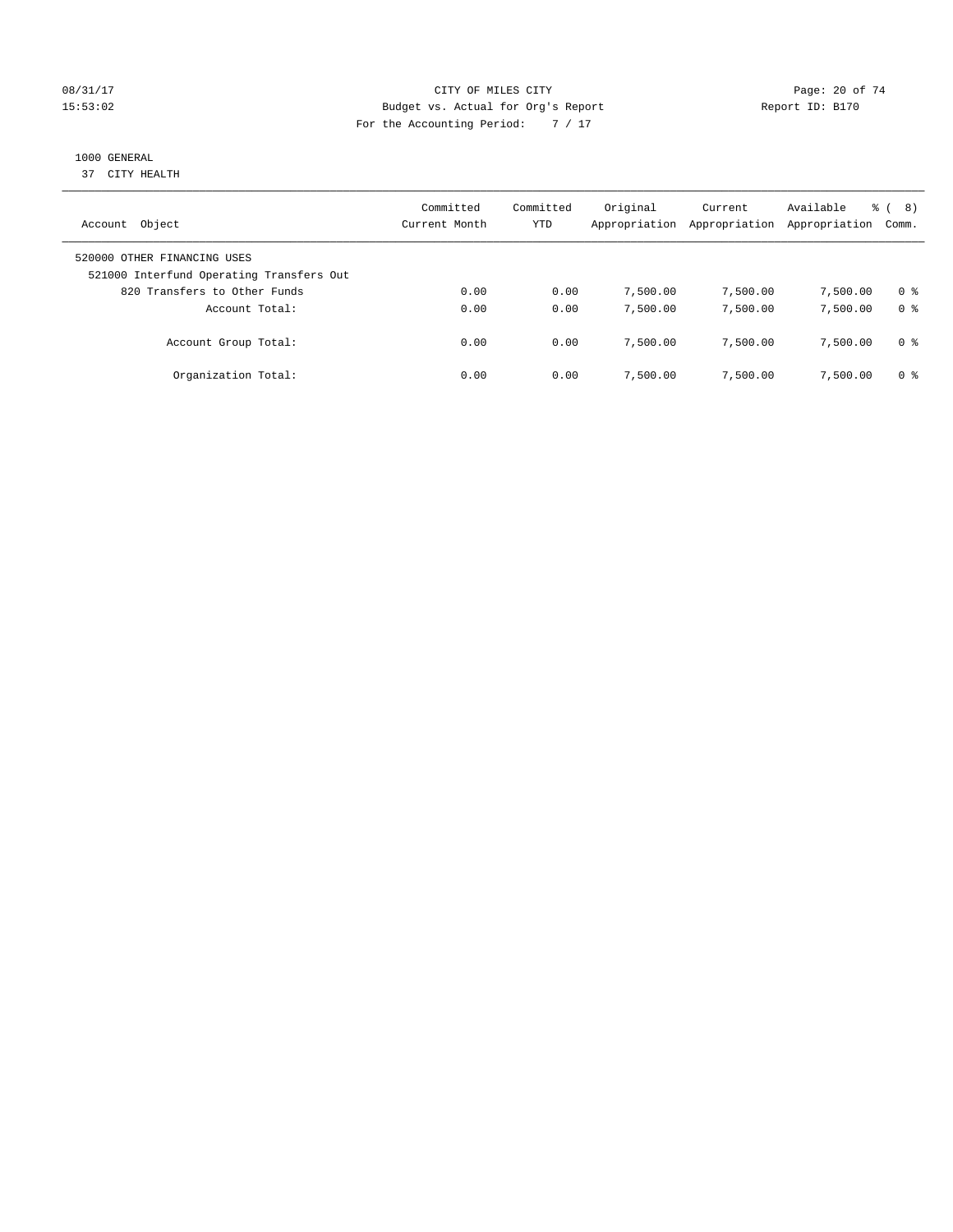# 08/31/17 Page: 21 of 74 15:53:02 Budget vs. Actual for Org's Report Report ID: B170 For the Accounting Period: 7 / 17

#### 1000 GENERAL

201 Flood Prevention

|                |                                           | Committed     | Committed  | Original   | Current    | Available                                 | <u>ေ</u> (<br>8) |
|----------------|-------------------------------------------|---------------|------------|------------|------------|-------------------------------------------|------------------|
| Account Object |                                           | Current Month | <b>YTD</b> |            |            | Appropriation Appropriation Appropriation | Comm.            |
|                | 430000 Public Works-GASB68                |               |            |            |            |                                           |                  |
|                | 431200 Flood Control                      |               |            |            |            |                                           |                  |
|                | 111 Salaries and Wages - Permanent        | 1,177.15      | 1,177.15   | 12,991.00  | 12,991.00  | 11,813.85                                 | 9 <sup>°</sup>   |
|                | 131 VACATION                              | 91.14         | 91.14      | 2,200.00   | 2,200.00   | 2,108.86                                  | 4%               |
|                | 132 SICK LEAVE                            | 53.16         | 53.16      | 700.00     | 700.00     | 646.84                                    | 8 %              |
|                | 133 OTHER LEAVE PAY                       | 0.00          | 0.00       | 1,375.00   | 1,375.00   | 1,375.00                                  | 0 <sup>8</sup>   |
|                | 141 Unemployment Insurance                | 3.43          | 3.43       | 26.00      | 26.00      | 22.57                                     | $13*$            |
|                | 142 Workers' Compensation                 | 70.76         | 70.76      | 962.00     | 962.00     | 891.24                                    | 7 <sup>°</sup>   |
|                | 143 Health Insurance                      | 285.88        | 285.88     | 3,431.00   | 3,431.00   | 3, 145. 12                                | 8 <sup>8</sup>   |
|                | 144 FICA                                  | 104.48        | 104.48     | 1,321.00   | 1,321.00   | 1,216.52                                  | 8 %              |
|                | 145 PERS                                  | 112.95        | 112.95     | 1,462.00   | 1,462.00   | 1,349.05                                  | 8 <sup>8</sup>   |
|                | 196 CLOTHING ALLOTMENT                    | 60.00         | 60.00      | 60.00      | 60.00      | 0.00                                      | $100*$           |
|                | 210 Office Supplies and Materials         | 30.50         | 30.50      | 300.00     | 300.00     | 269.50                                    | 10 <sup>°</sup>  |
|                | 214 Small Items of Equipment              | 0.00          | 0.00       | 2,500.00   | 2,500.00   | 2,500.00                                  | 0 <sup>8</sup>   |
|                | 220 Operating Expenses                    | 7.96          | 7.96       | 1,000.00   | 1,000.00   | 992.04                                    | 1 <sup>°</sup>   |
|                | 231 Gas, Oil, Diesel Fuel, Grease, etc.   | 0.00          | 0.00       | 350.00     | 350.00     | 350.00                                    | 0 <sup>8</sup>   |
|                | 311 Postage, Box Rent, Etc.               | 10.58         | 10.58      | 4,000.00   | 4,000.00   | 3,989.42                                  | 0 <sup>8</sup>   |
|                | 330 Publicity, Subscriptions & Dues       | 0.00          | 0.00       | 50.00      | 50.00      | 50.00                                     | 0 <sup>8</sup>   |
|                | 331 Publication of Formal & Legal Notices | 0.00          | 0.00       | 2,000.00   | 2,000.00   | 2,000.00                                  | 0 <sup>8</sup>   |
|                | 334 Memberships, Registrations & Dues     | 70.00         | 70.00      | 250.00     | 250.00     | 180.00                                    | $28$ %           |
|                | 345 Telephone                             | 0.00          | 0.00       | 50.00      | 50.00      | 50.00                                     | 0 <sup>8</sup>   |
|                | 350 Professional Services                 | 5,902.93      | 5,902.93   | 296,965.00 | 296,965.00 | 291,062.07                                | 2 <sup>°</sup>   |
|                | 370 Travel                                | 0.00          | 0.00       | 1,200.00   | 1,200.00   | 1,200.00                                  | 0 <sup>8</sup>   |
|                | 380 Training Services                     | 0.00          | 0.00       | 200.00     | 200.00     | 200.00                                    | 0 <sup>8</sup>   |
|                | 382 Books                                 | 0.00          | 0.00       | 50.00      | 50.00      | 50.00                                     | 0 <sup>8</sup>   |
|                | 533 Machinery and Equipment Rental        | 0.00          | 0.00       | 100.00     | 100.00     | 100.00                                    | 0 <sup>8</sup>   |
|                | 540 Special Assessments                   | 0.00          | 0.00       | 500.00     | 500.00     | 500.00                                    | 0 <sup>8</sup>   |
|                | Account Total:                            | 7,980.92      | 7,980.92   | 334,043.00 | 334,043.00 | 326,062.08                                | 2 <sup>°</sup>   |
|                | Account Group Total:                      | 7,980.92      | 7,980.92   | 334,043.00 | 334,043.00 | 326,062.08                                | 2 <sup>8</sup>   |
|                | 490000 DEBT SERVICE                       |               |            |            |            |                                           |                  |
|                | 490500 Other Debt Service Payments        |               |            |            |            |                                           |                  |
|                | 652 Principle- Flood Study Loan           | 0.00          | 0.00       | 28,007.00  | 28,007.00  | 28,007.00                                 | 0 <sup>8</sup>   |
|                | 653 Interest- Flood Study Loan            | 0.00          | 0.00       | 3,585.00   | 3,585.00   | 3,585.00                                  | 0 <sup>8</sup>   |
|                | Account Total:                            | 0.00          | 0.00       | 31,592.00  | 31,592.00  | 31,592.00                                 | 0 <sup>8</sup>   |
|                | Account Group Total:                      | 0.00          | 0.00       | 31,592.00  | 31,592.00  | 31,592.00                                 | 0 <sup>8</sup>   |
|                | Organization Total:                       | 7,980.92      | 7.980.92   | 365,635.00 | 365,635.00 | 357,654.08                                | 2 <sup>8</sup>   |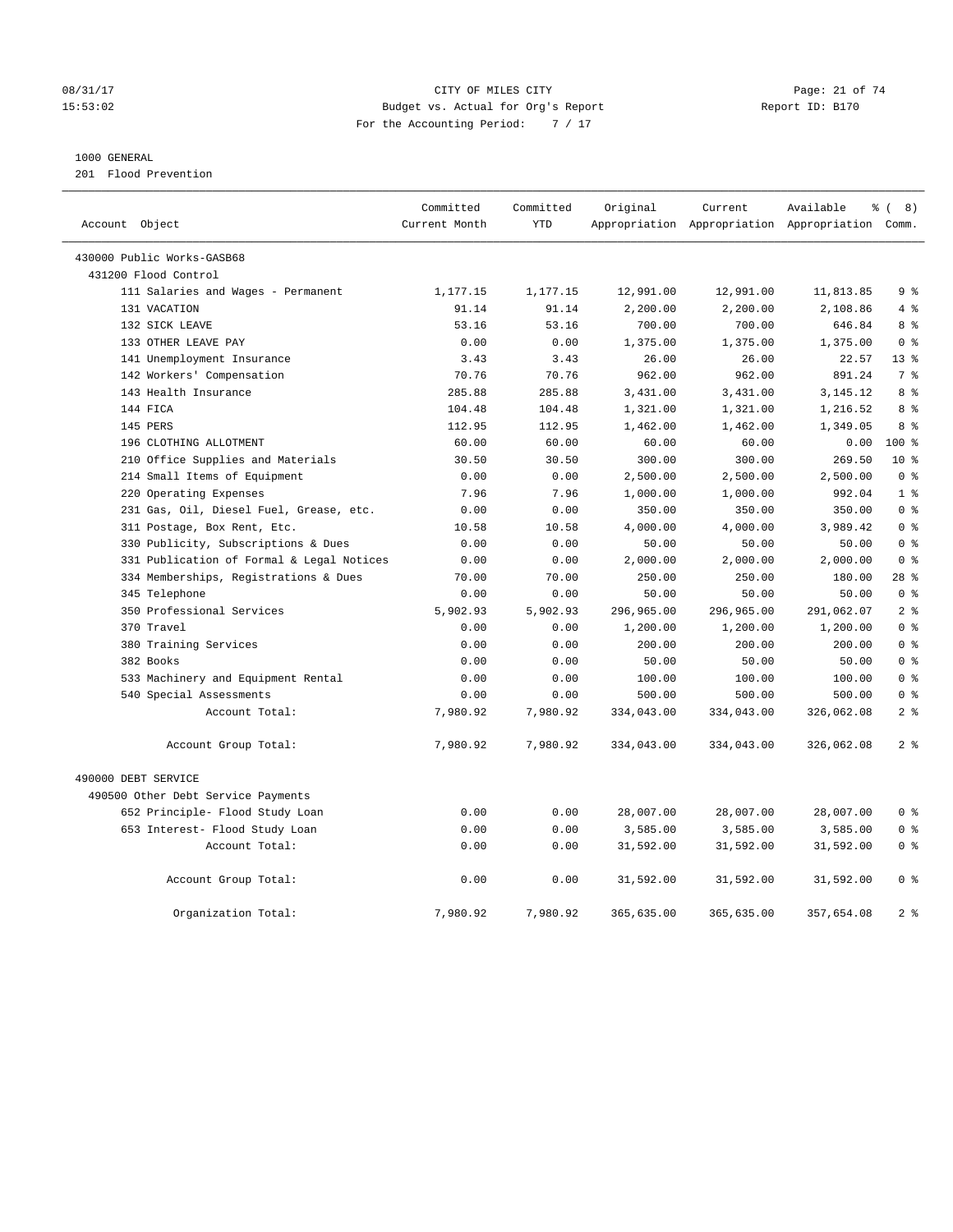#### 08/31/17 Page: 22 of 74 15:53:02 Budget vs. Actual for Org's Report Report ID: B170 For the Accounting Period: 7 / 17

# 1000 GENERAL

301 Elections

| Object<br>Account                                   | Committed<br>Current Month | Committed<br><b>YTD</b> | Original<br>Appropriation | Current<br>Appropriation | Available<br>Appropriation | % (8)<br>Comm. |
|-----------------------------------------------------|----------------------------|-------------------------|---------------------------|--------------------------|----------------------------|----------------|
| 410000 GENERAL GOVERNMENTGASB68<br>410600 Elections |                            |                         |                           |                          |                            |                |
| PURCHASED SERVICES<br>300                           | 0.00                       | 0.00                    | 6,772.00                  | 6,772.00                 | 6,772.00                   | 0 <sup>8</sup> |
| Account Total:                                      | 0.00                       | 0.00                    | 6,772.00                  | 6,772.00                 | 6,772.00                   | 0 <sup>8</sup> |
| Account Group Total:                                | 0.00                       | 0.00                    | 6,772.00                  | 6,772.00                 | 6,772.00                   | 0 <sup>8</sup> |
| Organization Total:                                 | 0.00                       | 0.00                    | 6,772.00                  | 6,772.00                 | 6,772.00                   | 0 <sup>8</sup> |

Fund Total: 450,703.63 450,703.63 5,059,644.00 5,059,644.00 4,608,940.37 9 %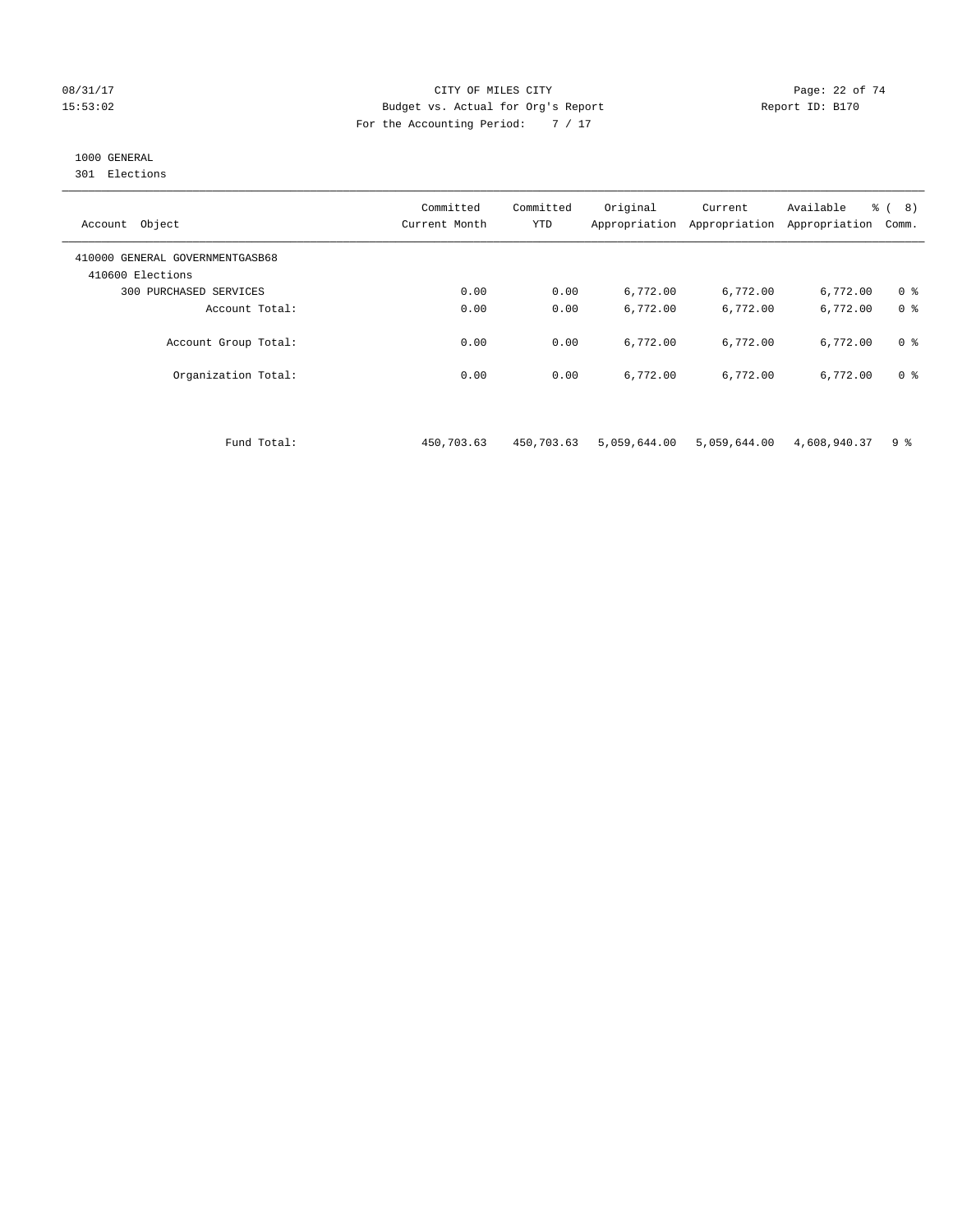# 08/31/17 Page: 23 of 74 15:53:02 Budget vs. Actual for Org's Report Report ID: B170 For the Accounting Period: 7 / 17

————————————————————————————————————————————————————————————————————————————————————————————————————————————————————————————————————

# 2220 LIBRARY

16 Library

|                                          | Committed     | Committed  | Original   | Current    | Available                                       | <sub>රි</sub> ( 8 ) |
|------------------------------------------|---------------|------------|------------|------------|-------------------------------------------------|---------------------|
| Account Object                           | Current Month | YTD        |            |            | Appropriation Appropriation Appropriation Comm. |                     |
|                                          |               |            |            |            |                                                 |                     |
| 460000 CULTURE AND RECREATION-GASB68     |               |            |            |            |                                                 |                     |
| 460100 Library Services(16)              |               |            |            |            |                                                 |                     |
| 111 Salaries and Wages - Permanent       | 14,359.51     | 14,359.51  | 178,115.00 | 178,115.00 | 163,755.49                                      | 8 %                 |
| 121 OVERTIME-PERMANENT                   | 0.00          | 0.00       | 600.00     | 600.00     | 600.00                                          | 0 <sup>8</sup>      |
| 131 VACATION                             | 816.34        | 816.34     | 12,000.00  | 12,000.00  | 11,183.66                                       | 7 %                 |
| 132 SICK LEAVE                           | 500.18        | 500.18     | 4,000.00   | 4,000.00   | 3,499.82                                        | $13*$               |
| 133 OTHER LEAVE PAY                      | 0.00          | 0.00       | 3,868.00   | 3,868.00   | 3,868.00                                        | 0 <sup>8</sup>      |
| 141 Unemployment Insurance               | 41.09         | 41.09      | 298.00     | 298.00     | 256.91                                          | $14*$               |
| 142 Workers' Compensation                | 62.62         | 62.62      | 826.00     | 826.00     | 763.38                                          | 8 %                 |
| 143 Health Insurance                     | 3,572.80      | 3,572.80   | 42,887.00  | 42,887.00  | 39, 314.20                                      | 8 %                 |
| 144 FICA                                 | 1,244.75      | 1,244.75   | 15,192.00  | 15,192.00  | 13,947.25                                       | 8 %                 |
| 145 PERS                                 | 1,327.74      | 1,327.74   | 16,820.00  | 16,820.00  | 15,492.26                                       | 8%                  |
| 196 CLOTHING ALLOTMENT                   | 750.00        | 750.00     | 750.00     | 750.00     | 0.00                                            | $100$ %             |
| 210 Office Supplies and Materials        | 0.00          | 0.00       | 1,000.00   | 1,000.00   | 1,000.00                                        | 0 <sup>8</sup>      |
| 214 Small Items of Equipment             | 0.00          | 0.00       | 5,000.00   | 5,000.00   | 5,000.00                                        | 0 <sup>8</sup>      |
| 220 Operating Expenses                   | 0.00          | 0.00       | 1,000.00   | 1,000.00   | 1,000.00                                        | 0 <sup>8</sup>      |
| 224 Janitorial Supplies                  | 0.00          | 0.00       | 1,200.00   | 1,200.00   | 1,200.00                                        | 0 <sup>8</sup>      |
| 311 Postage, Box Rent, Etc.              | 45.64         | 45.64      | 1,500.00   | 1,500.00   | 1,454.36                                        | 3 <sup>°</sup>      |
| 320 Printing, Duplicating, Typing &      | 0.00          | 0.00       | 2,000.00   | 2,000.00   | 2,000.00                                        | 0 <sup>8</sup>      |
| 334 Memberships, Registrations & Dues    | 0.00          | 0.00       | 250.00     | 250.00     | 250.00                                          | 0 <sup>8</sup>      |
| 341 Electric Utility Services            | 955.64        | 955.64     | 8,000.00   | 8,000.00   | 7,044.36                                        | $12*$               |
| 342 Water Utility Services               | 41.20         | 41.20      | 600.00     | 600.00     | 558.80                                          | 7 %                 |
| 343 Sewer Utility Services               | 56.19         | 56.19      | 600.00     | 600.00     | 543.81                                          | 9 <sup>°</sup>      |
| 344 Gas Utility Service                  | 29.65         | 29.65      | 5,000.00   | 5,000.00   | 4,970.35                                        | 1 <sup>8</sup>      |
| 345 Telephone                            | 170.12        | 170.12     | 1,500.00   | 1,500.00   | 1,329.88                                        | $11$ %              |
| 346 Garbage Service                      | 220.00        | 220.00     | 500.00     | 500.00     | 280.00                                          | 44 %                |
| 347 Internet                             | 144.46        | 144.46     | 2,000.00   | 2,000.00   | 1,855.54                                        | 7 %                 |
| 350 Professional Services                | 0.00          | 0.00       | 9,000.00   | 9,000.00   | 9,000.00                                        | 0 <sup>8</sup>      |
| 360 Contr R & M                          | 1,345.35      | 1,345.35   | 10,000.00  | 10,000.00  | 8,654.65                                        | $13*$               |
| 370 Travel                               | 0.00          | 0.00       | 2,000.00   | 2,000.00   | 2,000.00                                        | 0 <sup>8</sup>      |
| 380 Training Services                    | 0.00          | 0.00       | 1,000.00   | 1,000.00   | 1,000.00                                        | 0 <sup>8</sup>      |
| 382 Books                                | 847.48        | 847.48     | 15,000.00  | 15,000.00  | 14, 152. 52                                     | 6 %                 |
| 511 Insurance on Buildings               | 2,820.63      | 2,820.63   | 2,821.00   | 2,821.00   | 0.37                                            | $100$ %             |
| 513 Liability                            | 1,923.59      | 1,923.59   | 1,924.00   | 1,924.00   |                                                 | $0.41$ 100 %        |
| 920 Buildings                            | 0.00          | 0.00       | 30,000.00  | 30,000.00  | 30,000.00                                       | 0 <sup>8</sup>      |
| Account Total:                           | 31,274.98     | 31,274.98  | 377,251.00 | 377,251.00 | 345,976.02                                      | 8 %                 |
| Account Group Total:                     | 31,274.98     | 31, 274.98 | 377,251.00 | 377,251.00 | 345,976.02                                      | 8 %                 |
| 520000 OTHER FINANCING USES              |               |            |            |            |                                                 |                     |
| 521000 Interfund Operating Transfers Out |               |            |            |            |                                                 |                     |
| 820 Transfers to Other Funds             | 1,778.92      | 1,778.92   | 21,347.00  | 21,347.00  | 19,568.08                                       | 8 %                 |
| Account Total:                           | 1,778.92      | 1,778.92   | 21,347.00  | 21,347.00  | 19,568.08                                       | 8 %                 |
|                                          |               |            |            |            |                                                 |                     |
| Account Group Total:                     | 1,778.92      | 1,778.92   | 21,347.00  | 21,347.00  | 19,568.08                                       | 8 %                 |
| Organization Total:                      | 33,053.90     | 33,053.90  | 398,598.00 | 398,598.00 | 365,544.10                                      | 8 %                 |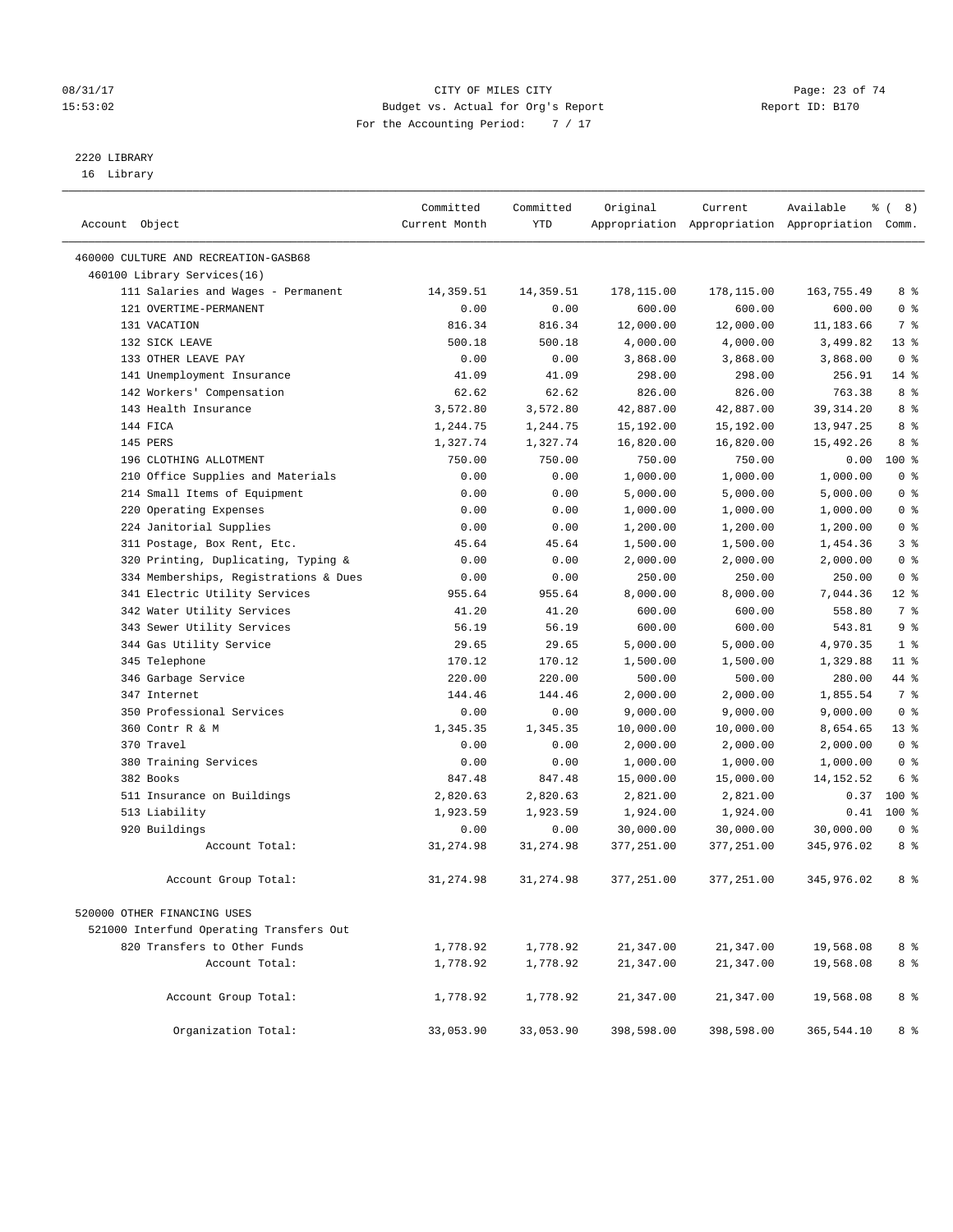# 08/31/17 Page: 24 of 74 15:53:02 Budget vs. Actual for Org's Report Report ID: B170 For the Accounting Period: 7 / 17

# 2220 LIBRARY

16 Library

| Account Object |             | Committed<br>Current Month | Committed<br><b>YTD</b> | Original   | Current    | Available<br>Appropriation Appropriation Appropriation Comm. | - දී ( 8) |
|----------------|-------------|----------------------------|-------------------------|------------|------------|--------------------------------------------------------------|-----------|
|                | Fund Total: | 33,053.90                  | 33,053.90               | 398,598.00 | 398,598.00 | 365,544.10 8 %                                               |           |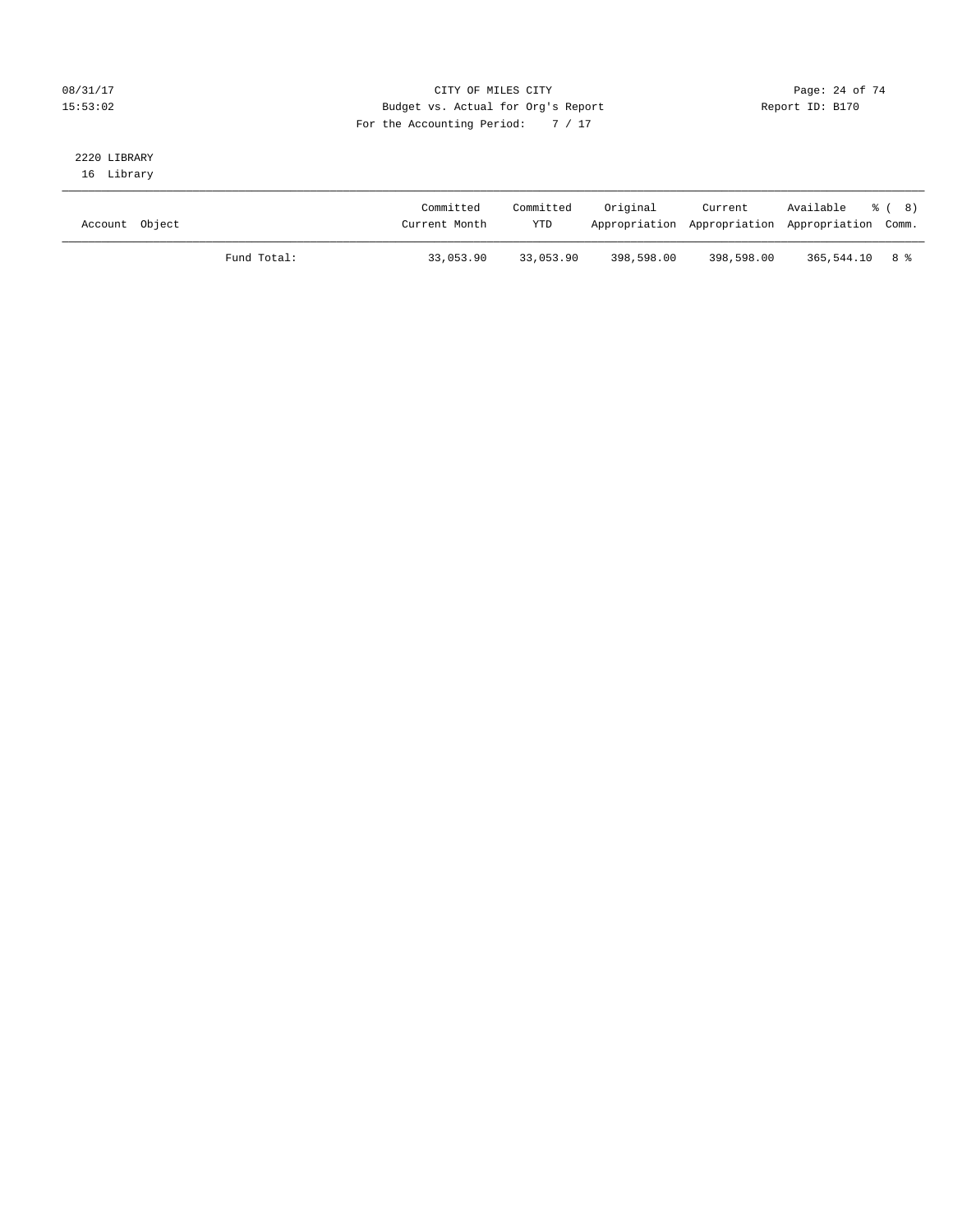# 08/31/17 Page: 25 of 74 15:53:02 Budget vs. Actual for Org's Report Report ID: B170 For the Accounting Period: 7 / 17

#### 2270 Health 37 CITY HEALTH

| Account Object                                                    | Committed<br>Current Month | Committed<br><b>YTD</b> | Original  | Current<br>Appropriation Appropriation | Available<br>Appropriation | $\frac{6}{6}$ ( 8)<br>Comm. |
|-------------------------------------------------------------------|----------------------------|-------------------------|-----------|----------------------------------------|----------------------------|-----------------------------|
| 440000 PUBLIC HEALTH-GASB68<br>440140 Registration and Inspection |                            |                         |           |                                        |                            |                             |
| 350 Professional Services                                         | 0.00                       | 0.00                    | 15,740.00 | 15,740.00                              | 15,740.00                  | 0 <sup>8</sup>              |
| Account Total:                                                    | 0.00                       | 0.00                    | 15,740.00 | 15,740.00                              | 15,740.00                  | 0 <sup>8</sup>              |
| Account Group Total:                                              | 0.00                       | 0.00                    | 15,740.00 | 15,740.00                              | 15,740.00                  | 0 <sup>8</sup>              |
| Organization Total:                                               | 0.00                       | 0.00                    | 15,740.00 | 15,740.00                              | 15,740.00                  | 0 <sup>8</sup>              |
|                                                                   |                            |                         |           |                                        |                            |                             |
| Fund Total:                                                       | 0.00                       | 0.00                    | 15,740.00 | 15,740.00                              | 15,740.00                  | 0 %                         |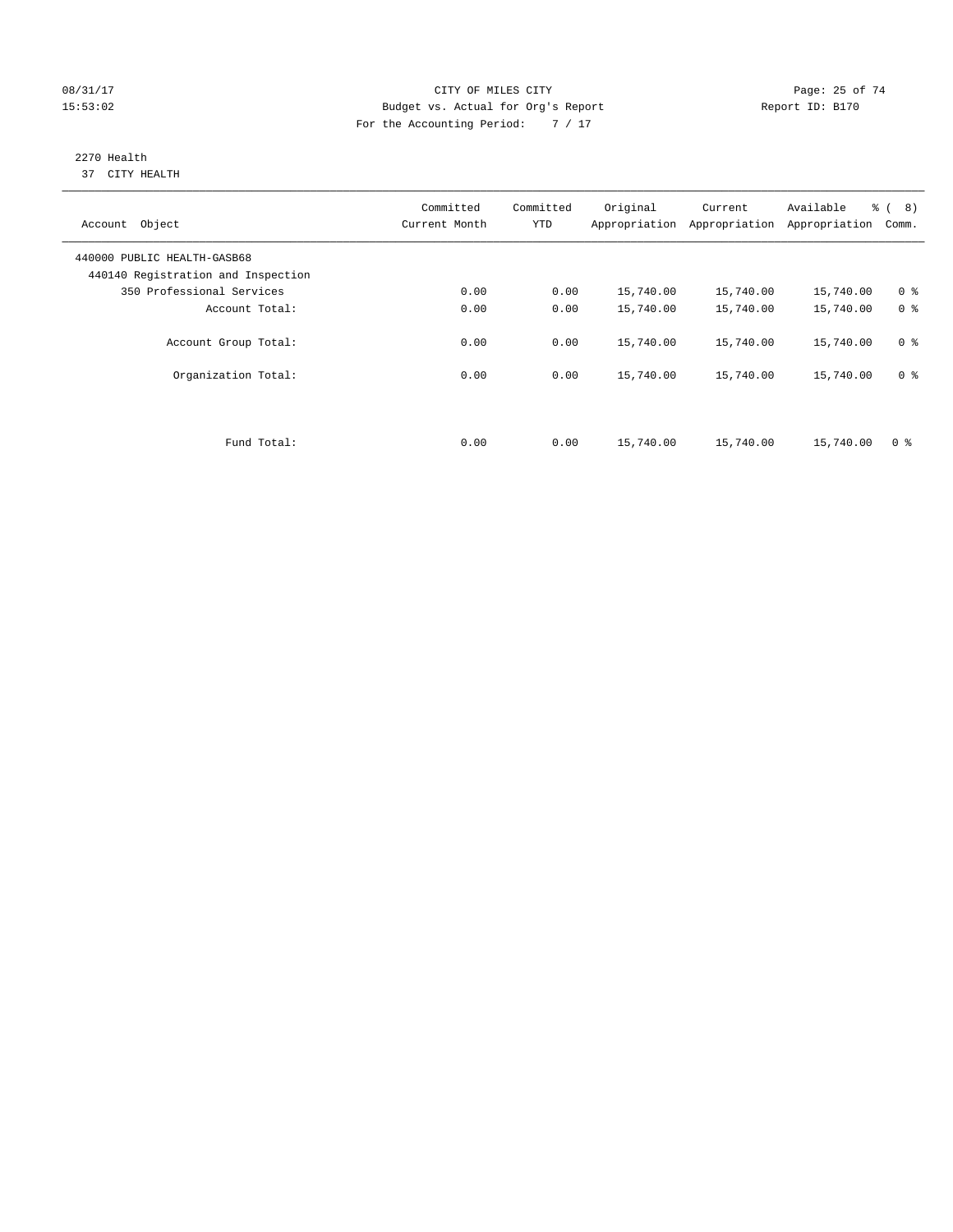# 08/31/17 Page: 26 of 74 15:53:02 Budget vs. Actual for Org's Report Report ID: B170 For the Accounting Period: 7 / 17

#### 2310 TIFD-Downtown

11 Historic Preservation

|                                           | Committed     | Committed  | Original  | Current   | Available                                 | ී (<br>8)      |  |
|-------------------------------------------|---------------|------------|-----------|-----------|-------------------------------------------|----------------|--|
| Account Object                            | Current Month | <b>YTD</b> |           |           | Appropriation Appropriation Appropriation | Comm.          |  |
| 460000 CULTURE AND RECREATION-GASB68      |               |            |           |           |                                           |                |  |
| 460462 Urban Renewal District             |               |            |           |           |                                           |                |  |
| 111 Salaries and Wages - Permanent        | 0.00          | 0.00       | 15,935.00 | 15,935.00 | 15,935.00                                 | 0 <sup>8</sup> |  |
| 131 VACATION                              | 0.00          | 0.00       | 488.00    | 488.00    | 488.00                                    | 0 <sup>8</sup> |  |
| 132 SICK LEAVE                            | 0.00          | 0.00       | 488.00    | 488.00    | 488.00                                    | 0 <sup>8</sup> |  |
| 141 Unemployment Insurance                | 0.00          | 0.00       | 25.00     | 25.00     | 25.00                                     | 0 <sup>8</sup> |  |
| 142 Workers' Compensation                 | 0.00          | 0.00       | 207.00    | 207.00    | 207.00                                    | 0 <sup>8</sup> |  |
| 144 FICA                                  | 0.00          | 0.00       | 1,294.00  | 1,294.00  | 1,294.00                                  | 0 <sup>8</sup> |  |
| 145 PERS                                  | 0.00          | 0.00       | 1,432.00  | 1,432.00  | 1,432.00                                  | 0 <sup>8</sup> |  |
| 220 Operating Expenses                    | 0.00          | 0.00       | 1,331.00  | 1,331.00  | 1,331.00                                  | 0 <sup>8</sup> |  |
| 331 Publication of Formal & Legal Notices | 0.00          | 0.00       | 300.00    | 300.00    | 300.00                                    | 0 <sup>8</sup> |  |
| 350 Professional Services                 | 0.00          | 0.00       | 500.00    | 500.00    | 500.00                                    | 0 <sup>8</sup> |  |
| 370 Travel                                | 0.00          | 0.00       | 1,000.00  | 1,000.00  | 1,000.00                                  | 0 <sup>8</sup> |  |
| 721 Redevelopment                         | 0.00          | 0.00       | 7,200.00  | 7,200.00  | 7,200.00                                  | 0 <sup>8</sup> |  |
| Account Total:                            | 0.00          | 0.00       | 30,200.00 | 30,200.00 | 30,200.00                                 | 0 <sup>8</sup> |  |
| Account Group Total:                      | 0.00          | 0.00       | 30,200.00 | 30,200.00 | 30,200.00                                 | 0 <sup>8</sup> |  |
| 520000 OTHER FINANCING USES               |               |            |           |           |                                           |                |  |
| 521000 Interfund Operating Transfers Out  |               |            |           |           |                                           |                |  |
| 820 Transfers to Other Funds              | 0.00          | 0.00       | 15,800.00 | 15,800.00 | 15,800.00                                 | 0 <sup>8</sup> |  |
| Account Total:                            | 0.00          | 0.00       | 15,800.00 | 15,800.00 | 15,800.00                                 | 0 <sup>8</sup> |  |
| Account Group Total:                      | 0.00          | 0.00       | 15,800.00 | 15,800.00 | 15,800.00                                 | 0 <sup>8</sup> |  |
| Organization Total:                       | 0.00          | 0.00       | 46,000.00 | 46,000.00 | 46,000.00                                 | 0 <sup>8</sup> |  |
|                                           |               |            |           |           |                                           |                |  |
| Fund Total:                               | 0.00          | 0.00       | 46,000.00 | 46,000.00 | 46,000.00                                 | 0 <sup>8</sup> |  |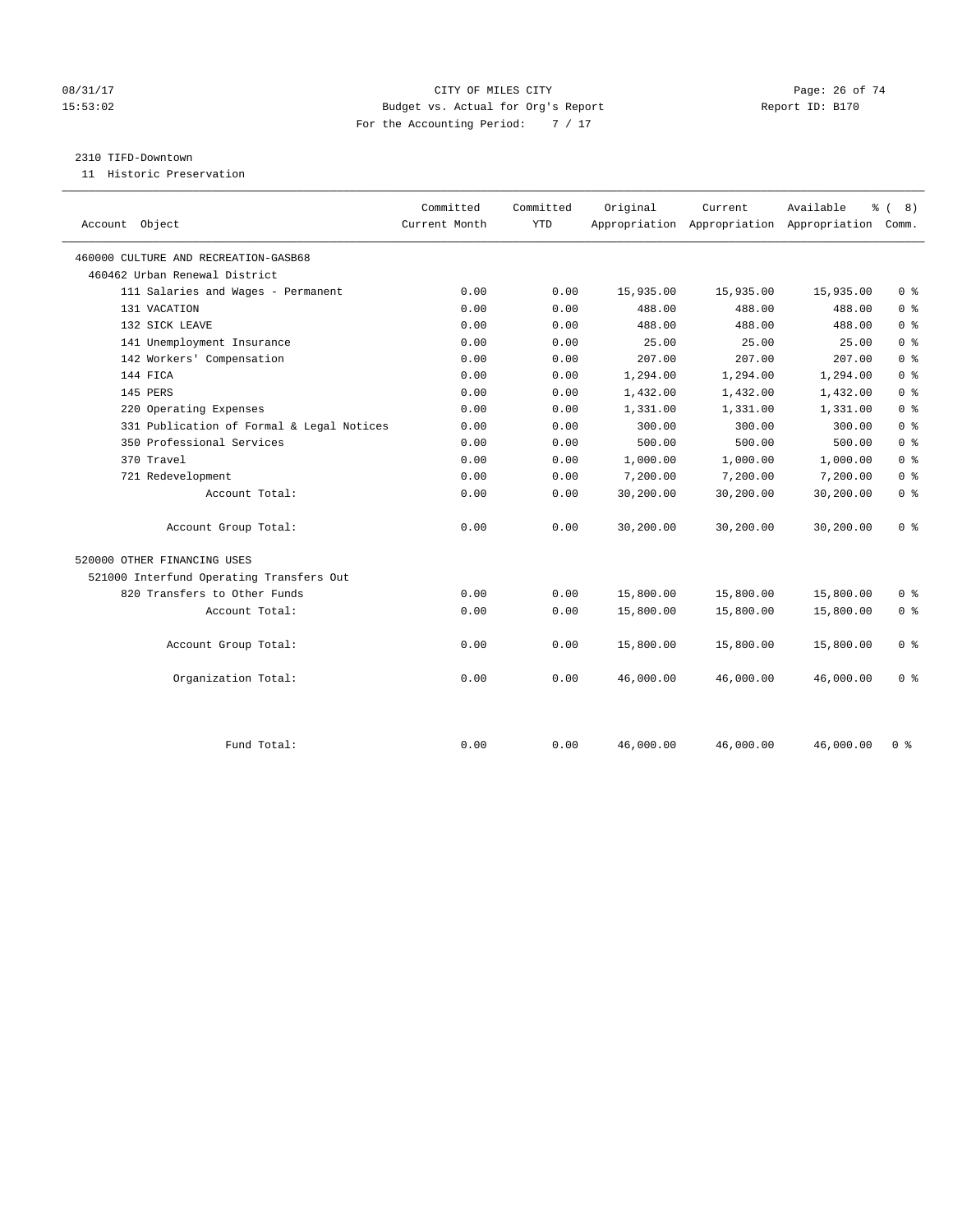#### 08/31/17 Page: 27 of 74 15:53:02 Budget vs. Actual for Org's Report Report ID: B170 For the Accounting Period: 7 / 17

#### 2372 Permissive Medical Levy 20 Permissive Medical Levy

———————————————————————————————————————————————————————————————————————————————————————————————————————————————————————————————————— Committed Committed Original Current Available % ( 8) Account Object **Current Month** YTD Appropriation Appropriation Appropriation Comm. ———————————————————————————————————————————————————————————————————————————————————————————————————————————————————————————————————— 520000 OTHER FINANCING USES 521000 Interfund Operating Transfers Out 820 Transfers to Other Funds 0.00 0.00 202,783.00 202,783.00 202,783.00 0 % Account Total: 0.00 0.00 0.00 202,783.00 202,783.00 0 % Account Group Total: 0.00 0.00 202,783.00 202,783.00 202,783.00 0 % Organization Total: 0.00 0.00 202,783.00 202,783.00 202,783.00 0 % Fund Total: 0.00 0.00 202,783.00 202,783.00 202,783.00 0 %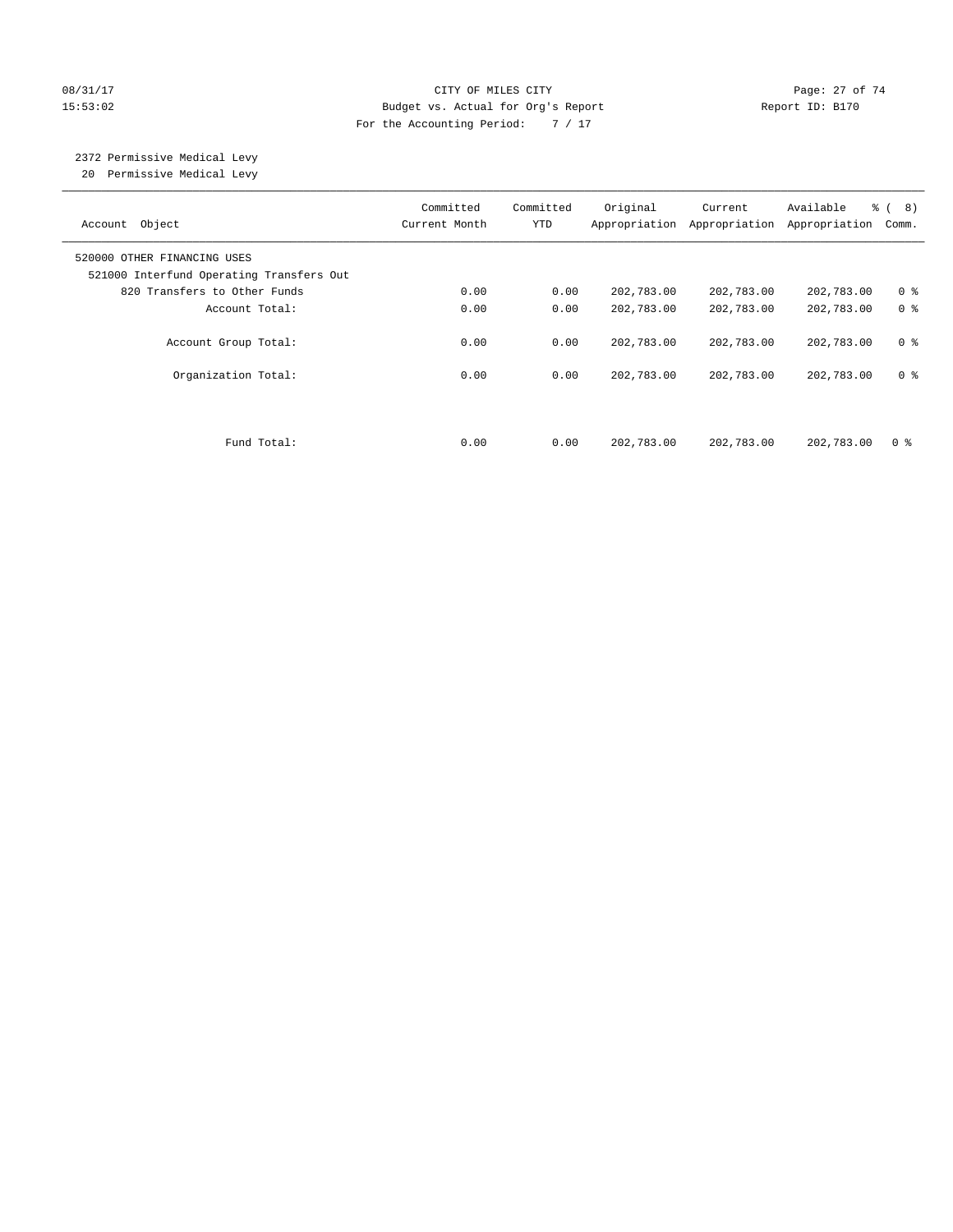# 08/31/17 Page: 28 of 74 15:53:02 Budget vs. Actual for Org's Report Report ID: B170 For the Accounting Period: 7 / 17

————————————————————————————————————————————————————————————————————————————————————————————————————————————————————————————————————

# 2394 BUILDING CODE ENFORCEMENT

18 BUILDING INSPECTION

|                                           | Committed     | Committed  | Original   | Current                                         | Available   | ී (<br>8)      |
|-------------------------------------------|---------------|------------|------------|-------------------------------------------------|-------------|----------------|
| Account Object                            | Current Month | <b>YTD</b> |            | Appropriation Appropriation Appropriation Comm. |             |                |
| 420000 PUBLIC SAFETY-GASB68               |               |            |            |                                                 |             |                |
| 420531 Building Inspection                |               |            |            |                                                 |             |                |
| 111 Salaries and Wages - Permanent        | 901.53        | 901.53     | 13,500.00  | 13,500.00                                       | 12,598.47   | 7 %            |
| 121 OVERTIME-PERMANENT                    | 12.56         | 12.56      | 150.00     | 150.00                                          | 137.44      | 8 %            |
| 131 VACATION                              | 85.60         | 85.60      | 500.00     | 500.00                                          | 414.40      | $17$ %         |
| 132 SICK LEAVE                            | 13.29         | 13.29      | 300.00     | 300.00                                          | 286.71      | 4%             |
| 133 OTHER LEAVE PAY                       | 0.00          | 0.00       | 515.00     | 515.00                                          | 515.00      | 0 <sup>8</sup> |
| 141 Unemployment Insurance                | 2.66          | 2.66       | 22.00      | 22.00                                           | 19.34       | $12*$          |
| 142 Workers' Compensation                 | 25.67         | 25.67      | 450.00     | 450.00                                          | 424.33      | 6 %            |
| 143 Health Insurance                      | 214.40        | 214.40     | 2,700.00   | 2,700.00                                        | 2,485.60    | 8 %            |
| 144 FICA                                  | 80.58         | 80.58      | 1,175.00   | 1,175.00                                        | 1,094.42    | 7 <sup>°</sup> |
| 145 PERS                                  | 85.29         | 85.29      | 1,286.00   | 1,286.00                                        | 1,200.71    | 7 %            |
| 196 CLOTHING ALLOTMENT                    | 45.00         | 45.00      | 30.00      | 30.00                                           | $-15.00$    | $150*$         |
| 210 Office Supplies and Materials         | 32.53         | 32.53      | 2,000.00   | 2,000.00                                        | 1,967.47    | 2 <sup>°</sup> |
| 214 Small Items of Equipment              | 9,000.00      | 9,000.00   | 15,000.00  | 15,000.00                                       | 6,000.00    | 60 %           |
| 220 Operating Expenses                    | 0.00          | 0.00       | 1,000.00   | 1,000.00                                        | 1,000.00    | 0 <sup>8</sup> |
| 311 Postage, Box Rent, Etc.               | 217.47        | 217.47     | 400.00     | 400.00                                          | 182.53      | 54 %           |
| 320 Printing, Duplicating, Typing &       | 0.00          | 0.00       | 400.00     | 400.00                                          | 400.00      | 0 <sup>8</sup> |
| 330 Publicity, Subscriptions & Dues       | 0.00          | 0.00       | 500.00     | 500.00                                          | 500.00      | 0 <sup>8</sup> |
| 331 Publication of Formal & Legal Notices | 0.00          | 0.00       | 1,000.00   | 1,000.00                                        | 1,000.00    | 0 <sup>8</sup> |
| 334 Memberships, Registrations & Dues     | 0.00          | 0.00       | 300.00     | 300.00                                          | 300.00      | 0 <sup>8</sup> |
| 345 Telephone                             | 26.36         | 26.36      | 400.00     | 400.00                                          | 373.64      | 7 %            |
| 347 Internet                              | 0.00          | 0.00       | 200.00     | 200.00                                          | 200.00      | 0 <sup>8</sup> |
| 350 Professional Services                 | 5,887.30      | 5,887.30   | 115,000.00 | 115,000.00                                      | 109,112.70  | 5 <sup>°</sup> |
| 360 Contr R & M                           | 136.78        | 136.78     | 1,900.00   | 1,900.00                                        | 1,763.22    | 7 %            |
| 380 Training Services                     | 0.00          | 0.00       | 5,000.00   | 5,000.00                                        | 5,000.00    | 0 <sup>8</sup> |
| 382 Books                                 | 0.00          | 0.00       | 8,000.00   | 8,000.00                                        | 8,000.00    | 0 <sup>8</sup> |
| 540 Special Assessments                   | 636.57        | 636.57     | 800.00     | 800.00                                          | 163.43      | $80*$          |
| Account Total:                            | 17,403.59     | 17,403.59  | 172,528.00 | 172,528.00                                      | 155, 124.41 | $10*$          |
|                                           |               |            |            |                                                 |             |                |
| Account Group Total:                      | 17,403.59     | 17,403.59  | 172,528.00 | 172,528.00                                      | 155, 124.41 | $10*$          |
| 510000 MISCELLANEOUS                      |               |            |            |                                                 |             |                |
| 510330 Comprehensive Liability Insurance  |               |            |            |                                                 |             |                |
| 513 Liability                             | 213.21        | 213.21     | 214.00     | 214.00                                          |             | $0.79$ 100 %   |
| Account Total:                            | 213.21        | 213.21     | 214.00     | 214.00                                          | 0.79        | $100*$         |
| Account Group Total:                      | 213.21        | 213.21     | 214.00     | 214.00                                          | 0.79        | $100$ %        |
| 520000 OTHER FINANCING USES               |               |            |            |                                                 |             |                |
| 521000 Interfund Operating Transfers Out  |               |            |            |                                                 |             |                |
| 820 Transfers to Other Funds              | 564.17        | 564.17     | 6,770.00   | 6,770.00                                        | 6,205.83    | 8 %            |
| Account Total:                            | 564.17        | 564.17     | 6,770.00   | 6,770.00                                        | 6,205.83    | 8 %            |
|                                           |               |            |            |                                                 |             |                |
| Account Group Total:                      | 564.17        | 564.17     | 6,770.00   | 6,770.00                                        | 6,205.83    | 8 %            |
| Organization Total:                       | 18,180.97     | 18,180.97  | 179,512.00 | 179,512.00                                      | 161, 331.03 | $10*$          |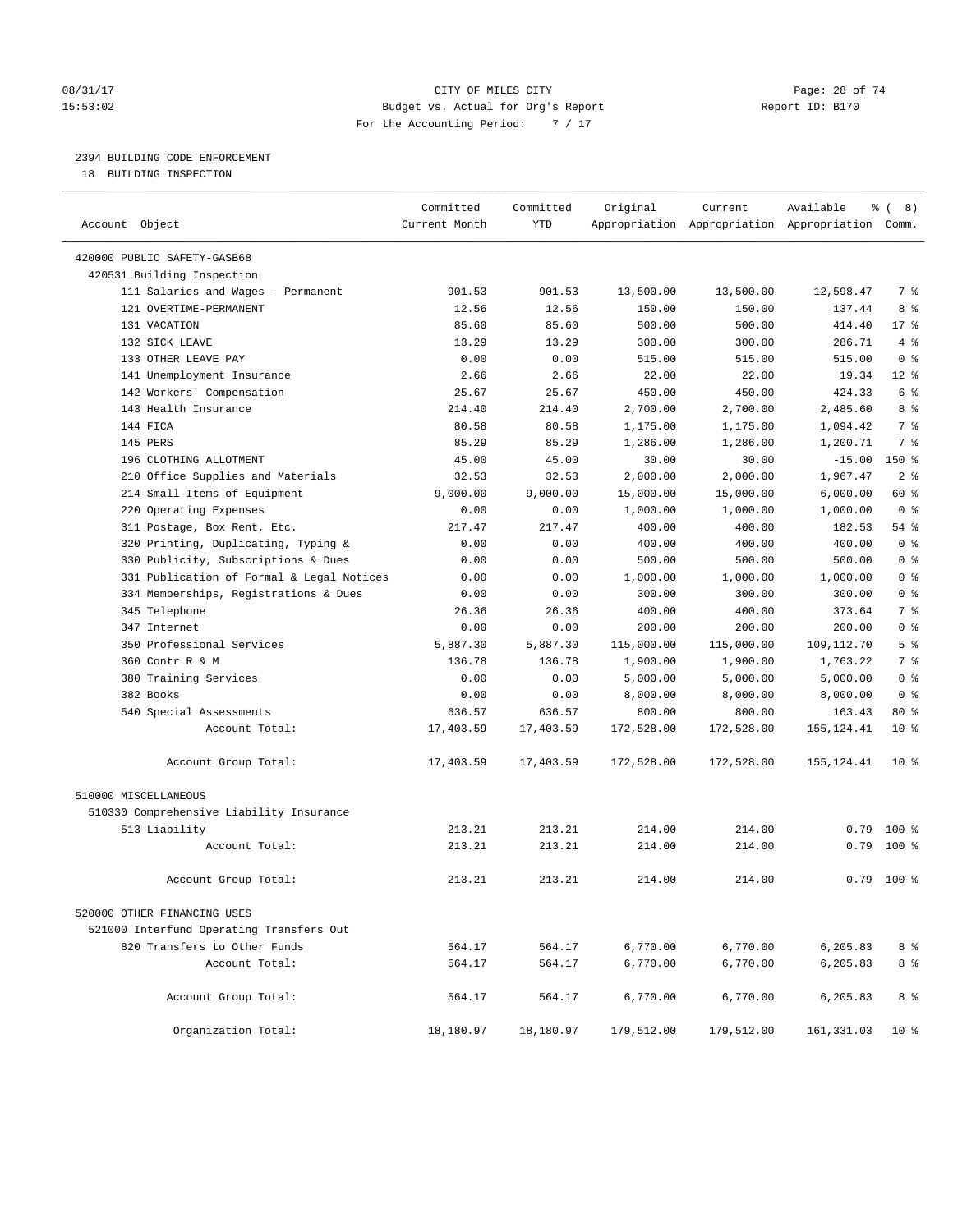# 08/31/17 Page: 29 of 74 15:53:02 Budget vs. Actual for Org's Report Report ID: B170 For the Accounting Period: 7 / 17

# 2394 BUILDING CODE ENFORCEMENT

18 BUILDING INSPECTION

| Account Object |             | Committed<br>Current Month | Committed<br><b>YTD</b> | Original   | Current    | Available % (8)<br>Appropriation Appropriation Appropriation Comm. |  |
|----------------|-------------|----------------------------|-------------------------|------------|------------|--------------------------------------------------------------------|--|
|                | Fund Total: | 18,180.97                  | 18,180.97               | 179,512.00 | 179,512.00 | 161,331.03 10 %                                                    |  |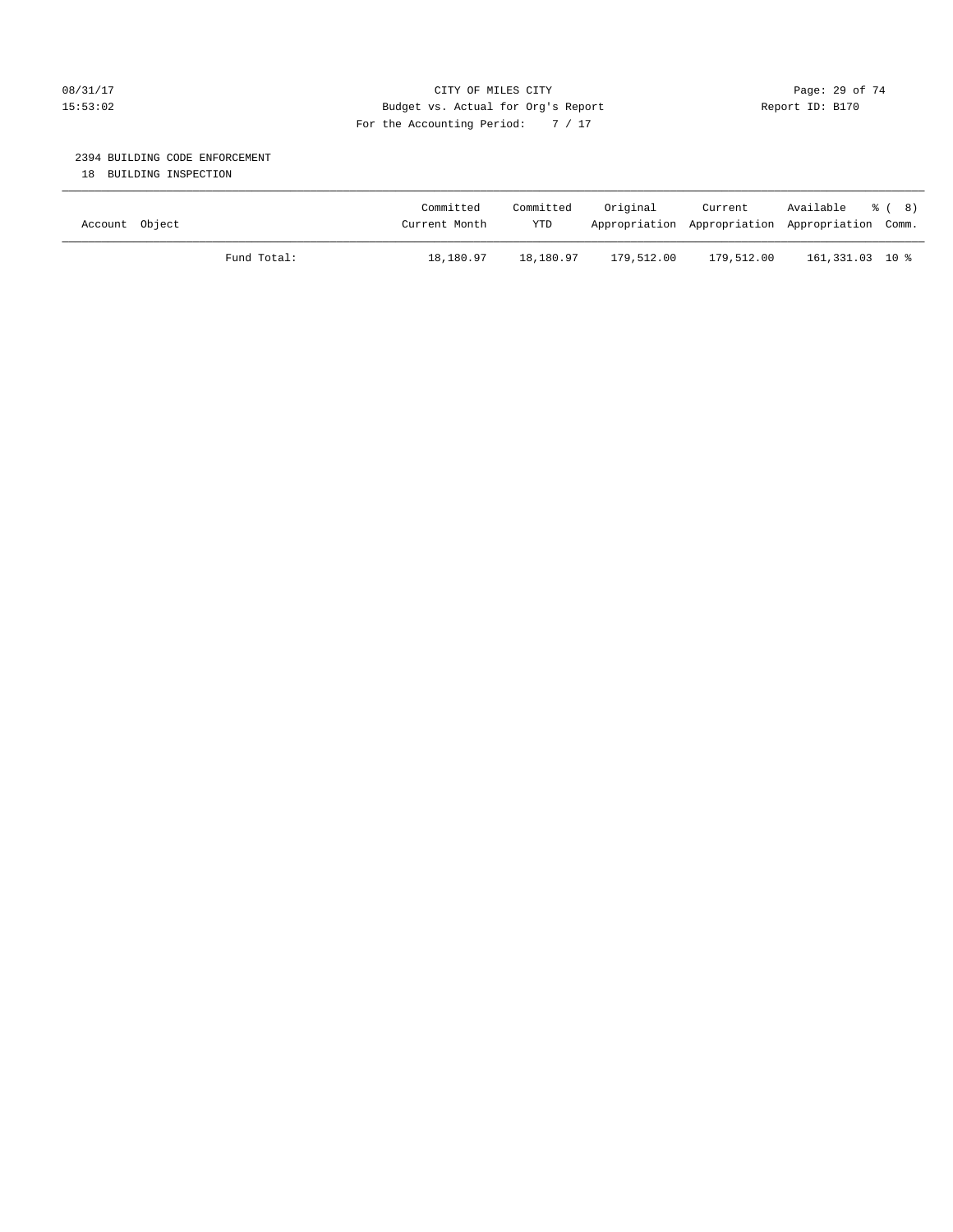# 08/31/17 Page: 30 of 74 15:53:02 Budget vs. Actual for Org's Report Report ID: B170 For the Accounting Period: 7 / 17

#### 2400 LTG M D#165-(Gen City) 46 SID #165

| Account Object                           | Committed<br>Current Month | Committed<br><b>YTD</b> | Original   | Current<br>Appropriation Appropriation | Available<br>Appropriation | % (8)<br>Comm. |
|------------------------------------------|----------------------------|-------------------------|------------|----------------------------------------|----------------------------|----------------|
| 430000 Public Works-GASB68               |                            |                         |            |                                        |                            |                |
| 430263 STREET LIGHTING                   |                            |                         |            |                                        |                            |                |
| 341 Electric Utility Services            | 9,960.61                   | 9,960.61                | 120,000.00 | 120,000.00                             | 110,039.39                 | 8 %            |
| 533 Machinery and Equipment Rental       | 5,497.30                   | 5,497.30                | 61,000.00  | 61,000.00                              | 55,502.70                  | 9 <sup>°</sup> |
| Account Total:                           | 15,457.91                  | 15,457.91               | 181,000.00 | 181,000.00                             | 165,542.09                 | 9 <sup>°</sup> |
| Account Group Total:                     | 15,457.91                  | 15,457.91               | 181,000.00 | 181,000.00                             | 165,542.09                 | 9 <sup>°</sup> |
| 520000 OTHER FINANCING USES              |                            |                         |            |                                        |                            |                |
| 521000 Interfund Operating Transfers Out |                            |                         |            |                                        |                            |                |
| 820 Transfers to Other Funds             | 1,000.00                   | 1,000.00                | 1,000.00   | 1,000.00                               | 0.00                       | $100*$         |
| Account Total:                           | 1,000.00                   | 1,000.00                | 1,000.00   | 1,000.00                               | 0.00                       | $100$ %        |
| Account Group Total:                     | 1,000.00                   | 1,000.00                | 1,000.00   | 1,000.00                               | 0.00                       | $100*$         |
| Organization Total:                      | 16,457.91                  | 16,457.91               | 182,000.00 | 182,000.00                             | 165,542.09                 | 9 <sup>°</sup> |
|                                          |                            |                         |            |                                        |                            |                |
| Fund Total:                              | 16,457.91                  | 16,457.91               | 182,000.00 | 182,000.00                             | 165,542.09                 | 9%             |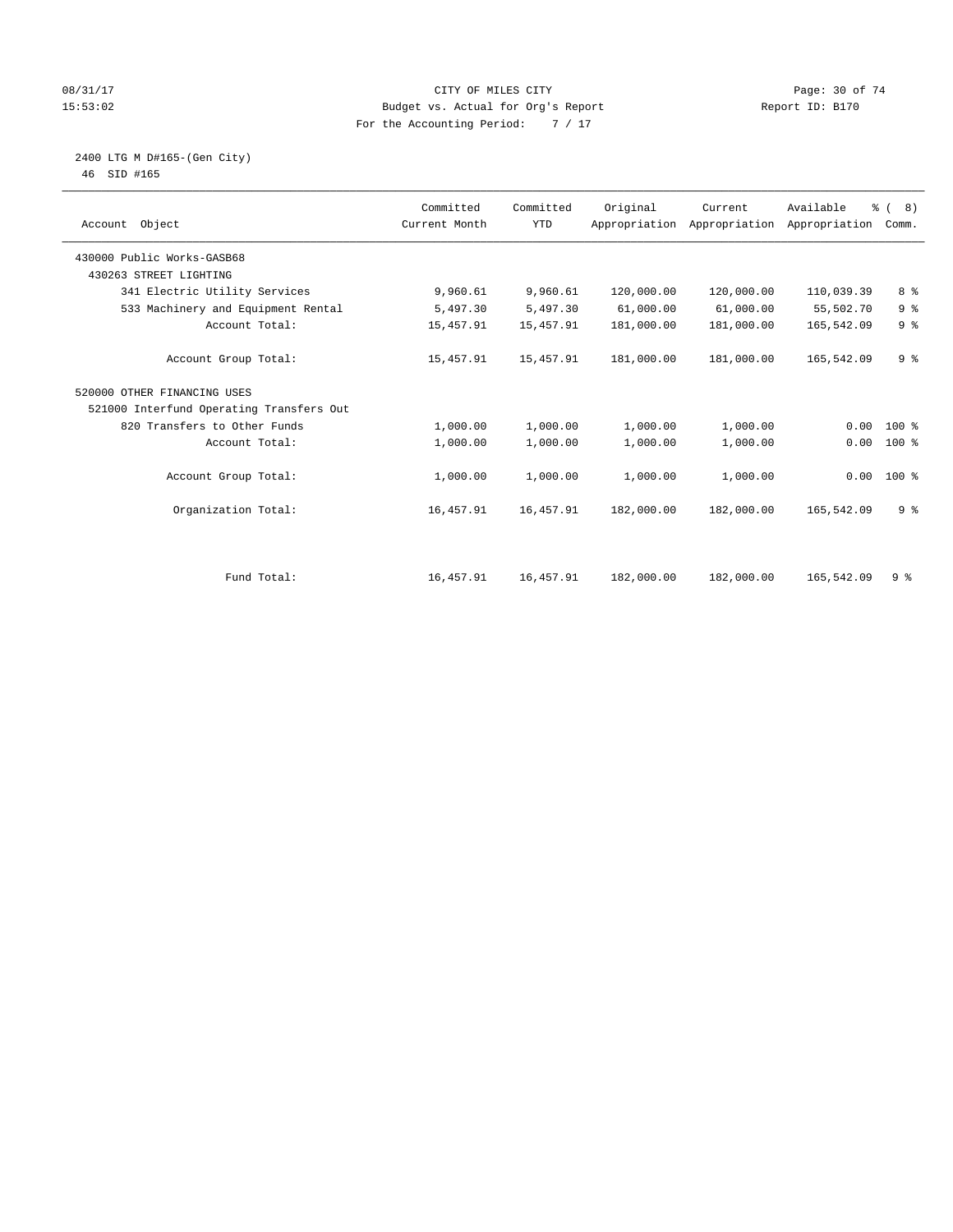# 08/31/17 Page: 31 of 74 15:53:02 Budget vs. Actual for Org's Report Report ID: B170 For the Accounting Period: 7 / 17

# 2420 LTG M D#167-(MilesAddn Etc)

48 SID #167

| Account Object                           | Committed<br>Current Month | Committed<br><b>YTD</b> | Original  | Current<br>Appropriation Appropriation Appropriation | Available        | % (8)<br>Comm. |
|------------------------------------------|----------------------------|-------------------------|-----------|------------------------------------------------------|------------------|----------------|
| 430000 Public Works-GASB68               |                            |                         |           |                                                      |                  |                |
| 430263 STREET LIGHTING                   |                            |                         |           |                                                      |                  |                |
| 341 Electric Utility Services            | 1,846.18                   | 1,846.18                | 22,000.00 | 22,000.00                                            | 20, 153.82       | 8 %            |
| 533 Machinery and Equipment Rental       | 741.10                     | 741.10                  | 9.000.00  | 9.000.00                                             | 8,258.90         | 8 <sup>°</sup> |
| Account Total:                           | 2,587.28                   | 2,587.28                | 31,000.00 | 31,000.00                                            | 28, 412. 72      | 8 %            |
| Account Group Total:                     | 2,587.28                   | 2,587.28                | 31,000.00 | 31,000.00                                            | 28, 412. 72      | 8 %            |
| 520000 OTHER FINANCING USES              |                            |                         |           |                                                      |                  |                |
| 521000 Interfund Operating Transfers Out |                            |                         |           |                                                      |                  |                |
| 820 Transfers to Other Funds             | 1,000.00                   | 1,000.00                | 1,000.00  | 1,000.00                                             | 0.00             | $100*$         |
| Account Total:                           | 1,000.00                   | 1,000.00                | 1,000.00  | 1,000.00                                             | 0.00             | $100$ %        |
| Account Group Total:                     | 1,000.00                   | 1,000.00                | 1,000.00  | 1,000.00                                             | 0.00             | $100*$         |
| Organization Total:                      | 3,587.28                   | 3,587.28                | 32,000.00 | 32,000.00                                            | 28, 412. 72      | $11$ %         |
|                                          |                            |                         |           |                                                      |                  |                |
| Fund Total:                              | 3,587.28                   | 3,587.28                | 32,000.00 | 32,000.00                                            | 28, 412. 72 11 % |                |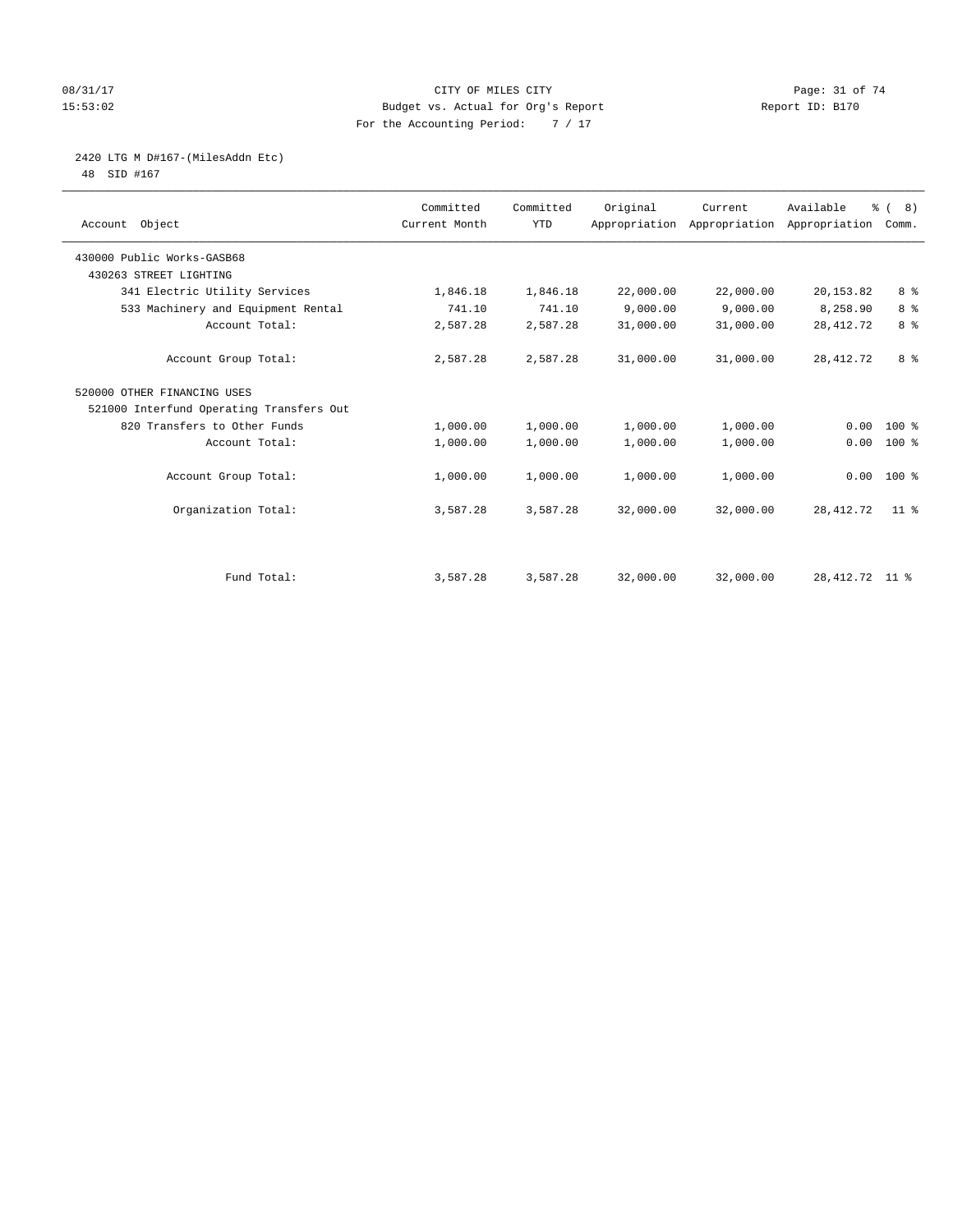# 08/31/17 Page: 32 of 74 15:53:02 Budget vs. Actual for Org's Report Report ID: B170 For the Accounting Period: 7 / 17

#### 2430 LTG M D#171-(Balsam Est) 49 SID #171

| Account Object                           | Committed<br>Current Month | Committed<br><b>YTD</b> | Original | Current<br>Appropriation Appropriation | Available<br>Appropriation | % (8)<br>Comm.  |
|------------------------------------------|----------------------------|-------------------------|----------|----------------------------------------|----------------------------|-----------------|
|                                          |                            |                         |          |                                        |                            |                 |
| 430000 Public Works-GASB68               |                            |                         |          |                                        |                            |                 |
| 430263 STREET LIGHTING                   |                            |                         |          |                                        |                            |                 |
| 230 Repair and Maintenance Supplies      | 0.58                       | 0.58                    | 950.00   | 950.00                                 | 949.42                     | 0 <sup>8</sup>  |
| 341 Electric Utility Services            | 130.88                     | 130.88                  | 1,850.00 | 1,850.00                               | 1,719.12                   | 7 <sup>°</sup>  |
| 360 Contr R & M                          | 177.50                     | 177.50                  | 1,700.00 | 1,700.00                               | 1,522.50                   | 10 <sup>°</sup> |
| Account Total:                           | 308.96                     | 308.96                  | 4,500.00 | 4,500.00                               | 4,191.04                   | 7 <sup>°</sup>  |
| Account Group Total:                     | 308.96                     | 308.96                  | 4,500.00 | 4,500.00                               | 4,191.04                   | 7 <sup>°</sup>  |
| 520000 OTHER FINANCING USES              |                            |                         |          |                                        |                            |                 |
| 521000 Interfund Operating Transfers Out |                            |                         |          |                                        |                            |                 |
| 820 Transfers to Other Funds             | 1,000.00                   | 1,000.00                | 1,000.00 | 1,000.00                               | 0.00                       | 100 %           |
| Account Total:                           | 1,000.00                   | 1,000.00                | 1,000.00 | 1,000.00                               | 0.00                       | $100$ %         |
| Account Group Total:                     | 1,000.00                   | 1,000.00                | 1,000.00 | 1,000.00                               | 0.00                       | $100*$          |
| Organization Total:                      | 1,308.96                   | 1,308.96                | 5,500.00 | 5,500.00                               | 4,191.04                   | $24$ $%$        |
|                                          |                            |                         |          |                                        |                            |                 |
| Fund Total:                              | 1,308.96                   | 1,308.96                | 5,500.00 | 5,500.00                               | 4, 191.04 24 %             |                 |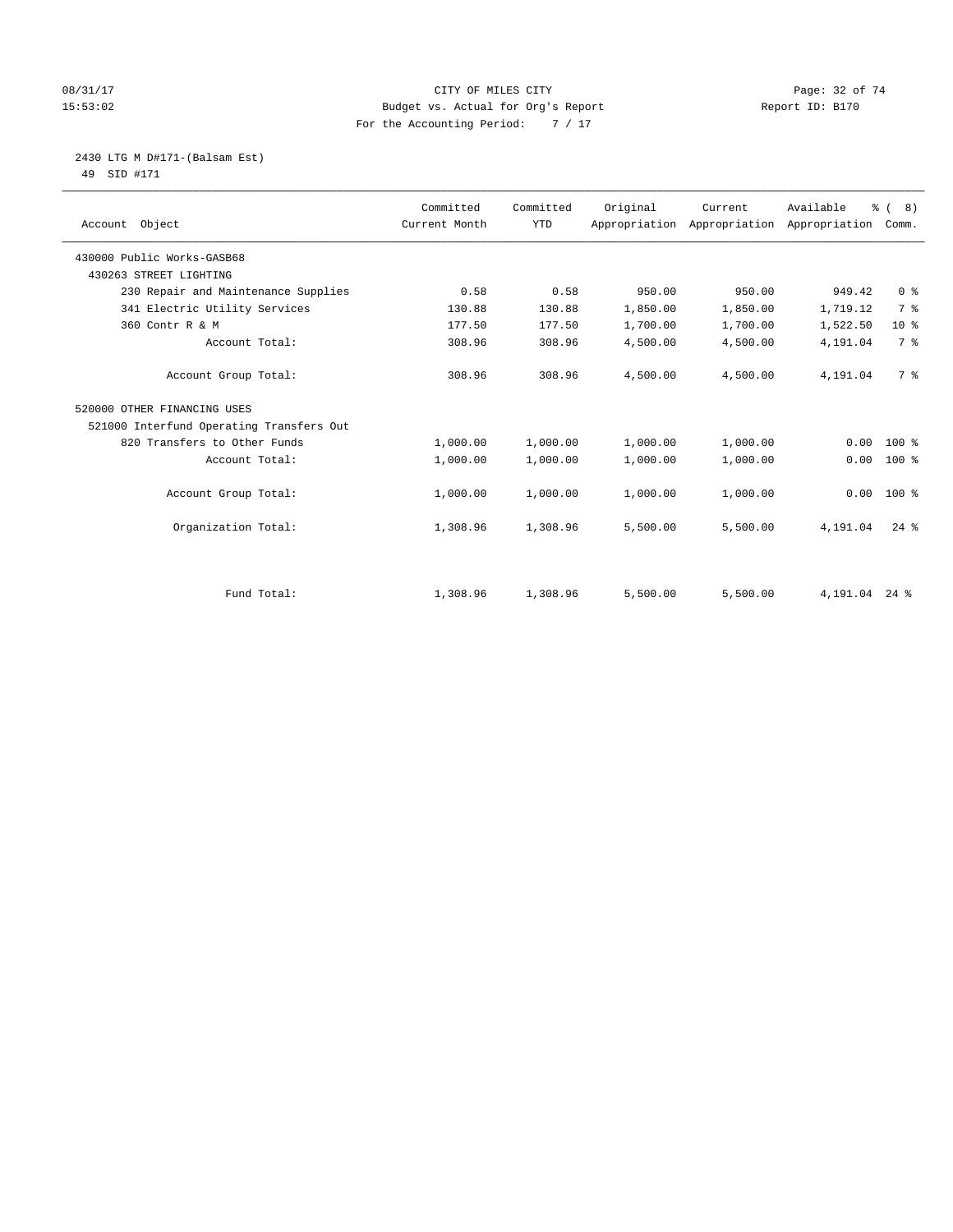# 08/31/17 Page: 33 of 74 15:53:02 Budget vs. Actual for Org's Report Report ID: B170 For the Accounting Period: 7 / 17

#### 2440 LTG M D#172-(Main Str) 50 SID #172

| Account Object                           | Committed<br>Current Month | Committed<br><b>YTD</b> | Original  | Current<br>Appropriation Appropriation | Available<br>Appropriation | % (8)<br>Comm. |
|------------------------------------------|----------------------------|-------------------------|-----------|----------------------------------------|----------------------------|----------------|
| 430000 Public Works-GASB68               |                            |                         |           |                                        |                            |                |
| 430263 STREET LIGHTING                   |                            |                         |           |                                        |                            |                |
| 230 Repair and Maintenance Supplies      | 121.94                     | 121.94                  | 3,000.00  | 3,000.00                               | 2,878.06                   | 4%             |
| 341 Electric Utility Services            | 1,186.50                   | 1,186.50                | 14,890.00 | 14,890.00                              | 13,703.50                  | 8 <sup>°</sup> |
| 360 Contr R & M                          | 127.50                     | 127.50                  | 1,700.00  | 1,700.00                               | 1,572.50                   | 8 <sup>°</sup> |
| Account Total:                           | 1,435.94                   | 1,435.94                | 19,590.00 | 19,590.00                              | 18,154.06                  | 7 <sup>°</sup> |
| Account Group Total:                     | 1,435.94                   | 1,435.94                | 19,590.00 | 19,590.00                              | 18,154.06                  | 7 %            |
| 520000 OTHER FINANCING USES              |                            |                         |           |                                        |                            |                |
| 521000 Interfund Operating Transfers Out |                            |                         |           |                                        |                            |                |
| 820 Transfers to Other Funds             | 1,000.00                   | 1,000.00                | 1,000.00  | 1,000.00                               | 0.00                       | $100*$         |
| Account Total:                           | 1,000.00                   | 1,000.00                | 1,000.00  | 1,000.00                               | 0.00                       | $100$ %        |
| Account Group Total:                     | 1,000.00                   | 1,000.00                | 1,000.00  | 1,000.00                               | 0.00                       | $100*$         |
| Organization Total:                      | 2,435.94                   | 2,435.94                | 20,590.00 | 20,590.00                              | 18,154.06                  | $12*$          |
|                                          |                            |                         |           |                                        |                            |                |
| Fund Total:                              | 2,435.94                   | 2,435.94                | 20,590.00 | 20,590.00                              | 18, 154.06 12 %            |                |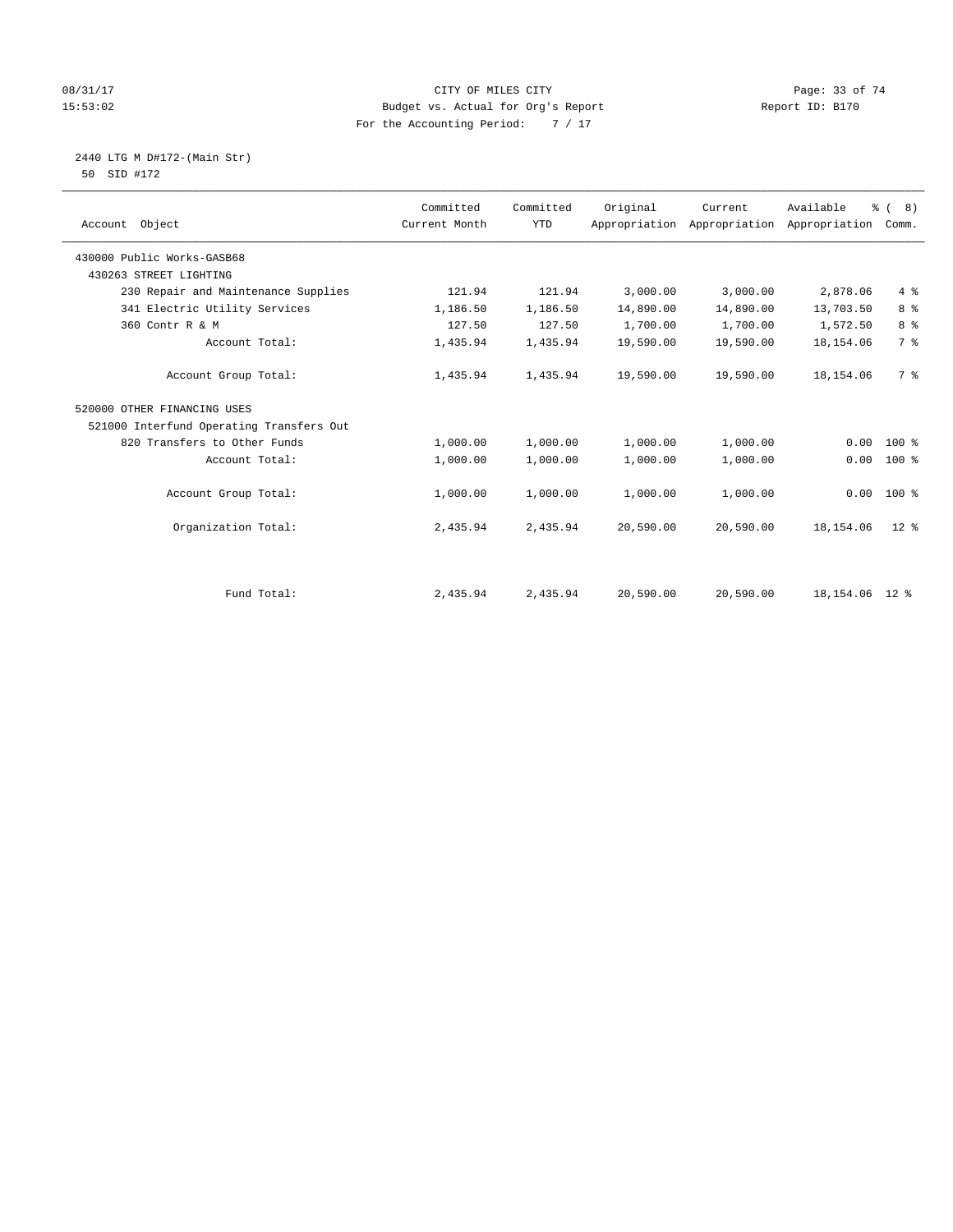# 08/31/17 Page: 34 of 74 15:53:02 Budget vs. Actual for Org's Report Report ID: B170 For the Accounting Period: 7 / 17

#### 2450 LTG M D#195-(SG-Trico) 51 SID #195

|                                          | Committed     | Committed  | Original | Current  | Available                                 | $\frac{6}{6}$ ( 8) |  |
|------------------------------------------|---------------|------------|----------|----------|-------------------------------------------|--------------------|--|
| Account Object                           | Current Month | <b>YTD</b> |          |          | Appropriation Appropriation Appropriation | Comm.              |  |
|                                          |               |            |          |          |                                           |                    |  |
| 430000 Public Works-GASB68               |               |            |          |          |                                           |                    |  |
| 430263 STREET LIGHTING                   |               |            |          |          |                                           |                    |  |
| 341 Electric Utility Services            | 401.84        | 401.84     | 5,505.00 | 5,505.00 | 5,103.16                                  | 7 %                |  |
| Account Total:                           | 401.84        | 401.84     | 5,505.00 | 5,505.00 | 5,103.16                                  | 7 %                |  |
|                                          |               |            |          |          |                                           |                    |  |
| Account Group Total:                     | 401.84        | 401.84     | 5,505.00 | 5,505.00 | 5,103.16                                  | 7 %                |  |
| 520000 OTHER FINANCING USES              |               |            |          |          |                                           |                    |  |
| 521000 Interfund Operating Transfers Out |               |            |          |          |                                           |                    |  |
| 820 Transfers to Other Funds             | 1,000.00      | 1,000.00   | 1,000.00 | 1,000.00 | 0.00                                      | $100*$             |  |
| Account Total:                           | 1,000.00      | 1,000.00   | 1,000.00 | 1,000.00 | 0.00                                      | $100*$             |  |
|                                          |               |            |          |          |                                           |                    |  |
| Account Group Total:                     | 1,000.00      | 1,000.00   | 1,000.00 | 1,000.00 | 0.00                                      | $100*$             |  |
|                                          |               |            |          |          |                                           |                    |  |
| Organization Total:                      | 1,401.84      | 1,401.84   | 6,505.00 | 6,505.00 | 5,103.16                                  | $22$ $%$           |  |
|                                          |               |            |          |          |                                           |                    |  |
|                                          |               |            |          |          |                                           |                    |  |
|                                          |               |            |          |          |                                           |                    |  |
| Fund Total:                              | 1,401.84      | 1,401.84   | 6,505.00 | 6,505.00 | 5,103.16                                  | $22$ %             |  |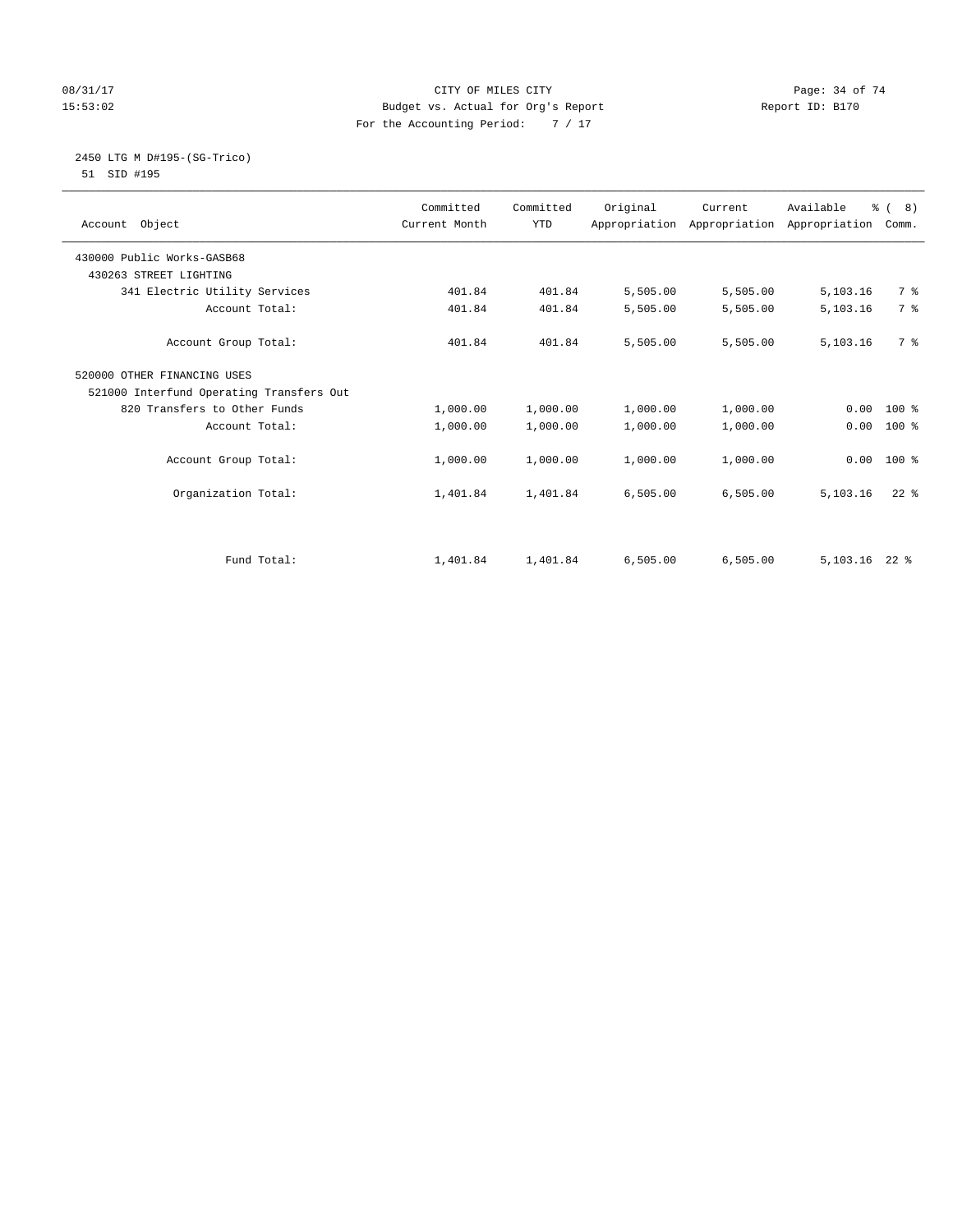# 08/31/17 Page: 35 of 74 15:53:02 Budget vs. Actual for Org's Report Report ID: B170 For the Accounting Period: 7 / 17

# 2470 LTG M D#202-(SG-MDU&NV)

72 SID #202

| Account Object                           | Committed<br>Current Month | Committed<br><b>YTD</b> | Original | Current<br>Appropriation Appropriation Appropriation | Available | % (8)<br>Comm. |
|------------------------------------------|----------------------------|-------------------------|----------|------------------------------------------------------|-----------|----------------|
| 430000 Public Works-GASB68               |                            |                         |          |                                                      |           |                |
| 430263 STREET LIGHTING                   |                            |                         |          |                                                      |           |                |
| 341 Electric Utility Services            | 283.31                     | 283.31                  | 3,809.00 | 3,809.00                                             | 3,525.69  | 7 %            |
| 533 Machinery and Equipment Rental       | 304.12                     | 304.12                  | 3,200.00 | 3,200.00                                             | 2,895.88  | $10*$          |
| Account Total:                           | 587.43                     | 587.43                  | 7,009.00 | 7,009.00                                             | 6,421.57  | 8%             |
| Account Group Total:                     | 587.43                     | 587.43                  | 7,009.00 | 7,009.00                                             | 6,421.57  | 8 %            |
| 520000 OTHER FINANCING USES              |                            |                         |          |                                                      |           |                |
| 521000 Interfund Operating Transfers Out |                            |                         |          |                                                      |           |                |
| 820 Transfers to Other Funds             | 1,000.00                   | 1,000.00                | 1,000.00 | 1,000.00                                             | 0.00      | $100*$         |
| Account Total:                           | 1,000.00                   | 1,000.00                | 1,000.00 | 1,000.00                                             | 0.00      | $100$ %        |
| Account Group Total:                     | 1,000.00                   | 1,000.00                | 1,000.00 | 1,000.00                                             | 0.00      | $100*$         |
| Organization Total:                      | 1,587.43                   | 1,587.43                | 8,009.00 | 8,009.00                                             | 6,421.57  | $20*$          |
|                                          |                            |                         |          |                                                      |           |                |
| Fund Total:                              | 1,587.43                   | 1,587.43                | 8,009.00 | 8,009.00                                             | 6,421.57  | $20*$          |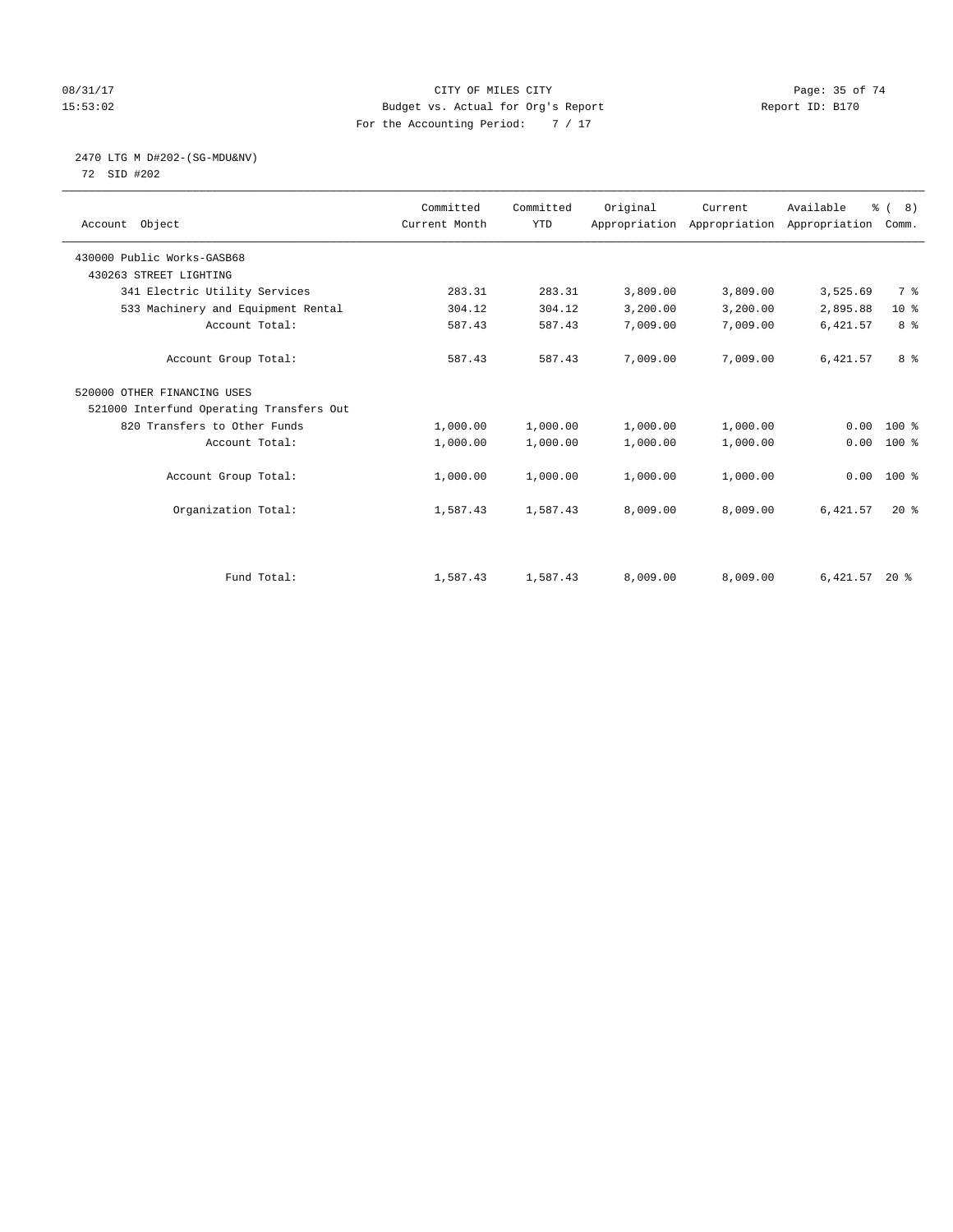# 08/31/17 Page: 36 of 74 15:53:02 Budget vs. Actual for Org's Report Report ID: B170 For the Accounting Period: 7 / 17

#### 2480 LTG M M#173-(Milestown Estates)

47 SID #173(Ltg-Milestown)

| Account Object                           | Committed<br>Current Month | Committed<br><b>YTD</b> | Original | Current<br>Appropriation Appropriation Appropriation | Available     | $\frac{6}{6}$ ( 8)<br>Comm. |
|------------------------------------------|----------------------------|-------------------------|----------|------------------------------------------------------|---------------|-----------------------------|
| 430000 Public Works-GASB68               |                            |                         |          |                                                      |               |                             |
| 430263 STREET LIGHTING                   |                            |                         |          |                                                      |               |                             |
| 230 Repair and Maintenance Supplies      | 0.00                       | 0.00                    | 460.00   | 460.00                                               | 460.00        | 0 <sup>8</sup>              |
| 341 Electric Utility Services            | 108.27                     | 108.27                  | 1,400.00 | 1,400.00                                             | 1,291.73      | 8 %                         |
| 360 Contr R & M                          | 0.00                       | 0.00                    | 100.00   | 100.00                                               | 100.00        | 0 <sup>8</sup>              |
| Account Total:                           | 108.27                     | 108.27                  | 1,960.00 | 1,960.00                                             | 1,851.73      | 6 <sup>°</sup>              |
| Account Group Total:                     | 108.27                     | 108.27                  | 1,960.00 | 1,960.00                                             | 1,851.73      | 6 %                         |
| 520000 OTHER FINANCING USES              |                            |                         |          |                                                      |               |                             |
| 521000 Interfund Operating Transfers Out |                            |                         |          |                                                      |               |                             |
| 820 Transfers to Other Funds             | 250.00                     | 250.00                  | 250.00   | 250.00                                               | 0.00          | $100*$                      |
| Account Total:                           | 250.00                     | 250.00                  | 250.00   | 250.00                                               | 0.00          | $100*$                      |
| Account Group Total:                     | 250.00                     | 250.00                  | 250.00   | 250.00                                               | 0.00          | $100*$                      |
| Organization Total:                      | 358.27                     | 358.27                  | 2,210.00 | 2,210.00                                             | 1,851.73      | 16 <sup>8</sup>             |
|                                          |                            |                         |          |                                                      |               |                             |
| Fund Total:                              | 358.27                     | 358.27                  | 2,210.00 | 2,210.00                                             | 1,851.73 16 % |                             |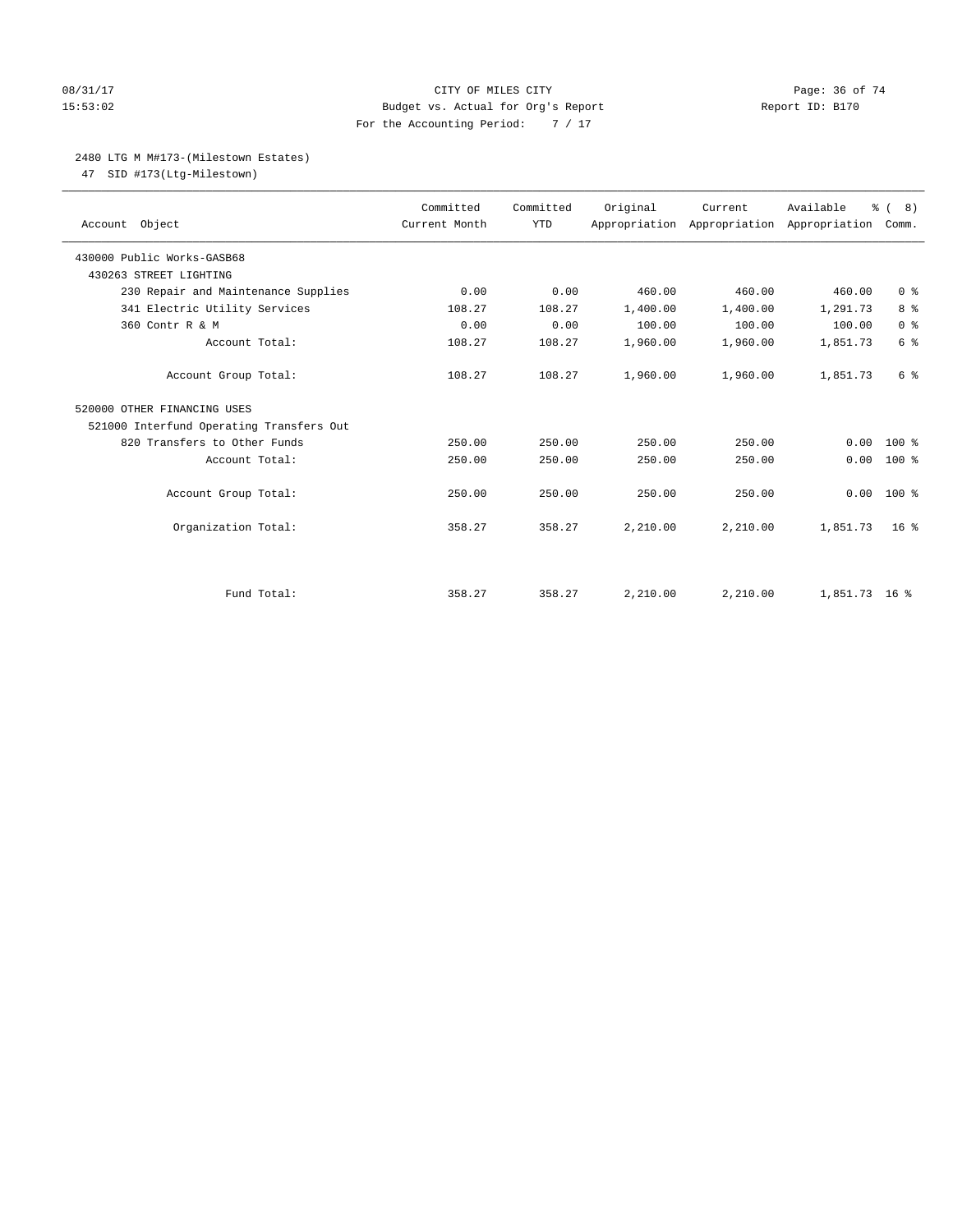#### 08/31/17 Page: 37 of 74 15:53:02 Budget vs. Actual for Org's Report Report ID: B170 For the Accounting Period: 7 / 17

————————————————————————————————————————————————————————————————————————————————————————————————————————————————————————————————————

2510 STR MAINT DIST #204

107 Paved St. Maint. Dist.#204

|                                                              | Committed      | Committed      | Original             | Current                                         | Available          | $\frac{6}{6}$ ( 8)    |
|--------------------------------------------------------------|----------------|----------------|----------------------|-------------------------------------------------|--------------------|-----------------------|
| Account Object                                               | Current Month  | <b>YTD</b>     |                      | Appropriation Appropriation Appropriation Comm. |                    |                       |
|                                                              |                |                |                      |                                                 |                    |                       |
| 430000 Public Works-GASB68                                   |                |                |                      |                                                 |                    |                       |
| 430220 Operations                                            |                |                |                      |                                                 |                    |                       |
| 111 Salaries and Wages - Permanent<br>121 OVERTIME-PERMANENT | 18,354.68      | 18,354.68      | 274,950.00           | 274,950.00<br>9,000.00                          | 256,595.32         | 7 %<br>5 <sup>°</sup> |
|                                                              | 467.30         | 467.30         | 9,000.00             |                                                 | 8,532.70           |                       |
| 131 VACATION<br>132 SICK LEAVE                               | 1,893.51       | 1,893.51       | 10,000.00            | 10,000.00                                       | 8,106.49           | 19 <sup>°</sup><br>8% |
| 133 OTHER LEAVE PAY                                          | 388.11         | 388.11         | 5,000.00             | 5,000.00                                        | 4,611.89           | 0 <sup>8</sup>        |
| 134 HOLIDAY PAY                                              | 0.00<br>321.23 | 0.00<br>321.23 | 4,142.00<br>1,400.00 | 4,142.00                                        | 4,142.00           | $23$ $%$              |
|                                                              | 55.70          | 55.70          | 443.00               | 1,400.00<br>443.00                              | 1,078.77<br>387.30 | $13*$                 |
| 141 Unemployment Insurance                                   |                |                |                      |                                                 |                    | 7 %                   |
| 142 Workers' Compensation                                    | 1,153.81       | 1,153.81       | 16,200.00            | 16,200.00                                       | 15,046.19          | 7 %                   |
| 143 Health Insurance                                         | 3,966.32       | 3,966.32       | 54,381.00            | 54,381.00                                       | 50,414.68          |                       |
| 144 FICA                                                     | 1,655.87       | 1,655.87       | 22,590.00            | 22,590.00                                       | 20,934.13          | 7 %                   |
| 145 PERS                                                     | 1,814.95       | 1,814.95       | 25,011.00            | 25,011.00                                       | 23,196.05          | 7 %                   |
| 196 CLOTHING ALLOTMENT                                       | 832.50         | 832.50         | 800.00               | 800.00                                          | $-32.50$           | $104$ %               |
| 210 Office Supplies and Materials                            | 979.90         | 979.90         | 500.00               | 500.00                                          | $-479.90$          | $196$ %               |
| 214 Small Items of Equipment                                 | 0.00           | 0.00           | 7,000.00             | 7,000.00                                        | 7,000.00           | 0 <sup>8</sup>        |
| 220 Operating Expenses                                       | 306.62         | 306.62         | 15,000.00            | 15,000.00                                       | 14,693.38          | 2 <sup>°</sup>        |
| 222 Chemicals, Lab & Med Supplies                            | 0.00           | 0.00           | 600.00               | 600.00                                          | 600.00             | 0 <sup>8</sup>        |
| 226 Clothing and Uniforms                                    | 0.00           | 0.00           | 700.00               | 700.00                                          | 700.00             | 0 <sup>8</sup>        |
| 230 Repair and Maintenance Supplies                          | 1,007.60       | 1,007.60       | 18,000.00            | 18,000.00                                       | 16,992.40          | 6 %                   |
| 231 Gas, Oil, Diesel Fuel, Grease, etc.                      | 2,152.74       | 2,152.74       | 35,000.00            | 35,000.00                                       | 32,847.26          | 6 %                   |
| 241 Consumable Tools                                         | 0.00           | 0.00           | 50.00                | 50.00                                           | 50.00              | 0 <sup>8</sup>        |
| 242 Sign Parts and Supplies                                  | 399.60         | 399.60         | 8,000.00             | 8,000.00                                        | 7,600.40           | 5 <sup>°</sup>        |
| 311 Postage, Box Rent, Etc.                                  | 0.00           | 0.00           | 75.00                | 75.00                                           | 75.00              | 0 <sup>8</sup>        |
| 320 Printing, Duplicating, Typing &                          | 0.00           | 0.00           | 100.00               | 100.00                                          | 100.00             | 0 <sup>8</sup>        |
| 330 Publicity, Subscriptions & Dues                          | 0.00           | 0.00           | 500.00               | 500.00                                          | 500.00             | 0 <sup>8</sup>        |
| 331 Publication of Formal & Legal Notices                    | 0.00           | 0.00           | 500.00               | 500.00                                          | 500.00             | 0 <sup>8</sup>        |
| 334 Memberships, Registrations & Dues                        | 0.00           | 0.00           | 350.00               | 350.00                                          | 350.00             | 0 <sup>8</sup>        |
| 341 Electric Utility Services                                | 89.58          | 89.58          | 1,060.00             | 1,060.00                                        | 970.42             | 8%                    |
| 344 Gas Utility Service                                      | 0.00           | 0.00           | 1,050.00             | 1,050.00                                        | 1,050.00           | 0 <sup>8</sup>        |
| 345 Telephone                                                | 114.29         | 114.29         | 2,000.00             | 2,000.00                                        | 1,885.71           | 6 %                   |
| 346 Garbage Service                                          | 0.00           | 0.00           | 175.00               | 175.00                                          | 175.00             | 0 <sup>8</sup>        |
| 347 Internet                                                 | 0.00           | 0.00           | 200.00               | 200.00                                          | 200.00             | 0 <sup>8</sup>        |
| 350 Professional Services                                    | 64.00          | 64.00          | 20,000.00            | 20,000.00                                       | 19,936.00          | 0 <sup>8</sup>        |
| 360 Contr R & M                                              | 55.37          | 55.37          | 10,000.00            | 10,000.00                                       | 9,944.63           | 1 <sup>°</sup>        |
| 363 R&M Vehicles/Equip/Labor-PW                              | 1,014.43       | 1,014.43       | 80,000.00            | 80,000.00                                       | 78,985.57          | 1 <sup>°</sup>        |
| 370 Travel                                                   | 0.00           | 0.00           | 1,000.00             | 1,000.00                                        | 1,000.00           | 0 <sup>8</sup>        |
| 380 Training Services                                        | 0.00           | 0.00           | 1,000.00             | 1,000.00                                        | 1,000.00           | 0 <sup>8</sup>        |
| 382 Books                                                    | 0.00           | 0.00           | 200.00               | 200.00                                          | 200.00             | 0 <sup>8</sup>        |
| 511 Insurance on Buildings                                   | 666.97         | 666.97         | 667.00               | 667.00                                          |                    | $0.03$ 100 %          |
| 512 Insurance on Vehicles & Equipment                        | 3,253.27       | 3, 253. 27     | 3,254.00             | 3,254.00                                        | 0.73               | 100 %                 |
| 513 Liability                                                | 6,362.79       | 6,362.79       | 6,363.00             | 6,363.00                                        | 0.21               | $100*$                |
| 531 Building & Office Rental                                 | 350.00         | 350.00         | 4,200.00             | 4,200.00                                        | 3,850.00           | 8 %                   |
| 532 Land Rental                                              | 5,132.74       | 5,132.74       | 8,100.00             | 8,100.00                                        | 2,967.26           | 63 %                  |
| Account Total:                                               | 52,853.88      | 52,853.88      | 649,561.00           | 649,561.00                                      | 596,707.12         | 8 %                   |
| 430233 Roadway/Re-surfacing                                  |                |                |                      |                                                 |                    |                       |
| 350 Professional Services                                    | 3,502.40       | 3,502.40       | 350,000.00           | 350,000.00                                      | 346,497.60         | 1 <sup>°</sup>        |
| Account Total:                                               | 3,502.40       | 3,502.40       | 350,000.00           | 350,000.00                                      | 346,497.60         | 1 <sup>8</sup>        |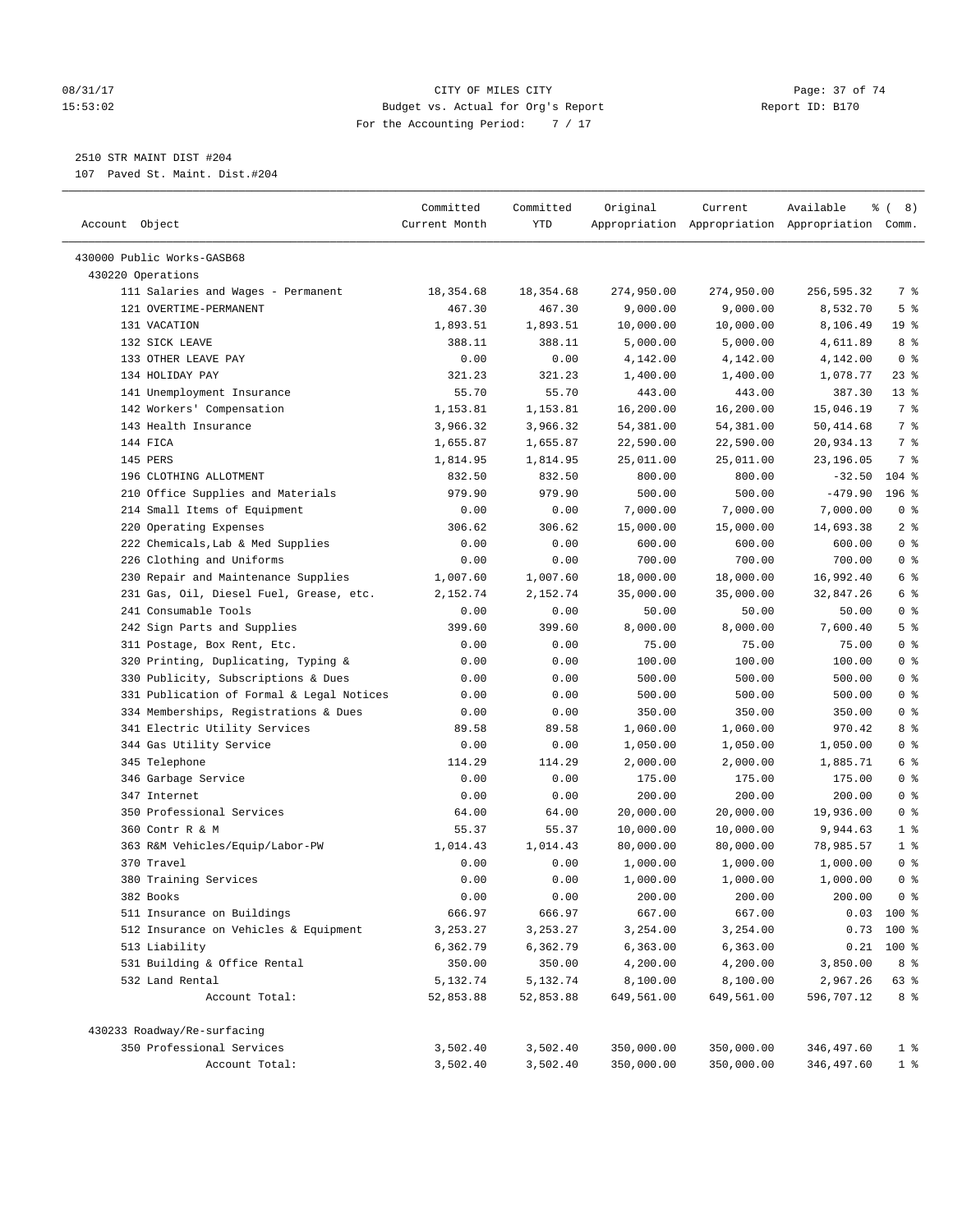#### 08/31/17 Page: 38 of 74 15:53:02 Budget vs. Actual for Org's Report Report ID: B170 For the Accounting Period: 7 / 17

# 2510 STR MAINT DIST #204

107 Paved St. Maint. Dist.#204

| Account Object                           | Committed<br>Current Month | Committed<br><b>YTD</b> | Original     | Current<br>Appropriation Appropriation | Available<br>Appropriation | % (8)<br>Comm. |
|------------------------------------------|----------------------------|-------------------------|--------------|----------------------------------------|----------------------------|----------------|
|                                          |                            |                         |              |                                        |                            |                |
| 430234 CURB AND GUTTER                   |                            |                         |              |                                        |                            |                |
| 350 Professional Services                | 17,440.60                  | 17,440.60               | 200,000.00   | 200,000.00                             | 182,559.40                 | 9 <sup>°</sup> |
| Account Total:                           | 17,440.60                  | 17,440.60               | 200,000.00   | 200,000.00                             | 182,559.40                 | 9 <sup>°</sup> |
| 430235 Storm Drain & Culvert Maintenance |                            |                         |              |                                        |                            |                |
| 230 Repair and Maintenance Supplies      | 6,751.24                   | 6,751.24                | 350,000.00   | 350,000.00                             | 343, 248. 76               | 2 <sup>°</sup> |
| 350 Professional Services                | 870.00                     | 870.00                  | 169,000.00   | 169,000.00                             | 168,130.00                 | 1 <sup>°</sup> |
| Account Total:                           | 7,621.24                   | 7,621.24                | 519,000.00   | 519,000.00                             | 511,378.76                 | 1 <sup>°</sup> |
| Account Group Total:                     | 81, 418.12                 | 81, 418.12              | 1,718,561.00 | 1,718,561.00                           | 1,637,142.88               | 5 <sup>°</sup> |
| 520000 OTHER FINANCING USES              |                            |                         |              |                                        |                            |                |
| 521000 Interfund Operating Transfers Out |                            |                         |              |                                        |                            |                |
| 820 Transfers to Other Funds             | 4,195.58                   | 4,195.58                | 162,048.00   | 162,048.00                             | 157,852.42                 | 3 <sup>°</sup> |
| Account Total:                           | 4,195.58                   | 4,195.58                | 162,048.00   | 162,048.00                             | 157,852.42                 | 3%             |
| Account Group Total:                     | 4,195.58                   | 4,195.58                | 162,048.00   | 162,048.00                             | 157,852.42                 | 3 <sup>8</sup> |
| Organization Total:                      | 85,613.70                  | 85,613.70               | 1,880,609.00 | 1,880,609.00                           | 1,794,995.30               | 5 <sup>°</sup> |
|                                          |                            |                         |              |                                        |                            |                |
| Fund Total:                              | 85,613.70                  | 85,613.70               | 1,880,609.00 | 1,880,609.00                           | 1,794,995.30               | 5 <sup>8</sup> |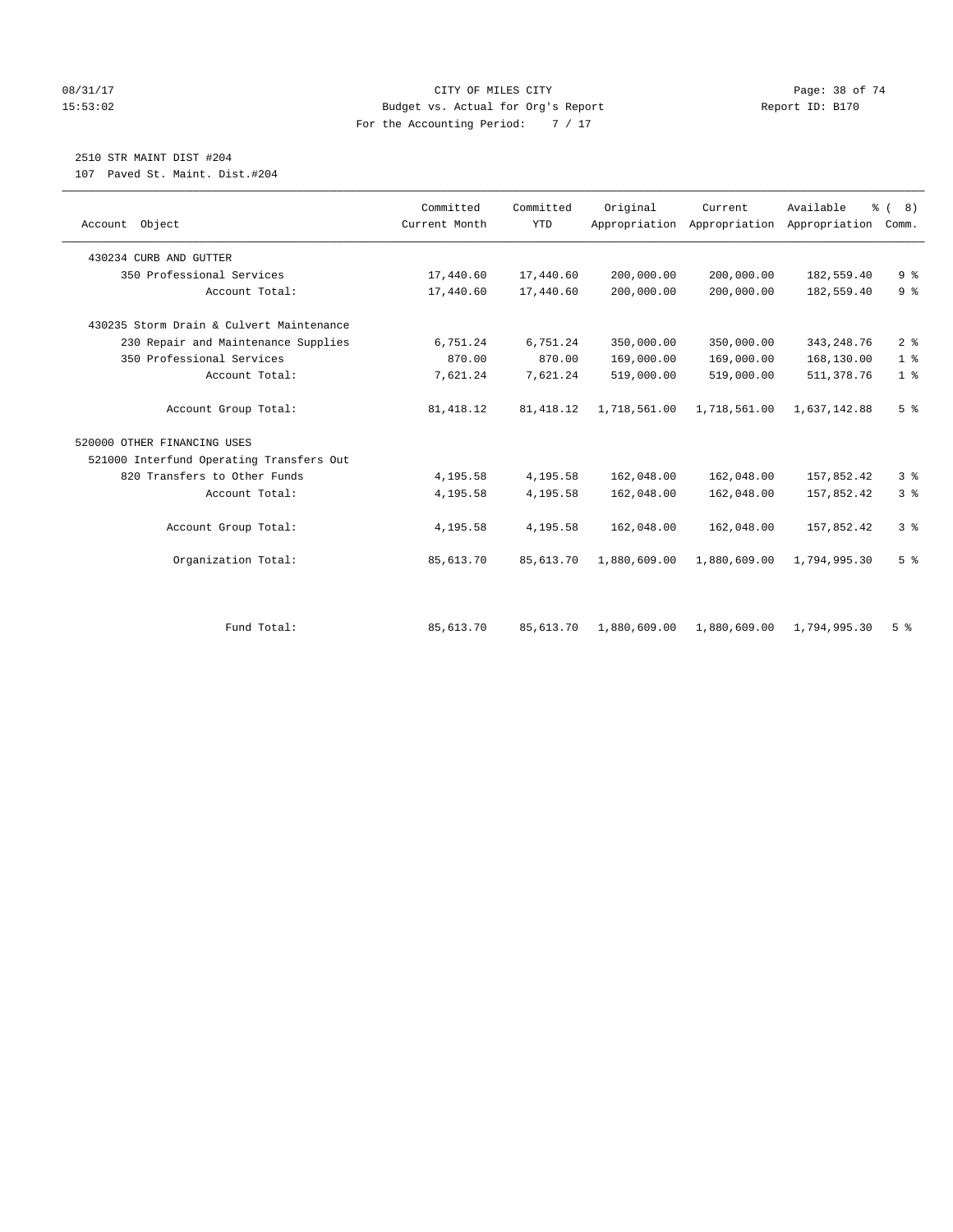#### 08/31/17 Page: 39 of 74 15:53:02 Budget vs. Actual for Org's Report Report ID: B170 For the Accounting Period: 7 / 17

————————————————————————————————————————————————————————————————————————————————————————————————————————————————————————————————————

# 2520 STR MAINT DIST #205

108 Unpaved Street Maintenance

|                                          | Committed     | Committed | Original   | Current    | Available                                       | <sub>රි</sub> ( 8 ) |
|------------------------------------------|---------------|-----------|------------|------------|-------------------------------------------------|---------------------|
| Account Object                           | Current Month | YTD       |            |            | Appropriation Appropriation Appropriation Comm. |                     |
|                                          |               |           |            |            |                                                 |                     |
| 430000 Public Works-GASB68               |               |           |            |            |                                                 |                     |
| 430220 Operations                        |               |           |            |            |                                                 |                     |
| 111 Salaries and Wages - Permanent       | 5,354.64      | 5,354.64  | 70,961.00  | 70,961.00  | 65,606.36                                       | 8 %                 |
| 121 OVERTIME-PERMANENT                   | 125.26        | 125.26    | 3,500.00   | 3,500.00   | 3,374.74                                        | 4%                  |
| 131 VACATION                             | 552.96        | 552.96    | 10,000.00  | 10,000.00  | 9,447.04                                        | 6 %                 |
| 132 SICK LEAVE                           | 97.21         | 97.21     | 5,000.00   | 5,000.00   | 4,902.79                                        | 2 <sub>8</sub>      |
| 133 OTHER LEAVE PAY                      | 0.00          | 0.00      | 1,464.00   | 1,464.00   | 1,464.00                                        | 0 <sup>8</sup>      |
| 134 HOLIDAY PAY                          | 79.45         | 79.45     | 600.00     | 600.00     | 520.55                                          | 13 <sup>°</sup>     |
| 141 Unemployment Insurance               | 16.18         | 16.18     | 133.00     | 133.00     | 116.82                                          | $12*$               |
| 142 Workers' Compensation                | 316.13        | 316.13    | 4,677.00   | 4,677.00   | 4,360.87                                        | 7 %                 |
| 143 Health Insurance                     | 1,136.27      | 1,136.27  | 13,638.00  | 13,638.00  | 12,501.73                                       | 8 %                 |
| 144 FICA                                 | 481.11        | 481.11    | 6,906.00   | 6,906.00   | 6,424.89                                        | 7 %                 |
| 145 PERS                                 | 522.90        | 522.90    | 7,507.00   | 7,507.00   | 6,984.10                                        | 7 %                 |
| 196 CLOTHING ALLOTMENT                   | 238.50        | 238.50    | 250.00     | 250.00     | 11.50                                           | 95%                 |
| 210 Office Supplies and Materials        | 38.38         | 38.38     | 200.00     | 200.00     | 161.62                                          | 19 <sup>°</sup>     |
| 214 Small Items of Equipment             | 0.00          | 0.00      | 3,000.00   | 3,000.00   | 3,000.00                                        | 0 <sup>8</sup>      |
| 220 Operating Expenses                   | 76.66         | 76.66     | 4,000.00   | 4,000.00   | 3,923.34                                        | 2 <sup>°</sup>      |
| 222 Chemicals, Lab & Med Supplies        | 0.00          | 0.00      | 500.00     | 500.00     | 500.00                                          | 0 <sup>8</sup>      |
| 226 Clothing and Uniforms                | 0.00          | 0.00      | 200.00     | 200.00     | 200.00                                          | 0 <sup>8</sup>      |
| 230 Repair and Maintenance Supplies      | 188.68        | 188.68    | 5,000.00   | 5,000.00   | 4,811.32                                        | 4%                  |
| 231 Gas, Oil, Diesel Fuel, Grease, etc.  | 538.18        | 538.18    | 10,000.00  | 10,000.00  | 9,461.82                                        | 5 <sup>8</sup>      |
| 242 Sign Parts and Supplies              | 99.90         | 99.90     | 2,500.00   | 2,500.00   | 2,400.10                                        | 4 %                 |
| 311 Postage, Box Rent, Etc.              | 0.00          | 0.00      | 40.00      | 40.00      | 40.00                                           | 0 <sup>8</sup>      |
| 320 Printing, Duplicating, Typing &      | 51.95         | 51.95     | 0.00       | 0.00       | $-51.95$                                        | $***$ $-$           |
| 330 Publicity, Subscriptions & Dues      | 0.00          | 0.00      | 150.00     | 150.00     | 150.00                                          | 0 <sup>8</sup>      |
| 334 Memberships, Registrations & Dues    | 0.00          | 0.00      | 50.00      | 50.00      | 50.00                                           | 0 <sup>8</sup>      |
| 341 Electric Utility Services            | 0.00          | 0.00      | 150.00     | 150.00     | 150.00                                          | 0 <sup>8</sup>      |
| 344 Gas Utility Service                  | 0.00          | 0.00      | 200.00     | 200.00     | 200.00                                          | 0 <sup>8</sup>      |
| 345 Telephone                            | 43.31         | 43.31     | 750.00     | 750.00     | 706.69                                          | 6 %                 |
| 350 Professional Services                | 16.00         | 16.00     | 1,000.00   | 1,000.00   | 984.00                                          | 2 <sub>8</sub>      |
| 360 Contr R & M                          | 73.94         | 73.94     | 1,242.00   | 1,242.00   | 1,168.06                                        | 6 %                 |
| 363 R&M Vehicles/Equip/Labor-PW          | 201.56        | 201.56    | 35,000.00  | 35,000.00  | 34,798.44                                       | 1 <sup>°</sup>      |
| 370 Travel                               | 0.00          | 0.00      | 250.00     | 250.00     | 250.00                                          | 0 <sup>8</sup>      |
| 380 Training Services                    | 0.00          | 0.00      | 200.00     | 200.00     | 200.00                                          | 0 <sup>8</sup>      |
| 382 Books                                | 0.00          | 0.00      | 100.00     | 100.00     | 100.00                                          | 0 <sup>8</sup>      |
| 511 Insurance on Buildings               | 166.74        | 166.74    | 167.00     | 167.00     | 0.26                                            | $100*$              |
| 512 Insurance on Vehicles & Equipment    | 813.32        | 813.32    | 814.00     | 814.00     | 0.68                                            | $100*$              |
| 513 Liability                            | 837.18        | 837.18    | 838.00     | 838.00     | 0.82                                            | $100*$              |
| 531 Building & Office Rental             | 166.66        | 166.66    | 2,000.00   | 2,000.00   | 1,833.34                                        | 8 %                 |
| 532 Land Rental                          | 0.00          | 0.00      | 1,500.00   | 1,500.00   | 1,500.00                                        | 0 <sup>8</sup>      |
| Account Total:                           | 12,233.07     | 12,233.07 | 194,487.00 | 194,487.00 | 182, 253.93                                     | $6\degree$          |
| 430233 Roadway/Re-surfacing              |               |           |            |            |                                                 |                     |
| 350 Professional Services                | 875.60        | 875.60    | 225,000.00 | 225,000.00 | 224, 124. 40                                    | 0 <sup>8</sup>      |
| Account Total:                           | 875.60        | 875.60    | 225,000.00 | 225,000.00 | 224, 124. 40                                    | 0 <sup>°</sup>      |
|                                          |               |           |            |            |                                                 |                     |
| 430235 Storm Drain & Culvert Maintenance |               |           |            |            |                                                 |                     |
| 230 Repair and Maintenance Supplies      | 0.00          | 0.00      | 2,000.00   | 2,000.00   | 2,000.00                                        | 0 <sup>8</sup>      |
| Account Total:                           | 0.00          | 0.00      | 2,000.00   | 2,000.00   | 2,000.00                                        | 0 <sup>°</sup>      |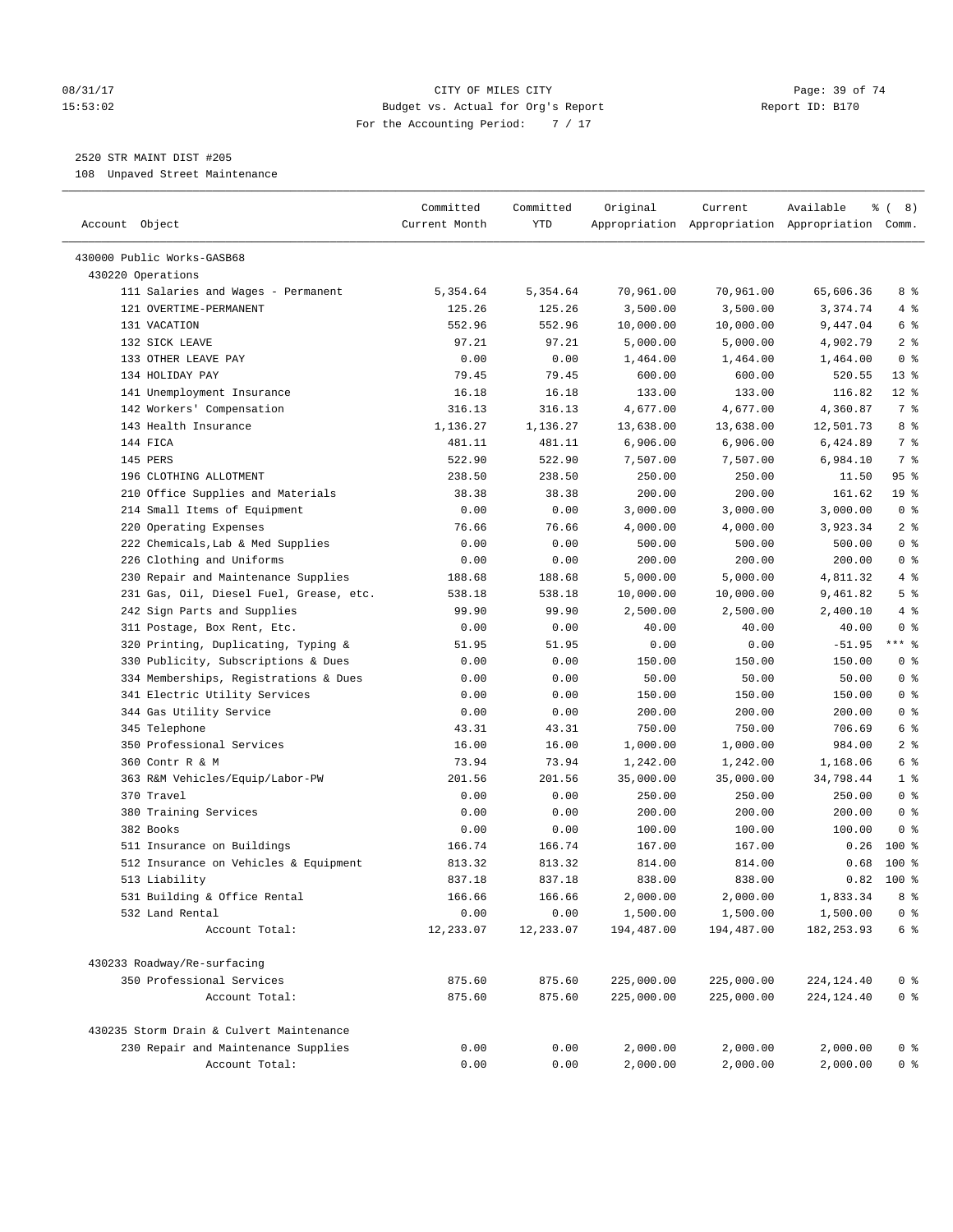#### 08/31/17 Page: 40 of 74 15:53:02 Budget vs. Actual for Org's Report Report ID: B170 For the Accounting Period: 7 / 17

# 2520 STR MAINT DIST #205

108 Unpaved Street Maintenance

| Object<br>Account                                                       | Committed<br>Current Month | Committed<br><b>YTD</b> | Original<br>Appropriation | Current<br>Appropriation | Available<br>Appropriation | % ( 8 )<br>Comm. |
|-------------------------------------------------------------------------|----------------------------|-------------------------|---------------------------|--------------------------|----------------------------|------------------|
| Account Group Total:                                                    | 13,108.67                  | 13,108.67               | 421,487.00                | 421,487.00               | 408,378.33                 | 3 <sup>8</sup>   |
| 520000 OTHER FINANCING USES<br>521000 Interfund Operating Transfers Out |                            |                         |                           |                          |                            |                  |
| 820 Transfers to Other Funds                                            | 1,645.67                   | 1,645.67                | 48,943.00                 | 48,943.00                | 47,297.33                  | 3%               |
| Account Total:                                                          | 1,645.67                   | 1,645.67                | 48,943.00                 | 48,943.00                | 47,297.33                  | 3%               |
| Account Group Total:                                                    | 1,645.67                   | 1,645.67                | 48,943.00                 | 48,943.00                | 47,297.33                  | 3 <sup>8</sup>   |
| Organization Total:                                                     | 14,754.34                  | 14,754.34               | 470,430.00                | 470,430.00               | 455,675.66                 | 3 <sup>8</sup>   |
|                                                                         |                            |                         |                           |                          |                            |                  |
| Fund Total:                                                             | 14,754.34                  | 14,754.34               | 470,430.00                | 470,430.00               | 455,675.66                 | 3 %              |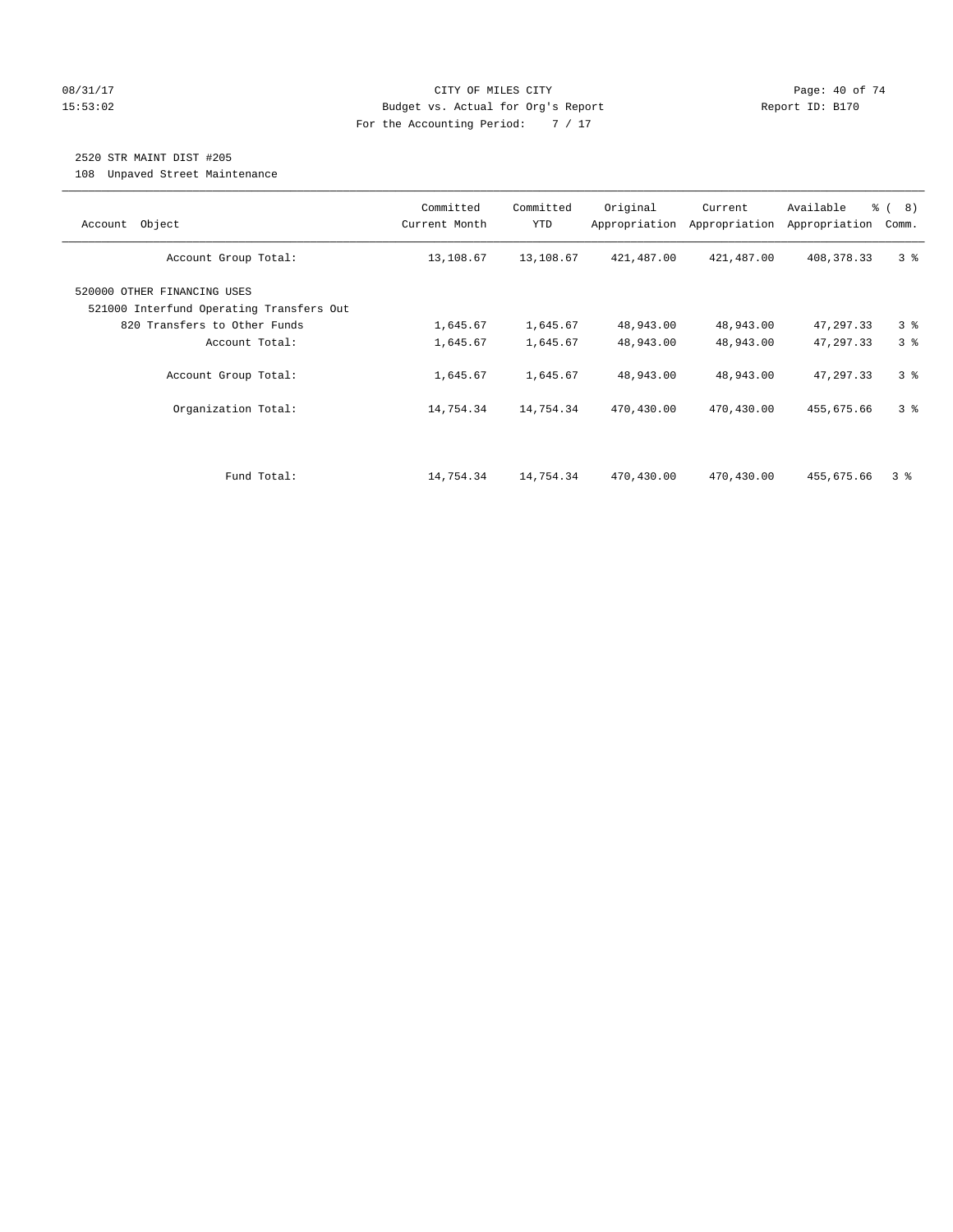#### 08/31/17 Page: 41 of 74 15:53:02 Budget vs. Actual for Org's Report Report ID: B170 For the Accounting Period: 7 / 17

#### 2540 STR MAINT DIST#207-(MILESTOWN ESTATES)

109 Milestown Estates Maintenance Dist.

| Account Object                           | Committed<br>Current Month | Committed<br><b>YTD</b> | Original  | Current   | Available<br>န့<br>Appropriation Appropriation Appropriation Comm. | 8)              |
|------------------------------------------|----------------------------|-------------------------|-----------|-----------|--------------------------------------------------------------------|-----------------|
|                                          |                            |                         |           |           |                                                                    |                 |
| 430000 Public Works-GASB68               |                            |                         |           |           |                                                                    |                 |
| 430220 Operations                        |                            |                         |           |           |                                                                    |                 |
| 111 Salaries and Wages - Permanent       | 268.72                     | 268.72                  | 3,790.00  | 3,790.00  | 3,521.28                                                           | 7 %             |
| 121 OVERTIME-PERMANENT                   | 6.56                       | 6.56                    | 100.00    | 100.00    | 93.44                                                              | 7 <sup>°</sup>  |
| 131 VACATION                             | 27.05                      | 27.05                   | 300.00    | 300.00    | 272.95                                                             | 9 <sup>°</sup>  |
| 132 SICK LEAVE                           | 4.50                       | 4.50                    | 100.00    | 100.00    | 95.50                                                              | 5 <sup>°</sup>  |
| 133 OTHER LEAVE PAY                      | 0.00                       | 0.00                    | 59.00     | 59.00     | 59.00                                                              | 0 <sup>8</sup>  |
| 134 HOLIDAY PAY                          | 4.04                       | 4.04                    | 20.00     | 20.00     | 15.96                                                              | $20*$           |
| 141 Unemployment Insurance               | 0.72                       | 0.72                    | 6.00      | 6.00      | 5.28                                                               | $12*$           |
| 142 Workers' Compensation                | 15.63                      | 15.63                   | 226.00    | 226.00    | 210.37                                                             | 7 <sup>°</sup>  |
| 143 Health Insurance                     | 57.16                      | 57.16                   | 772.00    | 772.00    | 714.84                                                             | 7 <sup>°</sup>  |
| 144 FICA                                 | 24.07                      | 24.07                   | 334.00    | 334.00    | 309.93                                                             | 7 <sup>°</sup>  |
| 145 PERS                                 | 26.16                      | 26.16                   | 4,077.00  | 4,077.00  | 4,050.84                                                           | 1 <sup>8</sup>  |
| 196 CLOTHING ALLOTMENT                   | 12.00                      | 12.00                   | 20.00     | 20.00     | 8.00                                                               | 60 %            |
| 350 Professional Services                | 0.00                       | 0.00                    | 1,000.00  | 1,000.00  | 1,000.00                                                           | 0 <sup>8</sup>  |
| Account Total:                           | 446.61                     | 446.61                  | 10,804.00 | 10,804.00 | 10,357.39                                                          | $4\degree$      |
| Account Group Total:                     | 446.61                     | 446.61                  | 10,804.00 | 10,804.00 | 10,357.39                                                          | 4%              |
| 510000 MISCELLANEOUS                     |                            |                         |           |           |                                                                    |                 |
| 510330 Comprehensive Liability Insurance |                            |                         |           |           |                                                                    |                 |
| 513 Liability                            | 130.03                     | 130.03                  | 131.00    | 131.00    | 0.97                                                               | 99 %            |
| Account Total:                           | 130.03                     | 130.03                  | 131.00    | 131.00    | 0.97                                                               | 99 <sup>°</sup> |
| Account Group Total:                     | 130.03                     | 130.03                  | 131.00    | 131.00    | 0.97                                                               | 99 <sub>8</sub> |
| Organization Total:                      | 576.64                     | 576.64                  | 10,935.00 | 10,935.00 | 10,358.36                                                          | 5 <sup>°</sup>  |
|                                          |                            |                         |           |           |                                                                    |                 |
| Fund Total:                              | 576.64                     | 576.64                  | 10,935.00 | 10,935.00 | 10,358.36                                                          | 5 <sup>8</sup>  |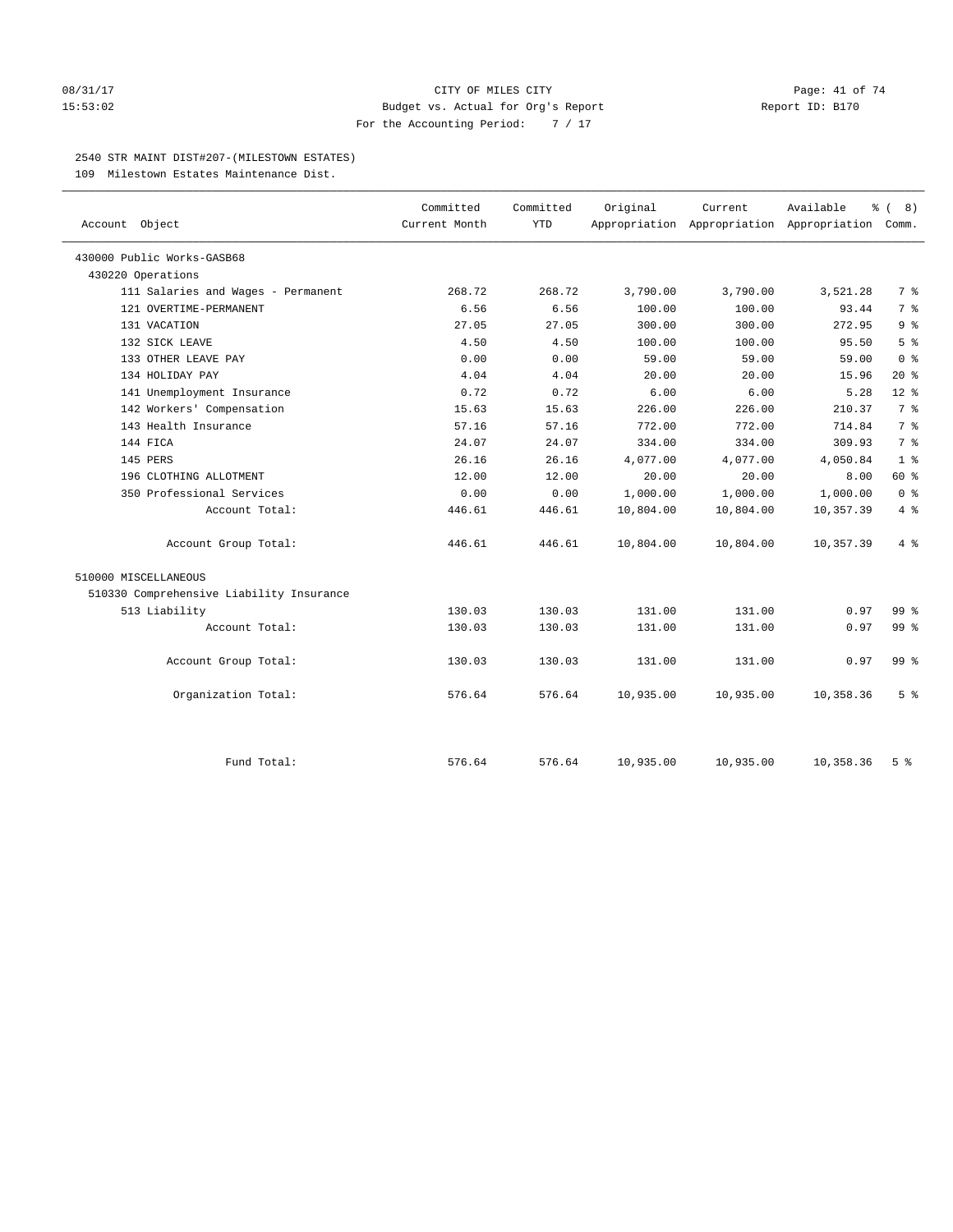#### 08/31/17 Page: 42 of 74 15:53:02 Budget vs. Actual for Org's Report Report ID: B170 For the Accounting Period: 7 / 17

# 2701 Fire Grants

7 Fire

| Account Object                                                               | Committed<br>Current Month | Committed<br><b>YTD</b> | Original | Current<br>Appropriation Appropriation | Available<br>Appropriation | $\frac{6}{6}$ ( 8)<br>Comm. |
|------------------------------------------------------------------------------|----------------------------|-------------------------|----------|----------------------------------------|----------------------------|-----------------------------|
| 420000 PUBLIC SAFETY-GASB68<br>420464 Fire-Turnouts/Accountability Sys Grant |                            |                         |          |                                        |                            |                             |
| 226 Clothing and Uniforms                                                    | 0.00                       | 0.00                    | 1,300.00 | 1,300.00                               | 1,300.00                   | 0 <sup>8</sup>              |
| Account Total:                                                               | 0.00                       | 0.00                    | 1,300.00 | 1,300.00                               | 1,300.00                   | 0 <sup>8</sup>              |
| Account Group Total:                                                         | 0.00                       | 0.00                    | 1,300.00 | 1,300.00                               | 1,300.00                   | 0 <sup>8</sup>              |
| Organization Total:                                                          | 0.00                       | 0.00                    | 1,300.00 | 1,300.00                               | 1,300.00                   | 0 <sup>8</sup>              |
|                                                                              |                            |                         |          |                                        |                            |                             |
| Fund Total:                                                                  | 0.00                       | 0.00                    | 1,300.00 | 1,300.00                               | 1,300.00                   | 0 <sup>8</sup>              |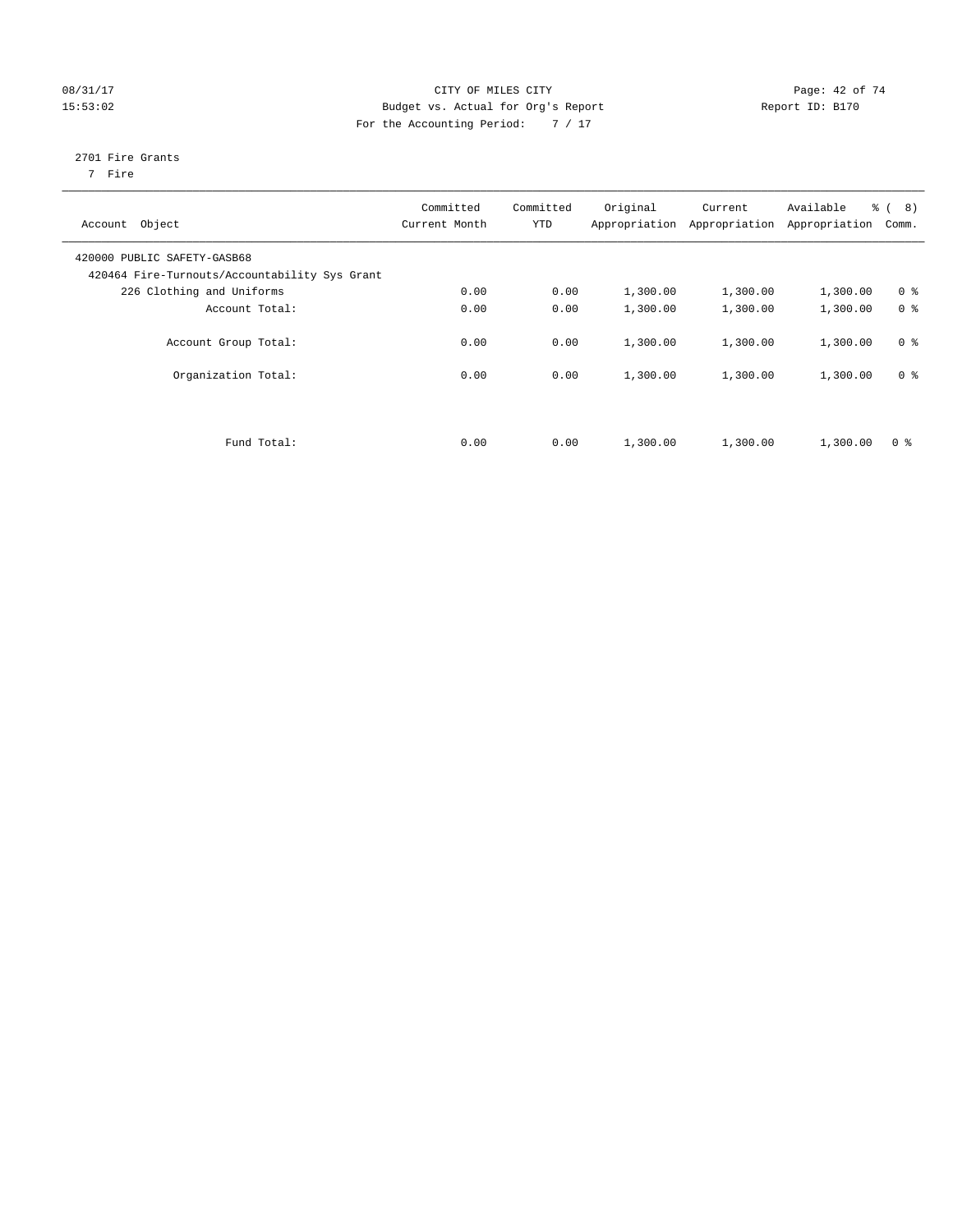#### 08/31/17 Page: 43 of 74 15:53:02 Budget vs. Actual for Org's Report Report ID: B170 For the Accounting Period: 7 / 17

#### 2820 GAS TAX 34 Gas Tax

|                                          | Committed     | Committed  | Original   | Current    | Available                                 | $\frac{6}{6}$ ( 8) |  |
|------------------------------------------|---------------|------------|------------|------------|-------------------------------------------|--------------------|--|
| Account Object                           | Current Month | <b>YTD</b> |            |            | Appropriation Appropriation Appropriation | Comm.              |  |
|                                          |               |            |            |            |                                           |                    |  |
| 520000 OTHER FINANCING USES              |               |            |            |            |                                           |                    |  |
| 521000 Interfund Operating Transfers Out |               |            |            |            |                                           |                    |  |
| 820 Transfers to Other Funds             | 336.50        | 336.50     | 4,038.00   | 4,038.00   | 3,701.50                                  | 8%                 |  |
| Account Total:                           | 336.50        | 336.50     | 4,038.00   | 4,038.00   | 3,701.50                                  | 8 <sup>°</sup>     |  |
|                                          |               |            |            |            |                                           |                    |  |
| 521204 TRANSFER:<br>SID 204              |               |            |            |            |                                           |                    |  |
| 820 Transfers to Other Funds             | 0.00          | 0.00       | 86,420.00  | 86,420.00  | 86,420.00                                 | 0 <sup>8</sup>     |  |
| Account Total:                           | 0.00          | 0.00       | 86,420.00  | 86,420.00  | 86,420.00                                 | 0 <sup>8</sup>     |  |
|                                          |               |            |            |            |                                           |                    |  |
| 521205 TRANSFER:<br>SID 205              |               |            |            |            |                                           |                    |  |
| 820 Transfers to Other Funds             | 0.00          | 0.00       | 86,419.00  | 86,419.00  | 86,419.00                                 | 0 <sup>8</sup>     |  |
| Account Total:                           | 0.00          | 0.00       | 86,419.00  | 86,419.00  | 86,419.00                                 | 0 <sup>8</sup>     |  |
|                                          |               |            |            |            |                                           |                    |  |
| Account Group Total:                     | 336.50        | 336.50     | 176,877.00 | 176,877.00 | 176,540.50                                | 0 <sup>8</sup>     |  |
|                                          |               |            |            |            |                                           |                    |  |
| Organization Total:                      | 336.50        | 336.50     | 176,877.00 | 176,877.00 | 176,540.50                                | 0 <sup>8</sup>     |  |
|                                          |               |            |            |            |                                           |                    |  |
|                                          |               |            |            |            |                                           |                    |  |
|                                          |               |            |            |            |                                           |                    |  |
| Fund Total:                              | 336.50        | 336.50     | 176,877.00 | 176,877.00 | 176,540.50                                | 0 <sup>8</sup>     |  |
|                                          |               |            |            |            |                                           |                    |  |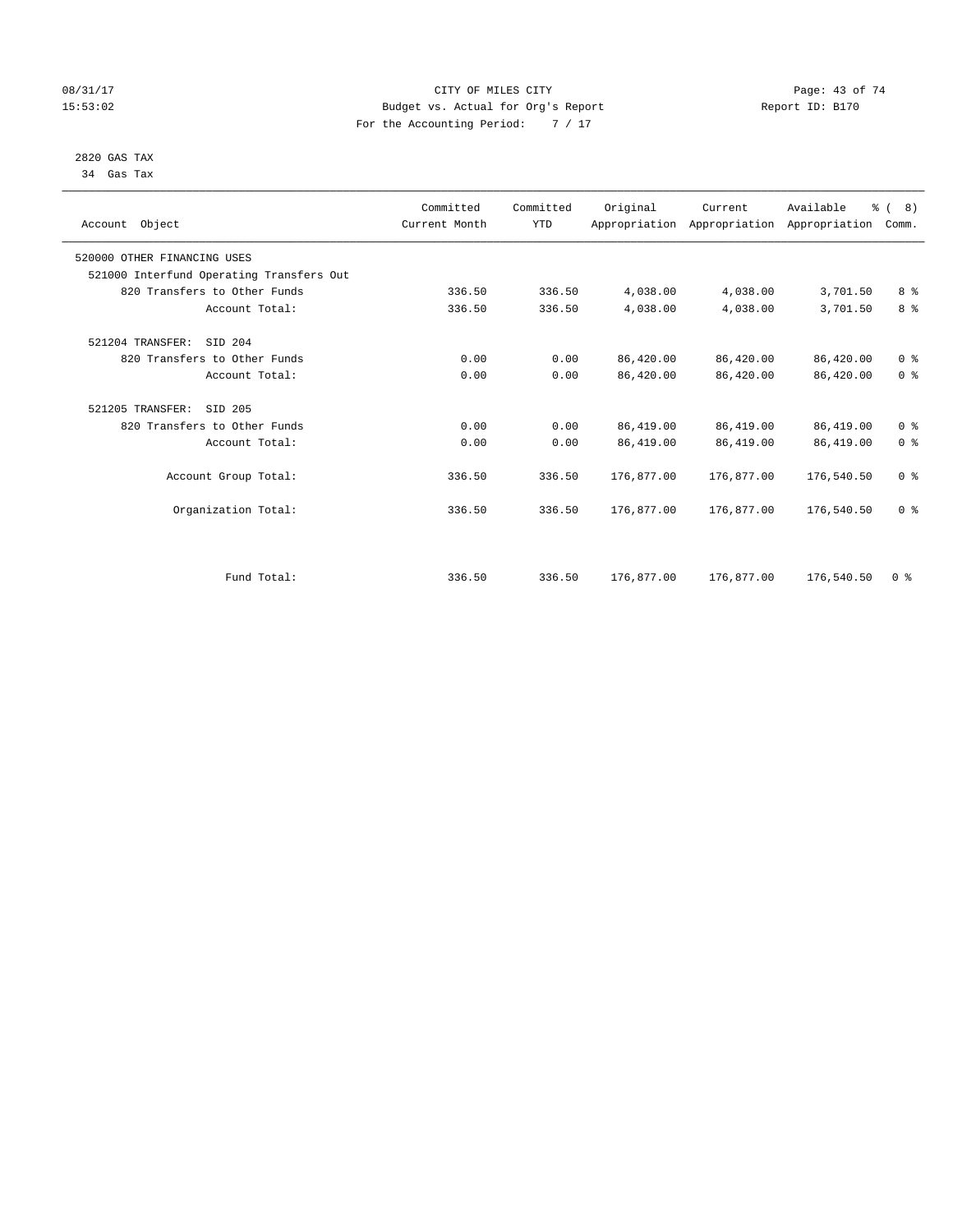#### 08/31/17 Page: 44 of 74 15:53:02 Budget vs. Actual for Org's Report Report ID: B170 For the Accounting Period: 7 / 17

#### 2821 HB473- Fuel Tax 95 HB473

| Account Object                                            | Committed<br>Current Month | Committed<br><b>YTD</b> | Original  | Current<br>Appropriation Appropriation | Available<br>Appropriation | $\frac{6}{6}$ ( 8)<br>Comm. |
|-----------------------------------------------------------|----------------------------|-------------------------|-----------|----------------------------------------|----------------------------|-----------------------------|
| 430000 Public Works-GASB68<br>430233 Roadway/Re-surfacing |                            |                         |           |                                        |                            |                             |
| 935 HB473 Tax Match Program                               | 0.00                       | 0.00                    | 71,207.00 | 71,207.00                              | 71,207.00                  | 0 <sup>8</sup>              |
| Account Total:                                            | 0.00                       | 0.00                    | 71,207.00 | 71,207.00                              | 71,207.00                  | 0 <sup>8</sup>              |
| Account Group Total:                                      | 0.00                       | 0.00                    | 71,207.00 | 71,207.00                              | 71,207.00                  | 0 <sup>8</sup>              |
| Organization Total:                                       | 0.00                       | 0.00                    | 71,207.00 | 71,207.00                              | 71,207.00                  | 0 <sup>8</sup>              |
|                                                           |                            |                         |           |                                        |                            |                             |
| Fund Total:                                               | 0.00                       | 0.00                    | 71,207.00 | 71,207.00                              | 71,207.00                  | 0 <sup>8</sup>              |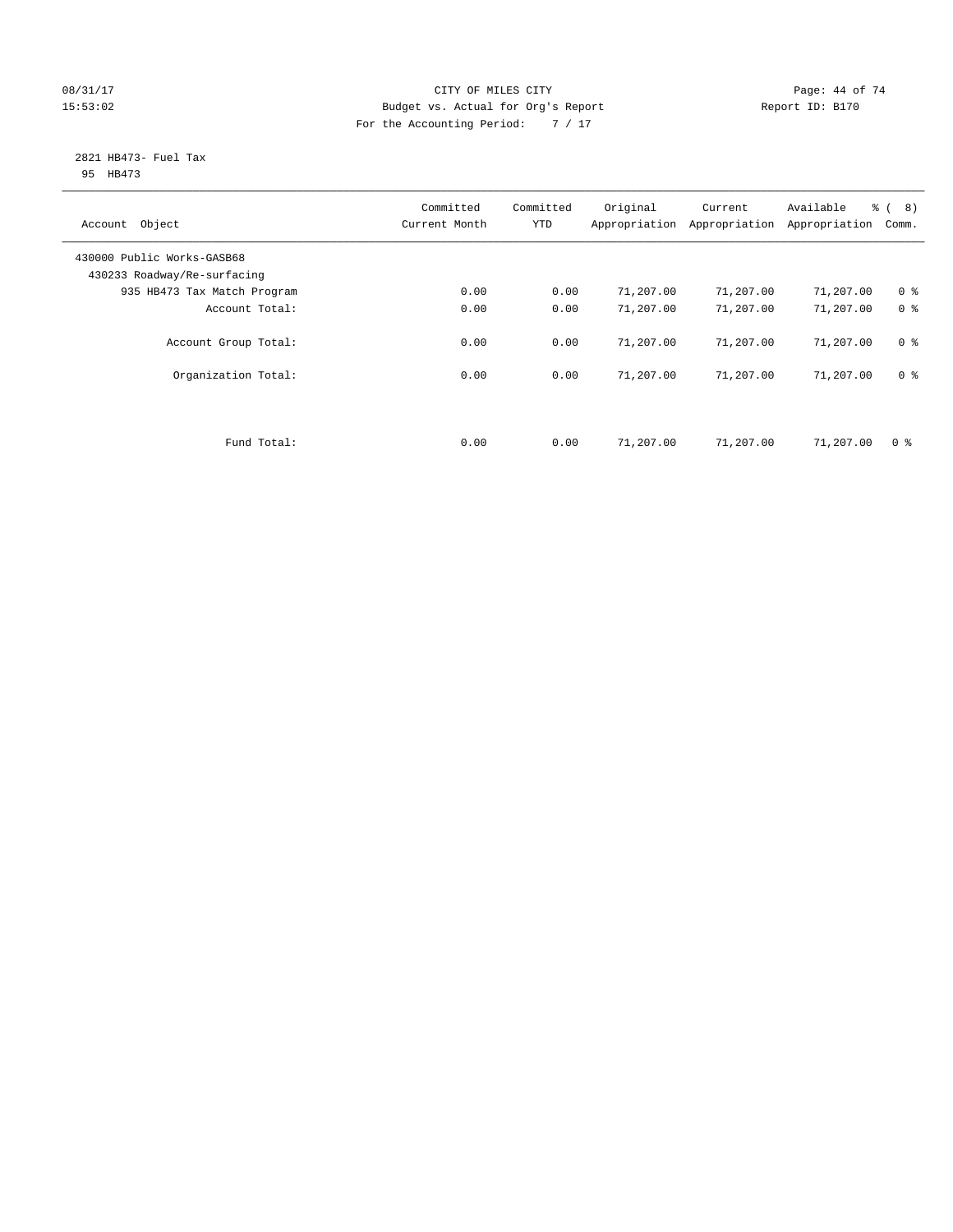#### 08/31/17 Page: 45 of 74 15:53:02 Budget vs. Actual for Org's Report Report ID: B170 For the Accounting Period: 7 / 17

# 2850 911 EMERGENCY

105 Enhanced 911

| Account Object                              | Committed<br>Current Month | Committed<br><b>YTD</b> | Original   | Current    | Available<br>Appropriation Appropriation Appropriation Comm. | $\frac{6}{6}$ ( 8) |
|---------------------------------------------|----------------------------|-------------------------|------------|------------|--------------------------------------------------------------|--------------------|
| 420000 PUBLIC SAFETY-GASB68                 |                            |                         |            |            |                                                              |                    |
| 420140 Crime Control and Investigation (05) |                            |                         |            |            |                                                              |                    |
| 210 Office Supplies and Materials           | 0.00                       | 0.00                    | 1,000.00   | 1,000.00   | 1,000.00                                                     | 0 <sup>8</sup>     |
| 214 Small Items of Equipment                | 0.00                       | 0.00                    | 2,000.00   | 2,000.00   | 2,000.00                                                     | 0 <sup>8</sup>     |
| 220 Operating Expenses                      | 0.00                       | 0.00                    | 2,000.00   | 2,000.00   | 2,000.00                                                     | 0 <sup>8</sup>     |
| 311 Postage, Box Rent, Etc.                 | 0.00                       | 0.00                    | 100.00     | 100.00     | 100.00                                                       | 0 <sup>8</sup>     |
| 320 Printing, Duplicating, Typing &         | 0.00                       | 0.00                    | 100.00     | 100.00     | 100.00                                                       | 0 <sup>8</sup>     |
| 334 Memberships, Registrations & Dues       | 0.00                       | 0.00                    | 100.00     | 100.00     | 100.00                                                       | 0 <sup>8</sup>     |
| 341 Electric Utility Services               | 51.23                      | 51.23                   | 600.00     | 600.00     | 548.77                                                       | 9 <sup>°</sup>     |
| 345 Telephone                               | 1,810.88                   | 1,810.88                | 25,250.00  | 25,250.00  | 23, 439. 12                                                  | 7 <sup>°</sup>     |
| 350 Professional Services                   | 2,642.60                   | 2,642.60                | 60,000.00  | 60,000.00  | 57, 357.40                                                   | 4%                 |
| 370 Travel                                  | 0.00                       | 0.00                    | 500.00     | 500.00     | 500.00                                                       | 0 <sup>8</sup>     |
| 380 Training Services                       | 0.00                       | 0.00                    | 2,000.00   | 2,000.00   | 2,000.00                                                     | 0 <sup>8</sup>     |
| 512 Insurance on Vehicles & Equipment       | 139.29                     | 139.29                  | 140.00     | 140.00     | 0.71                                                         | 99 <sub>8</sub>    |
| 940 Machinery & Equipment                   | 0.00                       | 0.00                    | 20,000.00  | 20,000.00  | 20,000.00                                                    | 0 <sup>8</sup>     |
| 941 911 Eq & Software (2/01)                | 0.00                       | 0.00                    | 25,000.00  | 25,000.00  | 25,000.00                                                    | 0 <sup>8</sup>     |
| Account Total:                              | 4,644.00                   | 4,644.00                | 138,790.00 | 138,790.00 | 134,146.00                                                   | 3 <sup>°</sup>     |
| Account Group Total:                        | 4,644.00                   | 4,644.00                | 138,790.00 | 138,790.00 | 134,146.00                                                   | 3 <sup>8</sup>     |
| 520000 OTHER FINANCING USES                 |                            |                         |            |            |                                                              |                    |
| 521000 Interfund Operating Transfers Out    |                            |                         |            |            |                                                              |                    |
| 820 Transfers to Other Funds                | 0.00                       | 0.00                    | 59,693.00  | 59,693.00  | 59,693.00                                                    | 0 <sup>8</sup>     |
| Account Total:                              | 0.00                       | 0.00                    | 59,693.00  | 59,693.00  | 59,693.00                                                    | 0 <sup>8</sup>     |
| Account Group Total:                        | 0.00                       | 0.00                    | 59,693.00  | 59,693.00  | 59,693.00                                                    | 0 <sup>8</sup>     |
| Organization Total:                         | 4,644.00                   | 4,644.00                | 198,483.00 | 198,483.00 | 193,839.00                                                   | 2 <sup>8</sup>     |
| Fund Total:                                 | 4,644.00                   | 4,644.00                | 198,483.00 | 198,483.00 | 193,839.00                                                   | 2 <sup>8</sup>     |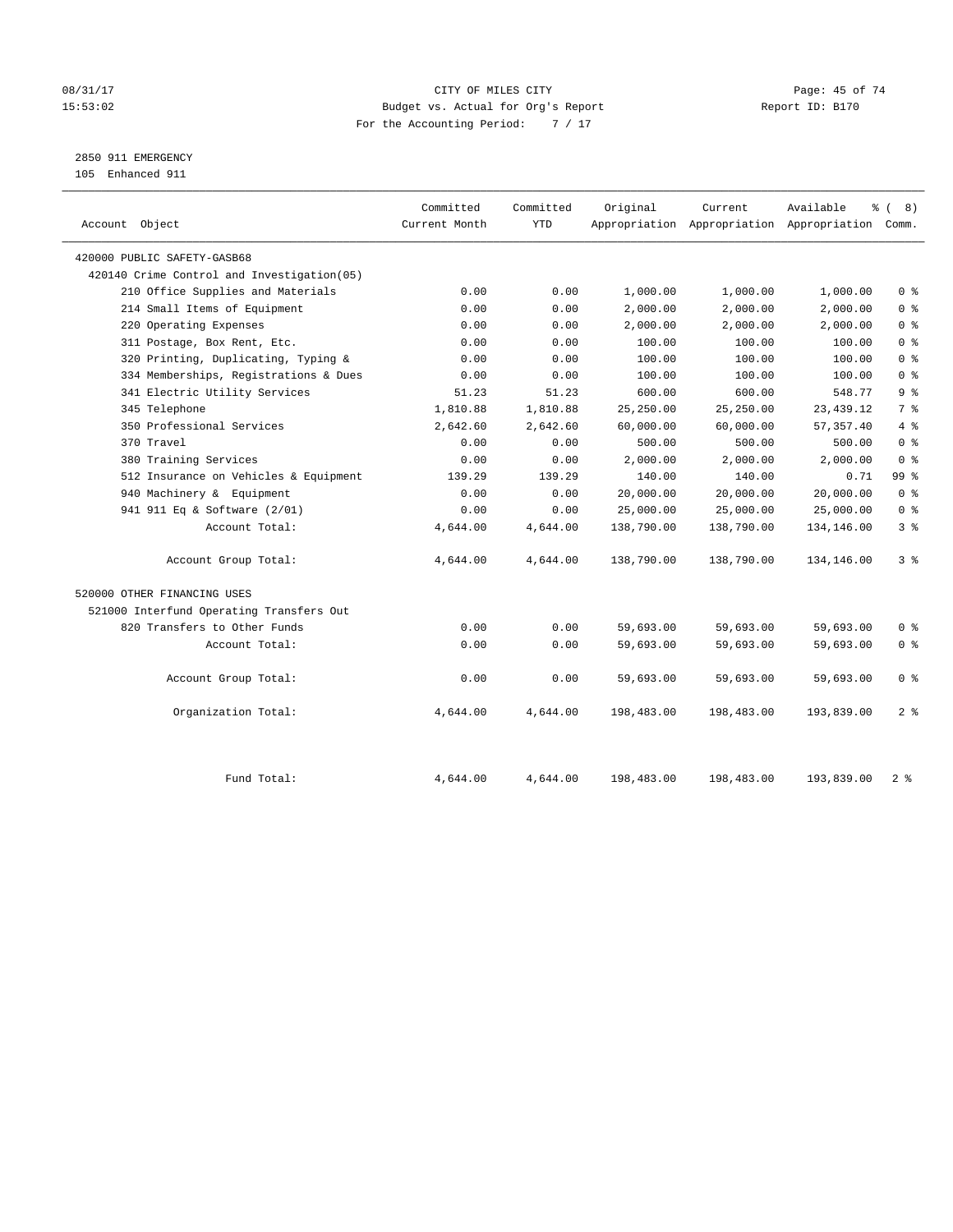#### 08/31/17 Page: 46 of 74 15:53:02 Budget vs. Actual for Org's Report Report ID: B170 For the Accounting Period: 7 / 17

# 2880 LIBRARY GRANTS

39 Partners Program

| Account Object                                                      | Committed<br>Current Month | Committed<br><b>YTD</b> | Original<br>Appropriation | Current<br>Appropriation | Available<br>Appropriation | % ( 8 )<br>Comm. |
|---------------------------------------------------------------------|----------------------------|-------------------------|---------------------------|--------------------------|----------------------------|------------------|
| 460000 CULTURE AND RECREATION-GASB68<br>460100 Library Services(16) |                            |                         |                           |                          |                            |                  |
| 311 Postage, Box Rent, Etc.                                         | 0.00                       | 0.00                    | 4,900.00                  | 4,900.00                 | 4,900.00                   | 0 <sup>8</sup>   |
| 382 Books                                                           | 0.00                       | 0.00                    | 100.00                    | 100.00                   | 100.00                     | 0 <sup>8</sup>   |
| Account Total:                                                      | 0.00                       | 0.00                    | 5,000.00                  | 5,000.00                 | 5,000.00                   | 0 <sup>8</sup>   |
| Account Group Total:                                                | 0.00                       | 0.00                    | 5.000.00                  | 5,000.00                 | 5,000.00                   | 0 <sup>8</sup>   |
| Organization Total:                                                 | 0.00                       | 0.00                    | 5,000.00                  | 5.000.00                 | 5,000.00                   | 0 <sup>8</sup>   |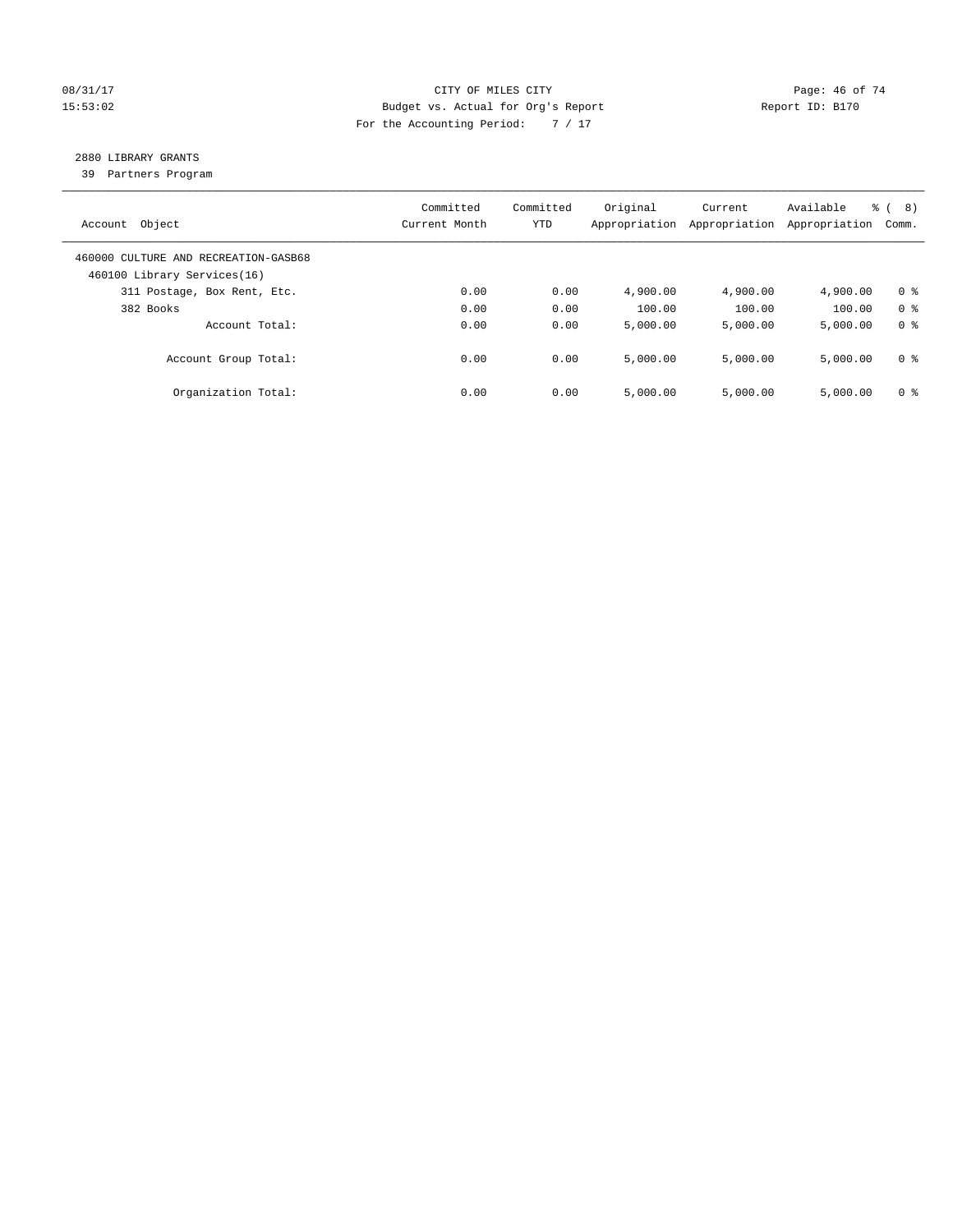#### 08/31/17 Page: 47 of 74 15:53:02 Budget vs. Actual for Org's Report Report ID: B170 For the Accounting Period: 7 / 17

#### 2880 LIBRARY GRANTS

41 Sagebrush Fed/Coal Sev Tax

| Object<br>Account                                                   | Committed<br>Current Month | Committed<br><b>YTD</b> | Original<br>Appropriation | Current<br>Appropriation | Available<br>Appropriation | $\frac{6}{6}$ ( 8)<br>Comm. |
|---------------------------------------------------------------------|----------------------------|-------------------------|---------------------------|--------------------------|----------------------------|-----------------------------|
| 460000 CULTURE AND RECREATION-GASB68<br>460100 Library Services(16) |                            |                         |                           |                          |                            |                             |
| 210 Office Supplies and Materials                                   | 0.00                       | 0.00                    | 500.00                    | 500.00                   | 500.00                     | 0 <sup>8</sup>              |
| 214 Small Items of Equipment                                        | 0.00                       | 0.00                    | 500.00                    | 500.00                   | 500.00                     | 0 <sup>8</sup>              |
| 350 Professional Services                                           | 0.00                       | 0.00                    | 10,793.00                 | 10,793.00                | 10,793.00                  | 0 <sup>8</sup>              |
| 380 Training Services                                               | 0.00                       | 0.00                    | 2,000.00                  | 2,000.00                 | 2,000.00                   | 0 <sup>8</sup>              |
| Account Total:                                                      | 0.00                       | 0.00                    | 13,793.00                 | 13,793.00                | 13,793.00                  | 0 <sup>8</sup>              |
| Account Group Total:                                                | 0.00                       | 0.00                    | 13,793.00                 | 13,793.00                | 13,793.00                  | 0 <sup>8</sup>              |
| Organization Total:                                                 | 0.00                       | 0.00                    | 13,793.00                 | 13,793.00                | 13,793.00                  | 0 <sup>8</sup>              |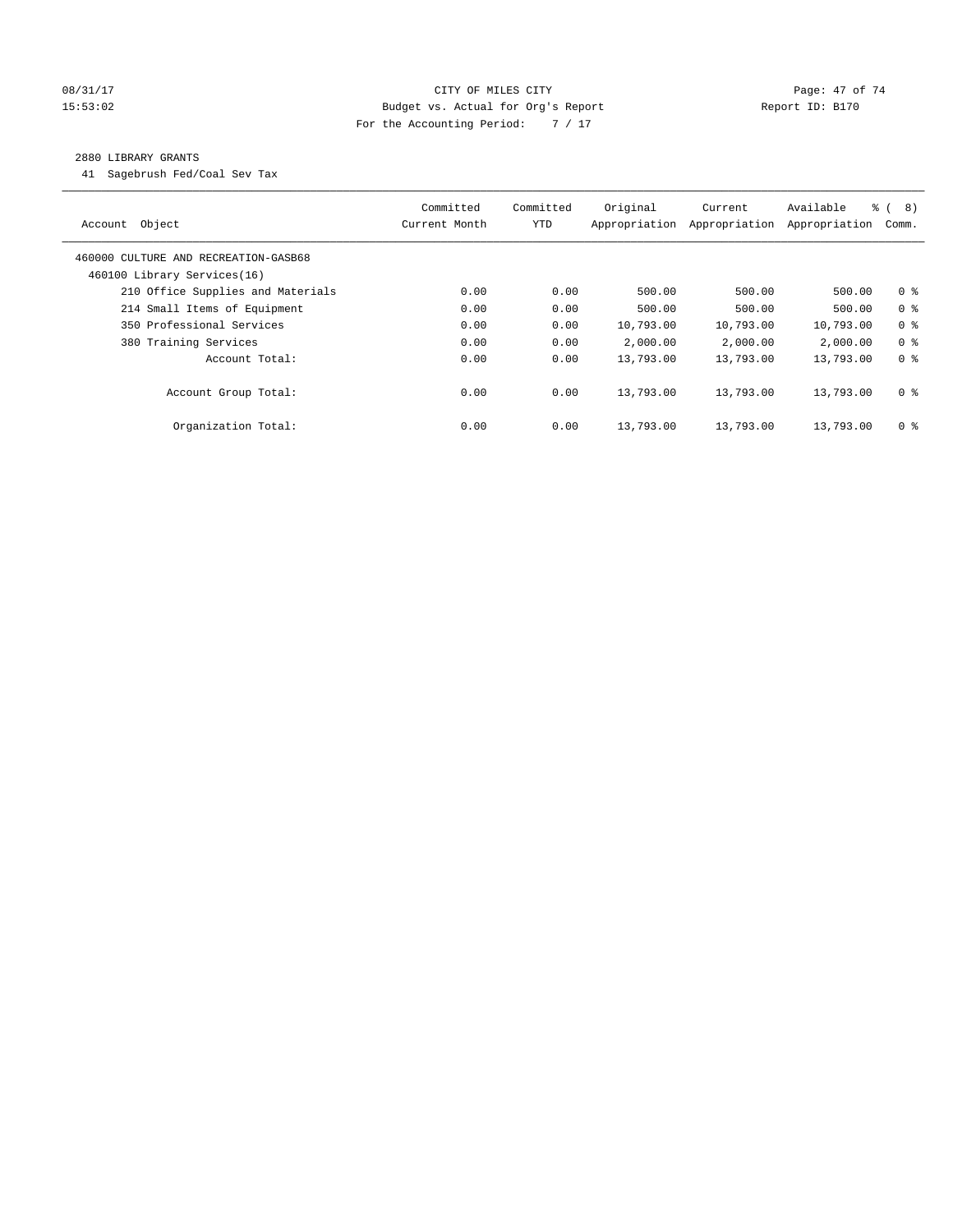#### 08/31/17 Page: 48 of 74 15:53:02 Budget vs. Actual for Org's Report Report ID: B170 For the Accounting Period: 7 / 17

#### 2880 LIBRARY GRANTS

43 State Aid Per Capita-Tech Serv

| Account Object                                                      | Committed<br>Current Month | Committed<br><b>YTD</b> | Original  | Current<br>Appropriation Appropriation | Available<br>Appropriation | % ( 8 )<br>Comm. |
|---------------------------------------------------------------------|----------------------------|-------------------------|-----------|----------------------------------------|----------------------------|------------------|
| 460000 CULTURE AND RECREATION-GASB68<br>460100 Library Services(16) |                            |                         |           |                                        |                            |                  |
| 210 Office Supplies and Materials                                   | 0.00                       | 0.00                    | 1,000.00  | 1,000.00                               | 1,000.00                   | 0 <sup>8</sup>   |
| 350 Professional Services                                           | 0.00                       | 0.00                    | 15,558.00 | 15,558.00                              | 15,558.00                  | 0 <sup>8</sup>   |
| 370 Travel                                                          | 0.00                       | 0.00                    | 5,000.00  | 5,000.00                               | 5,000.00                   | 0 <sup>8</sup>   |
| Account Total:                                                      | 0.00                       | 0.00                    | 21,558.00 | 21,558.00                              | 21,558.00                  | 0 <sup>8</sup>   |
| Account Group Total:                                                | 0.00                       | 0.00                    | 21,558.00 | 21,558.00                              | 21,558.00                  | 0 <sup>8</sup>   |
| Organization Total:                                                 | 0.00                       | 0.00                    | 21,558.00 | 21,558.00                              | 21,558.00                  | 0 <sup>8</sup>   |
|                                                                     |                            |                         |           |                                        |                            |                  |
| Fund Total:                                                         | 0.00                       | 0.00                    | 40,351.00 | 40,351.00                              | 40,351.00                  | 0 %              |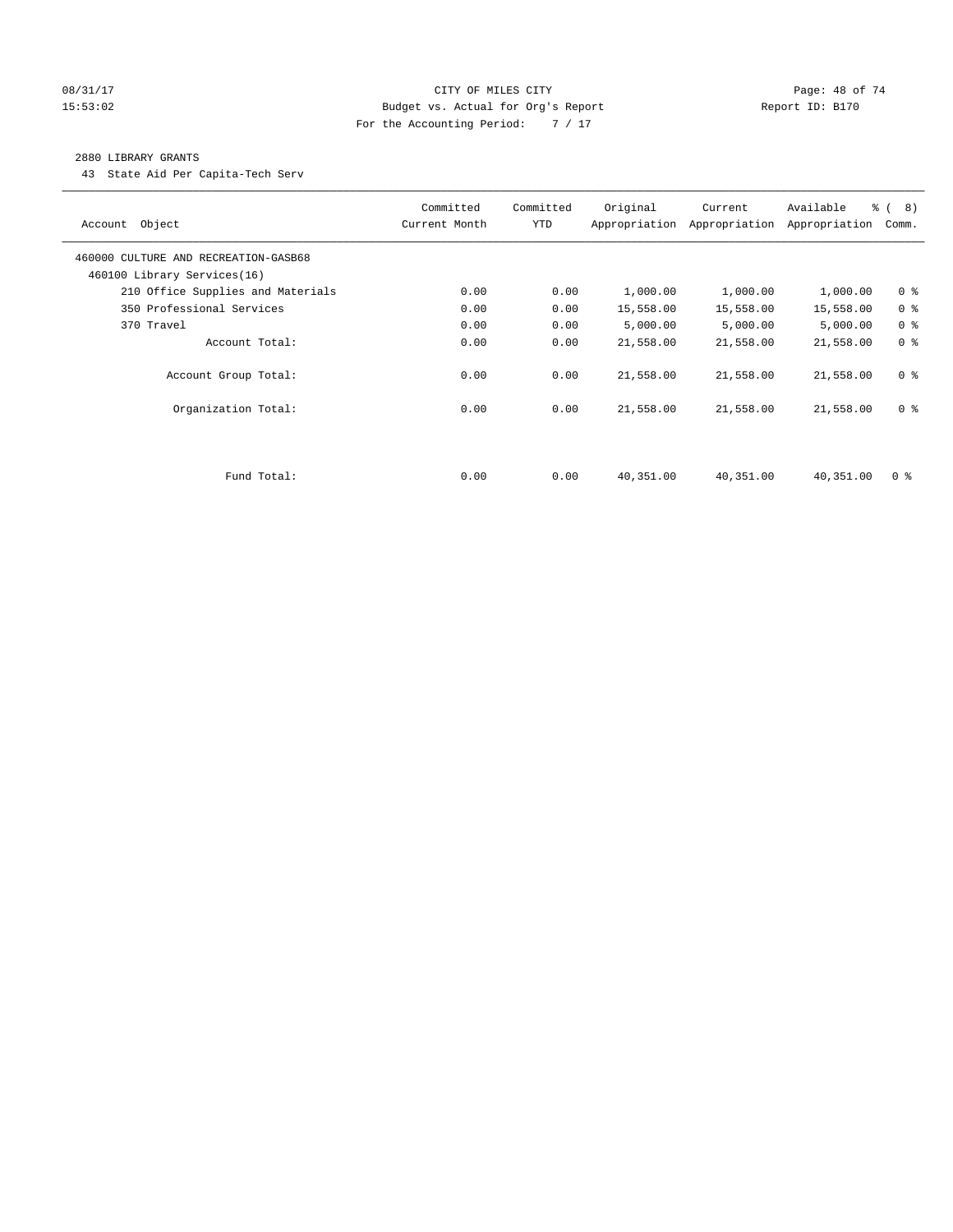#### 08/31/17 Page: 49 of 74 15:53:02 Budget vs. Actual for Org's Report Report ID: B170 For the Accounting Period: 7 / 17

2935 Historic Preservation

11 Historic Preservation

| Account Object                              | Committed<br>Current Month | Committed<br><b>YTD</b> | Original | Current<br>Appropriation Appropriation Appropriation | Available     | $\frac{6}{6}$ ( 8)<br>Comm. |  |
|---------------------------------------------|----------------------------|-------------------------|----------|------------------------------------------------------|---------------|-----------------------------|--|
| 460000 CULTURE AND RECREATION-GASB68        |                            |                         |          |                                                      |               |                             |  |
| 460461 Historic Preservation-Administration |                            |                         |          |                                                      |               |                             |  |
| 111 Salaries and Wages - Permanent          | 160.15                     | 160.15                  | 2,061.00 | 2,061.00                                             | 1,900.85      | 8 %                         |  |
| 131 VACATION                                | 0.00                       | 0.00                    | 33.00    | 33.00                                                | 33.00         | 0 <sup>8</sup>              |  |
| 132 SICK LEAVE                              | 23.18                      | 23.18                   | 33.00    | 33.00                                                | 9.82          | 70 %                        |  |
| 133 OTHER LEAVE PAY                         | 0.00                       | 0.00                    | 190.00   | 190.00                                               | 190.00        | 0 <sup>8</sup>              |  |
| 141 Unemployment Insurance                  | 0.48                       | 0.48                    | 4.00     | 4.00                                                 | 3.52          | $12*$                       |  |
| 142 Workers' Compensation                   | 2.17                       | 2.17                    | 28.00    | 28.00                                                | 25.83         | 8 %                         |  |
| 143 Health Insurance                        | 3.02                       | 3.02                    | 0.00     | 0.00                                                 | $-3.02$       | $***$ $%$                   |  |
| 144 FICA                                    | 14.73                      | 14.73                   | 177.00   | 177.00                                               | 162.27        | 8 %                         |  |
| 145 PERS                                    | 15.43                      | 15.43                   | 196.00   | 196.00                                               | 180.57        | 8 %                         |  |
| 196 CLOTHING ALLOTMENT                      | 9.75                       | 9.75                    | 0.00     | 0.00                                                 | $-9.75$       | $***$ 8                     |  |
| 210 Office Supplies and Materials           | 0.00                       | 0.00                    | 2,000.00 | 2,000.00                                             | 2,000.00      | 0 <sup>8</sup>              |  |
| 220 Operating Expenses                      | 724.00                     | 724.00                  | 4,505.00 | 4,505.00                                             | 3,781.00      | 16 <sup>°</sup>             |  |
| 370 Travel                                  | 268.16                     | 268.16                  | 673.00   | 673.00                                               | 404.84        | $40*$                       |  |
| Account Total:                              | 1,221.07                   | 1,221.07                | 9,900.00 | 9,900.00                                             | 8,678.93      | $12*$                       |  |
| Account Group Total:                        | 1,221.07                   | 1,221.07                | 9,900.00 | 9,900.00                                             | 8,678.93      | $12*$                       |  |
| Organization Total:                         | 1,221.07                   | 1,221.07                | 9,900.00 | 9,900.00                                             | 8,678.93      | $12*$                       |  |
| Fund Total:                                 | 1,221.07                   | 1,221.07                | 9,900.00 | 9,900.00                                             | 8,678.93 12 % |                             |  |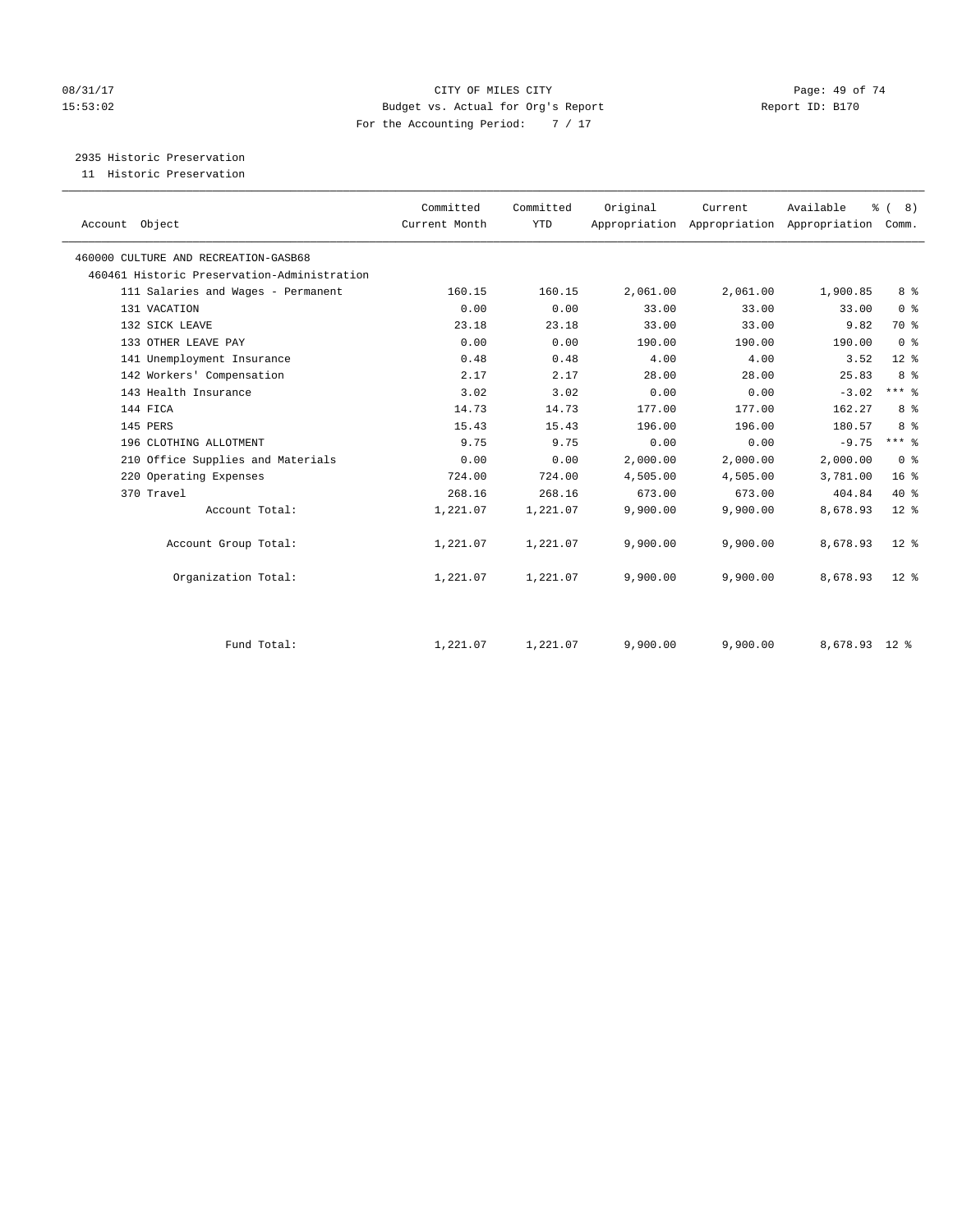#### 08/31/17 Page: 50 of 74 15:53:02 Budget vs. Actual for Org's Report Report ID: B170 For the Accounting Period: 7 / 17

————————————————————————————————————————————————————————————————————————————————————————————————————————————————————————————————————

#### 2985 RETIRED SENIOR VOLUNTEER PROG (RSVP)

15 Retired Senior Volunteer Program

|                                            | Committed     | Committed  | Original  | Current   | Available                                       | $\frac{6}{6}$ ( 8) |
|--------------------------------------------|---------------|------------|-----------|-----------|-------------------------------------------------|--------------------|
| Account Object                             | Current Month | <b>YTD</b> |           |           | Appropriation Appropriation Appropriation Comm. |                    |
| 450000 Social and Economic Services-GASB68 |               |            |           |           |                                                 |                    |
| 450330 RSVP Non-Federal                    |               |            |           |           |                                                 |                    |
| 111 Salaries and Wages - Permanent         | 87.97         | 87.97      | 1,200.00  | 1,200.00  | 1,112.03                                        | 7 %                |
| 131 VACATION                               | 11.55         | 11.55      | 0.00      | 0.00      | $-11.55$                                        | $***$ $-$          |
| 132 SICK LEAVE                             | 0.47          | 0.47       | 0.00      | 0.00      | $-0.47$                                         | *** 응              |
| 141 Unemployment Insurance                 | 0.25          | 0.25       | 6.00      | 6.00      | 5.75                                            | 4%                 |
| 142 Workers' Compensation                  | 1.13          | 1.13       | 15.00     | 15.00     | 13.87                                           | 8 %                |
| 143 Health Insurance                       | 17.45         | 17.45      | 0.00      | 0.00      | $-17.45$                                        | $***$ 8            |
| 144 FICA                                   | 7.67          | 7.67       | 92.00     | 92.00     | 84.33                                           | 8%                 |
| 145 PERS                                   | 10.47         | 10.47      | 83.00     | 83.00     | 72.53                                           | $13*$              |
| 210 Office Supplies and Materials          | 0.00          | 0.00       | 3,000.00  | 3,000.00  | 3,000.00                                        | 0 <sup>8</sup>     |
| 220 Operating Expenses                     | 0.00          | 0.00       | 4,508.00  | 4,508.00  | 4,508.00                                        | 0 <sup>8</sup>     |
| 311 Postage, Box Rent, Etc.                | 0.00          | 0.00       | 750.00    | 750.00    | 750.00                                          | 0 <sup>8</sup>     |
| 345 Telephone                              | 0.00          | 0.00       | 1,440.00  | 1,440.00  | 1,440.00                                        | 0 <sup>8</sup>     |
| 370 Travel                                 | 0.00          | 0.00       | 300.00    | 300.00    | 300.00                                          | 0 <sup>8</sup>     |
| 379 Other Travel                           | 0.00          | 0.00       | 600.00    | 600.00    | 600.00                                          | 0 <sup>8</sup>     |
| 512 Insurance on Vehicles & Equipment      | 0.00          | 0.00       | 545.00    | 545.00    | 545.00                                          | 0 <sup>8</sup>     |
| 513 Liability                              | 0.00          | 0.00       | 545.00    | 545.00    | 545.00                                          | 0 <sup>8</sup>     |
| Account Total:                             | 136.96        | 136.96     | 13,084.00 | 13,084.00 | 12,947.04                                       | 1 <sup>°</sup>     |
| 450340 RSVP FEDERAL GRANT- FALLON/CUSTER   |               |            |           |           |                                                 |                    |
| 111 Salaries and Wages - Permanent         | 3,517.21      | 3,517.21   | 48,000.00 | 48,000.00 | 44, 482. 79                                     | 7 %                |
| 131 VACATION                               | 459.71        | 459.71     | 0.00      | 0.00      | $-459.71$                                       | $***$ $8$          |
| 132 SICK LEAVE                             | 23.09         | 23.09      | 0.00      | 0.00      | $-23.09$                                        | $***$ $_{8}$       |
| 141 Unemployment Insurance                 | 10.01         | 10.01      | 216.00    | 216.00    | 205.99                                          | 5 <sup>°</sup>     |
| 142 Workers' Compensation                  | 45.01         | 45.01      | 596.00    | 596.00    | 550.99                                          | 8 %                |
| 143 Health Insurance                       | 696.90        | 696.90     | 8,064.00  | 8,064.00  | 7,367.10                                        | 9 <sup>°</sup>     |
| 144 FICA                                   | 305.99        | 305.99     | 3,672.00  | 3,672.00  | 3,366.01                                        | 8%                 |
| 145 PERS                                   | 336.80        | 336.80     | 3,312.00  | 3,312.00  | 2,975.20                                        | $10*$              |
| 210 Office Supplies and Materials          | 0.00          | 0.00       | 1,429.00  | 1,429.00  | 1,429.00                                        | 0 <sup>8</sup>     |
| 220 Operating Expenses                     | 0.00          | 0.00       | 1,550.00  | 1,550.00  | 1,550.00                                        | 0 <sup>8</sup>     |
| 311 Postage, Box Rent, Etc.                | 0.00          | 0.00       | 293.00    | 293.00    | 293.00                                          | 0 <sup>8</sup>     |
| 330 Publicity, Subscriptions & Dues        | 0.00          | 0.00       | 145.00    | 145.00    | 145.00                                          | 0 <sup>8</sup>     |
| 334 Memberships, Registrations & Dues      | 75.00         | 75.00      | 175.00    | 175.00    | 100.00                                          | $43$ %             |
| 370 Travel                                 | 0.00          | 0.00       | 6,114.00  | 6,114.00  | 6,114.00                                        | 0 <sup>8</sup>     |
| 530 Rent                                   | 2,505.00      | 2,505.00   | 5,010.00  | 5,010.00  | 2,505.00                                        | 50%                |
| Account Total:                             | 7,974.72      | 7,974.72   | 78,576.00 | 78,576.00 | 70,601.28                                       | 10 <sup>8</sup>    |
| 450351 RSVP-Excess                         |               |            |           |           |                                                 |                    |
| 111 Salaries and Wages - Permanent         | 0.00          | 0.00       | 1,968.00  | 1,968.00  | 1,968.00                                        | 0 <sup>8</sup>     |
| 141 Unemployment Insurance                 | 0.00          | 0.00       | 9.00      | 9.00      | 9.00                                            | 0 <sup>°</sup>     |
| 142 Workers' Compensation                  | 0.00          | 0.00       | 25.00     | 25.00     | 25.00                                           | 0 <sup>°</sup>     |
| 143 Health Insurance                       | 0.00          | 0.00       | 336.00    | 336.00    | 336.00                                          | 0 <sup>°</sup>     |
| 144 FICA                                   | 0.00          | 0.00       | 151.00    | 151.00    | 151.00                                          | 0 <sup>8</sup>     |
| 145 PERS                                   | 0.00          | 0.00       | 136.00    | 136.00    | 136.00                                          | 0 <sup>8</sup>     |
| 220 Operating Expenses                     | 0.00          | 0.00       | 2,200.00  | 2,200.00  | 2,200.00                                        | 0 <sup>8</sup>     |
| Account Total:                             | 0.00          | 0.00       | 4,825.00  | 4,825.00  | 4,825.00                                        | $0$ %              |
| Account Group Total:                       | 8,111.68      | 8,111.68   | 96,485.00 | 96,485.00 | 88, 373. 32                                     | 8 %                |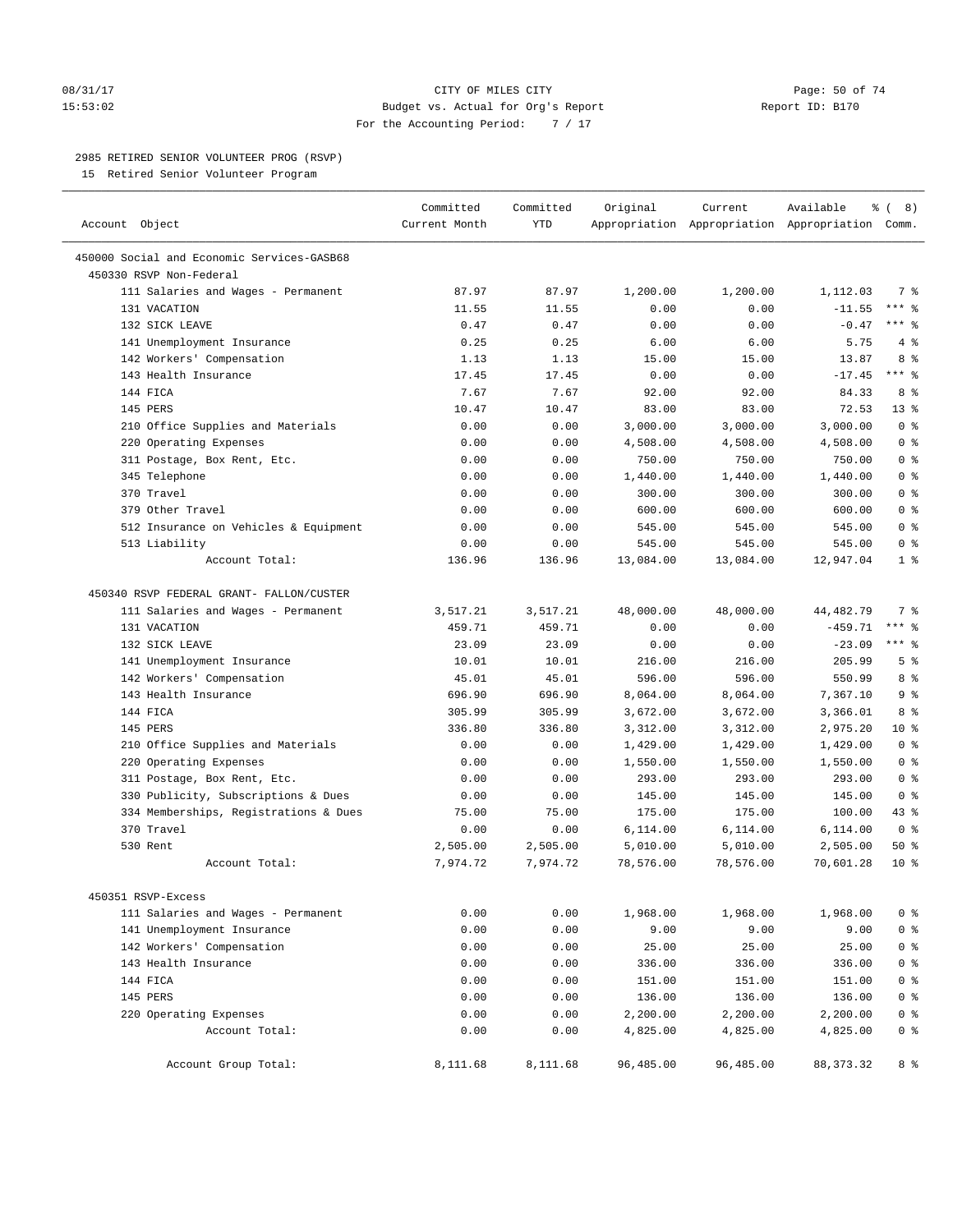#### 08/31/17 Page: 51 of 74 15:53:02 Budget vs. Actual for Org's Report Report ID: B170 For the Accounting Period: 7 / 17

#### 2985 RETIRED SENIOR VOLUNTEER PROG (RSVP)

15 Retired Senior Volunteer Program

| Account Object      | Committed<br>Current Month | Committed<br><b>YTD</b> | Original  | Current   | Available<br>Appropriation Appropriation Appropriation Comm. | <sub>රී</sub> ( 8 ) |
|---------------------|----------------------------|-------------------------|-----------|-----------|--------------------------------------------------------------|---------------------|
| Organization Total: | 8,111.68                   | 8,111.68                | 96,485.00 | 96,485.00 | 88, 373. 32                                                  | 8 %                 |
| Fund Total:         | 8,111.68                   | 8,111.68                | 96,485.00 | 96,485.00 | 88,373.32                                                    | 8 %                 |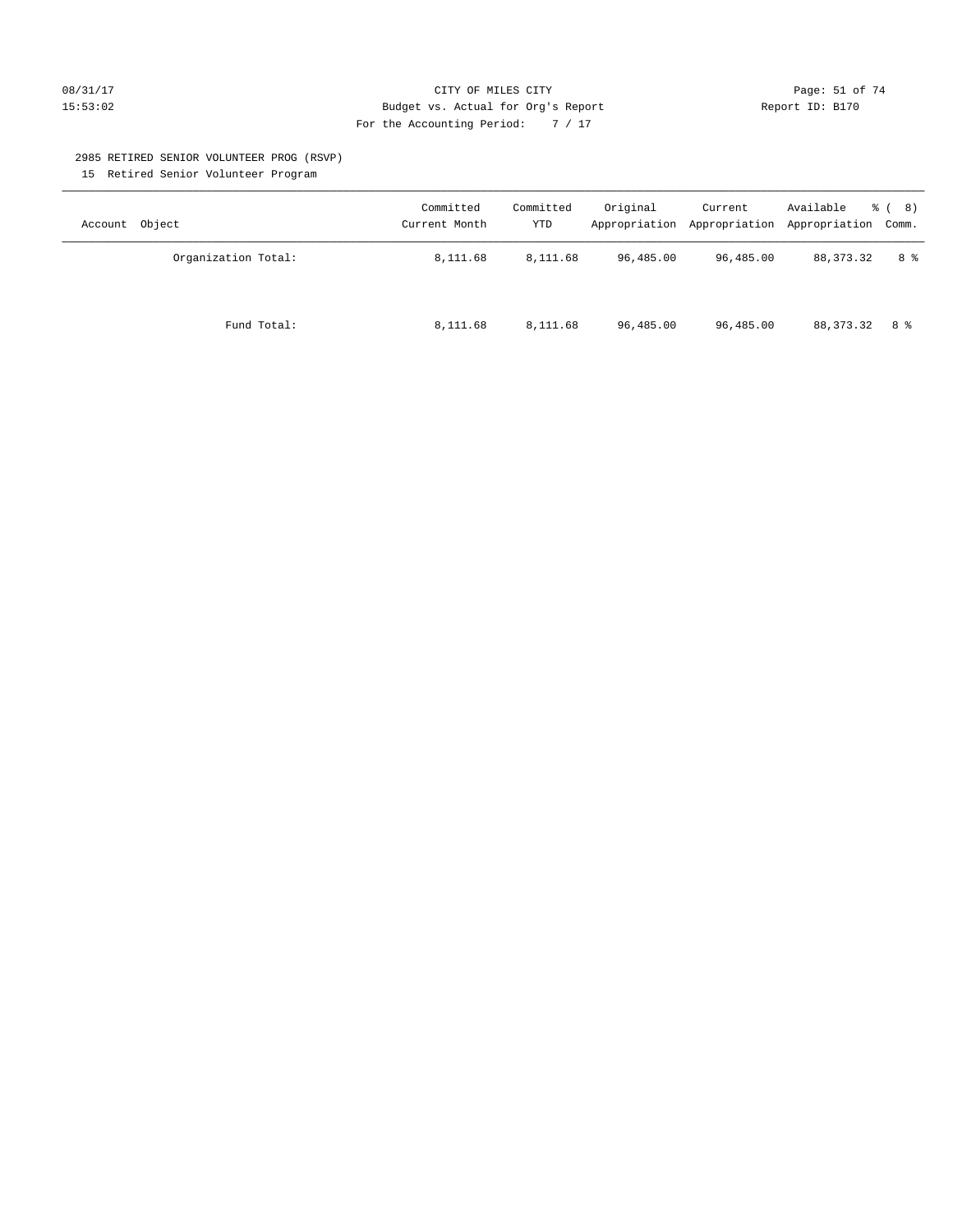#### 08/31/17 Page: 52 of 74 15:53:02 Budget vs. Actual for Org's Report Report ID: B170 For the Accounting Period: 7 / 17

#### 3670 SID 211 110 SID # 211

| Account Object                     | Committed<br>Current Month | Committed<br><b>YTD</b> | Original | Current<br>Appropriation Appropriation | Available<br>Appropriation | $\frac{6}{6}$ ( 8)<br>Comm. |
|------------------------------------|----------------------------|-------------------------|----------|----------------------------------------|----------------------------|-----------------------------|
| 490000 DEBT SERVICE                |                            |                         |          |                                        |                            |                             |
| 490500 Other Debt Service Payments |                            |                         |          |                                        |                            |                             |
| 643 Principal- SID 211             | 1,853.01                   | 1,853.01                | 3,713.00 | 3,713.00                               | 1,859.99                   | $50*$                       |
| 644 Interest- SID 211              | 671.37                     | 671.37                  | 1,331.00 | 1,331.00                               | 659.63                     | 50%                         |
| Account Total:                     | 2,524.38                   | 2,524.38                | 5,044.00 | 5,044.00                               | 2,519.62                   | $50*$                       |
| Account Group Total:               | 2,524.38                   | 2,524.38                | 5,044.00 | 5,044.00                               | 2,519.62                   | $50*$                       |
| Organization Total:                | 2,524.38                   | 2,524.38                | 5,044.00 | 5,044.00                               | 2,519.62                   | $50*$                       |
|                                    |                            |                         |          |                                        |                            |                             |
| Fund Total:                        | 2,524.38                   | 2,524.38                | 5,044.00 | 5,044.00                               | 2,519.62                   | 50 %                        |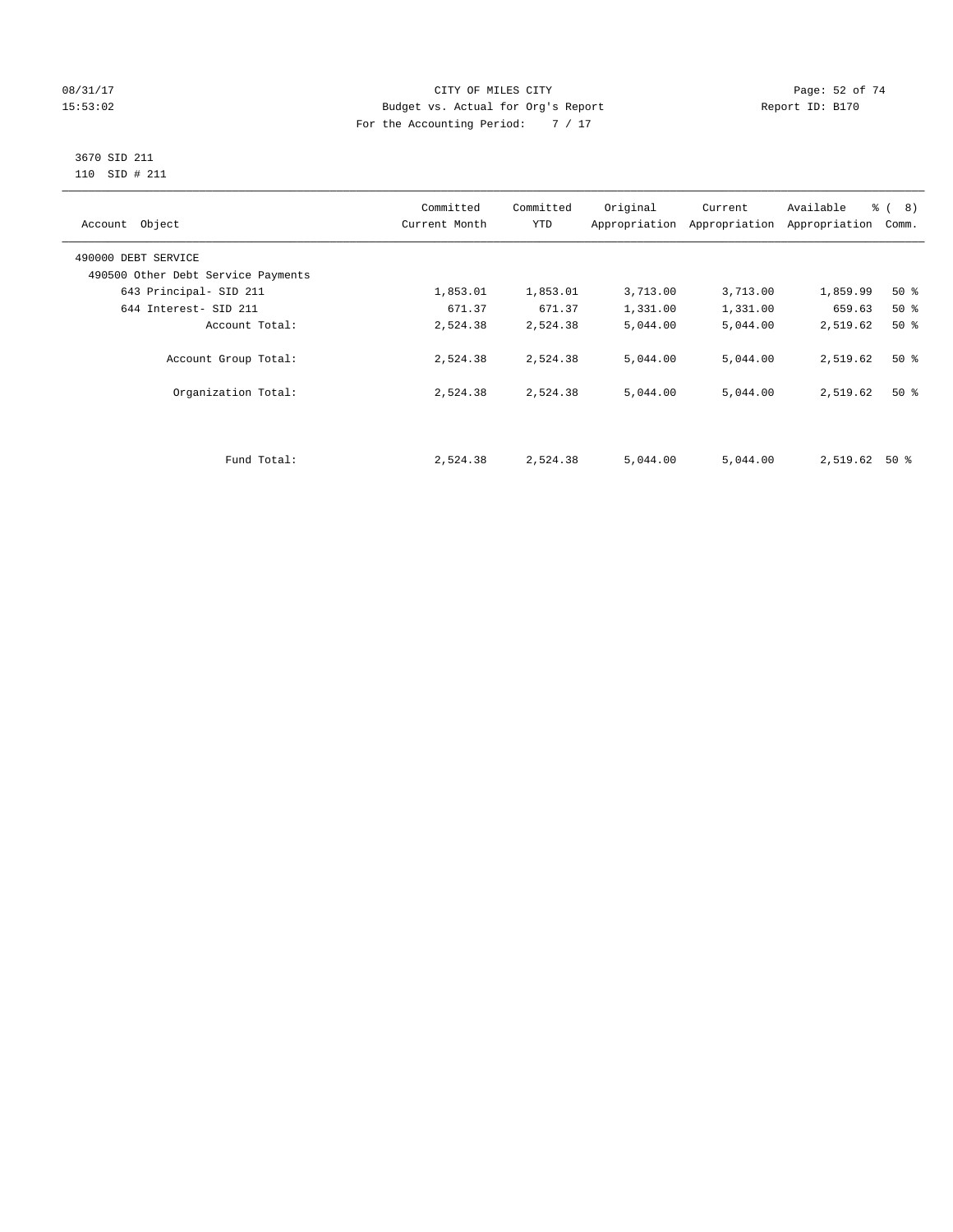#### 08/31/17 Page: 53 of 74 15:53:02 Budget vs. Actual for Org's Report Report ID: B170 For the Accounting Period: 7 / 17

#### 4000 General Fund Capitol Improvement Fund

501 Capital Purchases

| Account Object                                                     | Committed<br>Current Month | Committed<br><b>YTD</b> | Original<br>Appropriation | Current<br>Appropriation | Available<br>Appropriation | % ( 8 )<br>Comm. |
|--------------------------------------------------------------------|----------------------------|-------------------------|---------------------------|--------------------------|----------------------------|------------------|
| 410000 GENERAL GOVERNMENTGASB68<br>410100 Legislative Services(02) |                            |                         |                           |                          |                            |                  |
| 940 Machinery & Equipment                                          | 0.00                       | 0.00                    | 68,739.00                 | 68,739.00                | 68,739.00                  | 0 <sup>8</sup>   |
| Account Total:                                                     | 0.00                       | 0.00                    | 68,739.00                 | 68,739.00                | 68,739.00                  | 0 <sup>8</sup>   |
| Account Group Total:                                               | 0.00                       | 0.00                    | 68,739.00                 | 68,739.00                | 68,739.00                  | 0 <sup>8</sup>   |
| Organization Total:                                                | 0.00                       | 0.00                    | 68,739.00                 | 68,739.00                | 68,739.00                  | 0 <sup>8</sup>   |
|                                                                    |                            |                         |                           |                          |                            |                  |
| Fund Total:                                                        | 0.00                       | 0.00                    | 68,739.00                 | 68,739.00                | 68,739.00                  | 0 %              |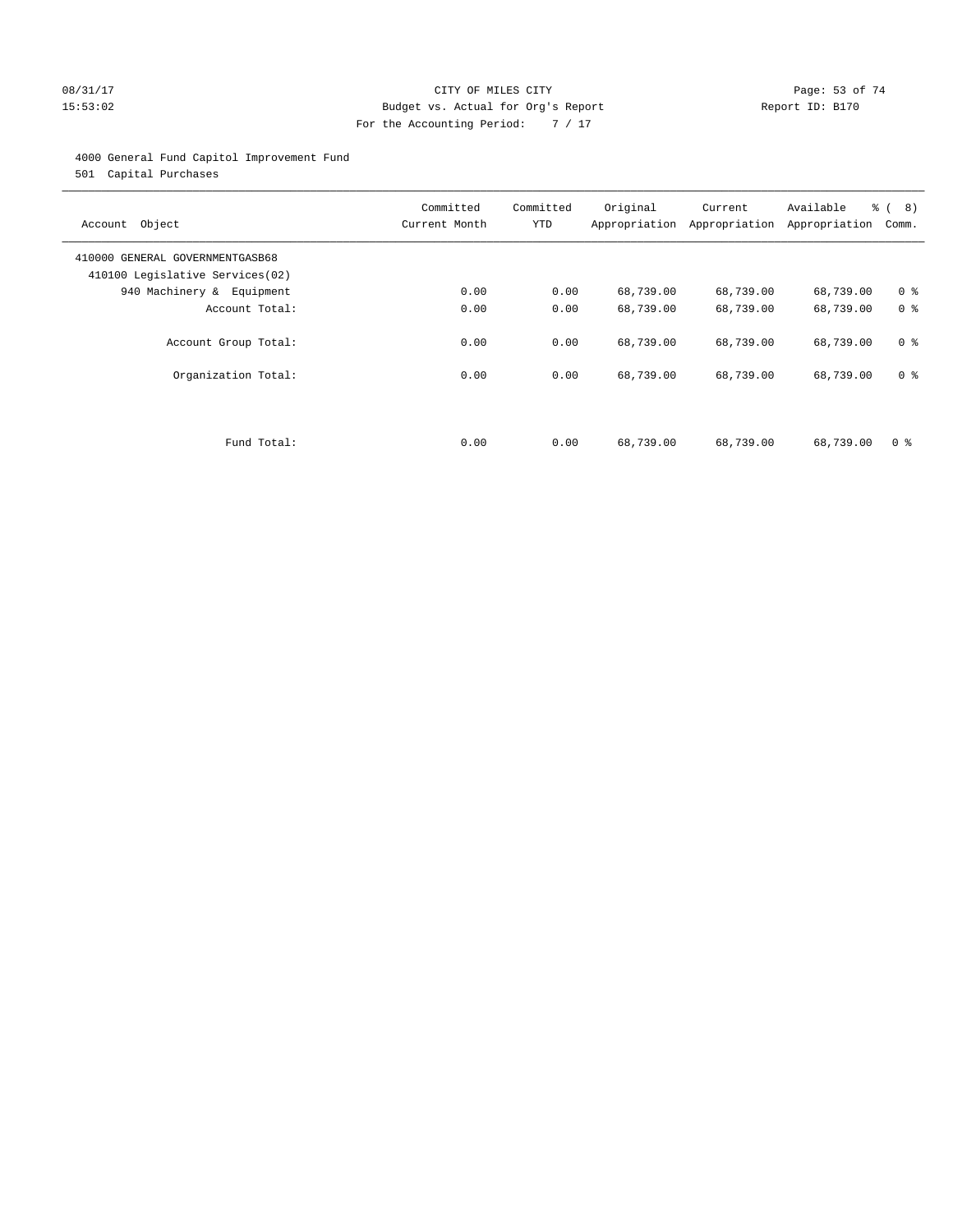#### 08/31/17 Page: 54 of 74 15:53:02 Budget vs. Actual for Org's Report Report ID: B170 For the Accounting Period: 7 / 17

#### 4050 Ambulance Capital Improvement Fund

10 Ambulance

| Account Object                                                             | Committed<br>Current Month | Committed<br><b>YTD</b> | Original  | Current<br>Appropriation Appropriation | Available<br>Appropriation | % ( 8 )<br>Comm. |
|----------------------------------------------------------------------------|----------------------------|-------------------------|-----------|----------------------------------------|----------------------------|------------------|
| 420000 PUBLIC SAFETY-GASB68<br>420730 Emergency Medical Services-Ambulance |                            |                         |           |                                        |                            |                  |
| 940 Machinery & Equipment                                                  | 0.00                       | 0.00                    | 13,779.00 | 13,779.00                              | 13,779.00                  | 0 <sup>8</sup>   |
| Account Total:                                                             | 0.00                       | 0.00                    | 13,779.00 | 13,779.00                              | 13,779.00                  | 0 <sup>8</sup>   |
| Account Group Total:                                                       | 0.00                       | 0.00                    | 13,779.00 | 13,779.00                              | 13,779.00                  | 0 <sup>8</sup>   |
| Organization Total:                                                        | 0.00                       | 0.00                    | 13,779.00 | 13,779.00                              | 13,779.00                  | 0 <sup>8</sup>   |
|                                                                            |                            |                         |           |                                        |                            |                  |
| Fund Total:                                                                | 0.00                       | 0.00                    | 13,779.00 | 13,779.00                              | 13,779.00                  | 0 %              |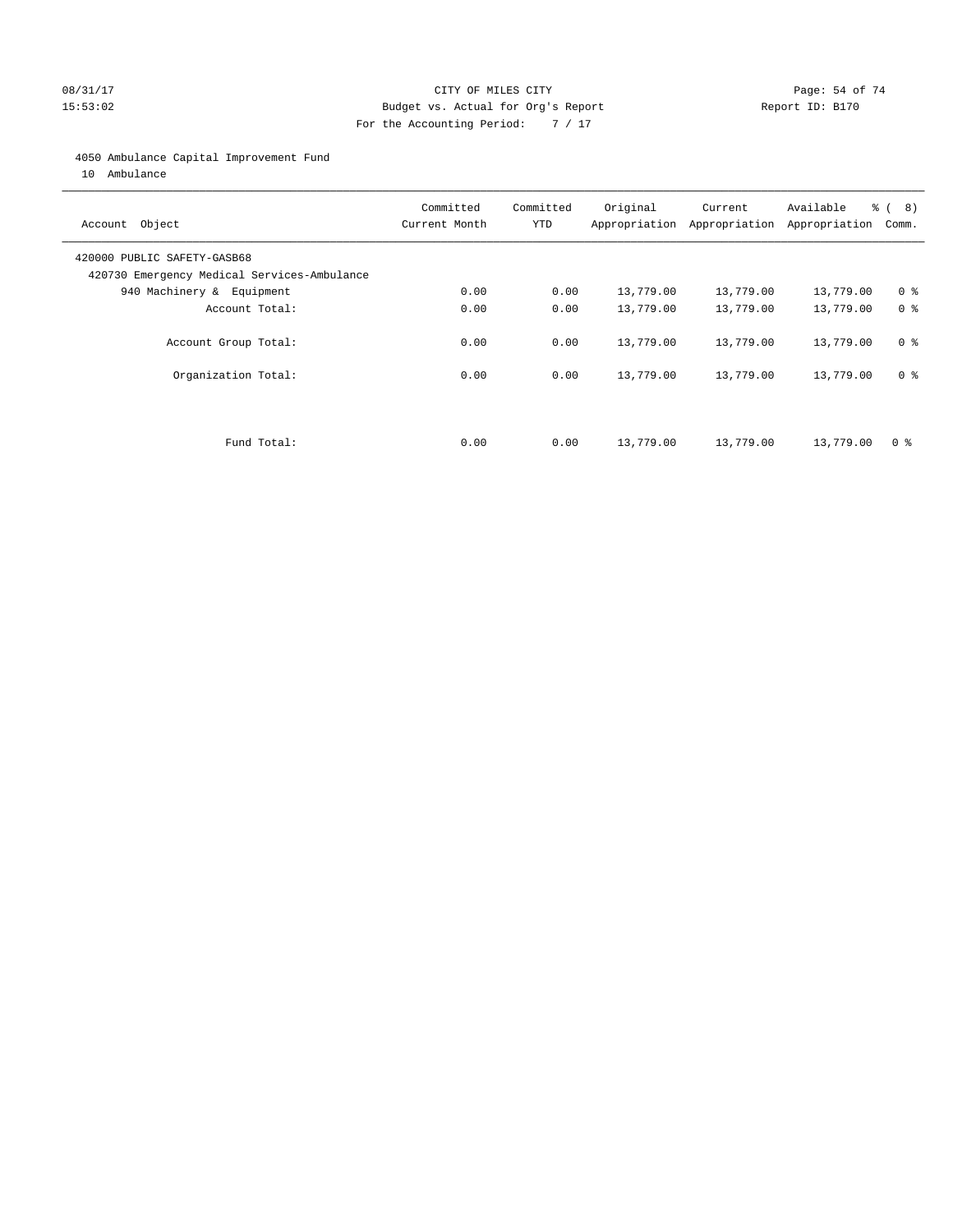#### 08/31/17 Page: 55 of 74 15:53:02 Budget vs. Actual for Org's Report Report ID: B170 For the Accounting Period: 7 / 17

#### 4060 CAPITAL IMPROV-PUBLIC WORKS

911 Public Works Operations

| Object<br>Account                                         | Committed<br>Current Month | Committed<br><b>YTD</b> | Original<br>Appropriation | Current<br>Appropriation | Available<br>Appropriation | $\frac{6}{6}$ ( 8)<br>Comm. |
|-----------------------------------------------------------|----------------------------|-------------------------|---------------------------|--------------------------|----------------------------|-----------------------------|
| 430000 Public Works-GASB68<br>430233 Roadway/Re-surfacing |                            |                         |                           |                          |                            |                             |
| 940 Machinery & Equipment                                 | 0.00                       | 0.00                    | 100,000.00                | 100,000.00               | 100,000.00                 | 0 <sup>8</sup>              |
| Account Total:                                            | 0.00                       | 0.00                    | 100,000.00                | 100,000.00               | 100,000.00                 | 0 <sup>8</sup>              |
| Account Group Total:                                      | 0.00                       | 0.00                    | 100,000.00                | 100,000.00               | 100,000.00                 | 0 <sup>8</sup>              |
| Organization Total:                                       | 0.00                       | 0.00                    | 100,000.00                | 100,000.00               | 100,000.00                 | 0 <sup>8</sup>              |
| Fund Total:                                               | 0.00                       | 0.00                    | 100,000.00                | 100,000.00               | 100,000.00                 | 0 <sup>8</sup>              |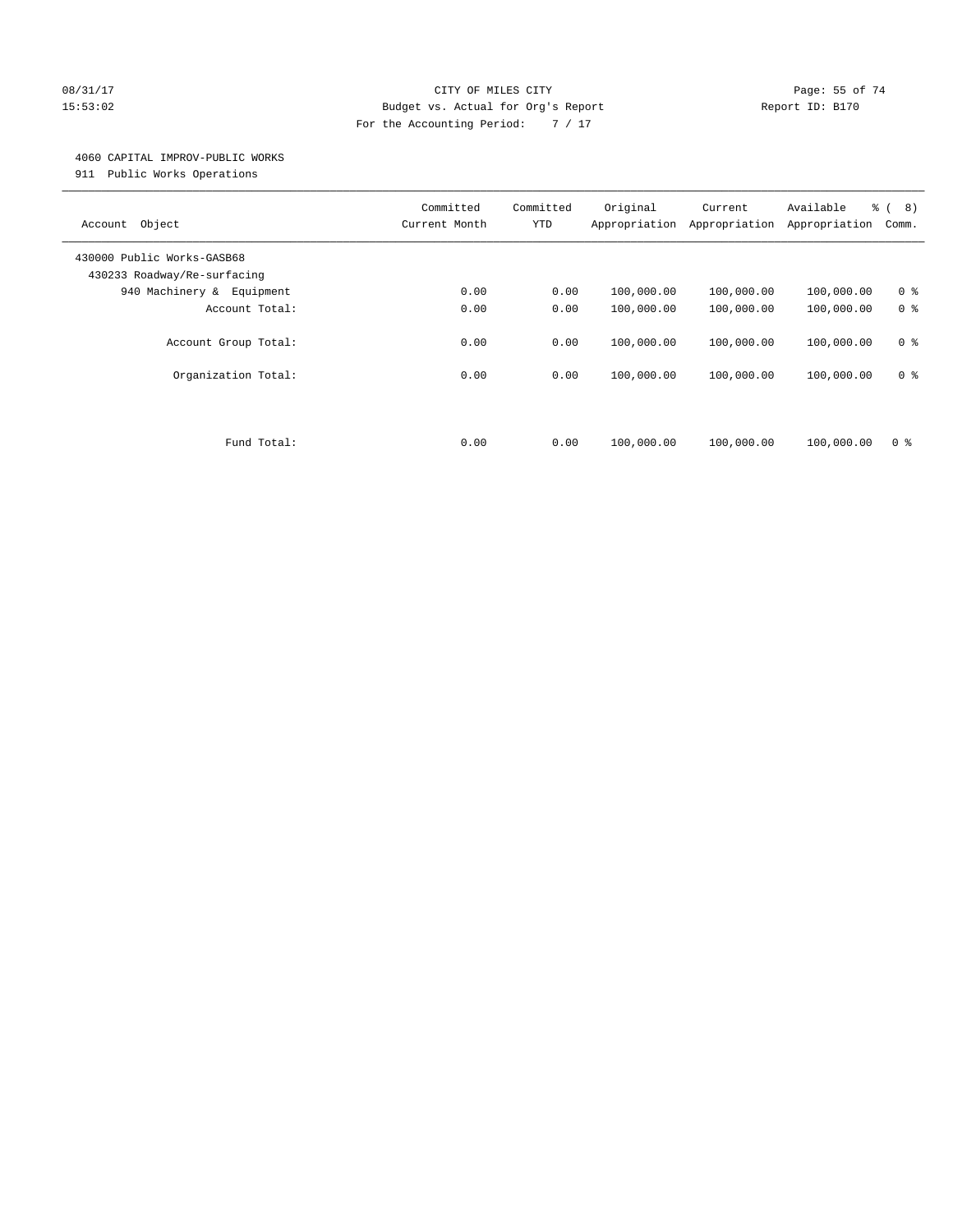#### 08/31/17 Page: 56 of 74 15:53:02 Budget vs. Actual for Org's Report Report ID: B170 For the Accounting Period: 7 / 17

————————————————————————————————————————————————————————————————————————————————————————————————————————————————————————————————————

#### 5210 WATER UTILITY

22 Water Plant

|                                               | Committed     | Committed | Original   | Current    | Available                                       | <sub>රි</sub> ( 8 ) |
|-----------------------------------------------|---------------|-----------|------------|------------|-------------------------------------------------|---------------------|
| Account Object                                | Current Month | YTD       |            |            | Appropriation Appropriation Appropriation Comm. |                     |
| 430000 Public Works-GASB68                    |               |           |            |            |                                                 |                     |
| 430530 Water Source of Supply and Pumping(22) |               |           |            |            |                                                 |                     |
| 111 Salaries and Wages - Permanent            | 20,629.18     | 20,629.18 | 267,183.00 | 267,183.00 | 246,553.82                                      | 8 %                 |
| 121 OVERTIME-PERMANENT                        | 1,463.03      | 1,463.03  | 16,709.00  | 16,709.00  | 15,245.97                                       | 9%                  |
| 131 VACATION                                  | 1,993.77      | 1,993.77  | 15,773.00  | 15,773.00  | 13,779.23                                       | $13*$               |
| 132 SICK LEAVE                                | 477.84        | 477.84    | 7,093.00   | 7,093.00   | 6,615.16                                        | 7 %                 |
| 133 OTHER LEAVE PAY                           | 0.00          | 0.00      | 4,192.00   | 4,192.00   | 4,192.00                                        | 0 <sup>8</sup>      |
| 134 HOLIDAY PAY                               | 658.89        | 658.89    | 5,002.00   | 5,002.00   | 4,343.11                                        | $13*$               |
| 141 Unemployment Insurance                    | 65.64         | 65.64     | 474.00     | 474.00     | 408.36                                          | $14$ %              |
| 142 Workers' Compensation                     | 1,491.91      | 1,491.91  | 17,610.00  | 17,610.00  | 16,118.09                                       | 8 %                 |
| 143 Health Insurance                          | 4,216.19      | 4,216.19  | 49,320.00  | 49,320.00  | 45,103.81                                       | 9 <sup>°</sup>      |
| 144 FICA                                      | 1,884.80      | 1,884.80  | 24,171.00  | 24,171.00  | 22,286.20                                       | 8 %                 |
| 145 PERS                                      | 2,055.13      | 2,055.13  | 26,761.00  | 26,761.00  | 24,705.87                                       | 8%                  |
| 196 CLOTHING ALLOTMENT                        | 975.00        | 975.00    | 840.00     | 840.00     | $-135.00$                                       | 116 %               |
| 210 Office Supplies and Materials             | 0.00          | 0.00      | 250.00     | 250.00     | 250.00                                          | 0 <sup>8</sup>      |
| 214 Small Items of Equipment                  | 0.00          | 0.00      | 3,500.00   | 3,500.00   | 3,500.00                                        | 0 <sup>8</sup>      |
| 220 Operating Expenses                        | 336.91        | 336.91    | 2,000.00   | 2,000.00   | 1,663.09                                        | $17$ %              |
| 222 Chemicals, Lab & Med Supplies             | 0.00          | 0.00      | 150.00     | 150.00     | 150.00                                          | 0 <sup>8</sup>      |
| 226 Clothing and Uniforms                     | 0.00          | 0.00      | 500.00     | 500.00     | 500.00                                          | 0 <sup>8</sup>      |
| 230 Repair and Maintenance Supplies           | 28.49         | 28.49     | 12,000.00  | 12,000.00  | 11,971.51                                       | 0 <sup>8</sup>      |
| 231 Gas, Oil, Diesel Fuel, Grease, etc.       | 95.57         | 95.57     | 1,500.00   | 1,500.00   | 1,404.43                                        | 6 <sup>°</sup>      |
| 241 Consumable Tools                          | 0.00          | 0.00      | 200.00     | 200.00     | 200.00                                          | 0 <sup>8</sup>      |
| 311 Postage, Box Rent, Etc.                   | 0.00          | 0.00      | 50.00      | 50.00      | 50.00                                           | 0 <sup>8</sup>      |
| 330 Publicity, Subscriptions & Dues           | 0.00          | 0.00      | 250.00     | 250.00     | 250.00                                          | 0 <sup>8</sup>      |
| 334 Memberships, Registrations & Dues         | 125.00        | 125.00    | 400.00     | 400.00     | 275.00                                          | $31$ %              |
| 341 Electric Utility Services                 | 6,933.13      | 6,933.13  | 55,000.00  | 55,000.00  | 48,066.87                                       | 13 <sup>8</sup>     |
| 344 Gas Utility Service                       | 37.58         | 37.58     | 20,000.00  | 20,000.00  | 19,962.42                                       | 0 <sup>8</sup>      |
| 345 Telephone                                 | 74.66         | 74.66     | 1,000.00   | 1,000.00   | 925.34                                          | 7 %                 |
| 346 Garbage Service                           | 71.12         | 71.12     | 550.00     | 550.00     | 478.88                                          | 13 <sup>8</sup>     |
| 347 Internet                                  | 80.25         | 80.25     | 1,000.00   | 1,000.00   | 919.75                                          | 8 %                 |
| 350 Professional Services                     | 7.25          | 7.25      | 500.00     | 500.00     | 492.75                                          | 1 <sup>°</sup>      |
| 352 Wtr/Swr Lab Testing                       | 0.00          | 0.00      | 1,000.00   | 1,000.00   | 1,000.00                                        | 0 <sup>8</sup>      |
| 357 Architectual, Engineering Serv Etc.       | 0.00          | 0.00      | 10,000.00  | 10,000.00  | 10,000.00                                       | 0 <sup>°</sup>      |
| 360 Contr R & M                               | 258.75        | 258.75    | 45,000.00  | 45,000.00  | 44,741.25                                       | 1 <sup>8</sup>      |
| 363 R&M Vehicles/Equip/Labor-PW               | 0.00          | 0.00      | 3,000.00   | 3,000.00   | 3,000.00                                        | 0 <sup>8</sup>      |
| 369 Other Repair and Maintenance              | 0.00          | 0.00      | 2,000.00   | 2,000.00   | 2,000.00                                        | 0 <sup>8</sup>      |
| 370 Travel                                    | 205.30        | 205.30    | 1,000.00   | 1,000.00   | 794.70                                          | $21$ %              |
| 380 Training Services                         | 0.00          | 0.00      | 1,500.00   | 1,500.00   | 1,500.00                                        | 0 <sup>8</sup>      |
| 382 Books                                     | 0.00          | 0.00      | 200.00     | 200.00     | 200.00                                          | 0 <sup>8</sup>      |
| 400 BUILDING MATERIALS                        | 0.00          | 0.00      | 500.00     | 500.00     | 500.00                                          | 0 <sup>8</sup>      |
| 511 Insurance on Buildings                    | 8,270.13      | 8,270.13  | 9,027.00   | 9,027.00   | 756.87                                          | $92$ $%$            |
| 512 Insurance on Vehicles & Equipment         | 267.74        | 267.74    | 268.00     | 268.00     | 0.26                                            | $100$ %             |
| 940 Machinery & Equipment                     | 0.00          | 0.00      | 1.00       | 1.00       | 1.00                                            | $0$ %               |
| Account Total:                                | 52,703.26     | 52,703.26 | 607,474.00 | 607,474.00 | 554,770.74                                      | 9 <sup>°</sup>      |
| Account Group Total:                          | 52,703.26     | 52,703.26 | 607,474.00 | 607,474.00 | 554,770.74                                      | 9%                  |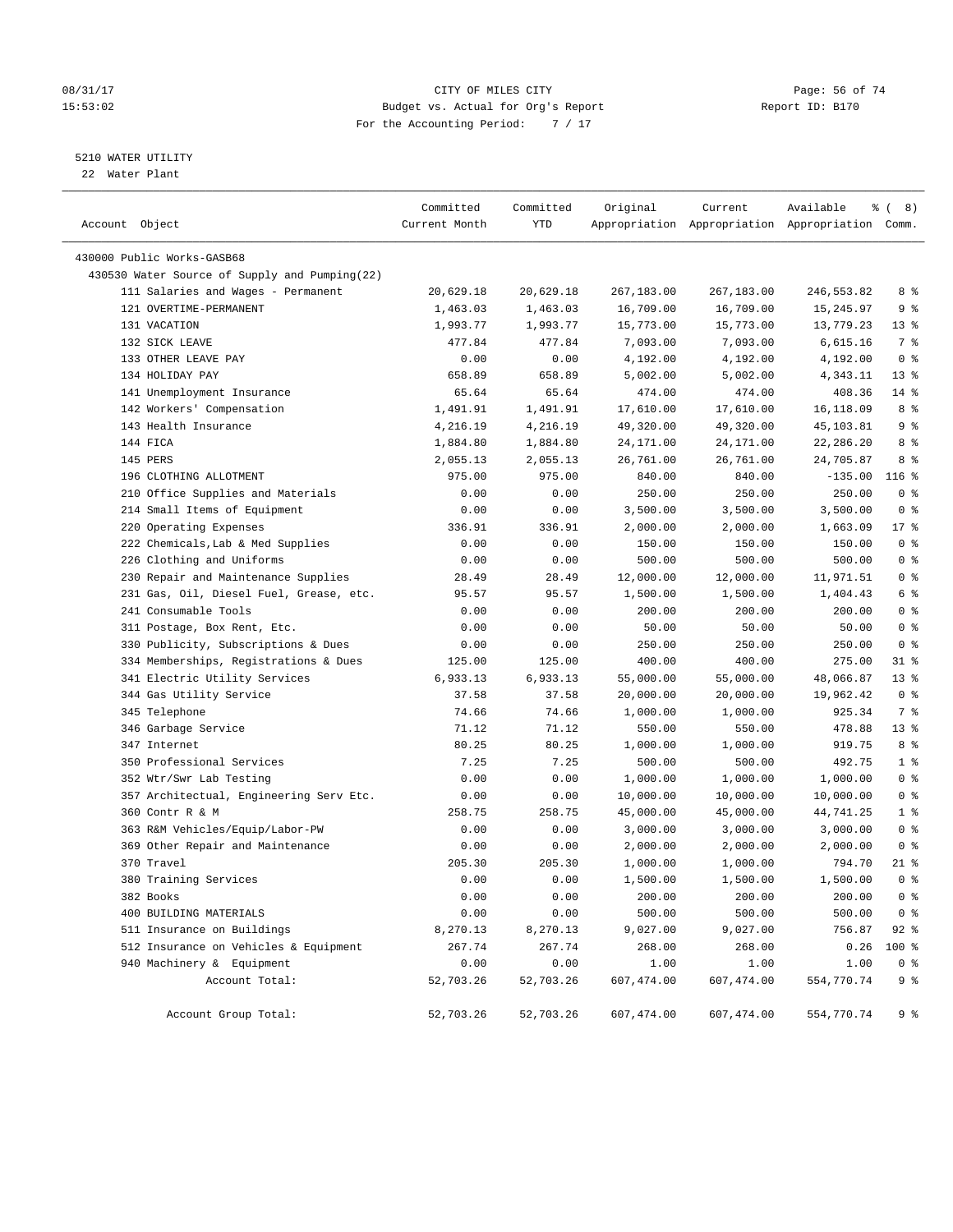#### 08/31/17 Page: 57 of 74 15:53:02 Budget vs. Actual for Org's Report Report ID: B170 For the Accounting Period: 7 / 17

# 5210 WATER UTILITY

22 Water Plant

| Account Object |                     | Committed<br>Current Month | Committed<br>YTD | Original   | Current    | Available % (8)<br>Appropriation Appropriation Appropriation Comm. |            |
|----------------|---------------------|----------------------------|------------------|------------|------------|--------------------------------------------------------------------|------------|
|                | Organization Total: | 52,703.26                  | 52,703.26        | 607,474.00 | 607,474.00 | 554,770.74                                                         | <b>9 %</b> |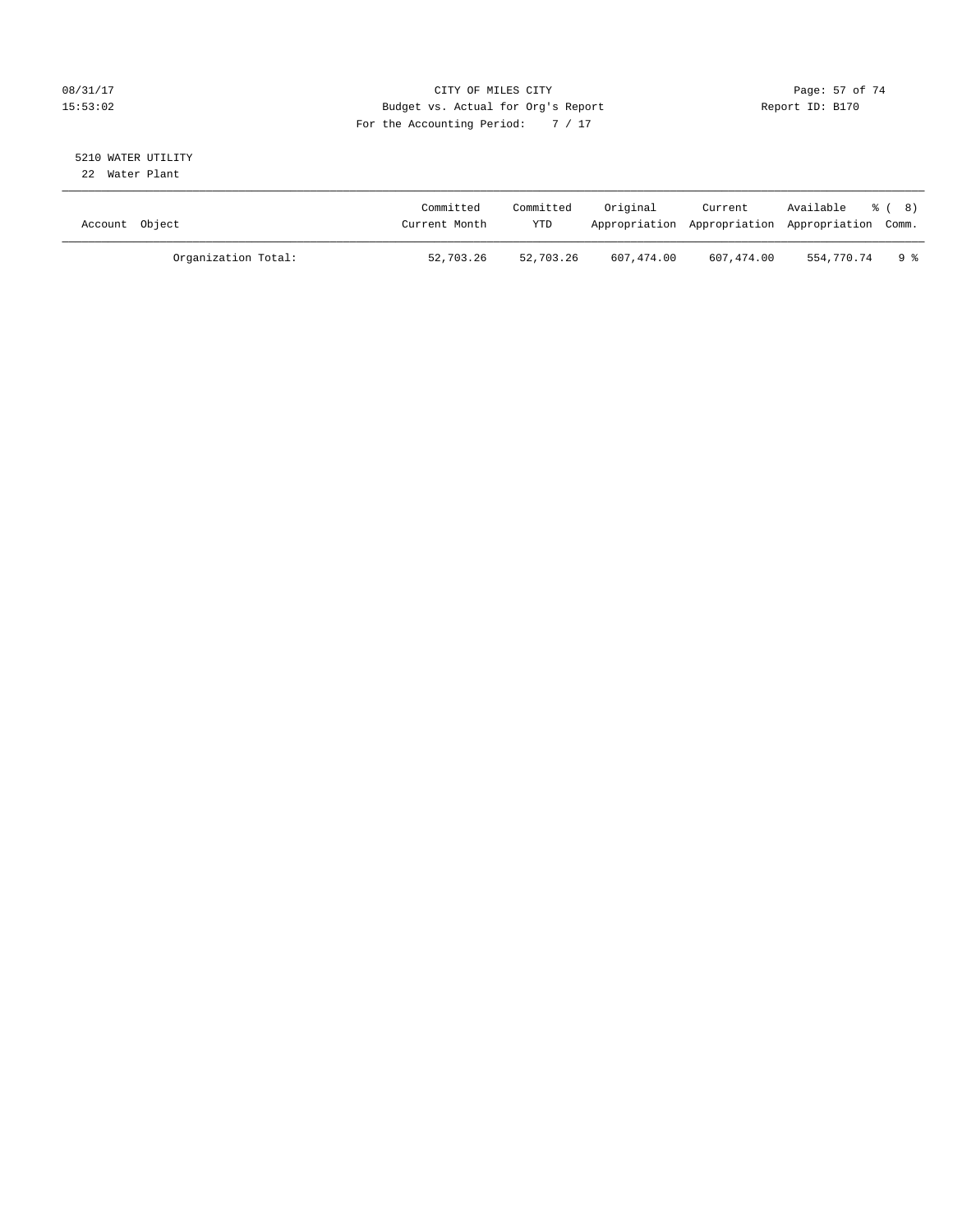#### 08/31/17 Page: 58 of 74 15:53:02 Budget vs. Actual for Org's Report Report ID: B170 For the Accounting Period: 7 / 17

————————————————————————————————————————————————————————————————————————————————————————————————————————————————————————————————————

#### 5210 WATER UTILITY

23 Water Lines

|                                          | Committed     | Committed | Original   | Current    | Available                                       | <sub>රි</sub> ( 8 ) |
|------------------------------------------|---------------|-----------|------------|------------|-------------------------------------------------|---------------------|
| Account Object                           | Current Month | YTD       |            |            | Appropriation Appropriation Appropriation Comm. |                     |
| 430000 Public Works-GASB68               |               |           |            |            |                                                 |                     |
| 430550 Transmission and Distribution(23) |               |           |            |            |                                                 |                     |
| 111 Salaries and Wages - Permanent       | 9,934.40      | 9,934.40  | 158,235.00 | 158,235.00 | 148,300.60                                      | 6 %                 |
| 121 OVERTIME-PERMANENT                   | 1,076.78      | 1,076.78  | 10,598.00  | 10,598.00  | 9,521.22                                        | $10*$               |
| 131 VACATION                             | 1,196.02      | 1,196.02  | 15,773.00  | 15,773.00  | 14,576.98                                       | 8 %                 |
| 132 SICK LEAVE                           | 225.78        | 225.78    | 7,093.00   | 7,093.00   | 6,867.22                                        | 3%                  |
| 133 OTHER LEAVE PAY                      | 0.00          | 0.00      | 2,253.00   | 2,253.00   | 2,253.00                                        | 0 <sup>8</sup>      |
| 134 HOLIDAY PAY                          | 89.00         | 89.00     | 4,558.00   | 4,558.00   | 4,469.00                                        | 2 <sup>8</sup>      |
| 141 Unemployment Insurance               | 32.48         | 32.48     | 298.00     | 298.00     | 265.52                                          | $11$ %              |
| 142 Workers' Compensation                | 645.86        | 645.86    | 10,857.00  | 10,857.00  | 10,211.14                                       | $6\degree$          |
| 143 Health Insurance                     | 2,379.67      | 2,379.67  | 49,761.00  | 49,761.00  | 47,381.33                                       | 5 <sup>°</sup>      |
| 144 FICA                                 | 983.74        | 983.74    | 13,868.00  | 13,868.00  | 12,884.26                                       | 7 %                 |
| 145 PERS                                 | 1,063.30      | 1,063.30  | 16,814.00  | 16,814.00  | 15,750.70                                       | $6\degree$          |
| 196 CLOTHING ALLOTMENT                   | 462.00        | 462.00    | 600.00     | 600.00     | 138.00                                          | 77 %                |
| 210 Office Supplies and Materials        | 35.48         | 35.48     | 500.00     | 500.00     | 464.52                                          | 7 %                 |
| 214 Small Items of Equipment             | 1,275.00      | 1,275.00  | 13,000.00  | 13,000.00  | 11,725.00                                       | $10*$               |
| 220 Operating Expenses                   | 1,082.68      | 1,082.68  | 35,000.00  | 35,000.00  | 33,917.32                                       | 3%                  |
| 222 Chemicals, Lab & Med Supplies        | 0.00          | 0.00      | 200.00     | 200.00     | 200.00                                          | 0 <sup>8</sup>      |
| 226 Clothing and Uniforms                | 111.13        | 111.13    | 700.00     | 700.00     | 588.87                                          | 16 <sup>°</sup>     |
| 230 Repair and Maintenance Supplies      | 488.51        | 488.51    | 40,000.00  | 40,000.00  | 39,511.49                                       | 1 <sup>8</sup>      |
| 231 Gas, Oil, Diesel Fuel, Grease, etc.  | 728.62        | 728.62    | 10,000.00  | 10,000.00  | 9,271.38                                        | 7%                  |
| 233 Water/Sewer Main Replacement and     | 0.00          | 0.00      | 10,000.00  | 10,000.00  | 10,000.00                                       | 0 <sup>8</sup>      |
| 234 Hydrant/Manhole Replacement, Valves  | 2,213.20      | 2,213.20  | 55,000.00  | 55,000.00  | 52,786.80                                       | $4\degree$          |
| 235 Curb Stop Replacement                | 171.75        | 171.75    | 18,000.00  | 18,000.00  | 17,828.25                                       | 1 <sup>8</sup>      |
| 241 Consumable Tools                     | 0.00          | 0.00      | 200.00     | 200.00     | 200.00                                          | 0 <sup>°</sup>      |
| 311 Postage, Box Rent, Etc.              | 0.00          | 0.00      | 100.00     | 100.00     | 100.00                                          | 0 <sup>8</sup>      |
| 320 Printing, Duplicating, Typing &      | 0.00          | 0.00      | 100.00     | 100.00     | 100.00                                          | 0 <sup>8</sup>      |
| 330 Publicity, Subscriptions & Dues      | 0.00          | 0.00      | 250.00     | 250.00     | 250.00                                          | 0 <sup>°</sup>      |
| 334 Memberships, Registrations & Dues    | 0.00          | 0.00      | 350.00     | 350.00     | 350.00                                          | 0 <sup>8</sup>      |
| 341 Electric Utility Services            | 23.66         | 23.66     | 500.00     | 500.00     | 476.34                                          | 5 <sup>°</sup>      |
| 344 Gas Utility Service                  | 9.74          | 9.74      | 400.00     | 400.00     | 390.26                                          | 2 <sup>8</sup>      |
| 345 Telephone                            | 35.30         | 35.30     | 600.00     | 600.00     | 564.70                                          | 6 %                 |
| 347 Internet                             | 11.40         | 11.40     | 200.00     | 200.00     | 188.60                                          | 6 <sup>°</sup>      |
| 350 Professional Services                | 0.00          | 0.00      | 8,400.00   | 8,400.00   | 8,400.00                                        | 0 <sup>8</sup>      |
| 357 Architectual, Engineering Serv Etc.  | 0.00          | 0.00      | 30,000.00  | 30,000.00  | 30,000.00                                       | 0 <sup>8</sup>      |
| 360 Contr R & M                          | 144.24        | 144.24    | 18,500.00  | 18,500.00  | 18, 355. 76                                     | 1 <sup>8</sup>      |
| 363 R&M Vehicles/Equip/Labor-PW          | 1,046.22      | 1,046.22  | 35,000.00  | 35,000.00  | 33,953.78                                       | 3%                  |
| 369 Other Repair and Maintenance         | 0.00          | 0.00      | 1,000.00   | 1,000.00   | 1,000.00                                        | 0 <sup>8</sup>      |
| 370 Travel                               | 0.00          | 0.00      | 1,000.00   | 1,000.00   | 1,000.00                                        | 0 <sup>8</sup>      |
| 380 Training Services                    | 0.00          | 0.00      | 1,000.00   | 1,000.00   | 1,000.00                                        | 0 <sup>8</sup>      |
| 382 Books                                | 0.00          | 0.00      | 200.00     | 200.00     | 200.00                                          | 0 <sup>8</sup>      |
| 400 BUILDING MATERIALS                   | 0.00          | 0.00      | 500.00     | 500.00     | 500.00                                          | 0 <sup>8</sup>      |
| 511 Insurance on Buildings               | 2,700.13      | 2,700.13  | 2,701.00   | 2,701.00   | 0.87                                            | 100 %               |
| 512 Insurance on Vehicles & Equipment    | 751.11        | 751.11    | 752.00     | 752.00     | 0.89                                            | 100 %               |
| 532 Land Rental                          | 0.00          | 0.00      | 1,500.00   | 1,500.00   | 1,500.00                                        | $0$ %               |
| 533 Machinery and Equipment Rental       | 0.00          | 0.00      | 1,000.00   | 1,000.00   | 1,000.00                                        | 0 <sup>8</sup>      |
| 940 Machinery & Equipment                | 0.00          | 0.00      | 1.00       | 1.00       | 1.00                                            | $0$ %               |
| Account Total:                           | 28,917.20     | 28,917.20 | 577,362.00 | 577,362.00 | 548,444.80                                      | 5 <sup>8</sup>      |
|                                          |               |           |            |            |                                                 |                     |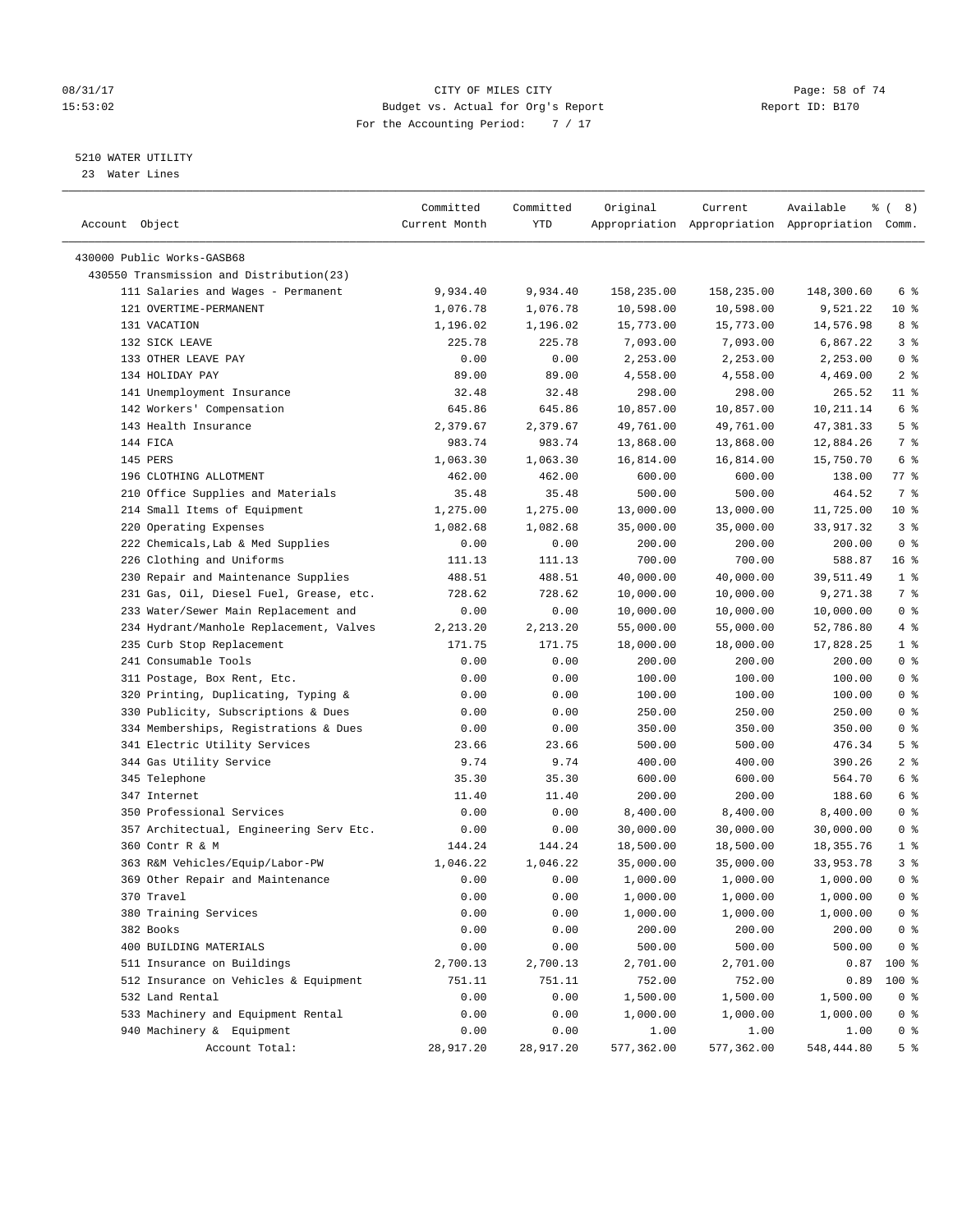#### 08/31/17 Page: 59 of 74 15:53:02 Budget vs. Actual for Org's Report Report ID: B170 For the Accounting Period: 7 / 17

5210 WATER UTILITY

23 Water Lines

| Object<br>Account                           | Committed<br>Current Month | Committed<br><b>YTD</b> | Original   | Current<br>Appropriation Appropriation | Available<br>Appropriation | $\frac{6}{6}$ ( 8)<br>Comm. |
|---------------------------------------------|----------------------------|-------------------------|------------|----------------------------------------|----------------------------|-----------------------------|
| Account Group Total:                        | 28,917.20                  | 28,917.20               | 577,362.00 | 577,362.00                             | 548,444.80                 | 5 <sup>8</sup>              |
| 490000 DEBT SERVICE<br>490200 Revenue Bonds |                            |                         |            |                                        |                            |                             |
| 611 Principal-NE Wtr Line Phase II          | 0.00                       | 0.00                    | 17,000.00  | 17,000.00                              | 17,000.00                  | 0 <sup>8</sup>              |
| 615 Principal-Northeast Water Ln \$2.2      | 0.00                       | 0.00                    | 64,000.00  | 64,000.00                              | 64,000.00                  | 0 <sup>8</sup>              |
| 616 Principal-Carbon Hill Water Tank \$2.2  | 0.00                       | 0.00                    | 62,000.00  | 62,000.00                              | 62,000.00                  | 0 <sup>8</sup>              |
| 617 Principal - NE Wtr Line \$500k          | 0.00                       | 0.00                    | 15,000.00  | 15,000.00                              | 15,000.00                  | 0 <sup>8</sup>              |
| 618 Principal-Carbon Hill \$500k            | 0.00                       | 0.00                    | 15,000.00  | 15,000.00                              | 15,000.00                  | 0 <sup>8</sup>              |
| 622 Interest-NE Wtr Line Phase II           | 0.00                       | 0.00                    | 1,564.00   | 1,564.00                               | 1,564.00                   | 0 <sup>8</sup>              |
| 631 Interest - NE Wtr Line \$500k           | 0.00                       | 0.00                    | 10,822.00  | 10,822.00                              | 10,822.00                  | 0 <sup>8</sup>              |
| 632 Interest - Carbon Hill Wtr Tank \$500k  | 0.00                       | 0.00                    | 10,822.00  | 10,822.00                              | 10,822.00                  | 0 <sup>8</sup>              |
| 634 Interest-Northeast Wtr Ln \$2.2         | 0.00                       | 0.00                    | 52,590.00  | 52,590.00                              | 52,590.00                  | 0 <sup>8</sup>              |
| 638 Interest-Carbon Hill Tank \$2.2         | 0.00                       | 0.00                    | 51,225.00  | 51,225.00                              | 51,225.00                  | 0 <sup>8</sup>              |
| Account Total:                              | 0.00                       | 0.00                    | 300,023.00 | 300,023.00                             | 300,023.00                 | 0 <sup>8</sup>              |
| Account Group Total:                        | 0.00                       | 0.00                    | 300,023.00 | 300,023.00                             | 300,023.00                 | 0 <sup>8</sup>              |
| Organization Total:                         | 28,917.20                  | 28,917.20               | 877,385.00 | 877,385.00                             | 848,467.80                 | 3%                          |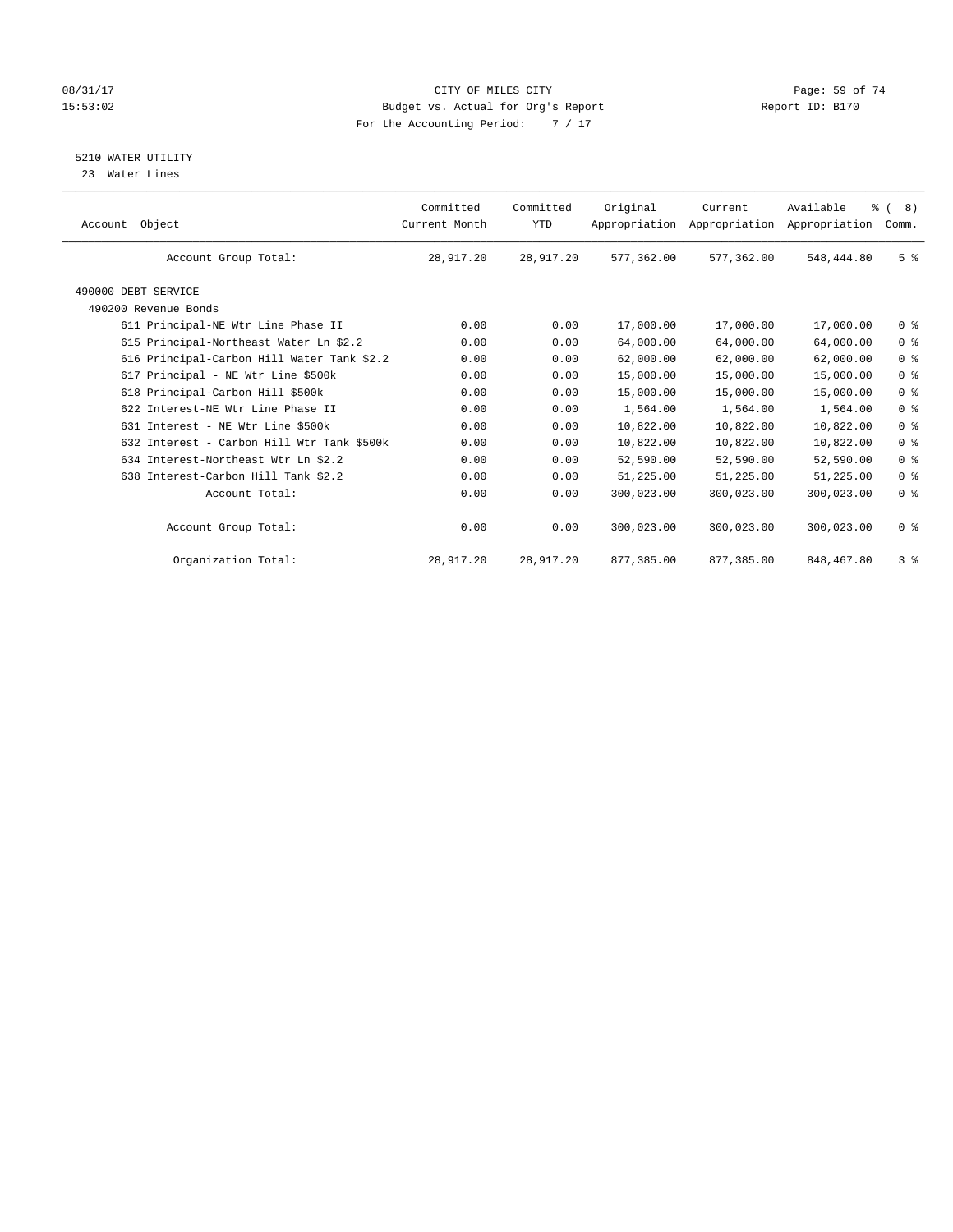#### 08/31/17 Page: 60 of 74 15:53:02 Budget vs. Actual for Org's Report Report ID: B170 For the Accounting Period: 7 / 17

#### 5210 WATER UTILITY

25 Water Administration

| Account Object |                                           | Committed<br>Current Month | Committed<br><b>YTD</b> | Original   | Current    | Available<br>Appropriation Appropriation Appropriation Comm. | $\frac{6}{6}$ ( 8) |
|----------------|-------------------------------------------|----------------------------|-------------------------|------------|------------|--------------------------------------------------------------|--------------------|
|                |                                           |                            |                         |            |            |                                                              |                    |
|                | 430000 Public Works-GASB68                |                            |                         |            |            |                                                              |                    |
|                | 430510 Water Administration(25)           |                            |                         |            |            |                                                              |                    |
|                | 111 Salaries and Wages - Permanent        | 1,678.01                   | 1,678.01                | 29, 217.00 | 29, 217.00 | 27,538.99                                                    | 6 %                |
|                | 121 OVERTIME-PERMANENT                    | 0.00                       | 0.00                    | 250.00     | 250.00     | 250.00                                                       | 0 <sup>8</sup>     |
|                | 131 VACATION                              | 232.48                     | 232.48                  | 1,500.00   | 1,500.00   | 1,267.52                                                     | 15 <sup>8</sup>    |
|                | 132 SICK LEAVE                            | 160.03                     | 160.03                  | 1,000.00   | 1,000.00   | 839.97                                                       | 16 <sup>°</sup>    |
|                | 133 OTHER LEAVE PAY                       | 0.00                       | 0.00                    | 154.00     | 154.00     | 154.00                                                       | 0 <sup>8</sup>     |
|                | 141 Unemployment Insurance                | 5.47                       | 5.47                    | 49.00      | 49.00      | 43.53                                                        | 11 <sup>8</sup>    |
|                | 142 Workers' Compensation                 | 24.61                      | 24.61                   | 395.00     | 395.00     | 370.39                                                       | 6 %                |
|                | 143 Health Insurance                      | 375.24                     | 375.24                  | 4,718.00   | 4,718.00   | 4,342.76                                                     | 8 %                |
|                | 144 FICA                                  | 165.99                     | 165.99                  | 2,458.00   | 2,458.00   | 2,292.01                                                     | 7 <sup>°</sup>     |
|                | 145 PERS                                  | 176.36                     | 176.36                  | 2,721.00   | 2,721.00   | 2,544.64                                                     | 6 %                |
|                | 196 CLOTHING ALLOTMENT                    | 116.25                     | 116.25                  | 150.00     | 150.00     | 33.75                                                        | 78 %               |
|                | 210 Office Supplies and Materials         | 21.92                      | 21.92                   | 2,250.00   | 2,250.00   | 2,228.08                                                     | 1 <sup>8</sup>     |
|                | 214 Small Items of Equipment              | 0.00                       | 0.00                    | 3,000.00   | 3,000.00   | 3,000.00                                                     | 0 <sup>8</sup>     |
|                | 220 Operating Expenses                    | 451.50                     | 451.50                  | 2,200.00   | 2,200.00   | 1,748.50                                                     | $21$ %             |
|                | 230 Repair and Maintenance Supplies       | 0.00                       | 0.00                    | 800.00     | 800.00     | 800.00                                                       | 0 <sup>8</sup>     |
|                | 311 Postage, Box Rent, Etc.               | 559.94                     | 559.94                  | 7,000.00   | 7,000.00   | 6,440.06                                                     | 8 %                |
|                | 320 Printing, Duplicating, Typing &       | 0.00                       | 0.00                    | 1,500.00   | 1,500.00   | 1,500.00                                                     | 0 <sup>8</sup>     |
|                | 330 Publicity, Subscriptions & Dues       | 0.00                       | 0.00                    | 1,300.00   | 1,300.00   | 1,300.00                                                     | 0 <sup>8</sup>     |
|                | 345 Telephone                             | 45.55                      | 45.55                   | 600.00     | 600.00     | 554.45                                                       | 8 %                |
|                | 347 Internet                              | 11.47                      | 11.47                   | 200.00     | 200.00     | 188.53                                                       | 6 %                |
|                | 350 Professional Services                 | 3.21                       | 3.21                    | 4,000.00   | 4,000.00   | 3,996.79                                                     | 0 <sup>8</sup>     |
|                | 360 Contr R & M                           | 6,460.11                   | 6,460.11                | 8,100.00   | 8,100.00   | 1,639.89                                                     | 80 %               |
|                | 370 Travel                                | 0.00                       | 0.00                    | 500.00     | 500.00     | 500.00                                                       | 0 <sup>8</sup>     |
|                | 380 Training Services                     | 50.00                      | 50.00                   | 500.00     | 500.00     | 450.00                                                       | $10*$              |
|                | 382 Books                                 | 0.00                       | 0.00                    | 100.00     | 100.00     | 100.00                                                       | 0 <sup>8</sup>     |
|                | 513 Liability                             | 4,586.23                   | 4,586.23                | 4,587.00   | 4,587.00   | 0.77                                                         | $100*$             |
|                | 531 Building & Office Rental              | 500.00                     | 500.00                  | 6,000.00   | 6,000.00   | 5,500.00                                                     | 8 %                |
|                | 810 Losses (Bad debt expense - Enterprise | 0.00                       | 0.00                    | 500.00     | 500.00     | 500.00                                                       | 0 <sup>8</sup>     |
|                | Account Total:                            | 15,624.37                  | 15,624.37               | 85,749.00  | 85,749.00  | 70,124.63                                                    | 18 <sup>8</sup>    |
|                | Account Group Total:                      | 15,624.37                  | 15,624.37               | 85,749.00  | 85,749.00  | 70,124.63                                                    | 18 <sup>8</sup>    |
|                | 520000 OTHER FINANCING USES               |                            |                         |            |            |                                                              |                    |
|                | 521000 Interfund Operating Transfers Out  |                            |                         |            |            |                                                              |                    |
|                | 820 Transfers to Other Funds              | 3,838.58                   | 3,838.58                | 57,316.00  | 57,316.00  | 53, 477. 42                                                  | 7 %                |
|                | Account Total:                            | 3,838.58                   | 3,838.58                | 57,316.00  | 57,316.00  | 53, 477. 42                                                  | $7\degree$         |
|                | Account Group Total:                      | 3,838.58                   | 3,838.58                | 57,316.00  | 57,316.00  | 53, 477. 42                                                  | 7 %                |
|                | Organization Total:                       | 19,462.95                  | 19,462.95               | 143,065.00 | 143,065.00 | 123,602.05                                                   | $14*$              |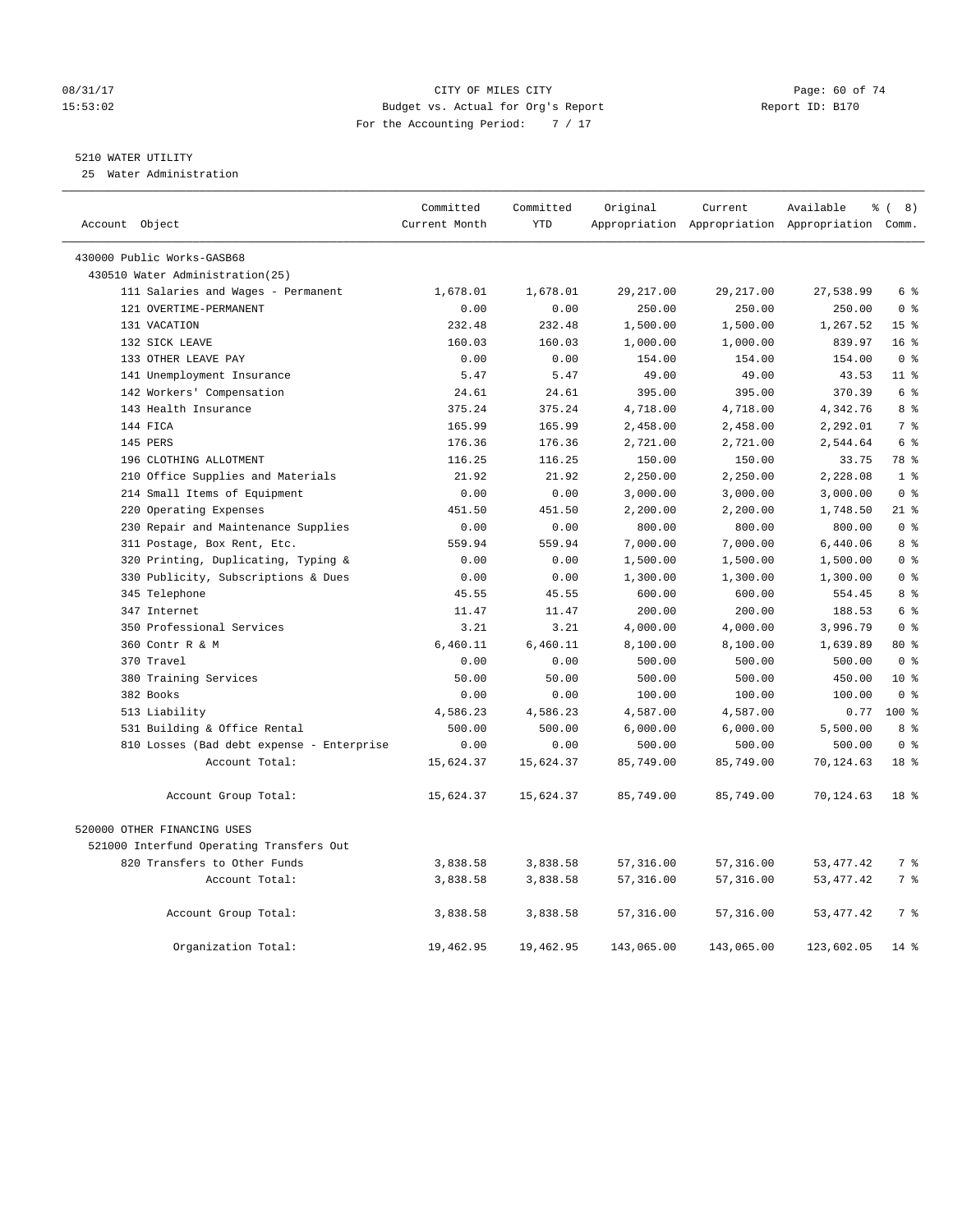#### 08/31/17 Page: 61 of 74 15:53:02 Budget vs. Actual for Org's Report Report ID: B170 For the Accounting Period: 7 / 17

# 5210 WATER UTILITY

80 Water Purification

| Account Object                          | Committed<br>Current Month | Committed<br>YTD | Original   | Current    | Available<br>Appropriation Appropriation Appropriation Comm. | % (8)           |
|-----------------------------------------|----------------------------|------------------|------------|------------|--------------------------------------------------------------|-----------------|
| 430000 Public Works-GASB68              |                            |                  |            |            |                                                              |                 |
| 430540 Water Purification and Treatment |                            |                  |            |            |                                                              |                 |
| 210 Office Supplies and Materials       | 0.00                       | 0.00             | 200.00     | 200.00     | 200.00                                                       | 0 <sup>8</sup>  |
| 214 Small Items of Equipment            | 687.20                     | 687.20           | 6,100.00   | 6,100.00   | 5,412.80                                                     | $11$ %          |
| 220 Operating Expenses                  | 249.82                     | 249.82           | 3,000.00   | 3,000.00   | 2,750.18                                                     | 8 %             |
| 222 Chemicals, Lab & Med Supplies       | 7,608.32                   | 7,608.32         | 58,350.00  | 58,350.00  | 50,741.68                                                    | 13 <sup>8</sup> |
| 226 Clothing and Uniforms               | 0.00                       | 0.00             | 500.00     | 500.00     | 500.00                                                       | 0 <sup>8</sup>  |
| 230 Repair and Maintenance Supplies     | 590.76                     | 590.76           | 9,500.00   | 9,500.00   | 8,909.24                                                     | 6 %             |
| 231 Gas, Oil, Diesel Fuel, Grease, etc. | 63.71                      | 63.71            | 1,000.00   | 1,000.00   | 936.29                                                       | 6 %             |
| 241 Consumable Tools                    | 0.00                       | 0.00             | 150.00     | 150.00     | 150.00                                                       | 0 <sup>8</sup>  |
| 311 Postage, Box Rent, Etc.             | 2.05                       | 2.05             | 150.00     | 150.00     | 147.95                                                       | 1 <sup>°</sup>  |
| 320 Printing, Duplicating, Typing &     | 0.00                       | 0.00             | 100.00     | 100.00     | 100.00                                                       | 0 <sup>8</sup>  |
| 330 Publicity, Subscriptions & Dues     | 0.00                       | 0.00             | 400.00     | 400.00     | 400.00                                                       | 0 <sup>8</sup>  |
| 334 Memberships, Registrations & Dues   | 125.00                     | 125.00           | 450.00     | 450.00     | 325.00                                                       | $28$ %          |
| 352 Wtr/Swr Lab Testing                 | 321.00                     | 321.00           | 10,000.00  | 10,000.00  | 9,679.00                                                     | 3 <sup>8</sup>  |
| 357 Architectual, Engineering Serv Etc. | 0.00                       | 0.00             | 12,000.00  | 12,000.00  | 12,000.00                                                    | 0 <sup>8</sup>  |
| 360 Contr R & M                         | 282.26                     | 282.26           | 6,000.00   | 6,000.00   | 5,717.74                                                     | 5 <sup>8</sup>  |
| 369 Other Repair and Maintenance        | 0.00                       | 0.00             | 1,500.00   | 1,500.00   | 1,500.00                                                     | 0 <sup>8</sup>  |
| 370 Travel                              | 205.30                     | 205.30           | 1,500.00   | 1,500.00   | 1,294.70                                                     | $14*$           |
| 380 Training Services                   | 0.00                       | 0.00             | 1,250.00   | 1,250.00   | 1,250.00                                                     | 0 <sup>8</sup>  |
| 382 Books                               | 0.00                       | 0.00             | 200.00     | 200.00     | 200.00                                                       | 0 <sup>8</sup>  |
| 533 Machinery and Equipment Rental      | 0.00                       | 0.00             | 1,000.00   | 1,000.00   | 1,000.00                                                     | 0 <sup>8</sup>  |
| 930 Improvements Other than Buildings   | 0.00                       | 0.00             | 1.00       | 1.00       | 1.00                                                         | 0 <sup>8</sup>  |
| Account Total:                          | 10,135.42                  | 10,135.42        | 113,351.00 | 113,351.00 | 103, 215.58                                                  | 9 <sub>8</sub>  |
| Account Group Total:                    | 10,135.42                  | 10,135.42        | 113,351.00 | 113,351.00 | 103, 215.58                                                  | 9 <sub>8</sub>  |
| Organization Total:                     | 10,135.42                  | 10,135.42        | 113,351.00 | 113,351.00 | 103, 215.58                                                  | 9%              |
|                                         |                            |                  |            |            |                                                              |                 |

Fund Total: 111,218.83 111,218.83 1,741,275.00 1,741,275.00 1,630,056.17 6 %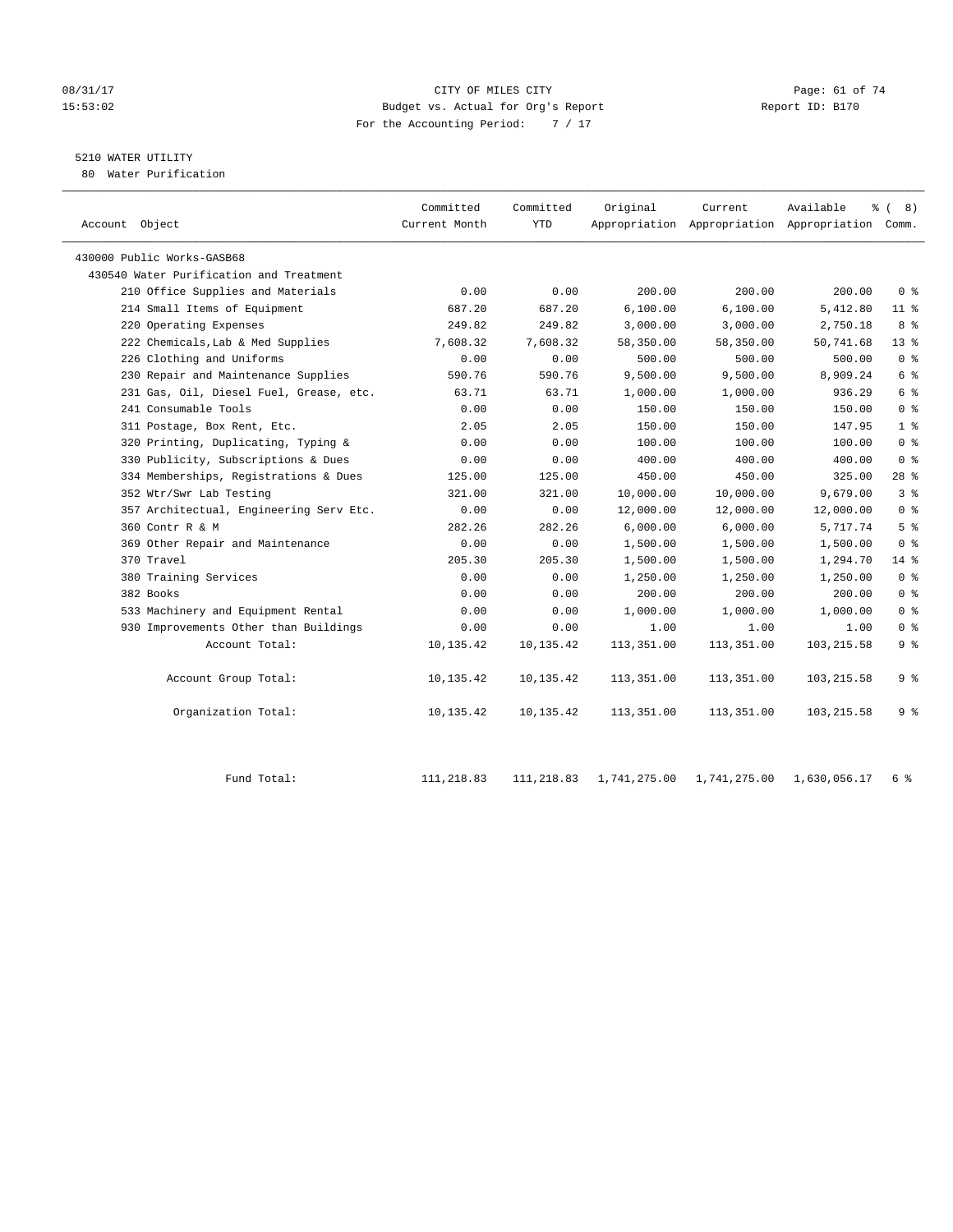#### 08/31/17 Page: 62 of 74 15:53:02 Budget vs. Actual for Org's Report Report ID: B170 For the Accounting Period: 7 / 17

————————————————————————————————————————————————————————————————————————————————————————————————————————————————————————————————————

#### 5310 SEWER UTILITY

29 Sewer Administration

|                                           | Committed     | Committed    | Original        | Current                                         | Available  | ී (<br>8)               |
|-------------------------------------------|---------------|--------------|-----------------|-------------------------------------------------|------------|-------------------------|
| Account Object                            | Current Month | YTD          |                 | Appropriation Appropriation Appropriation Comm. |            |                         |
| 430000 Public Works-GASB68                |               |              |                 |                                                 |            |                         |
| 430610 Sewer Administration(29)           |               |              |                 |                                                 |            |                         |
| 111 Salaries and Wages - Permanent        | 1,677.60      | 1,677.60     | 29,217.00       | 29,217.00                                       | 27,539.40  | 6 %                     |
| 121 OVERTIME-PERMANENT                    | 0.00          | 0.00         | 250.00          | 250.00                                          | 250.00     | 0 <sup>8</sup>          |
| 131 VACATION                              | 232.48        | 232.48       | 1,500.00        | 1,500.00                                        | 1,267.52   | 15 <sup>8</sup>         |
| 132 SICK LEAVE                            | 159.87        | 159.87       |                 | 1,000.00                                        | 840.13     | 16 <sup>°</sup>         |
| 133 OTHER LEAVE PAY                       |               |              | 1,000.00        | 154.00                                          | 154.00     | 0 <sup>8</sup>          |
| 141 Unemployment Insurance                | 0.00<br>5.46  | 0.00<br>5.46 | 154.00<br>49.00 | 49.00                                           | 43.54      | $11$ %                  |
| 142 Workers' Compensation                 | 24.59         | 24.59        | 395.00          | 395.00                                          | 370.41     | 6 %                     |
| 143 Health Insurance                      | 375.10        | 375.10       | 4,718.00        |                                                 | 4,342.90   | 8 %                     |
| 144 FICA                                  | 165.97        |              | 2,458.00        | 4,718.00                                        | 2,292.03   | 7 %                     |
| 145 PERS                                  |               | 165.97       |                 | 2,458.00                                        |            | 6 %                     |
|                                           | 174.27        | 174.27       | 2,721.00        | 2,721.00                                        | 2,546.73   | $103$ %                 |
| 196 CLOTHING ALLOTMENT                    | 116.25        | 116.25       | 113.00          | 113.00                                          | $-3.25$    | 1 <sup>°</sup>          |
| 210 Office Supplies and Materials         | 21.93         | 21.93        | 2,000.00        | 2,000.00                                        | 1,978.07   |                         |
| 214 Small Items of Equipment              | 0.00          | 0.00         | 3,000.00        | 3,000.00                                        | 3,000.00   | 0 <sup>8</sup>          |
| 220 Operating Expenses                    | 451.51        | 451.51       | 2,500.00        | 2,500.00                                        | 2,048.49   | 18 %                    |
| 230 Repair and Maintenance Supplies       | 0.00          | 0.00         | 800.00          | 800.00                                          | 800.00     | 0 <sup>8</sup>          |
| 311 Postage, Box Rent, Etc.               | 559.95        | 559.95       | 7,000.00        | 7,000.00                                        | 6,440.05   | 8 %                     |
| 320 Printing, Duplicating, Typing &       | 0.00          | 0.00         | 1,500.00        | 1,500.00                                        | 1,500.00   | 0 <sup>8</sup>          |
| 330 Publicity, Subscriptions & Dues       | 0.00          | 0.00         | 1,300.00        | 1,300.00                                        | 1,300.00   | 0 <sup>8</sup>          |
| 345 Telephone                             | 45.53         | 45.53        | 600.00          | 600.00                                          | 554.47     | 8 %                     |
| 347 Internet                              | 19.51         | 19.51        | 200.00          | 200.00                                          | 180.49     | $10*$<br>0 <sup>8</sup> |
| 350 Professional Services                 | 3.21          | 3.21         | 4,000.00        | 4,000.00                                        | 3,996.79   |                         |
| 360 Contr R & M                           | 6,396.19      | 6,396.19     | 8,100.00        | 8,100.00                                        | 1,703.81   | <b>79 응</b>             |
| 370 Travel                                | 0.00          | 0.00         | 500.00          | 500.00                                          | 500.00     | 0 <sup>8</sup>          |
| 380 Training Services                     | 50.00         | 50.00        | 500.00          | 500.00                                          | 450.00     | $10*$                   |
| 382 Books                                 | 0.00          | 0.00         | 100.00          | 100.00                                          | 100.00     | 0 <sup>8</sup>          |
| 531 Building & Office Rental              | 333.33        | 333.33       | 6,000.00        | 6,000.00                                        | 5,666.67   | 6 %                     |
| 540 Special Assessments                   | 0.00          | 0.00         | 4,000.00        | 4,000.00                                        | 4,000.00   | 0 <sup>8</sup>          |
| 810 Losses (Bad debt expense - Enterprise | 0.00          | 0.00         | 500.00          | 500.00                                          | 500.00     | 0 <sup>8</sup>          |
| Account Total:                            | 10,812.75     | 10,812.75    | 85,175.00       | 85,175.00                                       | 74,362.25  | $13*$                   |
| Account Group Total:                      | 10,812.75     | 10,812.75    | 85,175.00       | 85,175.00                                       | 74,362.25  | $13*$                   |
| 490000 DEBT SERVICE                       |               |              |                 |                                                 |            |                         |
| 490200 Revenue Bonds                      |               |              |                 |                                                 |            |                         |
| 608 Prpl-Wastewater Project Phase I       | 0.00          | 0.00         | 65,000.00       | 65,000.00                                       | 65,000.00  | 0 %                     |
| 619 Principal-WWTP Phase II               | 127,000.00    | 127,000.00   | 249,000.00      | 249,000.00                                      | 122,000.00 | 51 %                    |
| 626 Interest-Wastewater Project Phase I   | 0.00          | 0.00         | 14,081.00       | 14,081.00                                       | 14,081.00  | 0 <sup>8</sup>          |
| 639 Interest-WWTP Phase II                | 7,040.05      | 7,040.05     | 152,800.00      | 152,800.00                                      | 145,759.95 | 5 <sup>°</sup>          |
| Account Total:                            | 134,040.05    | 134,040.05   | 480,881.00      | 480,881.00                                      | 346,840.95 | 28 %                    |
|                                           |               |              |                 |                                                 |            |                         |
| Account Group Total:                      | 134,040.05    | 134,040.05   | 480,881.00      | 480,881.00                                      | 346,840.95 | $28$ %                  |
| 510000 MISCELLANEOUS                      |               |              |                 |                                                 |            |                         |
| 510330 Comprehensive Liability Insurance  |               |              |                 |                                                 |            |                         |
| 513 Liability                             | 5,791.59      | 5,791.59     | 5,792.00        | 5,792.00                                        |            | $0.41$ 100 %            |
| Account Total:                            | 5,791.59      | 5,791.59     | 5,792.00        | 5,792.00                                        |            | $0.41$ 100 %            |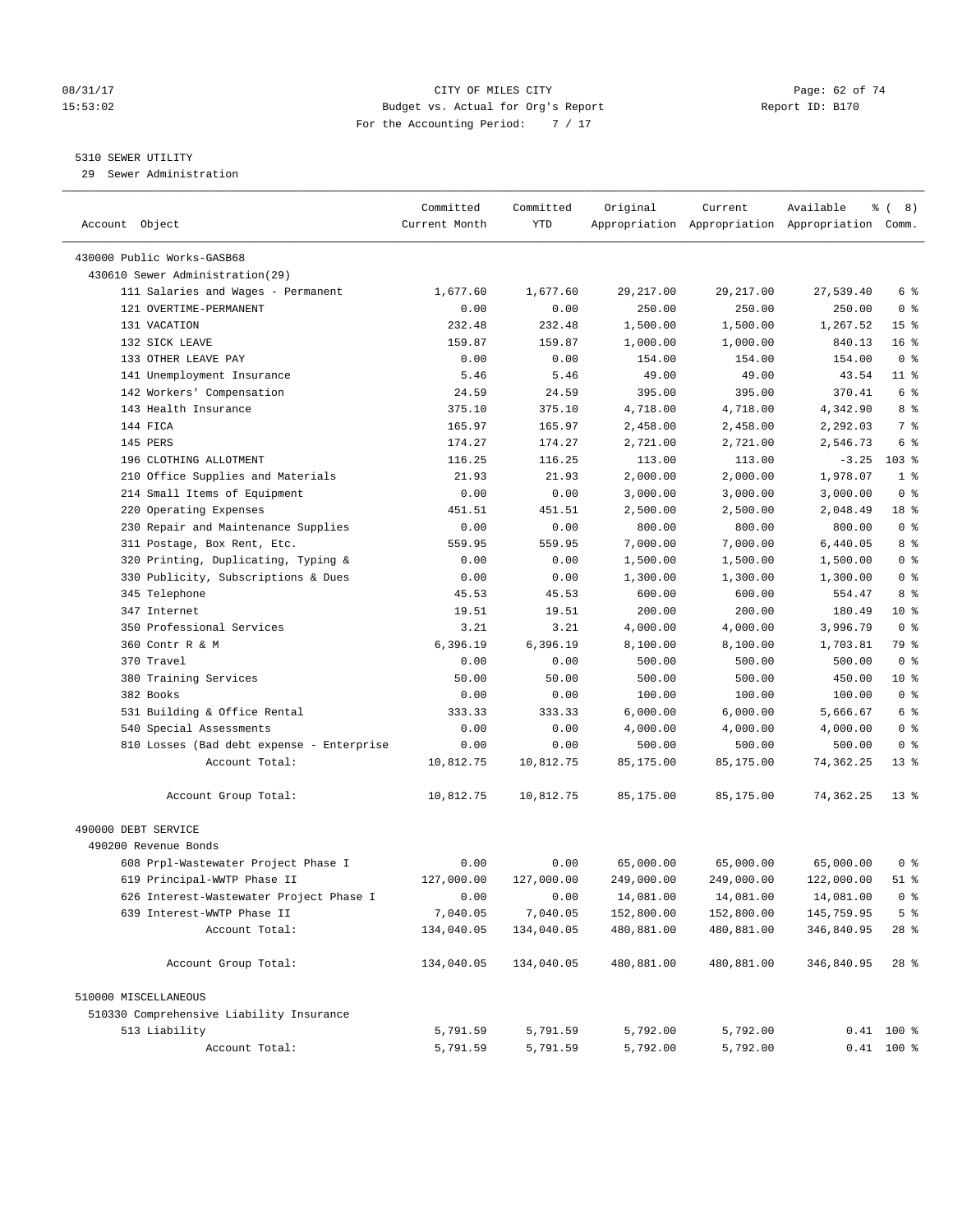#### 08/31/17 Page: 63 of 74 15:53:02 Budget vs. Actual for Org's Report Report ID: B170 For the Accounting Period: 7 / 17

### 5310 SEWER UTILITY

29 Sewer Administration

| Object<br>Account                                                       | Committed<br>Current Month | Committed<br>YTD | Original<br>Appropriation | Current<br>Appropriation | Available<br>Appropriation | ී (<br>8)<br>Comm. |
|-------------------------------------------------------------------------|----------------------------|------------------|---------------------------|--------------------------|----------------------------|--------------------|
| Account Group Total:                                                    | 5,791.59                   | 5,791.59         | 5,792.00                  | 5,792.00                 |                            | $0.41$ 100 %       |
| 520000 OTHER FINANCING USES<br>521000 Interfund Operating Transfers Out |                            |                  |                           |                          |                            |                    |
| 820 Transfers to Other Funds                                            | 2,700.00                   | 2,700.00         | 43,653.00                 | 43,653.00                | 40,953.00                  | 6 %                |
| Account Total:                                                          | 2,700.00                   | 2,700.00         | 43,653.00                 | 43,653.00                | 40,953.00                  | 6 %                |
| Account Group Total:                                                    | 2,700.00                   | 2,700.00         | 43,653.00                 | 43,653.00                | 40,953.00                  | 6 %                |
| Organization Total:                                                     | 153, 344.39                | 153, 344, 39     | 615,501.00                | 615,501.00               | 462,156.61                 | $25$ $\frac{6}{5}$ |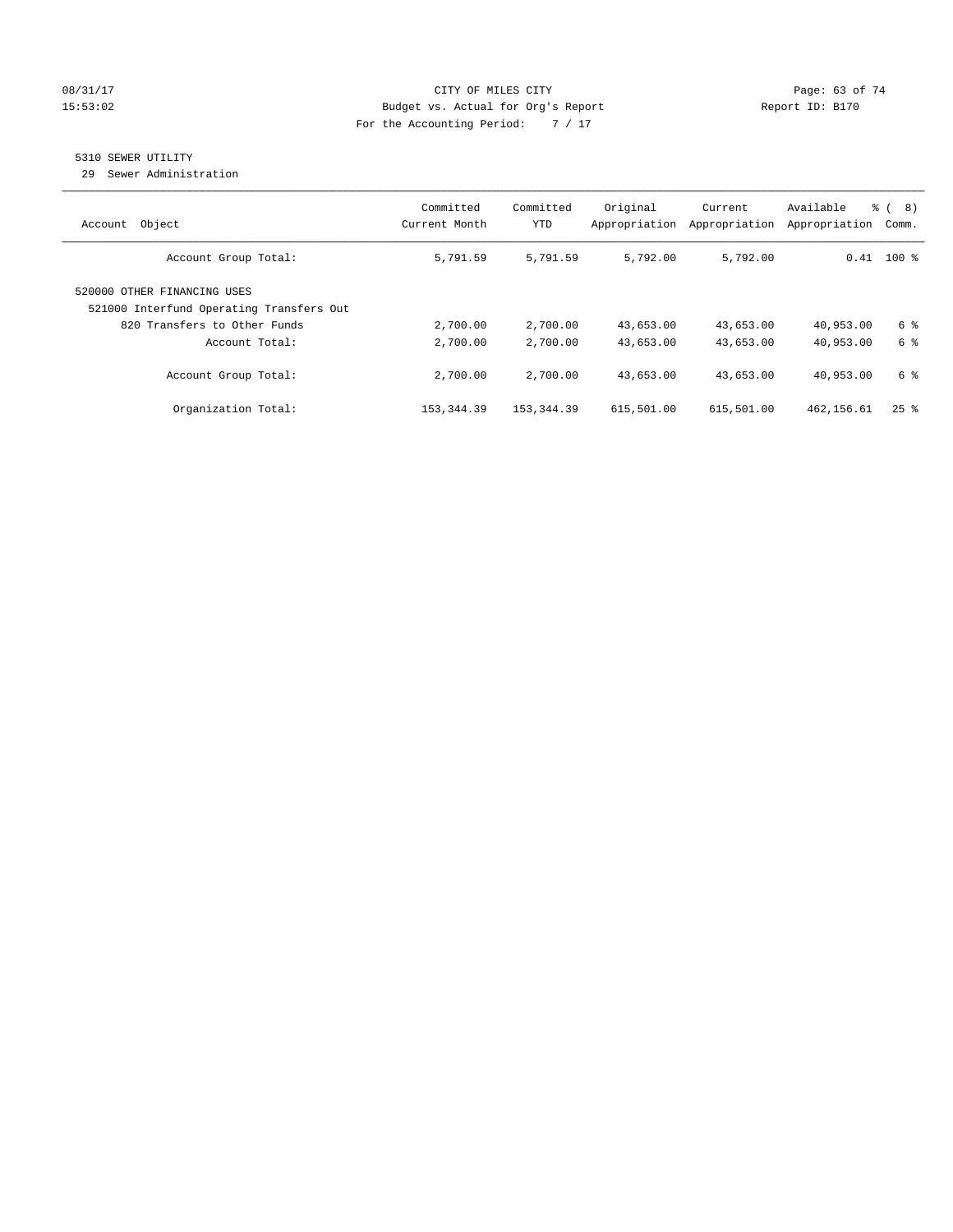#### 08/31/17 Page: 64 of 74 15:53:02 Budget vs. Actual for Org's Report Report ID: B170 For the Accounting Period: 7 / 17

————————————————————————————————————————————————————————————————————————————————————————————————————————————————————————————————————

#### 5310 SEWER UTILITY

31 Sewer Lines

| Account Object                               | Committed<br>Current Month | Committed<br>YTD | Original         | Current          | Available<br>Appropriation Appropriation Appropriation Comm. | १८) ह                            |
|----------------------------------------------|----------------------------|------------------|------------------|------------------|--------------------------------------------------------------|----------------------------------|
|                                              |                            |                  |                  |                  |                                                              |                                  |
| 430000 Public Works-GASB68                   |                            |                  |                  |                  |                                                              |                                  |
| 430630 Sewer Collection and Transmission(31) |                            |                  |                  |                  |                                                              |                                  |
| 111 Salaries and Wages - Permanent           | 9,691.97                   | 9,691.97         | 146,238.00       | 146,238.00       | 136,546.03                                                   | 7 %                              |
| 121 OVERTIME-PERMANENT                       | 1,076.16                   | 1,076.16         | 10,598.00        | 10,598.00        | 9,521.84                                                     | $10*$                            |
| 131 VACATION                                 | 1,099.28                   | 1,099.28         | 15,773.00        | 15,773.00        | 14,673.72                                                    | 7 %                              |
| 132 SICK LEAVE                               | 225.78                     | 225.78           | 7,093.00         | 7,093.00         | 6,867.22                                                     | 3 <sup>8</sup>                   |
| 133 OTHER LEAVE PAY                          | 0.00                       | 0.00             | 1,934.00         | 1,934.00         | 1,934.00                                                     | 0 <sup>8</sup>                   |
| 134 HOLIDAY PAY                              | 89.00                      | 89.00            | 4,558.00         | 4,558.00         | 4,469.00                                                     | 2 <sup>°</sup>                   |
| 141 Unemployment Insurance                   | 31.63                      | 31.63            | 280.00           | 280.00           | 248.37                                                       | $11$ %                           |
| 142 Workers' Compensation                    | 629.39                     | 629.39           | 10,187.00        | 10,187.00        | 9,557.61                                                     | 6 <sup>°</sup>                   |
| 143 Health Insurance                         | 2,336.80                   | 2,336.80         | 30,729.00        | 30,729.00        | 28,392.20                                                    | 8 %                              |
| 144 FICA                                     | 957.32                     | 957.32           | 14,244.00        | 14,244.00        | 13,286.68                                                    | 7 %                              |
| 145 PERS                                     | 1,026.53                   | 1,026.53         | 15,771.00        | 15,771.00        | 14,744.47                                                    | 7 %                              |
| 196 CLOTHING ALLOTMENT                       | 453.00                     | 453.00           | 570.00           | 570.00           | 117.00                                                       | 79 %                             |
| 210 Office Supplies and Materials            | 35.46                      | 35.46            | 350.00           | 350.00           | 314.54                                                       | $10*$                            |
| 214 Small Items of Equipment                 | 0.00                       | 0.00             | 15,750.00        | 15,750.00        | 15,750.00                                                    | 0 <sup>8</sup>                   |
| 220 Operating Expenses                       | 92.19                      | 92.19            | 2,600.00         | 2,600.00         | 2,507.81                                                     | 4%                               |
| 222 Chemicals, Lab & Med Supplies            | 0.00                       | 0.00             | 2,000.00         | 2,000.00         | 2,000.00                                                     | 0 <sup>8</sup>                   |
| 226 Clothing and Uniforms                    | 111.11                     | 111.11           | 700.00           | 700.00           | 588.89                                                       | 16 <sup>8</sup>                  |
| 230 Repair and Maintenance Supplies          | 2,320.00                   | 2,320.00         | 5,000.00         | 5,000.00         | 2,680.00                                                     | 46 %                             |
| 231 Gas, Oil, Diesel Fuel, Grease, etc.      | 692.75                     | 692.75           | 10,000.00        | 10,000.00        | 9,307.25                                                     | 7 %                              |
| 233 Water/Sewer Main Replacement and         | 0.00                       | 0.00             | 4,000.00         | 4,000.00         | 4,000.00                                                     | 0 <sup>8</sup>                   |
| 234 Hydrant/Manhole Replacement, Valves      | 0.00                       | 0.00             | 8,000.00         | 8,000.00         | 8,000.00                                                     | 0 <sup>8</sup>                   |
| 241 Consumable Tools                         | 0.00                       | 0.00             | 100.00           | 100.00           | 100.00                                                       | 0 <sup>8</sup>                   |
| 311 Postage, Box Rent, Etc.                  | 0.00                       | 0.00             | 50.00            | 50.00            | 50.00                                                        | 0 <sup>8</sup>                   |
| 320 Printing, Duplicating, Typing &          | 0.00                       | 0.00             | 100.00           | 100.00           | 100.00                                                       | 0 <sup>8</sup>                   |
| 330 Publicity, Subscriptions & Dues          | 0.00                       | 0.00             | 125.00           | 125.00           | 125.00                                                       | 0 <sup>8</sup><br>0 <sup>8</sup> |
| 334 Memberships, Registrations & Dues        | 0.00                       | 0.00             | 300.00           | 300.00           | 300.00                                                       | 1 <sup>°</sup>                   |
| 341 Electric Utility Services                | 23.67                      | 23.67            | 2,200.00         | 2,200.00         | 2,176.33<br>490.26                                           | 2 <sup>°</sup>                   |
| 344 Gas Utility Service<br>345 Telephone     | 9.74<br>35.36              | 9.74             | 500.00           | 500.00           | 514.64                                                       | 6 <sup>°</sup>                   |
| 347 Internet                                 | 11.40                      | 35.36<br>11.40   | 550.00<br>140.00 | 550.00<br>140.00 | 128.60                                                       | 8 %                              |
| 350 Professional Services                    | 0.00                       | 0.00             | 20,000.00        | 20,000.00        | 20,000.00                                                    | 0 <sup>8</sup>                   |
| 357 Architectual, Engineering Serv Etc.      | 0.00                       | 0.00             | 10,000.00        | 10,000.00        | 10,000.00                                                    | 0 <sup>8</sup>                   |
| 360 Contr R & M                              | 103.45                     | 103.45           | 8,000.00         | 8,000.00         | 7,896.55                                                     | 1 <sup>8</sup>                   |
| 363 R&M Vehicles/Equip/Labor-PW              | 1,046.22                   | 1,046.22         | 30,000.00        | 30,000.00        | 28,953.78                                                    | 3%                               |
| 369 Other Repair and Maintenance             | 0.00                       | 0.00             | 1,500.00         | 1,500.00         | 1,500.00                                                     | 0 <sup>8</sup>                   |
| 370 Travel                                   | 0.00                       | 0.00             | 3,500.00         | 3,500.00         | 3,500.00                                                     | 0 <sup>8</sup>                   |
| 380 Training Services                        | 0.00                       | 0.00             | 1,000.00         | 1,000.00         | 1,000.00                                                     | 0 <sup>8</sup>                   |
| 382 Books                                    | 0.00                       | 0.00             | 100.00           | 100.00           | 100.00                                                       | 0 <sup>8</sup>                   |
| 400 BUILDING MATERIALS                       | 0.00                       | 0.00             | 400.00           | 400.00           | 400.00                                                       | 0 <sup>°</sup>                   |
| 512 Insurance on Vehicles & Equipment        | 1,340.45                   | 1,340.45         | 1,341.00         | 1,341.00         | 0.55                                                         | 100 %                            |
| 513 Liability                                | 0.00                       | 0.00             | 5,000.00         | 5,000.00         | 5,000.00                                                     | 0 <sup>8</sup>                   |
| 532 Land Rental                              | 194.55                     | 194.55           | 750.00           | 750.00           | 555.45                                                       | $26$ %                           |
| 533 Machinery and Equipment Rental           | 0.00                       | 0.00             | 1.00             | 1.00             | 1.00                                                         | 0 <sup>°</sup>                   |
| 940 Machinery & Equipment                    | 0.00                       | 0.00             | 117,000.00       | 117,000.00       | 117,000.00                                                   | 0 <sup>°</sup>                   |
| Account Total:                               | 23,633.21                  | 23,633.21        | 509,032.00       | 509,032.00       | 485, 398.79                                                  | 5 <sup>°</sup>                   |
| Account Group Total:                         | 23,633.21                  | 23,633.21        | 509,032.00       | 509,032.00       | 485,398.79                                                   | 5 <sup>8</sup>                   |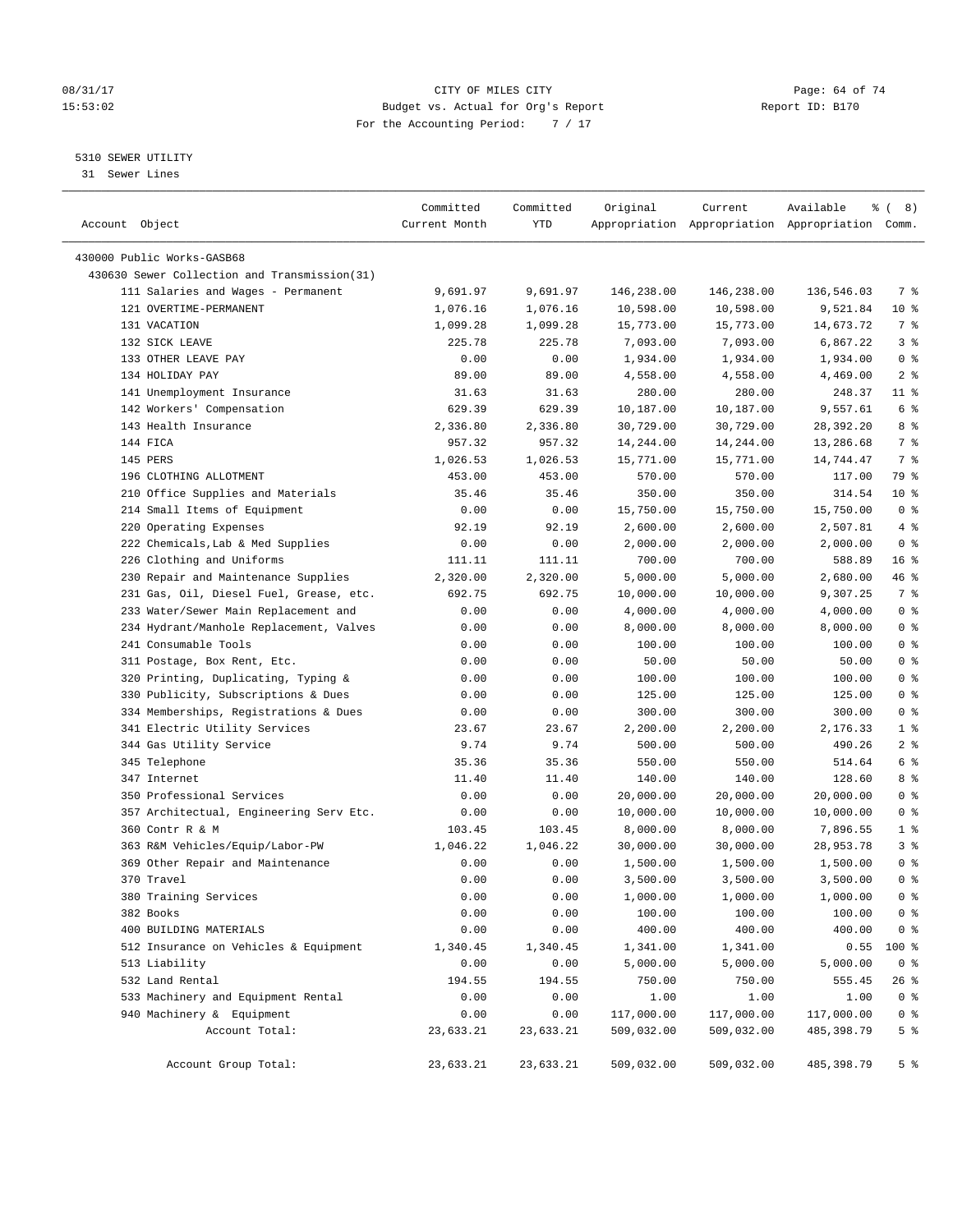#### 08/31/17 Page: 65 of 74 15:53:02 Budget vs. Actual for Org's Report Report ID: B170 For the Accounting Period: 7 / 17

# 5310 SEWER UTILITY

31 Sewer Lines

| Account Object |                     | Committed<br>Current Month | Committed<br><b>YTD</b> | Original   | Current    | Available<br>Appropriation Appropriation Appropriation Comm. | - දී ( 8) |
|----------------|---------------------|----------------------------|-------------------------|------------|------------|--------------------------------------------------------------|-----------|
|                | Organization Total: | 23,633.21                  | 23,633.21               | 509,032.00 | 509,032.00 | 485,398.79                                                   | 5 %       |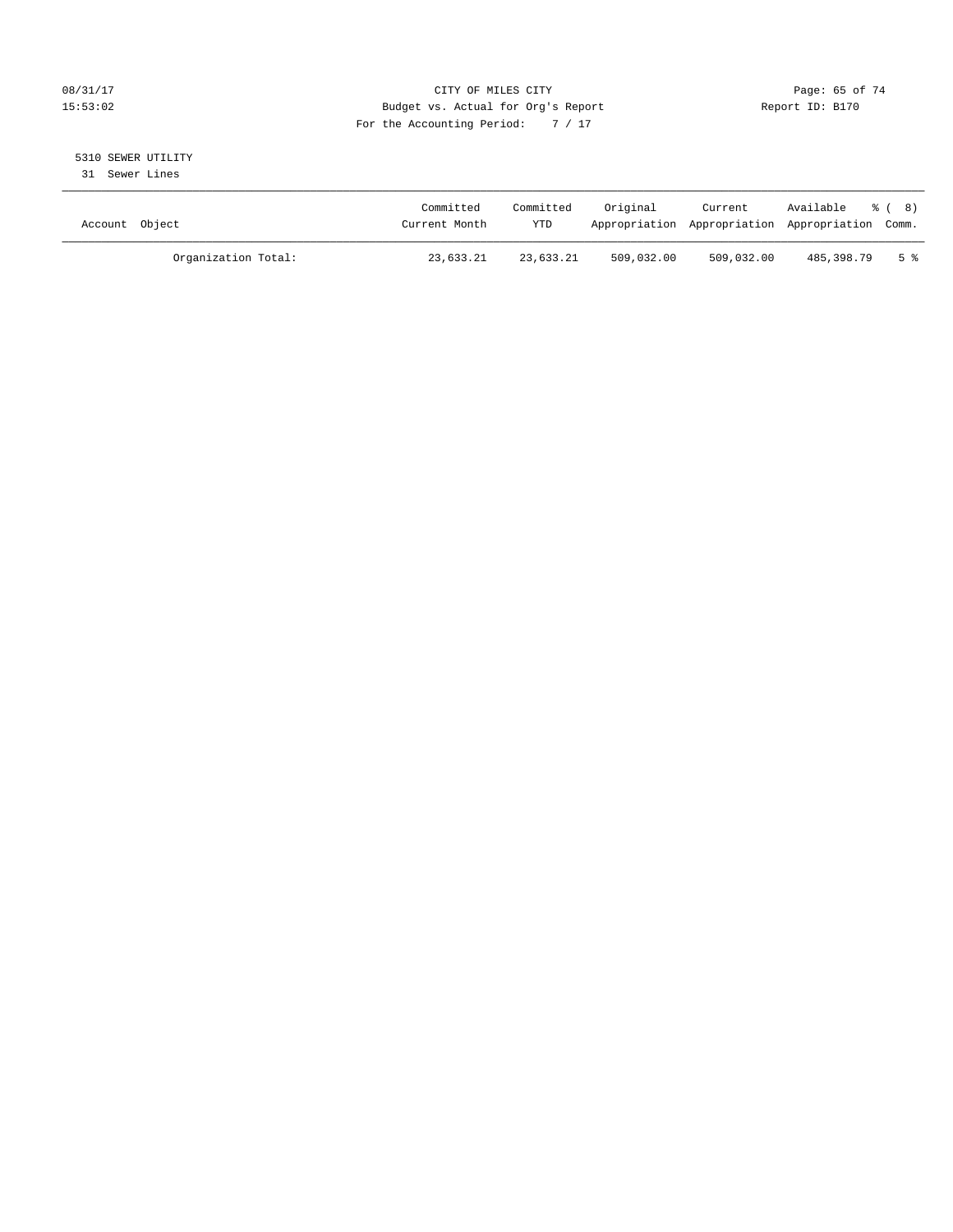#### 08/31/17 Page: 66 of 74 15:53:02 Budget vs. Actual for Org's Report Report ID: B170 For the Accounting Period: 7 / 17

### 5310 SEWER UTILITY

32 Sewer Lifts

| Account Object |                                         | Committed<br>Current Month | Committed<br><b>YTD</b> | Original   | Current    | Available<br>Appropriation Appropriation Appropriation Comm. | % (8)           |
|----------------|-----------------------------------------|----------------------------|-------------------------|------------|------------|--------------------------------------------------------------|-----------------|
|                |                                         |                            |                         |            |            |                                                              |                 |
|                | 430000 Public Works-GASB68              |                            |                         |            |            |                                                              |                 |
|                | 430690 Sewer Lift Stations(32)          |                            |                         |            |            |                                                              |                 |
|                | 111 Salaries and Wages - Permanent      | 5,571.79                   | 5,571.79                | 71,631.00  | 71,631.00  | 66,059.21                                                    | 8 %             |
|                | 121 OVERTIME-PERMANENT                  | 390.19                     | 390.19                  | 3,134.00   | 3,134.00   | 2,743.81                                                     | $12*$           |
|                | 131 VACATION                            | 562.82                     | 562.82                  | 4,206.00   | 4,206.00   | 3,643.18                                                     | $13*$           |
|                | 132 SICK LEAVE                          | 127.38                     | 127.38                  | 1,840.00   | 1,840.00   | 1,712.62                                                     | 7 %             |
|                | 133 OTHER LEAVE PAY                     | 0.00                       | 0.00                    | 1,224.00   | 1,224.00   | 1,224.00                                                     | 0 <sup>8</sup>  |
|                | 134 HOLIDAY PAY                         | 175.71                     | 175.71                  | 1,133.00   | 1,133.00   | 957.29                                                       | 16 <sup>8</sup> |
|                | 141 Unemployment Insurance              | 17.72                      | 17.72                   | 119.00     | 119.00     | 101.28                                                       | 15 <sup>°</sup> |
|                | 142 Workers' Compensation               | 403.29                     | 403.29                  | 4,635.00   | 4,635.00   | 4,231.71                                                     | 9 <sup>°</sup>  |
|                | 143 Health Insurance                    | 1,136.26                   | 1,136.26                | 13,552.00  | 13,552.00  | 12, 415.74                                                   | 8 %             |
|                | 144 FICA                                | 510.47                     | 510.47                  | 6,362.00   | 6, 362.00  | 5,851.53                                                     | 8%              |
|                | 145 PERS                                | 550.27                     | 550.27                  | 7,044.00   | 7,044.00   | 6,493.73                                                     | 8 %             |
|                | 196 CLOTHING ALLOTMENT                  | 262.50                     | 262.50                  | 250.00     | 250.00     | $-12.50$                                                     | 105 %           |
|                | 210 Office Supplies and Materials       | 67.87                      | 67.87                   | 150.00     | 150.00     | 82.13                                                        | 45%             |
|                | 214 Small Items of Equipment            | 0.00                       | 0.00                    | 17,000.00  | 17,000.00  | 17,000.00                                                    | 0 <sup>8</sup>  |
|                | 220 Operating Expenses                  | 0.00                       | 0.00                    | 1,000.00   | 1,000.00   | 1,000.00                                                     | 0 <sup>8</sup>  |
|                | 222 Chemicals, Lab & Med Supplies       | 0.00                       | 0.00                    | 1,500.00   | 1,500.00   | 1,500.00                                                     | 0 <sup>8</sup>  |
|                | 226 Clothing and Uniforms               | 0.00                       | 0.00                    | 200.00     | 200.00     | 200.00                                                       | 0 <sup>8</sup>  |
|                | 230 Repair and Maintenance Supplies     | 0.00                       | 0.00                    | 7,000.00   | 7,000.00   | 7,000.00                                                     | 0 <sup>8</sup>  |
|                | 231 Gas, Oil, Diesel Fuel, Grease, etc. | 159.28                     | 159.28                  | 2,500.00   | 2,500.00   | 2,340.72                                                     | $6\degree$      |
|                | 241 Consumable Tools                    | 0.00                       | 0.00                    | 100.00     | 100.00     | 100.00                                                       | 0 <sup>8</sup>  |
|                | 311 Postage, Box Rent, Etc.             | 0.00                       | 0.00                    | 50.00      | 50.00      | 50.00                                                        | 0 <sup>8</sup>  |
|                | 341 Electric Utility Services           | 1,279.79                   | 1,279.79                | 16,000.00  | 16,000.00  | 14,720.21                                                    | 8 <sup>8</sup>  |
|                | 344 Gas Utility Service                 | 114.36                     | 114.36                  | 1,500.00   | 1,500.00   | 1,385.64                                                     | 8 %             |
|                | 346 Garbage Service                     | 0.00                       | 0.00                    | 300.00     | 300.00     | 300.00                                                       | 0 <sup>8</sup>  |
|                | 352 Wtr/Swr Lab Testing                 | 0.00                       | 0.00                    | 250.00     | 250.00     | 250.00                                                       | 0 <sup>8</sup>  |
|                | 360 Contr R & M                         | 69.00                      | 69.00                   | 2,500.00   | 2,500.00   | 2,431.00                                                     | 3 <sup>°</sup>  |
|                | 369 Other Repair and Maintenance        | 0.00                       | 0.00                    | 1,000.00   | 1,000.00   | 1,000.00                                                     | 0 <sup>8</sup>  |
|                | 370 Travel                              | 205.30                     | 205.30                  | 625.00     | 625.00     | 419.70                                                       | 338             |
|                | 380 Training Services                   | 0.00                       | 0.00                    | 625.00     | 625.00     | 625.00                                                       | 0 <sup>8</sup>  |
|                | 382 Books                               | 0.00                       | 0.00                    | 50.00      | 50.00      | 50.00                                                        | 0 <sup>8</sup>  |
|                | 400 BUILDING MATERIALS                  | 0.00                       | 0.00                    | 100.00     | 100.00     | 100.00                                                       | 0 <sup>8</sup>  |
|                | 511 Insurance on Buildings              | 1,566.29                   | 1,566.29                | 1,567.00   | 1,567.00   |                                                              | $0.71$ 100 %    |
|                | 513 Liability                           | 0.00                       | 0.00                    | 3,750.00   | 3,750.00   | 3,750.00                                                     | 0 <sup>8</sup>  |
|                | 532 Land Rental                         | 0.00                       | 0.00                    | 700.00     | 700.00     | 700.00                                                       | 0 <sup>8</sup>  |
|                | 533 Machinery and Equipment Rental      | 0.00                       | 0.00                    | 150.00     | 150.00     | 150.00                                                       | 0 <sup>8</sup>  |
|                | Account Total:                          | 13,170.29                  | 13,170.29               | 173,747.00 | 173,747.00 | 160,576.71                                                   | 8 %             |
|                |                                         |                            |                         |            |            |                                                              |                 |
|                | Account Group Total:                    | 13,170.29                  | 13,170.29               | 173,747.00 | 173,747.00 | 160,576.71                                                   | 8 %             |
|                | Organization Total:                     | 13,170.29                  | 13,170.29               | 173,747.00 | 173,747.00 | 160,576.71                                                   | 8 %             |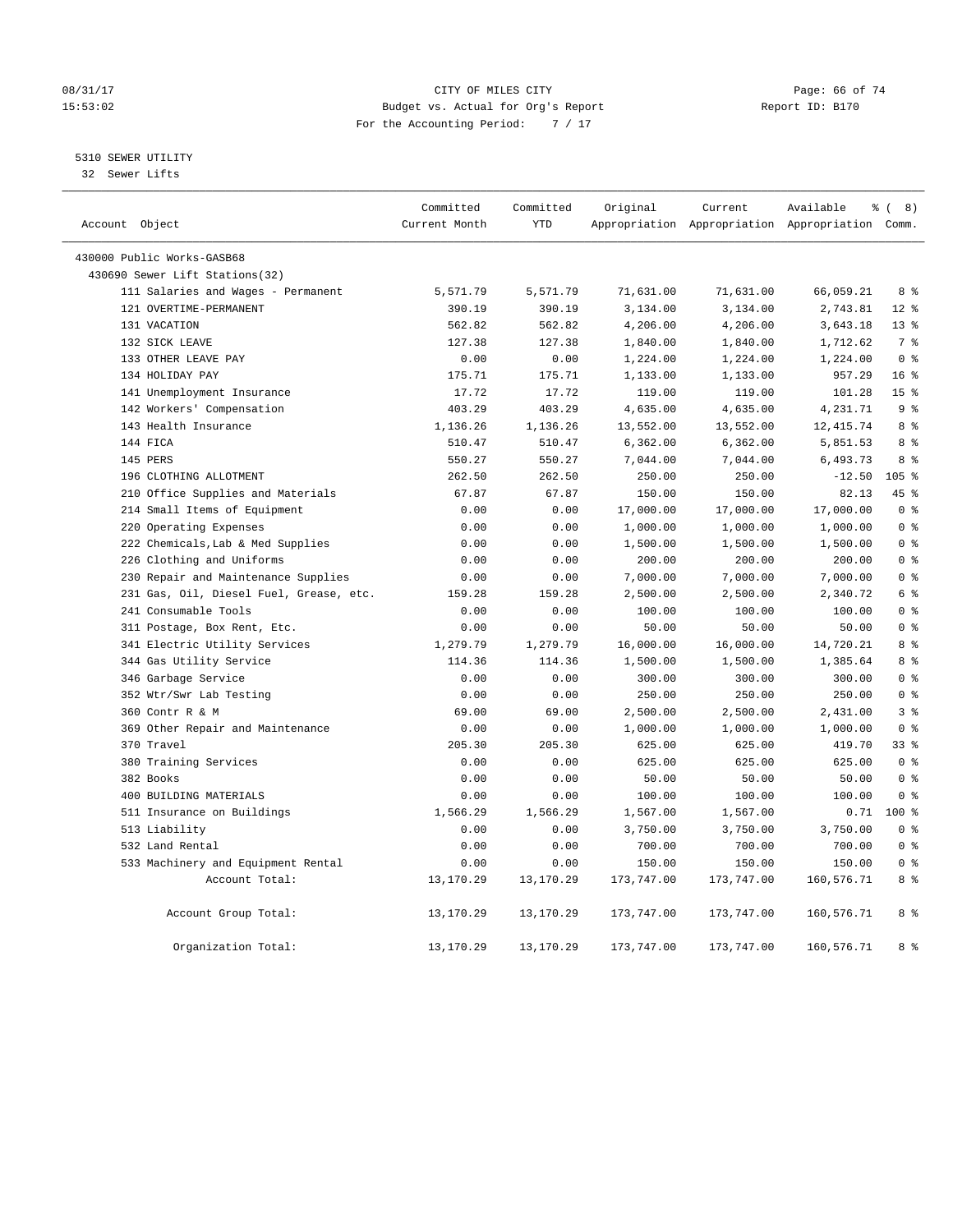#### 08/31/17 Page: 67 of 74 15:53:02 Budget vs. Actual for Org's Report Report ID: B170 For the Accounting Period: 7 / 17

————————————————————————————————————————————————————————————————————————————————————————————————————————————————————————————————————

#### 5310 SEWER UTILITY

33 Sewer Plant

|                                         | Committed     | Committed  | Original     | Current                                         | Available    | <sub>රි</sub> ( 8 ) |
|-----------------------------------------|---------------|------------|--------------|-------------------------------------------------|--------------|---------------------|
| Account Object                          | Current Month | <b>YTD</b> |              | Appropriation Appropriation Appropriation Comm. |              |                     |
| 430000 Public Works-GASB68              |               |            |              |                                                 |              |                     |
| 430640 Sewer Treatment and Disposal(33) |               |            |              |                                                 |              |                     |
| 111 Salaries and Wages - Permanent      | 8,675.87      | 8,675.87   | 116,945.00   | 116,945.00                                      | 108,269.13   | 7 %                 |
| 121 OVERTIME-PERMANENT                  | 585.21        | 585.21     | 6,848.00     | 6,848.00                                        | 6,262.79     | 9%                  |
| 131 VACATION                            | 984.71        | 984.71     | 6,309.00     | 6,309.00                                        | 5,324.29     | 16 <sup>°</sup>     |
| 132 SICK LEAVE                          | 191.16        | 191.16     | 2,810.00     | 2,810.00                                        | 2,618.84     | 7%                  |
| 133 OTHER LEAVE PAY                     | 0.00          | 0.00       | 4,192.00     | 4,192.00                                        | 4,192.00     | 0 <sup>8</sup>      |
| 134 HOLIDAY PAY                         | 263.56        | 263.56     | 2,167.00     | 2,167.00                                        | 1,903.44     | $12*$               |
| 141 Unemployment Insurance              | 27.68         | 27.68      | 194.00       | 194.00                                          | 166.32       | 14 %                |
|                                         | 628.98        | 628.98     | 7,866.00     | 7,866.00                                        | 7,237.02     | 8%                  |
| 142 Workers' Compensation               |               | 1,757.95   |              |                                                 |              | 8 %                 |
| 143 Health Insurance                    | 1,757.95      |            | 21,615.00    | 21,615.00                                       | 19,857.05    |                     |
| 144 FICA                                | 801.22        | 801.22     | 10,653.00    | 10,653.00                                       | 9,851.78     | 8 %                 |
| 145 PERS                                | 864.04        | 864.04     | 11,795.00    | 11,795.00                                       | 10,930.96    | 7 %                 |
| 196 CLOTHING ALLOTMENT                  | 405.00        | 405.00     | 351.00       | 351.00                                          | $-54.00$     | 115 %               |
| 210 Office Supplies and Materials       | 0.00          | 0.00       | 250.00       | 250.00                                          | 250.00       | 0 <sup>8</sup>      |
| 214 Small Items of Equipment            | 0.00          | 0.00       | 2,550.00     | 2,550.00                                        | 2,550.00     | 0 <sup>8</sup>      |
| 220 Operating Expenses                  | 514.25        | 514.25     | 7,000.00     | 7,000.00                                        | 6,485.75     | 7 %                 |
| 222 Chemicals, Lab & Med Supplies       | 302.40        | 302.40     | 7,000.00     | 7,000.00                                        | 6,697.60     | 4%                  |
| 226 Clothing and Uniforms               | 114.99        | 114.99     | 600.00       | 600.00                                          | 485.01       | 19 %                |
| 230 Repair and Maintenance Supplies     | 442.01        | 442.01     | 12,000.00    | 12,000.00                                       | 11,557.99    | 4%                  |
| 231 Gas, Oil, Diesel Fuel, Grease, etc. | 127.42        | 127.42     | 2,000.00     | 2,000.00                                        | 1,872.58     | 6 <sup>°</sup>      |
| 241 Consumable Tools                    | 0.00          | 0.00       | 100.00       | 100.00                                          | 100.00       | 0 <sup>8</sup>      |
| 311 Postage, Box Rent, Etc.             | 0.00          | 0.00       | 100.00       | 100.00                                          | 100.00       | 0 <sup>8</sup>      |
| 320 Printing, Duplicating, Typing &     | 0.00          | 0.00       | 100.00       | 100.00                                          | 100.00       | 0 <sup>8</sup>      |
| 330 Publicity, Subscriptions & Dues     | 0.00          | 0.00       | 170.00       | 170.00                                          | 170.00       | 0 <sup>8</sup>      |
| 334 Memberships, Registrations & Dues   | 270.00        | 270.00     | 600.00       | 600.00                                          | 330.00       | 45 %                |
| 341 Electric Utility Services           | 4,138.51      | 4,138.51   | 100,000.00   | 100,000.00                                      | 95,861.49    | $4\degree$          |
| 342 Water Utility Services              | 95.90         | 95.90      | 1,000.00     | 1,000.00                                        | 904.10       | $10*$               |
| 343 Sewer Utility Services              | 73.78         | 73.78      | 600.00       | 600.00                                          | 526.22       | $12*$               |
| 345 Telephone                           | 33.40         | 33.40      | 800.00       | 800.00                                          | 766.60       | 4%                  |
| 346 Garbage Service                     | 110.42        | 110.42     | 800.00       | 800.00                                          | 689.58       | 14 %                |
| 347 Internet                            | 45.60         | 45.60      | 500.00       | 500.00                                          | 454.40       | 9%                  |
| 350 Professional Services               | 7.25          | 7.25       | 500.00       | 500.00                                          | 492.75       | 1 <sup>°</sup>      |
| 352 Wtr/Swr Lab Testing                 | 0.00          | 0.00       | 8,000.00     | 8,000.00                                        | 8,000.00     | 0 <sup>8</sup>      |
| 357 Architectual, Engineering Serv Etc. | 0.00          | 0.00       | 5,000.00     | 5,000.00                                        | 5,000.00     | 0 <sup>8</sup>      |
| 360 Contr R & M                         | 476.21        | 476.21     | 7,500.00     | 7,500.00                                        | 7,023.79     | 6 %                 |
| 363 R&M Vehicles/Equip/Labor-PW         | 36.78         | 36.78      | 8,000.00     | 8,000.00                                        | 7,963.22     | 0 <sup>8</sup>      |
| 370 Travel                              | 177.00        | 177.00     | 900.00       | 900.00                                          | 723.00       | $20*$               |
| 380 Training Services                   | 0.00          | 0.00       | 900.00       | 900.00                                          | 900.00       | 0 <sup>°</sup>      |
| 382 Books                               | 0.00          | 0.00       | 200.00       | 200.00                                          | 200.00       | $0$ %               |
| 400 BUILDING MATERIALS                  | 0.00          | 0.00       | 500.00       | 500.00                                          | 500.00       | $0$ %               |
| 511 Insurance on Buildings              | 6,751.87      | 6,751.87   | 6,752.00     | 6,752.00                                        | 0.13         | 100 %               |
| 512 Insurance on Vehicles & Equipment   | 76.61         | 76.61      | 77.00        | 77.00                                           | 0.39         | 99 %                |
| 513 Liability                           | 0.00          | 0.00       | 2,000.00     | 2,000.00                                        | 2,000.00     | 0 <sup>8</sup>      |
| 533 Machinery and Equipment Rental      | 0.00          | 0.00       | 2,000.00     | 2,000.00                                        | 2,000.00     | $0$ %               |
| 940 Machinery & Equipment               | 27, 322.49    | 27,322.49  | 3,800,000.00 | 3,800,000.00                                    | 3,772,677.51 | 1 <sup>8</sup>      |
| Account Total:                          | 56,302.27     | 56,302.27  | 4,170,244.00 | 4,170,244.00                                    | 4,113,941.73 | 1 <sup>°</sup>      |
| Account Group Total:                    | 56,302.27     | 56,302.27  | 4,170,244.00 | 4,170,244.00                                    | 4,113,941.73 | 1 <sup>8</sup>      |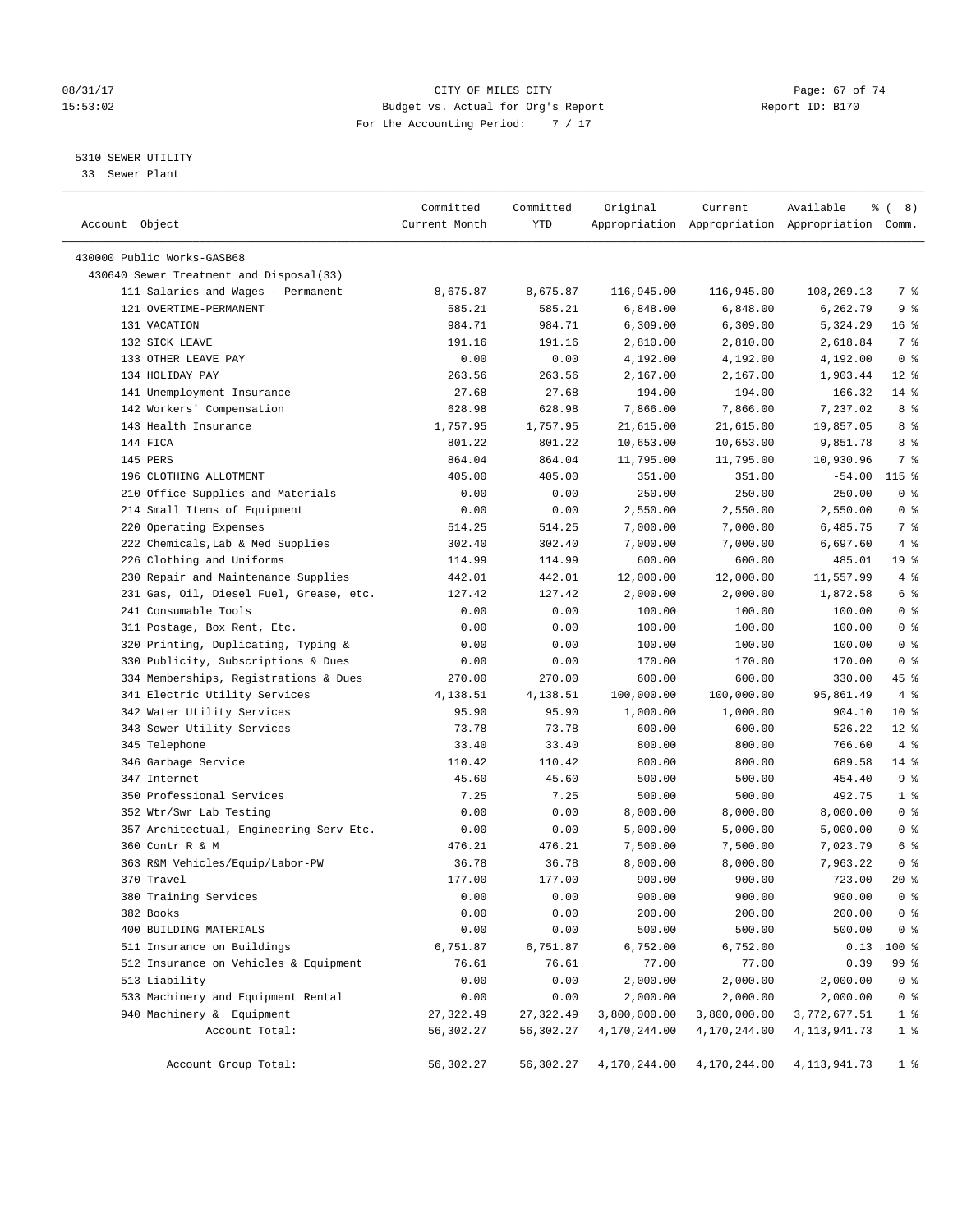#### 08/31/17 Page: 68 of 74 15:53:02 Budget vs. Actual for Org's Report Report ID: B170 For the Accounting Period: 7 / 17

# 5310 SEWER UTILITY

33 Sewer Plant

| Account Object      | Committed<br>Current Month | Committed<br>YTD | Original     | Current      | Available<br>Appropriation Appropriation Appropriation Comm. | $\frac{6}{6}$ ( 8) |
|---------------------|----------------------------|------------------|--------------|--------------|--------------------------------------------------------------|--------------------|
| Organization Total: | 56,302.27                  | 56,302.27        | 4,170,244.00 | 4,170,244.00 | 4,113,941.73                                                 | 1 %                |
| Fund Total:         | 246,450.16                 | 246,450.16       | 5,468,524.00 | 5,468,524.00 | 5,222,073.84                                                 | 5 %                |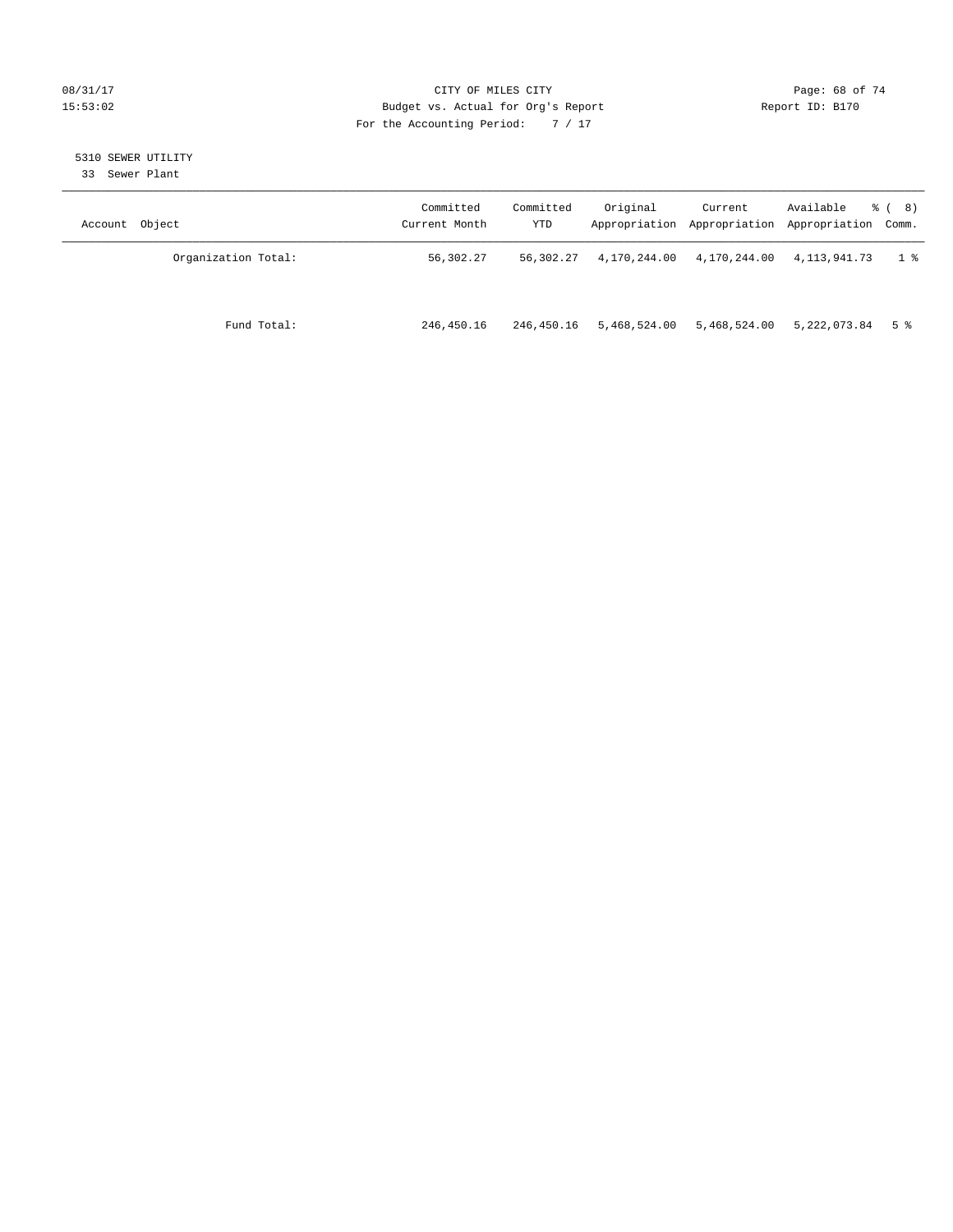#### 08/31/17 Page: 69 of 74 15:53:02 Budget vs. Actual for Org's Report Report ID: B170 For the Accounting Period: 7 / 17

#### 5510 AMBULANCE FUND

10 Ambulance

| Account Object                              | Committed<br>Current Month | Committed<br>YTD | Original     | Current      | Available<br>Appropriation Appropriation Appropriation Comm. | $\frac{6}{6}$ ( 8) |
|---------------------------------------------|----------------------------|------------------|--------------|--------------|--------------------------------------------------------------|--------------------|
| 420000 PUBLIC SAFETY-GASB68                 |                            |                  |              |              |                                                              |                    |
| 420460 Fire Suppression(07)                 |                            |                  |              |              |                                                              |                    |
| 350 Professional Services                   | 2,400.91                   | 2,400.91         | 0.00         | 0.00         | $-2,400.91$                                                  |                    |
| Account Total:                              | 2,400.91                   | 2,400.91         | 0.00         | 0.00         | $-2,400.91$                                                  | $***$ $%$          |
|                                             |                            |                  |              |              |                                                              |                    |
| 420730 Emergency Medical Services-Ambulance |                            |                  |              |              |                                                              |                    |
| 111 Salaries and Wages - Permanent          | 15,376.33                  | 15,376.33        | 170,849.00   | 170,849.00   | 155,472.67                                                   | 9 <sup>°</sup>     |
| 112 SALARIES AND WAGES - PART PAID          | 0.00                       | 0.00             | 3,108.00     | 3,108.00     | 3,108.00                                                     | 0 <sup>8</sup>     |
| 121 OVERTIME-PERMANENT                      | 2,424.10                   | 2,424.10         | 25,000.00    | 25,000.00    | 22,575.90                                                    | $10*$              |
| 131 VACATION                                | 1,562.76                   | 1,562.76         | 16,000.00    | 16,000.00    | 14,437.24                                                    | $10*$              |
| 132 SICK LEAVE                              | 0.00                       | 0.00             | 15,000.00    | 15,000.00    | 15,000.00                                                    | 0 <sup>8</sup>     |
| 133 OTHER LEAVE PAY                         | 158.79                     | 158.79           | 4,000.00     | 4,000.00     | 3,841.21                                                     | 4%                 |
| 134 HOLIDAY PAY                             | 414.10                     | 414.10           | 10,000.00    | 10,000.00    | 9,585.90                                                     | 4%                 |
| 141 Unemployment Insurance                  | 49.89                      | 49.89            | 362.00       | 362.00       | 312.11                                                       | $14*$              |
| 142 Workers' Compensation                   | 671.69                     | 671.69           | 7,554.00     | 7,554.00     | 6,882.31                                                     | 9 <sup>°</sup>     |
| 143 Health Insurance                        | 2,701.41                   | 2,701.41         | 34,824.00    | 34,824.00    | 32,122.59                                                    | 8 %                |
| 144 FICA                                    | 288.21                     | 288.21           | 3,492.00     | 3,492.00     | 3,203.79                                                     | 8 %                |
| 147 Firemen's Pension                       | 2,207.21                   | 2,207.21         | 34,586.00    | 34,586.00    | 32,378.79                                                    | 6 %                |
| 210 Office Supplies and Materials           | 0.00                       | 0.00             | 3,000.00     | 3,000.00     | 3,000.00                                                     | 0 <sup>8</sup>     |
| 214 Small Items of Equipment                | 0.00                       | 0.00             | 7,600.00     | 7,600.00     | 7,600.00                                                     | 0 <sup>8</sup>     |
| 220 Operating Expenses                      | 28.98                      | 28.98            | 115,500.00   | 115,500.00   | 115,471.02                                                   | 0 <sup>8</sup>     |
| 222 Chemicals, Lab & Med Supplies           | 1,187.40                   | 1,187.40         | 25,000.00    | 25,000.00    | 23,812.60                                                    | 5 <sup>°</sup>     |
| 230 Repair and Maintenance Supplies         | 0.00                       | 0.00             | 3,000.00     | 3,000.00     | 3,000.00                                                     | 0 <sup>8</sup>     |
| 231 Gas, Oil, Diesel Fuel, Grease, etc.     | 836.12                     | 836.12           | 15,000.00    | 15,000.00    | 14, 163.88                                                   | 6 %                |
| 241 Consumable Tools                        | 0.00                       | 0.00             | 5,000.00     | 5,000.00     | 5,000.00                                                     | 0 <sup>8</sup>     |
| 300 PURCHASED SERVICES                      | 0.00                       | 0.00             | 2,000.00     | 2,000.00     | 2,000.00                                                     | 0 <sup>8</sup>     |
| 311 Postage, Box Rent, Etc.                 | 0.00                       | 0.00             | 100.00       | 100.00       | 100.00                                                       | 0 <sup>8</sup>     |
| 320 Printing, Duplicating, Typing &         | 0.00                       | 0.00             | 200.00       | 200.00       | 200.00                                                       | 0 <sup>8</sup>     |
| 341 Electric Utility Services               | 139.91                     | 139.91           | 2,000.00     | 2,000.00     | 1,860.09                                                     | 7 %                |
| 342 Water Utility Services                  | 23.48                      | 23.48            | 400.00       | 400.00       | 376.52                                                       | 6 %                |
| 343 Sewer Utility Services                  | 28.09                      | 28.09            | 300.00       | 300.00       | 271.91                                                       | 9 <sup>°</sup>     |
| 344 Gas Utility Service                     | 6.46                       | 6.46             | 1,200.00     | 1,200.00     | 1,193.54                                                     | 1 <sup>8</sup>     |
| 345 Telephone                               | 107.84                     | 107.84           | 1,500.00     | 1,500.00     | 1,392.16                                                     | 7 %                |
| 346 Garbage Service                         | 309.21                     | 309.21           | 1,064.00     | 1,064.00     | 754.79                                                       | 29%                |
| 347 Internet                                | 28.24                      | 28.24            | 400.00       | 400.00       | 371.76                                                       | 7%                 |
| 350 Professional Services                   | 56.61                      | 56.61            | 35,000.00    | 35,000.00    | 34,943.39                                                    | 0 <sup>8</sup>     |
| 360 Contr R & M                             | 125.00                     | 125.00           | 5,000.00     | 5,000.00     | 4,875.00                                                     | 3%                 |
| 364 R&M Vehicles - Fire/Amb                 | 700.15                     | 700.15           | 16,000.00    | 16,000.00    | 15,299.85                                                    | 4%                 |
| 370 Travel                                  | 99.37                      | 99.37            | 2,500.00     | 2,500.00     | 2,400.63                                                     | $4\degree$         |
| 380 Training Services                       | 0.00                       | 0.00             | 20,000.00    | 20,000.00    | 20,000.00                                                    | 0 <sup>°</sup>     |
| 382 Books                                   | 0.00                       | 0.00             | 1,500.00     | 1,500.00     | 1,500.00                                                     | 0 <sup>8</sup>     |
| 400 BUILDING MATERIALS                      | 0.00                       | 0.00             | 3,000.00     | 3,000.00     | 3,000.00                                                     | 0 <sup>8</sup>     |
| 512 Insurance on Vehicles & Equipment       | 1,159.02                   | 1,159.02         | 1,160.00     | 1,160.00     | 0.98                                                         | 100 %              |
| 810 Losses (Bad debt expense - Enterprise   | $-32.32$                   | $-32.32$         | 175,000.00   | 175,000.00   | 175,032.32                                                   | $0$ %              |
| 811 Contractual Allowances (Ambl)           | 17,528.04                  | 17,528.04        | 165,000.00   | 165,000.00   | 147,471.96                                                   | $11$ %             |
| 940 Machinery & Equipment                   | 0.00                       | 0.00             | 230,000.00   | 230,000.00   | 230,000.00                                                   | 0 <sup>8</sup>     |
| Account Total:                              | 48,186.09                  | 48,186.09        | 1,162,199.00 | 1,162,199.00 | 1, 114, 012.91                                               | 4%                 |
| Account Group Total:                        | 50,587.00                  | 50,587.00        | 1,162,199.00 | 1,162,199.00 | 1, 111, 612.00                                               | 4%                 |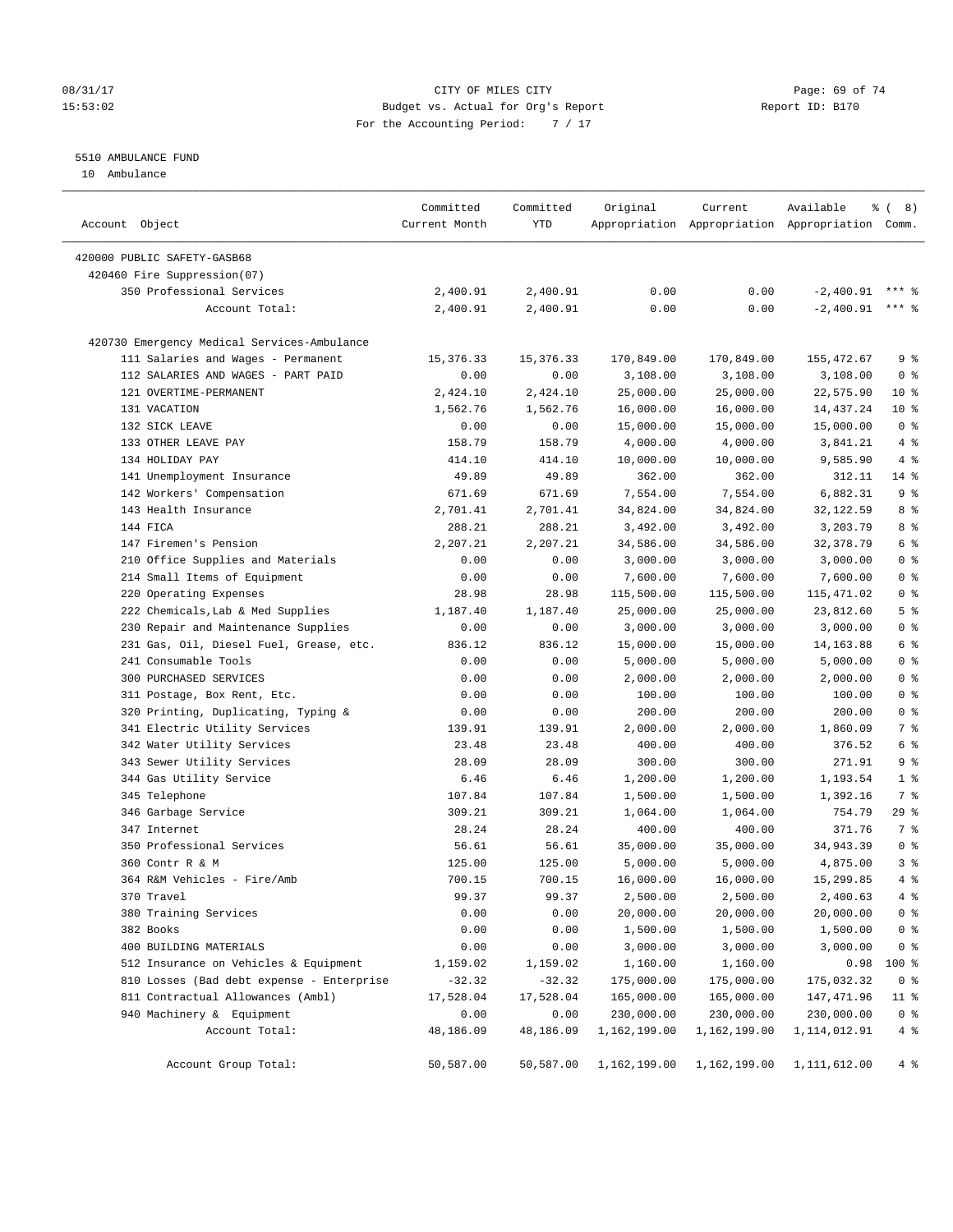#### 08/31/17 Page: 70 of 74 15:53:02 Budget vs. Actual for Org's Report Report ID: B170 For the Accounting Period: 7 / 17

#### 5510 AMBULANCE FUND

10 Ambulance

| Account Object                           | Committed<br>Current Month | Committed<br><b>YTD</b> | Original     | Current      | Available<br>Appropriation Appropriation Appropriation | $\frac{6}{6}$ ( 8)<br>Comm. |
|------------------------------------------|----------------------------|-------------------------|--------------|--------------|--------------------------------------------------------|-----------------------------|
| 510000 MISCELLANEOUS                     |                            |                         |              |              |                                                        |                             |
| 510330 Comprehensive Liability Insurance |                            |                         |              |              |                                                        |                             |
| 513 Liability                            | 2,208.75                   | 2,208.75                | 2,209.00     | 2,209.00     | 0.25                                                   | $100*$                      |
| Account Total:                           | 2,208.75                   | 2,208.75                | 2,209.00     | 2,209.00     | 0.25                                                   | $100*$                      |
| Account Group Total:                     | 2,208.75                   | 2,208.75                | 2,209.00     | 2,209.00     | 0.25                                                   | $100*$                      |
| 520000 OTHER FINANCING USES              |                            |                         |              |              |                                                        |                             |
| 521000 Interfund Operating Transfers Out |                            |                         |              |              |                                                        |                             |
| 820 Transfers to Other Funds             | 2,809.75                   | 2,809.75                | 43,717.00    | 43,717.00    | 40,907.25                                              | 6 %                         |
| Account Total:                           | 2,809.75                   | 2,809.75                | 43,717.00    | 43,717.00    | 40,907.25                                              | 6 %                         |
| Account Group Total:                     | 2,809.75                   | 2,809.75                | 43,717.00    | 43,717.00    | 40,907.25                                              | 6 %                         |
| Organization Total:                      | 55,605.50                  | 55,605.50               | 1,208,125.00 | 1,208,125.00 | 1,152,519.50                                           | 5 <sup>8</sup>              |
|                                          |                            |                         |              |              |                                                        |                             |
| Fund Total:                              | 55,605.50                  | 55,605.50               | 1,208,125.00 | 1,208,125.00 | 1,152,519.50                                           | 5 <sup>8</sup>              |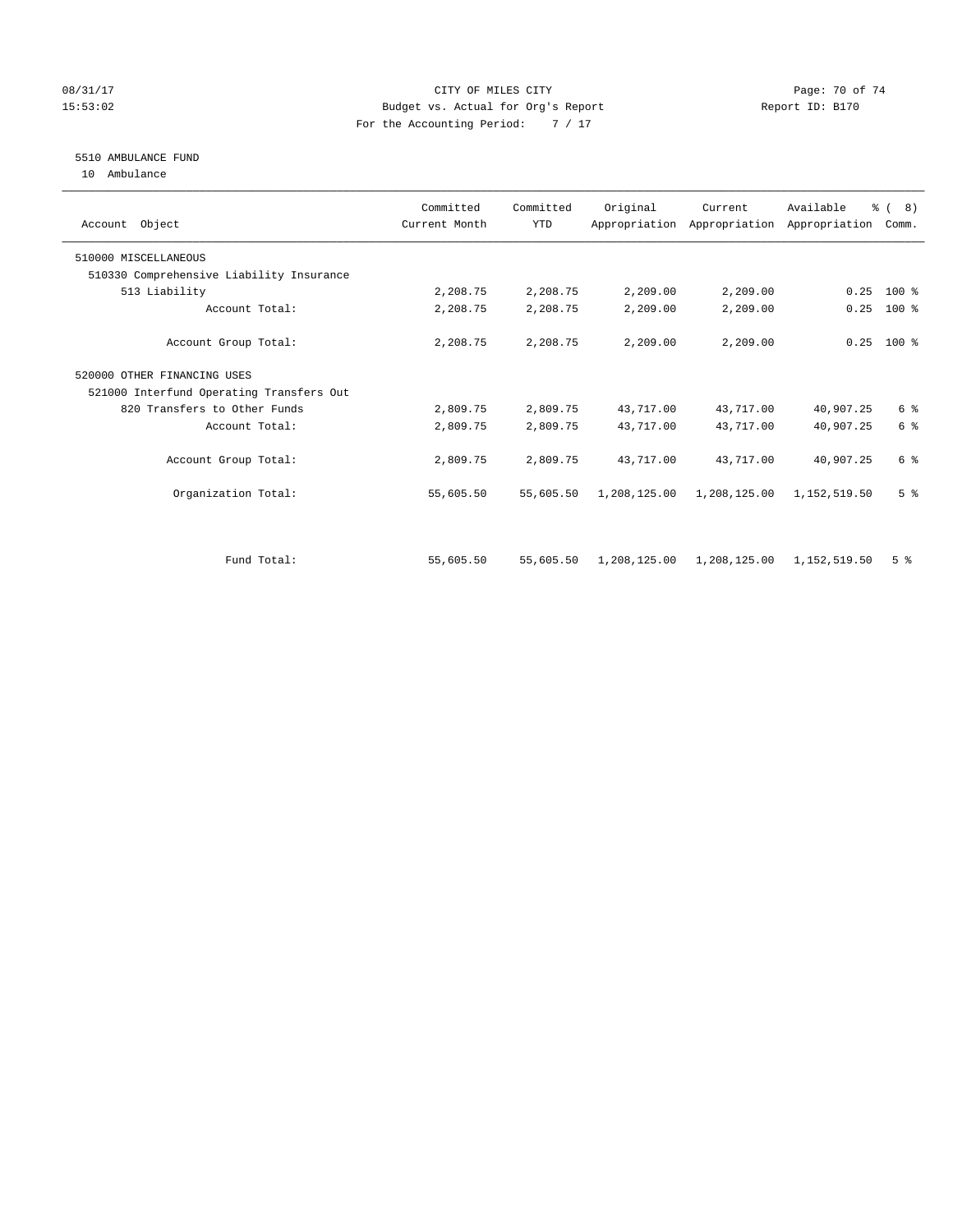#### 08/31/17 Page: 71 of 74 15:53:02 Budget vs. Actual for Org's Report Report ID: B170 For the Accounting Period: 7 / 17

#### 5610 AIRPORT OPERATING

87 Airport

| Account Object |                                            | Committed<br>Current Month | Committed<br>YTD | Original   | Current    | Available<br>Appropriation Appropriation Appropriation Comm. | $\frac{6}{6}$ ( 8) |
|----------------|--------------------------------------------|----------------------------|------------------|------------|------------|--------------------------------------------------------------|--------------------|
|                | 430000 Public Works-GASB68                 |                            |                  |            |            |                                                              |                    |
|                | 430300 Airport(87)                         |                            |                  |            |            |                                                              |                    |
|                | 111 Salaries and Wages - Permanent         | 9,374.89                   | 9,374.89         | 87,705.00  | 87,705.00  | 78,330.11                                                    | $11$ %             |
|                | 121 OVERTIME-PERMANENT                     | 887.86                     | 887.86           | 3,000.00   | 3,000.00   | 2,112.14                                                     | $30*$              |
|                | 131 VACATION                               | 432.15                     | 432.15           | 10,000.00  | 10,000.00  | 9,567.85                                                     | 4%                 |
|                | 132 SICK LEAVE                             | 0.00                       | 0.00             | 6,000.00   | 6,000.00   | 6,000.00                                                     | 0 <sup>8</sup>     |
|                | 133 OTHER LEAVE PAY                        | 501.30                     | 501.30           | 4,788.00   | 4,788.00   | 4,286.70                                                     | $10*$              |
|                | 134 HOLIDAY PAY                            | 0.00                       | 0.00             | 2,500.00   | 2,500.00   | 2,500.00                                                     | 0 <sup>8</sup>     |
|                | 141 Unemployment Insurance                 | 28.94                      | 28.94            | 174.00     | 174.00     | 145.06                                                       | $17*$              |
|                | 142 Workers' Compensation                  | 577.78                     | 577.78           | 6,465.00   | 6,465.00   | 5,887.22                                                     | 9 <sup>°</sup>     |
|                | 143 Health Insurance                       | 1,429.05                   | 1,429.05         | 17,155.00  | 17,155.00  | 15,725.95                                                    | 8 %                |
|                | 144 FICA                                   | 885.21                     | 885.21           | 8,873.00   | 8,873.00   | 7,987.79                                                     | $10*$              |
|                | 145 PERS                                   | 948.31                     | 948.31           | 9,825.00   | 9,825.00   | 8,876.69                                                     | $10*$              |
|                | 196 CLOTHING ALLOTMENT                     | 375.00                     | 375.00           | 375.00     | 375.00     | 0.00                                                         | 100 %              |
|                | 210 Office Supplies and Materials          | 35.61                      | 35.61            | 900.00     | 900.00     | 864.39                                                       | 4%                 |
|                | 214 Small Items of Equipment               | 0.00                       | 0.00             | 500.00     | 500.00     | 500.00                                                       | 0 <sup>8</sup>     |
|                | 220 Operating Expenses                     | 280.44                     | 280.44           | 3,800.00   | 3,800.00   | 3,519.56                                                     | 7 %                |
|                | 230 Repair and Maintenance Supplies        | 560.57                     | 560.57           | 10,000.00  | 10,000.00  | 9,439.43                                                     | 6 %                |
|                | 231 Gas, Oil, Diesel Fuel, Grease, etc.    | 83.72                      | 83.72            | 4,000.00   | 4,000.00   | 3,916.28                                                     | 2 <sup>°</sup>     |
|                | 237 Aviation Fuel                          | 103,855.28                 | 103,855.28       | 250,000.00 | 250,000.00 | 146, 144. 72                                                 | $42$ %             |
|                | 239 Tires, Tubes Etc.                      | 0.00                       | 0.00             | 2,500.00   | 2,500.00   | 2,500.00                                                     | 0 <sup>8</sup>     |
|                | 250 Supplies for Resale                    | 940.57                     | 940.57           | 300.00     | 300.00     | $-640.57$                                                    | $314$ %            |
|                | 311 Postage, Box Rent, Etc.                | 49.00                      | 49.00            | 300.00     | 300.00     | 251.00                                                       | 16 <sup>°</sup>    |
|                | 319 Other Communication and Transportation | 27.95                      | 27.95            | 650.00     | 650.00     | 622.05                                                       | 4%                 |
|                | 330 Publicity, Subscriptions & Dues        | 0.00                       | 0.00             | 500.00     | 500.00     | 500.00                                                       | 0 <sup>8</sup>     |
|                | 334 Memberships, Registrations & Dues      | 0.00                       | 0.00             | 100.00     | 100.00     | 100.00                                                       | 0 <sup>8</sup>     |
|                | 341 Electric Utility Services              | 748.29                     | 748.29           | 9,000.00   | 9,000.00   | 8,251.71                                                     | 8 %                |
|                | 344 Gas Utility Service                    | 70.17                      | 70.17            | 5,000.00   | 5,000.00   | 4,929.83                                                     | 1 <sup>°</sup>     |
|                | 345 Telephone                              | 219.69                     | 219.69           | 3,600.00   | 3,600.00   | 3,380.31                                                     | 6 %                |
|                | 347 Internet                               | 72.95                      | 72.95            | 500.00     | 500.00     | 427.05                                                       | 15 <sup>°</sup>    |
|                | 350 Professional Services                  | 0.00                       | 0.00             | 1,500.00   | 1,500.00   | 1,500.00                                                     | 0 <sup>8</sup>     |
|                | 363 R&M Vehicles/Equip/Labor-PW            | 148.81                     | 148.81           | 6,000.00   | 6,000.00   | 5,851.19                                                     | 2 <sup>°</sup>     |
|                | 367 Plumbing, Heating, Electrical          | 0.00                       | 0.00             | 1,000.00   | 1,000.00   | 1,000.00                                                     | 0 <sup>8</sup>     |
|                | 380 Training Services                      | 0.00                       | 0.00             | 150.00     | 150.00     | 150.00                                                       | 0 <sup>8</sup>     |
|                | 511 Insurance on Buildings                 | 3,328.87                   | 3,328.87         | 3,329.00   | 3,329.00   | 0.13                                                         | 100 %              |
|                | 512 Insurance on Vehicles & Equipment      | 1,732.79                   | 1,732.79         | 1,733.00   | 1,733.00   | 0.21                                                         | $100*$             |
|                | 513 Liability                              | 0.00                       | 0.00             | 4,793.00   | 4,793.00   | 4,793.00                                                     | 0 <sup>8</sup>     |
|                | 911 FFA AIP17-2017                         | 0.00                       | 0.00             | 435,500.00 | 435,500.00 | 435,500.00                                                   | 0 <sup>8</sup>     |
|                | Account Total:                             | 127,595.20                 | 127,595.20       | 902,515.00 | 902,515.00 | 774,919.80                                                   | $14*$              |
|                | 430320 Airport - Improvements              |                            |                  |            |            |                                                              |                    |
|                | 360 Contr R & M                            | 0.00                       | 0.00             | 21,000.00  | 21,000.00  | 21,000.00                                                    | 0 <sup>8</sup>     |
|                | Account Total:                             | 0.00                       | 0.00             | 21,000.00  | 21,000.00  | 21,000.00                                                    | 0 <sup>8</sup>     |
|                | Account Group Total:                       | 127,595.20                 | 127,595.20       | 923,515.00 | 923,515.00 | 795,919.80                                                   | 14 %               |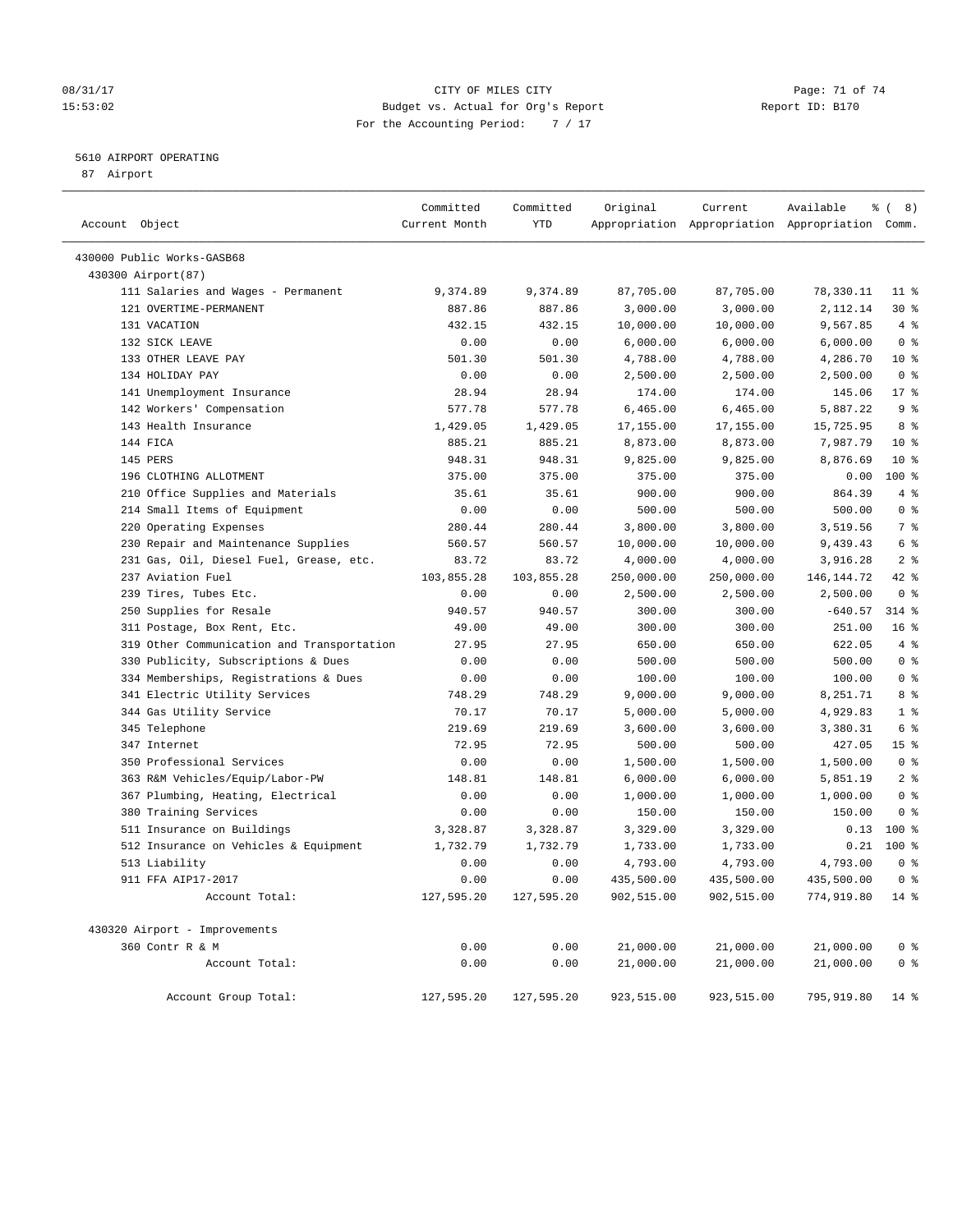#### 08/31/17 Page: 72 of 74 15:53:02 Budget vs. Actual for Org's Report Report ID: B170 For the Accounting Period: 7 / 17

#### 5610 AIRPORT OPERATING

87 Airport

| Account Object                           | Committed<br>Current Month | Committed<br><b>YTD</b> | Original   | Current<br>Appropriation Appropriation Appropriation Comm. | Available  | % (8)           |  |
|------------------------------------------|----------------------------|-------------------------|------------|------------------------------------------------------------|------------|-----------------|--|
| 490000 DEBT SERVICE                      |                            |                         |            |                                                            |            |                 |  |
| 490500 Other Debt Service Payments       |                            |                         |            |                                                            |            |                 |  |
| 641 Principal - Aeronautics Loan 08      | 0.00                       | 0.00                    | 4,921.00   | 4,921.00                                                   | 4,921.00   | 0 <sup>8</sup>  |  |
| 642 Interest - Aeronautics Loan 08       | 0.00                       | 0.00                    | 179.00     | 179.00                                                     | 179.00     | 0 <sup>8</sup>  |  |
| 645 Equipment-Principle                  | 422.14                     | 422.14                  | 2,818.00   | 2,818.00                                                   | 2,395.86   | 15 <sup>°</sup> |  |
| 646 Equipment-Interest                   | 54.09                      | 54.09                   | 42.00      | 42.00                                                      | $-12.09$   | $129$ %         |  |
| 648 MT Aero Principle 06-2015            | 0.00                       | 0.00                    | 16,953.00  | 16,953.00                                                  | 16,953.00  | 0 <sup>8</sup>  |  |
| 649 MT Aero Interest06-2015              | 0.00                       | 0.00                    | 2,204.00   | 2,204.00                                                   | 2,204.00   | 0 <sup>8</sup>  |  |
| 650 Principle-Purchase Fuel Truck        | 1,788.51                   | 1,788.51                | 20,892.00  | 20,892.00                                                  | 19,103.49  | 9 <sup>°</sup>  |  |
| 651 Interest-Purchase Fuel Truck         | 61.49                      | 61.49                   | 1,308.00   | 1,308.00                                                   | 1,246.51   | 5 <sup>8</sup>  |  |
| Account Total:                           | 2,326.23                   | 2,326.23                | 49, 317.00 | 49, 317.00                                                 | 46,990.77  | 5 <sup>°</sup>  |  |
| Account Group Total:                     | 2,326.23                   | 2,326.23                | 49, 317.00 | 49, 317.00                                                 | 46,990.77  | 5 <sup>°</sup>  |  |
| 520000 OTHER FINANCING USES              |                            |                         |            |                                                            |            |                 |  |
| 521000 Interfund Operating Transfers Out |                            |                         |            |                                                            |            |                 |  |
| 820 Transfers to Other Funds             | 1,607.67                   | 1,607.67                | 19,292.00  | 19,292.00                                                  | 17,684.33  | 8 %             |  |
| Account Total:                           | 1,607.67                   | 1,607.67                | 19,292.00  | 19,292.00                                                  | 17,684.33  | 8 <sup>°</sup>  |  |
| Account Group Total:                     | 1,607.67                   | 1,607.67                | 19,292.00  | 19,292.00                                                  | 17,684.33  | 8 %             |  |
| Organization Total:                      | 131,529.10                 | 131,529.10              | 992,124.00 | 992,124.00                                                 | 860,594.90 | $13*$           |  |
|                                          |                            |                         |            |                                                            |            |                 |  |
| Fund Total:                              | 131,529.10                 | 131,529.10              | 992,124.00 | 992,124.00                                                 | 860,594.90 | $13 \text{ }$ % |  |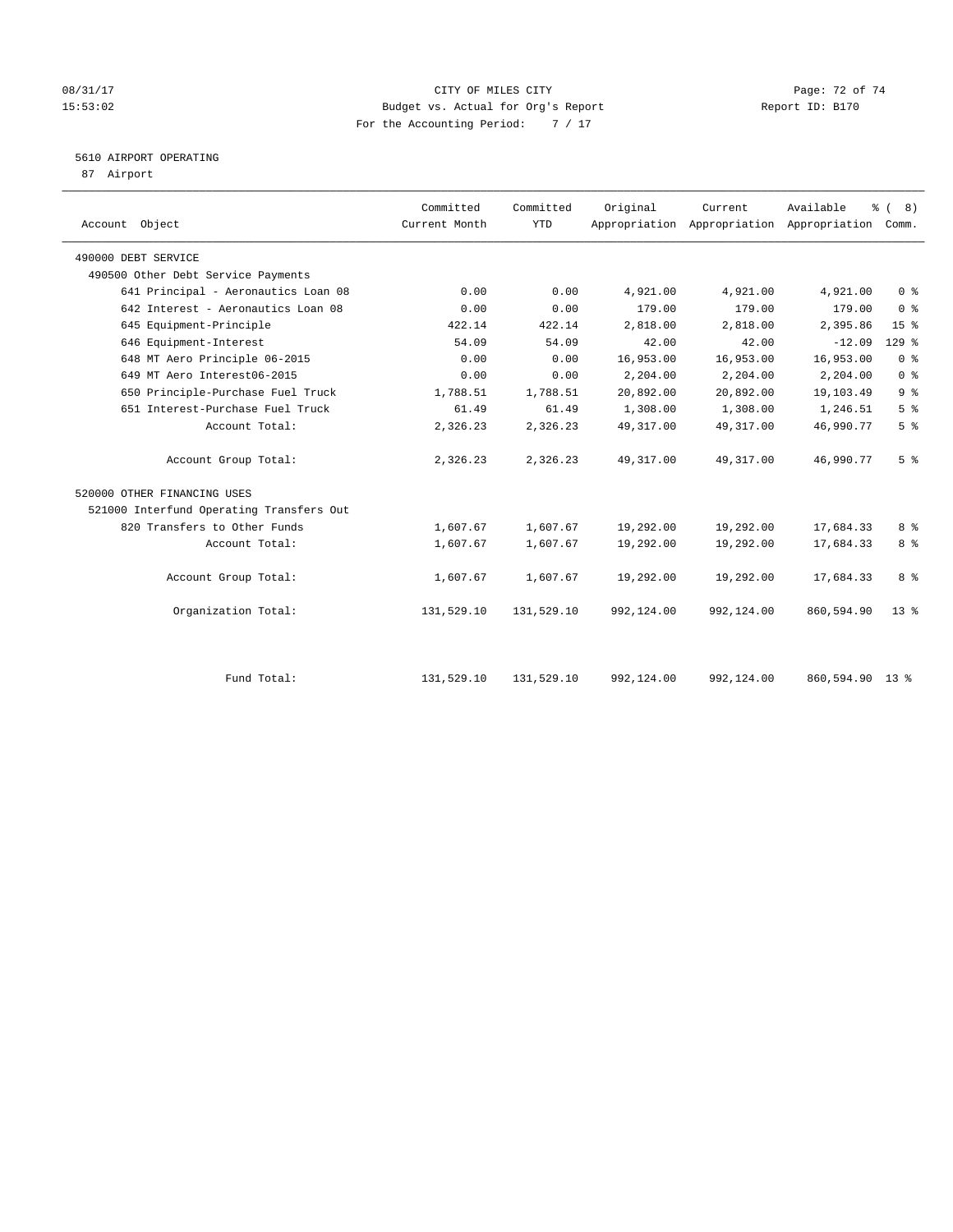## 08/31/17 Page: 73 of 74 15:53:02 Budget vs. Actual for Org's Report Report ID: B170 For the Accounting Period: 7 / 17

## 6040 PUBLIC WORKS

910 Public Works City Garage

| Account Object                           | Committed<br>Current Month | Committed<br><b>YTD</b> | Original   | Current    | Available<br>Appropriation Appropriation Appropriation Comm. | $\frac{6}{6}$ ( 8) |
|------------------------------------------|----------------------------|-------------------------|------------|------------|--------------------------------------------------------------|--------------------|
| 430000 Public Works-GASB68               |                            |                         |            |            |                                                              |                    |
| 430220 Operations                        |                            |                         |            |            |                                                              |                    |
| 111 Salaries and Wages - Permanent       | 5,681.46                   | 5,681.46                | 107,100.00 | 107,100.00 | 101,418.54                                                   | 5 <sup>°</sup>     |
| 121 OVERTIME-PERMANENT                   | 31.46                      | 31.46                   | 1,220.00   | 1,220.00   | 1,188.54                                                     | 3 <sup>8</sup>     |
| 131 VACATION                             | 2,005.38                   | 2,005.38                | 1,000.00   | 1,000.00   | $-1,005.38$                                                  | $201$ %            |
| 132 SICK LEAVE                           | 490.70                     | 490.70                  | 4,500.00   | 4,500.00   | 4,009.30                                                     | $11$ %             |
| 133 OTHER LEAVE PAY                      | 95.24                      | 95.24                   | 2,000.00   | 2,000.00   | 1,904.76                                                     | 5 <sup>°</sup>     |
| 134 HOLIDAY PAY                          | 32.31                      | 32.31                   | 250.00     | 250.00     | 217.69                                                       | $13*$              |
| 141 Unemployment Insurance               | 21.71                      | 21.71                   | 166.00     | 166.00     | 144.29                                                       | $13*$              |
| 142 Workers' Compensation                | 443.15                     | 443.15                  | 6,174.00   | 6,174.00   | 5,730.85                                                     | 7 <sup>°</sup>     |
| 143 Health Insurance                     | 1,608.08                   | 1,608.08                | 19,299.00  | 19,299.00  | 17,690.92                                                    | 8 %                |
| 144 FICA                                 | 657.89                     | 657.89                  | 8,459.00   | 8,459.00   | 7,801.11                                                     | 8 %                |
| 145 PERS                                 | 705.65                     | 705.65                  | 9,365.00   | 9,365.00   | 8,659.35                                                     | 8 %                |
| 196 CLOTHING ALLOTMENT                   | 337.50                     | 337.50                  | 400.00     | 400.00     | 62.50                                                        | 84 %               |
| 210 Office Supplies and Materials        | 0.00                       | 0.00                    | 500.00     | 500.00     | 500.00                                                       | 0 <sup>8</sup>     |
| 214 Small Items of Equipment             | 822.51                     | 822.51                  | 10,000.00  | 10,000.00  | 9,177.49                                                     | 8 %                |
| 220 Operating Expenses                   | 415.12                     | 415.12                  | 3,000.00   | 3,000.00   | 2,584.88                                                     | $14*$              |
| 222 Chemicals, Lab & Med Supplies        | 0.00                       | 0.00                    | 150.00     | 150.00     | 150.00                                                       | 0 <sup>8</sup>     |
| 226 Clothing and Uniforms                | 150.00                     | 150.00                  | 400.00     | 400.00     | 250.00                                                       | 38 %               |
| 230 Repair and Maintenance Supplies      | 0.00                       | 0.00                    | 600.00     | 600.00     | 600.00                                                       | 0 <sup>8</sup>     |
| 231 Gas, Oil, Diesel Fuel, Grease, etc.  | 87.92                      | 87.92                   | 700.00     | 700.00     | 612.08                                                       | 13 <sup>8</sup>    |
| 241 Consumable Tools                     | 0.00                       | 0.00                    | 100.00     | 100.00     | 100.00                                                       | 0 <sup>8</sup>     |
| 341 Electric Utility Services            | 499.44                     | 499.44                  | 5,287.00   | 5,287.00   | 4,787.56                                                     | 9 <sup>°</sup>     |
| 342 Water Utility Services               | 104.03                     | 104.03                  | 1,300.00   | 1,300.00   | 1,195.97                                                     | 8 %                |
| 343 Sewer Utility Services               | 121.43                     | 121.43                  | 1,200.00   | 1,200.00   | 1,078.57                                                     | $10*$              |
| 344 Gas Utility Service                  | 29.77                      | 29.77                   | 2,500.00   | 2,500.00   | 2,470.23                                                     | 1 <sup>8</sup>     |
| 345 Telephone                            | 751.47                     | 751.47                  | 550.00     | 550.00     | $-201.47$                                                    | 137 %              |
| 346 Garbage Service                      | 71.12                      | 71.12                   | 5,000.00   | 5,000.00   | 4,928.88                                                     | 1 <sup>8</sup>     |
| 347 Internet                             | 54.36                      | 54.36                   | 550.00     | 550.00     | 495.64                                                       | $10*$              |
| 350 Professional Services                | 0.00                       | 0.00                    | 1,000.00   | 1,000.00   | 1,000.00                                                     | 0 <sup>8</sup>     |
| 360 Contr R & M                          | 0.00                       | 0.00                    | 3,000.00   | 3,000.00   | 3,000.00                                                     | 0 <sup>8</sup>     |
| 370 Travel                               | 0.00                       | 0.00                    | 200.00     | 200.00     | 200.00                                                       | 0 <sup>8</sup>     |
| 380 Training Services                    | 0.00                       | 0.00                    | 100.00     | 100.00     | 100.00                                                       | 0 <sup>8</sup>     |
| 513 Liability                            | 0.00                       | 0.00                    | 1,561.00   | 1,561.00   | 1,561.00                                                     | 0 <sup>8</sup>     |
| Account Total:                           | 15,217.70                  | 15,217.70               | 197,631.00 | 197,631.00 | 182, 413.30                                                  | 8 %                |
| Account Group Total:                     | 15, 217.70                 | 15,217.70               | 197,631.00 | 197,631.00 | 182, 413.30                                                  | 8 %                |
| 510000 MISCELLANEOUS                     |                            |                         |            |            |                                                              |                    |
| 510330 Comprehensive Liability Insurance |                            |                         |            |            |                                                              |                    |
| 513 Liability                            | 1,063.95                   | 1,063.95                | 1,064.00   | 1,064.00   |                                                              | $0.05$ 100 %       |
| Account Total:                           | 1,063.95                   | 1,063.95                | 1,064.00   | 1,064.00   |                                                              | $0.05$ 100 %       |
| Account Group Total:                     | 1,063.95                   | 1,063.95                | 1,064.00   | 1,064.00   |                                                              | $0.05$ 100 %       |
| Organization Total:                      | 16,281.65                  | 16,281.65               | 198,695.00 | 198,695.00 | 182, 413.35                                                  | 8 %                |